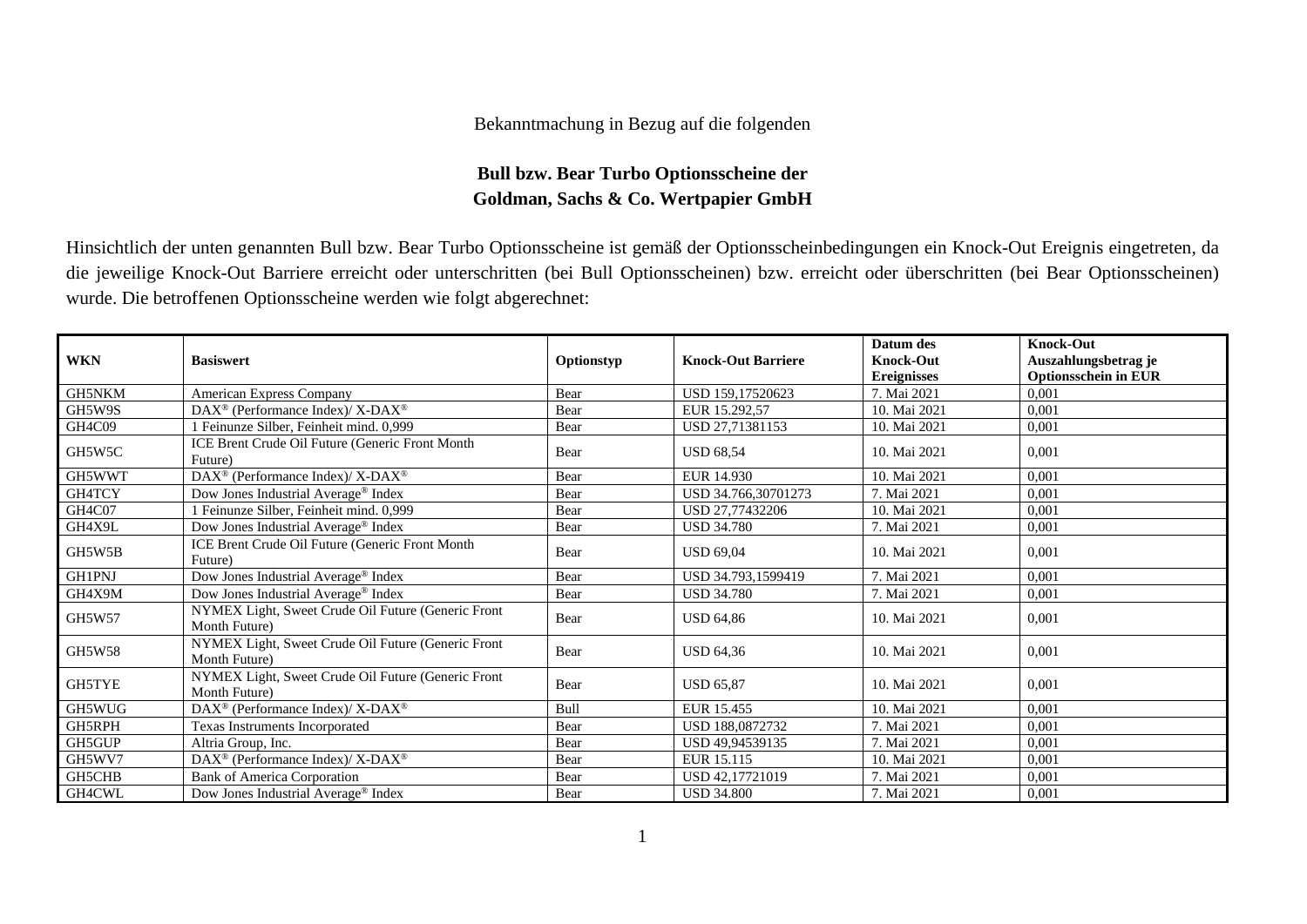|            |                                                                    |            |                           | Datum des          | <b>Knock-Out</b>            |
|------------|--------------------------------------------------------------------|------------|---------------------------|--------------------|-----------------------------|
| <b>WKN</b> | <b>Basiswert</b>                                                   | Optionstyp | <b>Knock-Out Barriere</b> | <b>Knock-Out</b>   | Auszahlungsbetrag je        |
|            |                                                                    |            |                           | <b>Ereignisses</b> | <b>Optionsschein in EUR</b> |
| GH5WWH     | DAX <sup>®</sup> (Performance Index)/ X-DAX <sup>®</sup>           | Bear       | EUR 14.970                | 10. Mai 2021       | 0,001                       |
| GH5WWV     | $DAX^{\circledast}$ (Performance Index)/ X-DAX <sup>®</sup>        | Bear       | EUR 14.920                | 10. Mai 2021       | 0,001                       |
| GH5WW3     | $DAX^{\circledast}$ (Performance Index)/ X-DAX <sup>®</sup>        | Bear       | EUR 15.025                | 10. Mai 2021       | 0,001                       |
| GH2KG8     | Dow Jones Industrial Average <sup>®</sup> Index                    | Bear       | <b>USD 34.800</b>         | 7. Mai 2021        | 0,001                       |
| GH5TT4     | JPMorgan Chase & Co.                                               | Bear       | <b>USD 161,14</b>         | 7. Mai 2021        | 0,001                       |
| GH5GXH     | Merck & Co., Inc.                                                  | Bear       | USD 78,65310451           | 7. Mai 2021        | 0,001                       |
| GH5WK9     | 1 Feinunze Gold, Feinheit mind. 0,995, LBMA                        | Bear       | USD 1.838,1897            | 10. Mai 2021       | 0,001                       |
| GH5WVK     | DAX <sup>®</sup> (Performance Index)/ X-DAX <sup>®</sup>           | Bear       | EUR 15.180                | 10. Mai 2021       | 0,001                       |
| GH3NQE     | <b>Baker Hughes Company</b>                                        | Bear       | USD 24,54919839           | 7. Mai 2021        | 0,001                       |
| GH51G2     | The Home Depot, Inc.                                               | Bear       | USD 339,37345431          | 7. Mai 2021        | 0,001                       |
| GH3A6B     | <b>Target Corporation</b>                                          | Bear       | USD 215,36518462          | 7. Mai 2021        | 0,001                       |
| GH45C0     | Centene Corp                                                       | Bear       | USD 70,22310192           | 7. Mai 2021        | 0,001                       |
| GH5W5A     | Cotton No. 2 Future (Generic Front Month Future)                   | Bear       | <b>USD 0.88</b>           | 10. Mai 2021       | 0,001                       |
| GH2PVH     | 1 Feinunze Silber, Feinheit mind. 0,999                            | Bear       | USD 27,68292017           | 10. Mai 2021       | 0,001                       |
| GC57Q2     | <b>Regions Financial Corporation</b>                               | Bear       | USD 22,83509101           | 7. Mai 2021        | 0,001                       |
| GH5WVH     | DAX <sup>®</sup> (Performance Index)/ X-DAX <sup>®</sup>           | Bear       | EUR 15.055                | 10. Mai 2021       | 0,001                       |
| GH2PVK     | 1 Feinunze Silber, Feinheit mind. 0,999                            | Bear       | USD 27,86177606           | 10. Mai 2021       | 0,001                       |
| GH5WWL     | $DAX^{\circledcirc}$ (Performance Index)/ X-DAX <sup>®</sup>       | Bear       | EUR 14.985                | 10. Mai 2021       | 0,001                       |
| GH5W9W     | DAX <sup>®</sup> (Performance Index)/ X-DAX <sup>®</sup>           | Bear       | EUR 15.315,26             | 10. Mai 2021       | 0,001                       |
| GH5WW9     | DAX <sup>®</sup> (Performance Index)/ X-DAX <sup>®</sup>           | Bear       | <b>EUR 15.050</b>         | 10. Mai 2021       | 0,001                       |
| GH5WWG     | DAX <sup>®</sup> (Performance Index)/ X-DAX <sup>®</sup>           | Bear       | <b>EUR 15.100</b>         | 10. Mai 2021       | 0,001                       |
| GH5WUM     | $DAX^{\circledast}$ (Performance Index)/ X-DAX <sup>®</sup>        | Bull       | EUR 15.435                | 10. Mai 2021       | 0,001                       |
| GH5WVV     | DAX <sup>®</sup> (Performance Index)/ X-DAX <sup>®</sup>           | Bear       | EUR 15.110                | 10. Mai 2021       | 0,001                       |
| GH5WUZ     | DAX <sup>®</sup> (Performance Index)/ X-DAX <sup>®</sup>           | Bull       | EUR 15.495                | 10. Mai 2021       | 0,001                       |
| GH5WUT     | $DAX^{\circledcirc}$ (Performance Index)/ X-DAX <sup>®</sup>       | Bear       | EUR 15.195                | 10. Mai 2021       | 0,001                       |
| GH5WW5     | $DAX^{\circledast}$ (Performance Index)/ X-DAX <sup>®</sup>        | Bear       | EUR 15.030                | 10. Mai 2021       | 0,001                       |
| GH5WVE     | DAX <sup>®</sup> (Performance Index)/ X-DAX <sup>®</sup>           | Bear       | EUR 15.165                | 10. Mai 2021       | 0,001                       |
| GH5WVT     | $DAX^{\circledast}$ (Performance Index)/ X-DAX <sup>®</sup>        | Bull       | EUR 15.460                | 10. Mai 2021       | 0,001                       |
| GH39V2     | Exxon Mobil Corporation                                            | Bear       | USD 62,35960341           | 7. Mai 2021        | 0,001                       |
| GH4BZW     | GBP/USD (WM-Fixing)                                                | Bear       | <b>USD 1,40392</b>        | 10. Mai 2021       | 0,001                       |
| GH5WWF     | DAX <sup>®</sup> (Performance Index)/ X-DAX <sup>®</sup>           | Bear       | EUR 15.095                | 10. Mai 2021       | 0,001                       |
| GH5WVQ     | $DAX^{\circledcirc}$ (Performance Index)/ X-DAX <sup>®</sup>       | Bear       | EUR 15.135                | 10. Mai 2021       | 0,001                       |
| GH5R6P     | Dow Jones Industrial Average® Index                                | Bear       | <b>USD 34.780</b>         | 7. Mai 2021        | 0,001                       |
| GH5WWB     | DAX <sup>®</sup> (Performance Index)/ X-DAX <sup>®</sup>           | Bear       | EUR 15.070                | 10. Mai 2021       | 0,001                       |
| GH5R6N     | Dow Jones Industrial Average® Index                                | Bear       | <b>USD 34.800</b>         | 7. Mai 2021        | 0,001                       |
| GH5WVD     | $\text{DAX}^{\circledast}$ (Performance Index)/ X-DAX <sup>®</sup> | Bear       | EUR 15.160                | 10. Mai 2021       | 0,001                       |
| GH5WWN     | DAX <sup>®</sup> (Performance Index)/ X-DAX <sup>®</sup>           | Bear       | EUR 14.910                | 10. Mai 2021       | 0,001                       |
| GH5WVB     | $DAX^{\circledast}$ (Performance Index)/ X-DAX <sup>®</sup>        | Bear       | EUR 15.155                | 10. Mai 2021       | 0,001                       |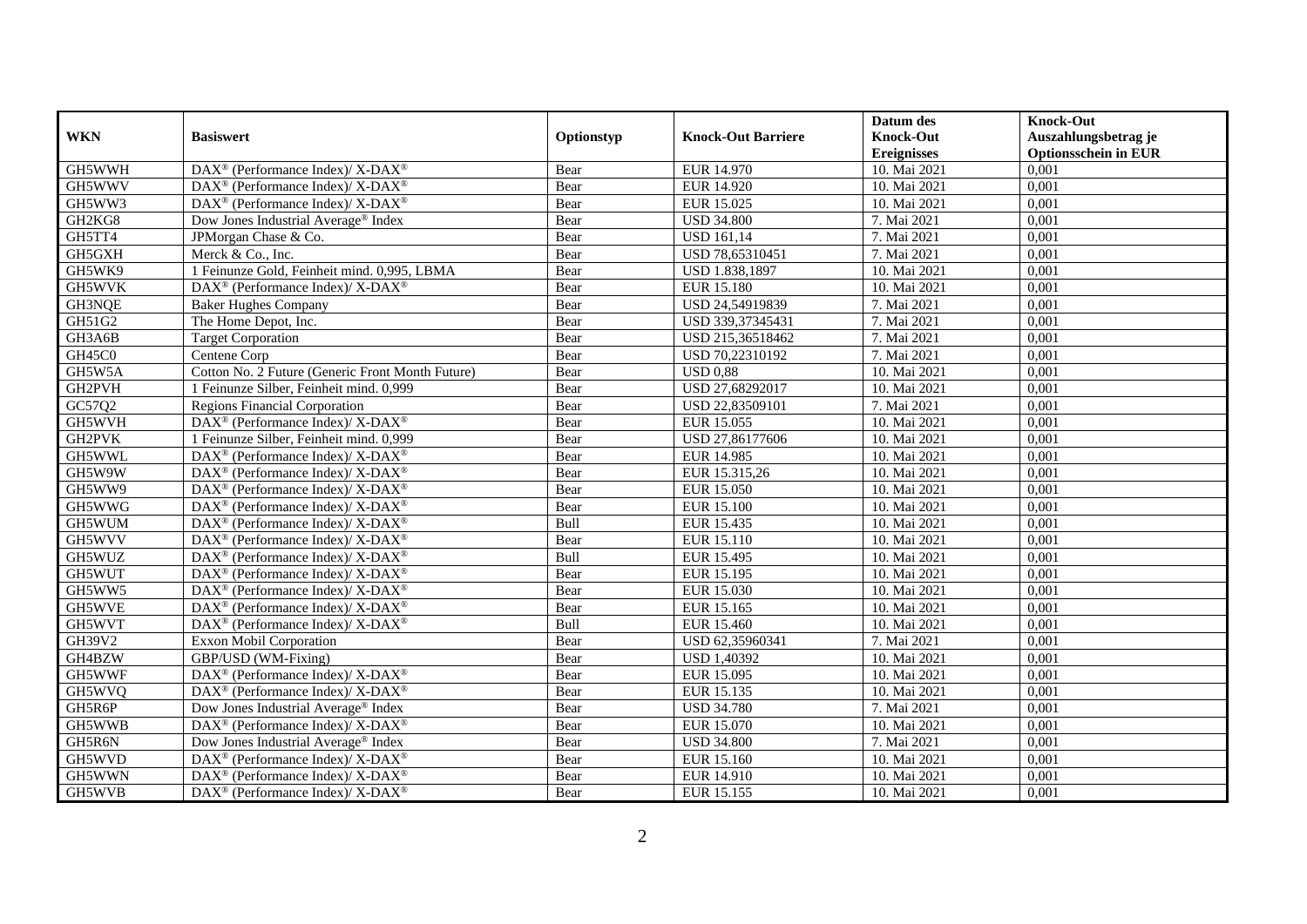|            |                                                                  |             |                           | Datum des          | <b>Knock-Out</b>            |
|------------|------------------------------------------------------------------|-------------|---------------------------|--------------------|-----------------------------|
| <b>WKN</b> | <b>Basiswert</b>                                                 | Optionstyp  | <b>Knock-Out Barriere</b> | <b>Knock-Out</b>   | Auszahlungsbetrag je        |
|            |                                                                  |             |                           | <b>Ereignisses</b> | <b>Optionsschein in EUR</b> |
| GH5WWD     | DAX <sup>®</sup> (Performance Index)/ X-DAX <sup>®</sup>         | Bear        | EUR 14.960                | 10. Mai 2021       | 0,001                       |
| GH5WUW     | $DAX^{\circledast}$ (Performance Index)/ X-DAX <sup>®</sup>      | Bear        | EUR 15.205                | 10. Mai 2021       | 0,001                       |
| GH5WVZ     | $DAX^{\circledcirc}$ (Performance Index)/ X-DAX <sup>®</sup>     | Bear        | EUR 15.010                | 10. Mai 2021       | 0,001                       |
| GH5WW4     | DAX <sup>®</sup> (Performance Index)/ X-DAX <sup>®</sup>         | Bear        | EUR 15.035                | 10. Mai 2021       | 0,001                       |
| GH5WV6     | $DAX^{\circledast}$ (Performance Index)/ X-DAX <sup>®</sup>      | Bull        | EUR 15.470                | 10. Mai 2021       | 0,001                       |
| GH5WV5     | DAX <sup>®</sup> (Performance Index)/ X-DAX <sup>®</sup>         | Bear        | EUR 15.120                | 10. Mai 2021       | 0,001                       |
| GH5WVN     | $DAX^{\circledast}$ (Performance Index)/ X-DAX <sup>®</sup>      | Bear        | EUR 15.085                | 10. Mai 2021       | 0,001                       |
| GH5WVF     | DAX <sup>®</sup> (Performance Index)/ X-DAX <sup>®</sup>         | Bear        | EUR 15.175                | 10. Mai 2021       | 0,001                       |
| GH5WUL     | $DAX^{\circledast}$ (Performance Index)/ X-DAX <sup>®</sup>      | Bull        | EUR 15.440                | 10. Mai 2021       | 0,001                       |
| GH5WW0     | $DAX^{\circledast}$ (Performance Index)/ X-DAX <sup>®</sup>      | Bear        | EUR 15.020                | 10. Mai 2021       | 0,001                       |
| GH5WW2     | DAX <sup>®</sup> (Performance Index)/ X-DAX <sup>®</sup>         | Bear        | EUR 15.185                | 10. Mai 2021       | 0,001                       |
| GH5WWM     | DAX <sup>®</sup> (Performance Index)/ X-DAX <sup>®</sup>         | Bear        | EUR 14.990                | 10. Mai 2021       | 0,001                       |
| GH5WV0     | $DAX^{\circledast}$ (Performance Index)/ X-DAX <sup>®</sup>      | Bull        | EUR 15.485                | 10. Mai 2021       | 0,001                       |
| GH5WVP     | DAX <sup>®</sup> (Performance Index)/ X-DAX <sup>®</sup>         | Bear        | EUR 15.080                | 10. Mai 2021       | 0,001                       |
| GH5W9X     | $DAX^{\circledast}$ (Performance Index)/ X-DAX <sup>®</sup>      | Bear        | EUR 15.307,71             | 10. Mai 2021       | 0,001                       |
| GH5WVY     | DAX <sup>®</sup> (Performance Index)/ X-DAX <sup>®</sup>         | Bear        | EUR 15.005                | 10. Mai 2021       | 0,001                       |
| GH5WVX     | $DAX^{\circledast}$ (Performance Index)/ X-DAX <sup>®</sup>      | Bear        | <b>EUR 15.000</b>         | 10. Mai 2021       | 0,001                       |
| GH5WWE     | $DAX^{\circledast}$ (Performance Index)/ X-DAX <sup>®</sup>      | Bear        | EUR 14.965                | 10. Mai 2021       | 0,001                       |
| GH5WW6     | $DAX^{\circledast}$ (Performance Index)/ X-DAX <sup>®</sup>      | Bear        | EUR 15.045                | 10. Mai 2021       | 0,001                       |
| GH5WUU     | $DAX^{\circledcirc}$ (Performance Index)/ X-DAX <sup>®</sup>     | Bear        | EUR 15.190                | 10. Mai 2021       | 0,001                       |
| GH5WVA     | $DAX^{\circledast}$ (Performance Index)/ X-DAX <sup>®</sup>      | Bear        | EUR 15.145                | 10. Mai 2021       | 0,001                       |
| GH5WWJ     | $DAX^{\circledast}$ (Performance Index)/ X-DAX <sup>®</sup>      | Bear        | EUR 14.975                | 10. Mai 2021       | 0,001                       |
| GH5WVS     | DAX <sup>®</sup> (Performance Index)/ X-DAX <sup>®</sup>         | Bear        | EUR 15.090                | 10. Mai 2021       | 0,001                       |
| GH5WW8     | $\text{DAX}^{\circledR}$ (Performance Index)/ X-DAX <sup>®</sup> | Bear        | EUR 14.955                | 10. Mai 2021       | 0,001                       |
| GH5WVM     | DAX <sup>®</sup> (Performance Index)/ X-DAX <sup>®</sup>         | Bear        | EUR 15.065                | 10. Mai 2021       | 0,001                       |
| GH5WWQ     | DAX <sup>®</sup> (Performance Index)/ X-DAX <sup>®</sup>         | Bear        | EUR 14.915                | 10. Mai 2021       | 0,001                       |
| GH5WWP     | DAX <sup>®</sup> (Performance Index)/ X-DAX <sup>®</sup>         | Bear        | EUR 14.925                | 10. Mai 2021       | 0,001                       |
| GH5WV2     | $\text{DAX}^{\circledR}$ (Performance Index)/ X-DAX <sup>®</sup> | Bull        | EUR 15.475                | 10. Mai 2021       | 0,001                       |
| GH5WVL     | $DAX^{\circledast}$ (Performance Index)/ X-DAX <sup>®</sup>      | Bear        | EUR 15.075                | 10. Mai 2021       | 0,001                       |
| GH5WUY     | $DAX^{\circledast}$ (Performance Index)/ X-DAX <sup>®</sup>      | <b>Bull</b> | EUR 15.505                | 10. Mai 2021       | 0,001                       |
| GH5WUK     | $DAX^{\circledast}$ (Performance Index)/ X-DAX <sup>®</sup>      | Bull        | EUR 15.445                | 10. Mai 2021       | 0,001                       |
| GH4YZF     | $DAX^{\circledast}$ (Performance Index)/ X-DAX <sup>®</sup>      | Bear        | EUR 15.439,25017917       | 10. Mai 2021       | 0,001                       |
| GH5WWK     | $DAX^{\circledast}$ (Performance Index)/ X-DAX <sup>®</sup>      | Bear        | <b>EUR 14.980</b>         | 10. Mai 2021       | 0,001                       |
| GH5WVJ     | DAX <sup>®</sup> (Performance Index)/ X-DAX <sup>®</sup>         | Bear        | EUR 15.060                | 10. Mai 2021       | 0,001                       |
| GH5WWA     | DAX <sup>®</sup> (Performance Index)/ X-DAX <sup>®</sup>         | Bear        | EUR 14.945                | 10. Mai 2021       | 0,001                       |
| GH5WV3     | $DAX^{\circledast}$ (Performance Index)/ X-DAX <sup>®</sup>      | Bull        | <b>EUR 15.480</b>         | 10. Mai 2021       | 0,001                       |
| GH5WW7     | $DAX^{\circledast}$ (Performance Index)/ X-DAX <sup>®</sup>      | Bear        | EUR 15.040                | 10. Mai 2021       | 0,001                       |
| GH5WUX     | DAX <sup>®</sup> (Performance Index)/ X-DAX <sup>®</sup>         | <b>Bull</b> | EUR 15.500                | 10. Mai 2021       | 0,001                       |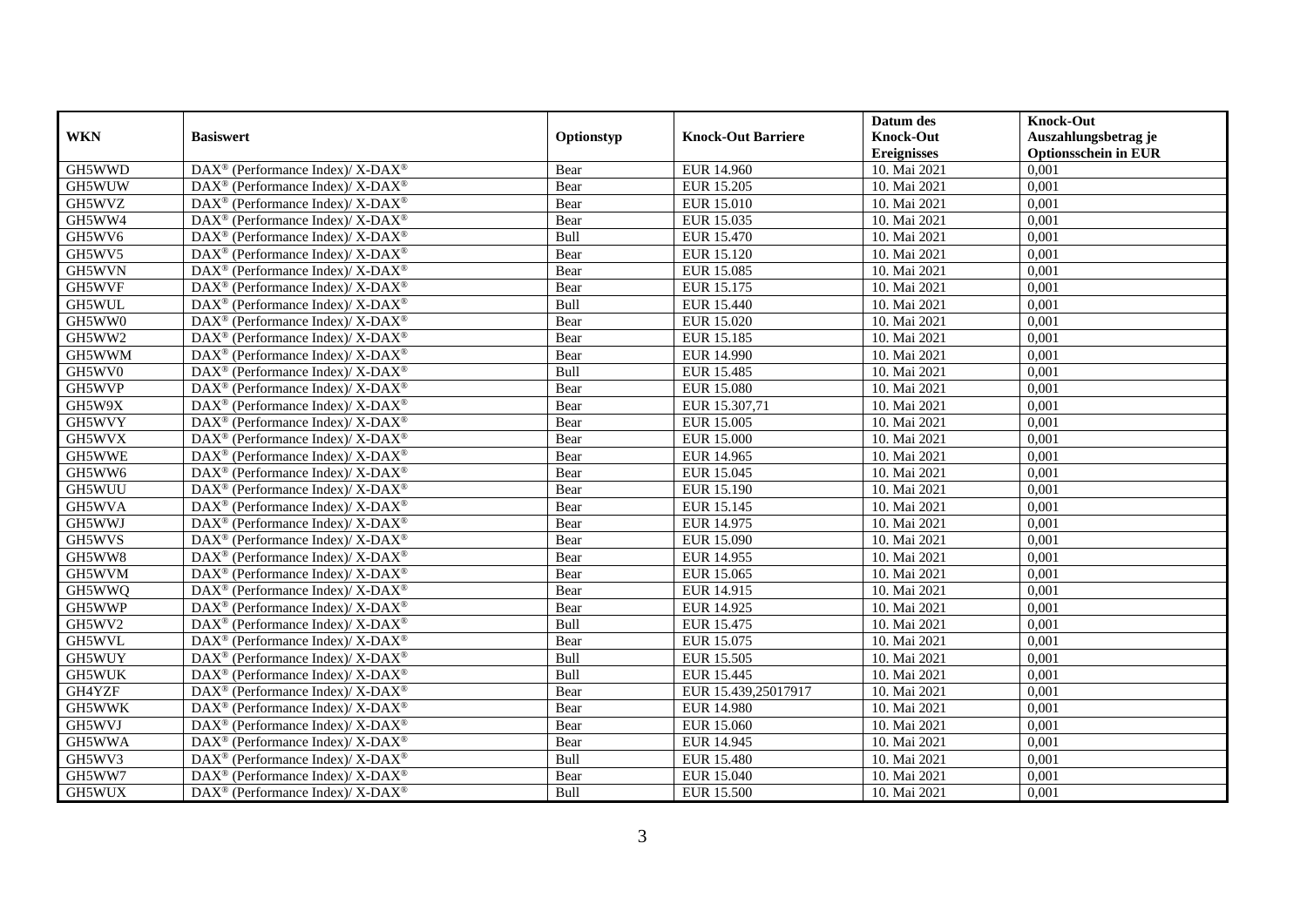|            |                                                              |            |                           | Datum des          | <b>Knock-Out</b>            |
|------------|--------------------------------------------------------------|------------|---------------------------|--------------------|-----------------------------|
| <b>WKN</b> | <b>Basiswert</b>                                             | Optionstyp | <b>Knock-Out Barriere</b> | <b>Knock-Out</b>   | Auszahlungsbetrag je        |
|            |                                                              |            |                           | <b>Ereignisses</b> | <b>Optionsschein in EUR</b> |
| GH4Z0A     | DAX <sup>®</sup> (Performance Index)/ X-DAX <sup>®</sup>     | Bear       | EUR 15.429,27005623       | 10. Mai 2021       | 0,001                       |
| GH5W9U     | $DAX^{\circledast}$ (Performance Index)/ X-DAX <sup>®</sup>  | Bear       | EUR 15.300,14             | 10. Mai 2021       | 0,001                       |
| GH5WUV     | $DAX^{\circledast}$ (Performance Index)/ X-DAX <sup>®</sup>  | Bear       | <b>EUR 15.200</b>         | 10. Mai 2021       | 0,001                       |
| GH5WV1     | $DAX^{\circledast}$ (Performance Index)/ X-DAX <sup>®</sup>  | Bull       | EUR 15.490                | 10. Mai 2021       | 0,001                       |
| GH5WWR     | $DAX^{\circledast}$ (Performance Index)/ X-DAX <sup>®</sup>  | Bear       | EUR 14.940                | 10. Mai 2021       | 0,001                       |
| GH5W9Z     | DAX <sup>®</sup> (Performance Index)/ X-DAX <sup>®</sup>     | Bear       | EUR 15.322,84             | 10. Mai 2021       | 0,001                       |
| GH5WW1     | $DAX^{\circledcirc}$ (Performance Index)/ X-DAX <sup>®</sup> | Bear       | EUR 15.015                | 10. Mai 2021       | 0,001                       |
| GH4Z0B     | $DAX^{\circledast}$ (Performance Index)/ X-DAX <sup>®</sup>  | Bear       | EUR 15.424,27999479       | 10. Mai 2021       | 0,001                       |
| GH5WWC     | $DAX^{\circledast}$ (Performance Index)/ X-DAX <sup>®</sup>  | Bear       | EUR 14.950                | 10. Mai 2021       | 0,001                       |
| GH5WV8     | $DAX^{\circledast}$ (Performance Index)/ X-DAX <sup>®</sup>  | Bear       | EUR 15.125                | 10. Mai 2021       | 0,001                       |
| GH5WWU     | DAX <sup>®</sup> (Performance Index)/ X-DAX <sup>®</sup>     | Bear       | EUR 14.995                | 10. Mai 2021       | 0,001                       |
| GH5WVU     | DAX <sup>®</sup> (Performance Index)/ X-DAX <sup>®</sup>     | Bear       | <b>EUR 15.105</b>         | 10. Mai 2021       | 0,001                       |
| GH5WVC     | $DAX^{\circledast}$ (Performance Index)/ X-DAX <sup>®</sup>  | Bear       | EUR 15.150                | 10. Mai 2021       | 0,001                       |
| GH5WUH     | $DAX^{\circledast}$ (Performance Index)/ X-DAX <sup>®</sup>  | Bull       | EUR 15.465                | 10. Mai 2021       | 0,001                       |
| GH5WWS     | DAX <sup>®</sup> (Performance Index)/ X-DAX <sup>®</sup>     | Bear       | EUR 14.935                | 10. Mai 2021       | 0,001                       |
| GH4Z09     | DAX <sup>®</sup> (Performance Index)/ X-DAX <sup>®</sup>     | Bear       | EUR 15.414,29987184       | 10. Mai 2021       | 0,001                       |
| GH5WVG     | $DAX^{\circledast}$ (Performance Index)/ X-DAX <sup>®</sup>  | Bear       | EUR 15.170                | 10. Mai 2021       | 0,001                       |
| GH5WUJ     | $DAX^{\circledcirc}$ (Performance Index)/ X-DAX <sup>®</sup> | Bull       | EUR 15.450                | 10. Mai 2021       | 0,001                       |
| GH5WV4     | $DAX^{\circledast}$ (Performance Index)/ X-DAX <sup>®</sup>  | Bear       | EUR 15.130                | 10. Mai 2021       | 0,001                       |
| GH5WV9     | DAX <sup>®</sup> (Performance Index)/ X-DAX <sup>®</sup>     | Bear       | EUR 15.140                | 10. Mai 2021       | 0,001                       |
| GH5WU6     | $DAX^{\circledast}$ (Performance Index)/ X-DAX <sup>®</sup>  | Bull       | EUR 15.415                | 10. Mai 2021       | 0,001                       |
| GH5WU8     | $DAX^{\circledast}$ (Performance Index)/ X-DAX <sup>®</sup>  | Bull       | <b>EUR 15.400</b>         | 10. Mai 2021       | 0,001                       |
| GH5WUR     | DAX <sup>®</sup> (Performance Index)/ X-DAX <sup>®</sup>     | Bull       | EUR 15.420                | 10. Mai 2021       | 0,001                       |
| GH5WVR     | DAX <sup>®</sup> (Performance Index)/ X-DAX <sup>®</sup>     | Bull       | EUR 15.410                | 10. Mai 2021       | 0,001                       |
| GH5WUN     | $DAX^{\circledcirc}$ (Performance Index)/ X-DAX <sup>®</sup> | Bull       | EUR 15.425                | 10. Mai 2021       | 0,001                       |
| GH5WU7     | $DAX^{\circledast}$ (Performance Index)/ X-DAX <sup>®</sup>  | Bull       | EUR 15.405                | 10. Mai 2021       | 0,001                       |
| GH5WUP     | DAX <sup>®</sup> (Performance Index)/ X-DAX <sup>®</sup>     | Bull       | <b>EUR 15.430</b>         | 10. Mai 2021       | 0,001                       |
| GH3RXT     | EUR/JPY (WM-Fixing)                                          | Bear       | JPY 132,39527192          | 10. Mai 2021       | 0,001                       |
| GH5WZK     | DAX <sup>®</sup> (Performance Index)                         | Bear       | EUR 15.350                | 10. Mai 2021       | 0,001                       |
| GH5WZL     | $\text{DAX}^{\circledast}$ (Performance Index)               | Bear       | EUR 15.350                | 10. Mai 2021       | 0,001                       |
| GH5WZN     | $DAX^{\circledast}$ (Performance Index)                      | Bear       | EUR 15.340                | 10. Mai 2021       | 0,001                       |
| GH5X06     | $\text{DAX}^{\circledast}$ (Performance Index)               | Bear       | EUR 15.320                | 10. Mai 2021       | 0,001                       |
| GH5X0L     | $\overline{\text{DAX}}^{\textcirc}$ (Performance Index)      | Bear       | <b>EUR 15.300</b>         | 10. Mai 2021       | 0,001                       |
| GH5WZW     | DAX <sup>®</sup> (Performance Index)                         | Bear       | EUR 15.330                | 10. Mai 2021       | 0,001                       |
| GH5WZP     | $\text{DAX}^{\otimes}$ (Performance Index)                   | Bear       | EUR 15.340                | 10. Mai 2021       | 0,001                       |
| GH5WRT     | DAX <sup>®</sup> (Performance Index)                         | Bear       | EUR 15.135                | 10. Mai 2021       | 0,001                       |
| GH5WZZ     | $DAX^{\circledcirc}$ (Performance Index)                     | Bear       | EUR 15.325                | 10. Mai 2021       | 0,001                       |
| GH5WZX     | $\text{DAX}^{\circledast}$ (Performance Index)               | Bear       | EUR 15.330                | 10. Mai 2021       | 0,001                       |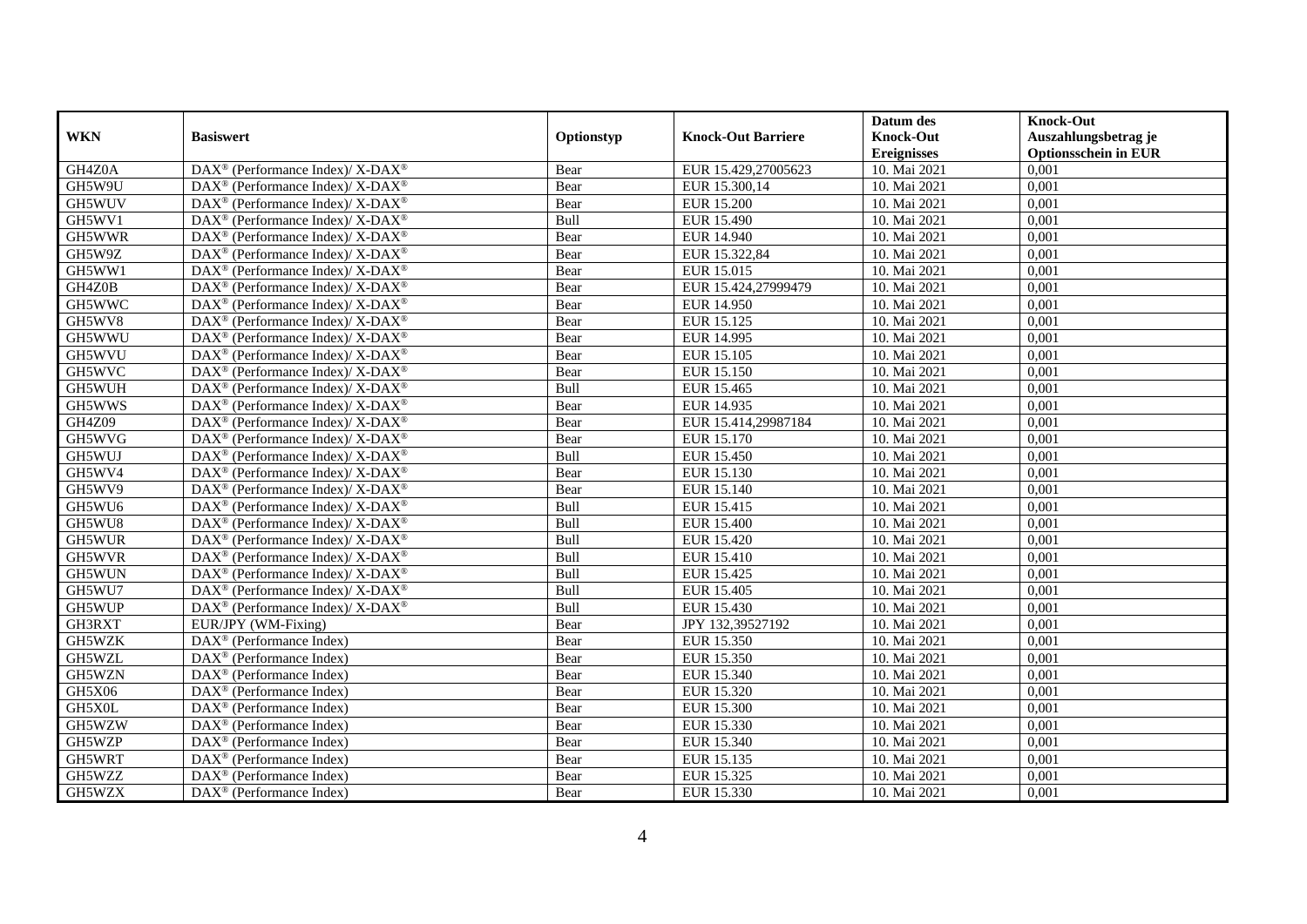|            |                                                                           |            |                           | Datum des          | <b>Knock-Out</b>            |
|------------|---------------------------------------------------------------------------|------------|---------------------------|--------------------|-----------------------------|
| <b>WKN</b> | <b>Basiswert</b>                                                          | Optionstyp | <b>Knock-Out Barriere</b> | <b>Knock-Out</b>   | Auszahlungsbetrag je        |
|            |                                                                           |            |                           | <b>Ereignisses</b> | <b>Optionsschein in EUR</b> |
| GH5UF5     | DAX <sup>®</sup> (Performance Index)                                      | Bear       | EUR 15.410                | 10. Mai 2021       | 0,001                       |
| GH5WZF     | $\text{DAX}^{\circledast}$ (Performance Index)                            | Bear       | EUR 15.350                | 10. Mai 2021       | 0,001                       |
| GH5WZQ     | $DAX^{\circledR}$ (Performance Index)                                     | Bear       | EUR 15.340                | 10. Mai 2021       | 0,001                       |
| GH4YXK     | $\text{DAX}^{\otimes}$ (Performance Index)                                | Bear       | EUR 15.409,30981038       | 10. Mai 2021       | 0,001                       |
| GH5WS0     | DAX <sup>®</sup> (Performance Index)                                      | Bull       | EUR 15.505                | 10. Mai 2021       | 0,001                       |
| GH5WT2     | $\overline{\text{DAX}^{\otimes}}$ (Performance Index)                     | Bear       | EUR 14.920                | 10. Mai 2021       | 0,001                       |
| GH5WQJ     | $\overline{\text{DAX}^{\otimes}}$ (Performance Index)                     | Bear       | EUR 15.055                | 10. Mai 2021       | 0,001                       |
| GH5WQ4     | $\text{DAX}^{\otimes}$ (Performance Index)                                | Bull       | EUR 15.470                | 10. Mai 2021       | 0,001                       |
| GH5WZH     | $\text{DAX}^{\otimes}$ (Performance Index)                                | Bear       | EUR 15.350                | 10. Mai 2021       | 0,001                       |
| GH5WQP     | $DAX^{\circledast}$ (Performance Index)                                   | Bull       | <b>EUR 15.500</b>         | 10. Mai 2021       | 0,001                       |
| GH5WZV     | DAX <sup>®</sup> (Performance Index)                                      | Bear       | EUR 15.330                | 10. Mai 2021       | 0,001                       |
| GH5WQQ     | $\overline{\text{DAX}}^{\textcirc}$ (Performance Index)                   | Bear       | EUR 15.040                | 10. Mai 2021       | 0,001                       |
| GH5WZT     | $\text{DAX}^{\otimes}$ (Performance Index)                                | Bear       | EUR 15.340                | 10. Mai 2021       | 0,001                       |
| GH5WQ5     | $DAX^{\circledR}$ (Performance Index)                                     | Bear       | EUR 15.160                | 10. Mai 2021       | 0,001                       |
| GH5WRS     | $\text{DAX}^{\otimes}$ (Performance Index)                                | Bear       | EUR 15.195                | 10. Mai 2021       | 0,001                       |
| GH4YVX     | DAX <sup>®</sup> (Performance Index)                                      | Bear       | EUR 15.419,28993331       | 10. Mai 2021       | 0,001                       |
| GH5UF4     | DAX <sup>®</sup> (Performance Index)                                      | Bear       | EUR 15.410                | 10. Mai 2021       | 0,001                       |
| GH5WSX     | $DAX^{\circledR}$ (Performance Index)                                     | Bear       | EUR 14.950                | 10. Mai 2021       | 0,001                       |
| GH5WR7     | DAX <sup>®</sup> (Performance Index)                                      | Bull       | EUR 15.425                | 10. Mai 2021       | 0,001                       |
| GH5WSN     | DAX <sup>®</sup> (Performance Index)                                      | Bear       | <b>EUR 15.000</b>         | 10. Mai 2021       | 0,001                       |
| GH5WSV     | DAX <sup>®</sup> (Performance Index)                                      | Bear       | EUR 14.995                | 10. Mai 2021       | 0,001                       |
| GH5WSU     | $\overline{\text{DAX}^{\otimes}}$ (Performance Index)                     | Bear       | EUR 14.985                | 10. Mai 2021       | 0,001                       |
| GH5WUC     | $DAX^{\circledast}$ (Performance Index)/ $\overline{X-DAX^{\circledast}}$ | Bull       | EUR 15.390                | 10. Mai 2021       | 0,001                       |
| GH5WR5     | $\text{DAX}^{\circledast}$ (Performance Index)                            | Bull       | EUR 15.495                | 10. Mai 2021       | 0,001                       |
| GH5WQE     | DAX <sup>®</sup> (Performance Index)                                      | Bear       | EUR 15.050                | 10. Mai 2021       | 0,001                       |
| GH5WQT     | $\text{DAX}^{\otimes}$ (Performance Index)                                | Bear       | EUR 15.090                | 10. Mai 2021       | 0,001                       |
| GH5WZG     | DAX <sup>®</sup> (Performance Index)                                      | Bear       | EUR 15.350                | 10. Mai 2021       | 0,001                       |
| GH5WTV     | $\overline{\text{DAX}^{\otimes}}$ (Performance Index)                     | Bear       | EUR 14.970                | 10. Mai 2021       | 0,001                       |
| GH4YW5     | DAX <sup>®</sup> (Performance Index)                                      | Bear       | EUR 15.414,29987184       | 10. Mai 2021       | 0,001                       |
| GH5WSY     | $\text{DAX}^{\otimes}$ (Performance Index)                                | Bear       | EUR 14.955                | 10. Mai 2021       | 0,001                       |
| GH5WRK     | $DAX^{\circledast}$ (Performance Index)                                   | Bear       | EUR 15.020                | 10. Mai 2021       | 0,001                       |
| GH5WWW     | $\text{DAX}^{\otimes}$ (Performance Index)                                | Bear       | EUR 15.185                | 10. Mai 2021       | 0,001                       |
| GH5WQ3     | $\overline{\text{DAX}^{\otimes}}$ (Performance Index)                     | Bull       | EUR 15.450                | 10. Mai 2021       | 0,001                       |
| GH5WZR     | $\overline{\text{DAX}^{\circledast}(\text{Performance Index})}$           | Bear       | EUR 15.340                | 10. Mai 2021       | 0,001                       |
| GH5WRD     | DAX <sup>®</sup> (Performance Index)                                      | Bull       | EUR 15.390                | 10. Mai 2021       | 0,001                       |
| GH5WQ6     | DAX <sup>®</sup> (Performance Index)                                      | Bull       | EUR 15.465                | 10. Mai 2021       | 0,001                       |
| GH5WSK     | $DAX^{\circledcirc}$ (Performance Index)                                  | Bull       | EUR 15.485                | 10. Mai 2021       | 0,001                       |
| GH5WQL     | $\overline{\text{DAX}^{\otimes}}$ (Performance Index)                     | Bear       | EUR 15.070                | 10. Mai 2021       | 0,001                       |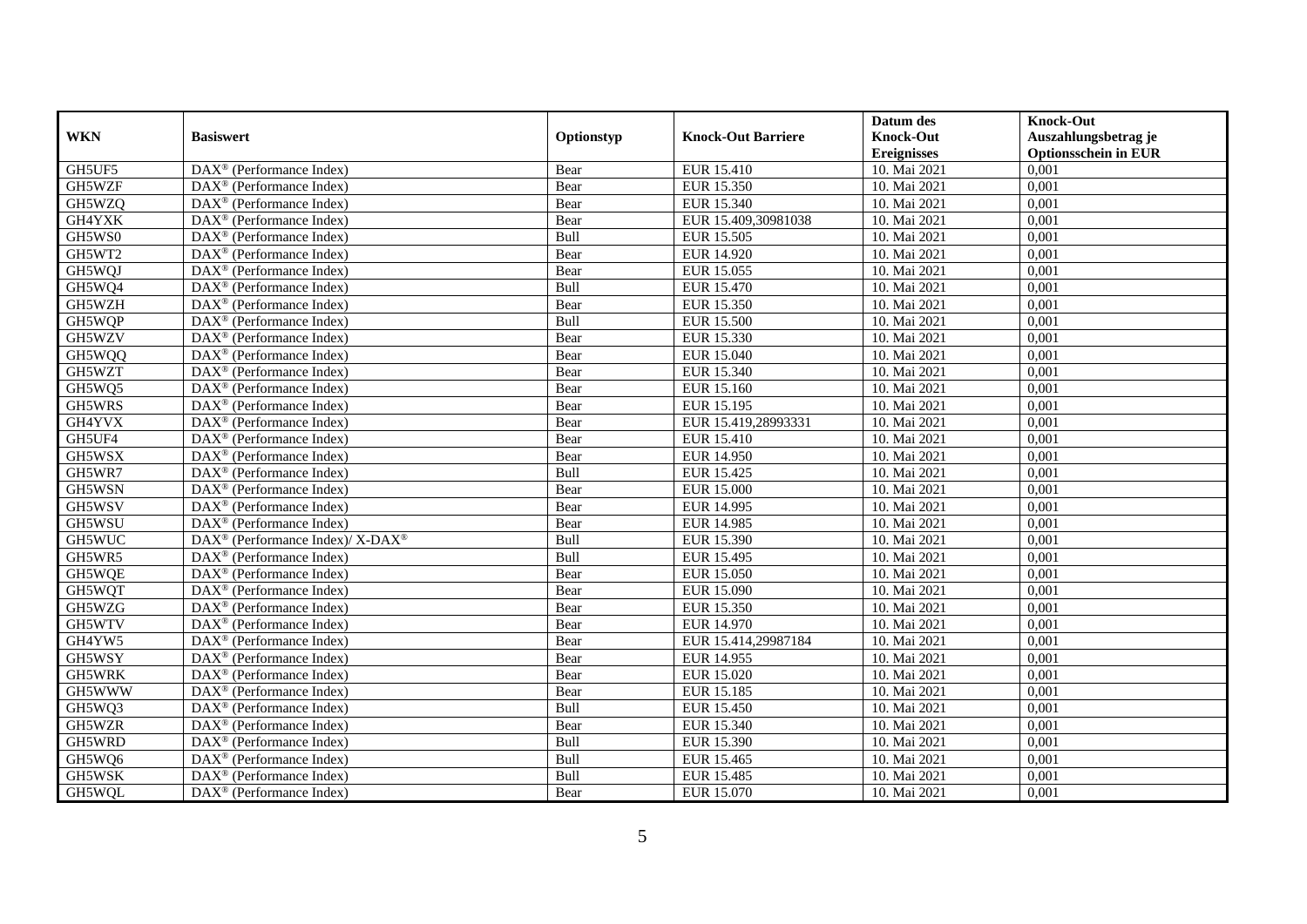|            |                                                                 |             |                           | Datum des          | <b>Knock-Out</b>            |
|------------|-----------------------------------------------------------------|-------------|---------------------------|--------------------|-----------------------------|
| <b>WKN</b> | <b>Basiswert</b>                                                | Optionstyp  | <b>Knock-Out Barriere</b> | <b>Knock-Out</b>   | Auszahlungsbetrag je        |
|            |                                                                 |             |                           | <b>Ereignisses</b> | <b>Optionsschein in EUR</b> |
| GH5WQD     | DAX <sup>®</sup> (Performance Index)                            | Bear        | <b>EUR 15.100</b>         | 10. Mai 2021       | 0,001                       |
| GH5WR0     | $\text{DAX}^{\otimes}$ (Performance Index)                      | Bull        | EUR 15.445                | 10. Mai 2021       | 0,001                       |
| GH5WRL     | $DAX^{\circledR}$ (Performance Index)                           | Bear        | EUR 15.150                | 10. Mai 2021       | 0,001                       |
| GH5WT3     | $\text{DAX}^{\otimes}$ (Performance Index)                      | Bear        | EUR 14.925                | 10. Mai 2021       | 0,001                       |
| GH5WSR     | DAX <sup>®</sup> (Performance Index)                            | Bear        | EUR 14.975                | 10. Mai 2021       | 0,001                       |
| GH5WT5     | $DAX^{\circledR}$ (Performance Index)                           | Bear        | EUR 14.930                | 10. Mai 2021       | 0,001                       |
| GH5WQ9     | $DAX^{\circledR}$ (Performance Index)                           | Bear        | EUR 15.115                | 10. Mai 2021       | 0,001                       |
| GH5WS5     | $\text{DAX}^{\otimes}$ (Performance Index)                      | Bear        | EUR 15.155                | 10. Mai 2021       | 0,001                       |
| GH5WRU     | $\text{DAX}^{\otimes}$ (Performance Index)                      | Bear        | EUR 15.110                | 10. Mai 2021       | 0,001                       |
| GH5WZJ     | $\text{DAX}^{\otimes}$ (Performance Index)                      | Bear        | EUR 15.350                | 10. Mai 2021       | 0,001                       |
| GH4MS0     | EURO STOXX 50 <sup>®</sup> Index (Price EUR)                    | Bear        | EUR 4.035,39568886        | 10. Mai 2021       | 0,001                       |
| GH5WR8     | $\overline{\text{DAX}^{\otimes}}$ (Performance Index)           | Bull        | EUR 15.475                | 10. Mai 2021       | 0,001                       |
| GH5WUA     | DAX <sup>®</sup> (Performance Index)/ X-DAX <sup>®</sup>        | Bull        | EUR 15.395                | 10. Mai 2021       | 0,001                       |
| GH5WR4     | $DAX^{\circledR}$ (Performance Index)                           | Bull        | EUR 15.395                | 10. Mai 2021       | 0,001                       |
| GB7PXP     | EURO STOXX 50 <sup>®</sup> Index (Price EUR)                    | Bear        | EUR 4.035,04046801        | 10. Mai 2021       | 0,001                       |
| GH5WRY     | DAX <sup>®</sup> (Performance Index)                            | Bull        | EUR 15.440                | 10. Mai 2021       | 0,001                       |
| GH53RQ     | DAX <sup>®</sup> (Performance Index)                            | Bear        | <b>EUR 15.410</b>         | 10. Mai 2021       | 0,001                       |
| GH5WRH     | $DAX^{\circledR}$ (Performance Index)                           | <b>Bull</b> | EUR 15.420                | 10. Mai 2021       | 0,001                       |
| GH5X0T     | DAX <sup>®</sup> (Performance Index)                            | Bear        | <b>EUR 15.290</b>         | 10. Mai 2021       | 0,001                       |
| GH5WRX     | DAX <sup>®</sup> (Performance Index)                            | Bear        | <b>EUR 15.180</b>         | 10. Mai 2021       | 0,001                       |
| GH4YWD     | DAX <sup>®</sup> (Performance Index)                            | Bear        | EUR 15.404,31974891       | 10. Mai 2021       | 0,001                       |
| GH5WSS     | $\overline{\text{DAX}^{\otimes}}$ (Performance Index)           | Bear        | <b>EUR 15.005</b>         | 10. Mai 2021       | 0,001                       |
| GH5WSQ     | DAX <sup>®</sup> (Performance Index)                            | Bear        | EUR 15.170                | 10. Mai 2021       | 0,001                       |
| GH5WT0     | DAX <sup>®</sup> (Performance Index)                            | Bear        | <b>EUR 15.205</b>         | 10. Mai 2021       | 0,001                       |
| GH5WQC     | $\overline{\text{DAX}^{\otimes}}$ (Performance Index)           | Bear        | EUR 15.045                | 10. Mai 2021       | 0,001                       |
| GH5WS8     | $\text{DAX}^{\otimes}$ (Performance Index)                      | Bull        | EUR 15.430                | 10. Mai 2021       | 0,001                       |
| GH5WS6     | DAX <sup>®</sup> (Performance Index)                            | Bear        | <b>EUR 15.200</b>         | 10. Mai 2021       | 0,001                       |
| GH5WRC     | $DAX^{\circledR}$ (Performance Index)                           | Bull        | EUR 15.460                | 10. Mai 2021       | 0,001                       |
| GH5WQ8     | DAX <sup>®</sup> (Performance Index)                            | Bear        | EUR 15.065                | 10. Mai 2021       | 0,001                       |
| GH5X0D     | $\text{DAX}^{\circledast}$ (Performance Index)                  | Bear        | EUR 15.310                | 10. Mai 2021       | 0,001                       |
| GH5WQX     | $DAX^{\circledast}$ (Performance Index)                         | Bear        | EUR 15.145                | 10. Mai 2021       | 0,001                       |
| GH5WQ1     | $\text{DAX}^{\circledast}$ (Performance Index)                  | <b>Bull</b> | EUR 15.400                | 10. Mai 2021       | 0,001                       |
| GH5WSW     | $\overline{\text{DAX}^{\otimes}}$ (Performance Index)           | Bear        | <b>EUR 14.945</b>         | 10. Mai 2021       | 0,001                       |
| GH53RR     | $\overline{\text{DAX}^{\circledast}(\text{Performance Index})}$ | Bear        | <b>EUR 15.410</b>         | 10. Mai 2021       | 0,001                       |
| GH5WQM     | DAX <sup>®</sup> (Performance Index)                            | Bear        | EUR 15.025                | 10. Mai 2021       | 0,001                       |
| GH5WR1     | DAX <sup>®</sup> (Performance Index)                            | Bear        | EUR 15.175                | 10. Mai 2021       | 0,001                       |
| GH5WRQ     | $DAX^{\circledcirc}$ (Performance Index)                        | Bull        | EUR 15.490                | 10. Mai 2021       | 0,001                       |
| GH5WQ7     | $\overline{\text{DAX}^{\otimes}}$ (Performance Index)           | Bear        | EUR 15.190                | 10. Mai 2021       | 0,001                       |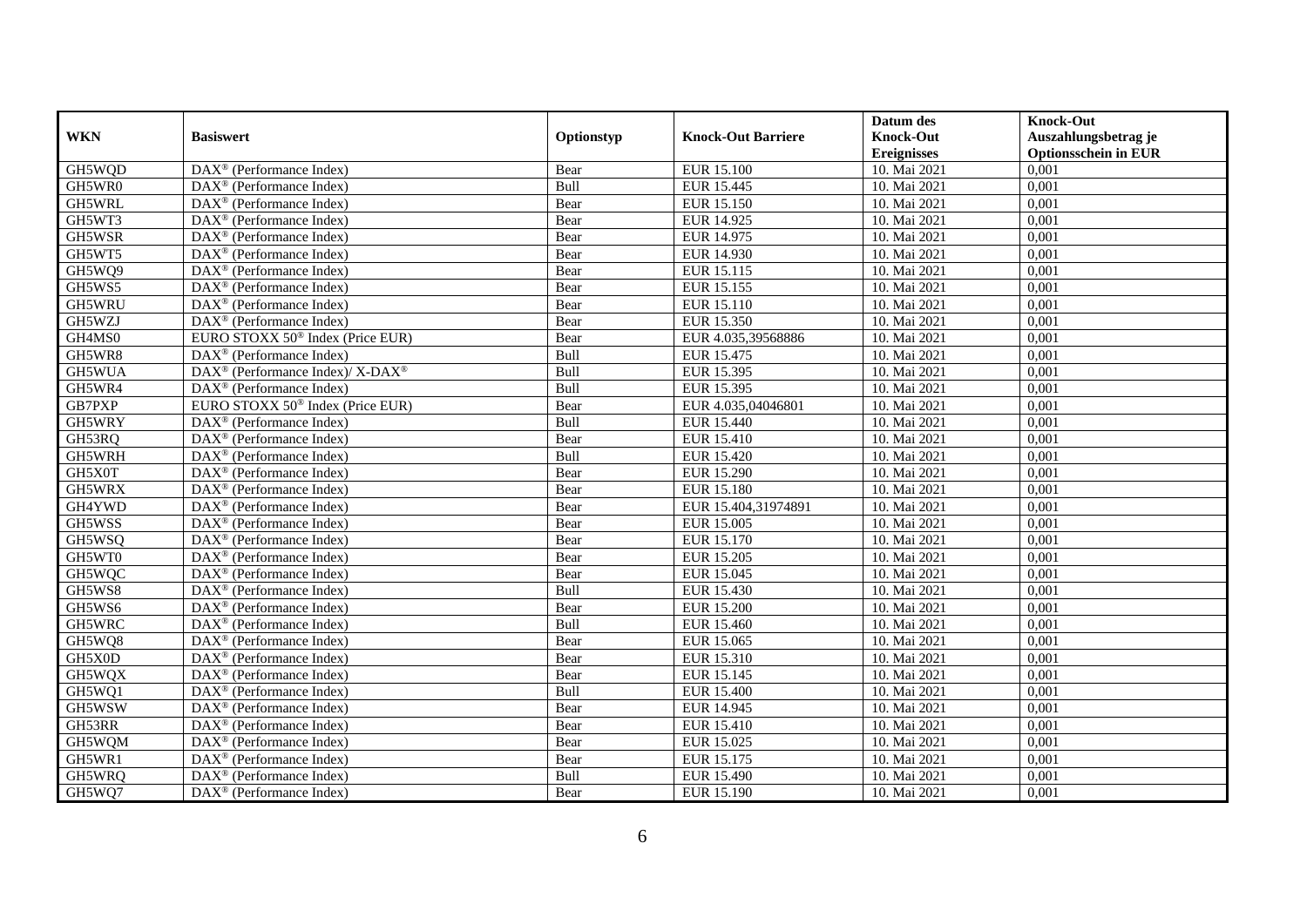|               |                                                                 |             |                           | Datum des          | <b>Knock-Out</b>            |
|---------------|-----------------------------------------------------------------|-------------|---------------------------|--------------------|-----------------------------|
| <b>WKN</b>    | <b>Basiswert</b>                                                | Optionstyp  | <b>Knock-Out Barriere</b> | <b>Knock-Out</b>   | Auszahlungsbetrag je        |
|               |                                                                 |             |                           | <b>Ereignisses</b> | <b>Optionsschein in EUR</b> |
| GH5WQF        | $\overline{\text{DAX}^{\circledast}(\text{Performance Index})}$ | Bear        | EUR 15.085                | 10. Mai 2021       | 0,001                       |
| GF9JUD        | EURO STOXX 50 <sup>®</sup> Index (Price EUR)                    | Bear        | EUR 4.029,16563161        | 10. Mai 2021       | 0,001                       |
| GH5WT4        | DAX <sup>®</sup> (Performance Index)                            | Bull        | EUR 15.415                | 10. Mai 2021       | 0,001                       |
| GH0J91        | $AEX-Index^{\circledR}$                                         | Bear        | EUR 718,27685794          | 10. Mai 2021       | 0.001                       |
| GH5WZS        | DAX <sup>®</sup> (Performance Index)                            | Bear        | EUR 15.340                | 10. Mai 2021       | 0,001                       |
| GH53RS        | $DAX^{\otimes}$ (Performance Index)                             | Bear        | EUR 15.410                | 10. Mai 2021       | 0,001                       |
| GH5WQN        | $DAX^{\otimes}$ (Performance Index)                             | Bear        | <b>EUR 15.080</b>         | 10. Mai 2021       | 0,001                       |
| GH5WQA        | $\text{DAX}^{\otimes}$ (Performance Index)                      | Bear        | EUR 15.095                | 10. Mai 2021       | 0,001                       |
| GH5WT6        | $\text{DAX}^{\otimes}$ (Performance Index)                      | Bear        | EUR 15.140                | 10. Mai 2021       | 0,001                       |
| GH5WTY        | $\text{DAX}^{\circledast}$ (Performance Index)                  | Bear        | EUR 14.935                | 10. Mai 2021       | 0,001                       |
| GH5WQG        | DAX <sup>®</sup> (Performance Index)                            | Bear        | EUR 15.105                | 10. Mai 2021       | 0,001                       |
| GH5WQR        | DAX <sup>®</sup> (Performance Index)                            | Bear        | <b>EUR 15.010</b>         | 10. Mai 2021       | 0,001                       |
| GH53RT        | $\overline{\text{DAX}}^{\textcirc}$ (Performance Index)         | Bear        | EUR 15.410                | 10. Mai 2021       | 0,001                       |
| <b>GH1WEM</b> | EURO STOXX <sup>®</sup> Banks (Price EUR) Index                 | Bear        | EUR 94,93998989           | 10. Mai 2021       | 0,001                       |
| GH5WPZ        | $\text{DAX}^{\otimes}$ (Performance Index)                      | Bull        | EUR 15.480                | 10. Mai 2021       | 0,001                       |
| GH5WQ2        | DAX <sup>®</sup> (Performance Index)                            | Bear        | EUR 15.030                | 10. Mai 2021       | 0,001                       |
| GH5WUQ        | DAX <sup>®</sup> (Performance Index)                            | Bear        | EUR 14.910                | 10. Mai 2021       | 0,001                       |
| GH5WST        | $DAX^{\circledR}$ (Performance Index)                           | Bear        | EUR 14.990                | 10. Mai 2021       | 0,001                       |
| GH5WQZ        | DAX <sup>®</sup> (Performance Index)                            | Bear        | EUR 15.125                | 10. Mai 2021       | 0,001                       |
| GH5WSD        | $\overline{\text{DAX}}^{\textcirc}$ (Performance Index)         | Bull        | EUR 15.455                | 10. Mai 2021       | 0,001                       |
| GH5WT8        | $DAX^{\otimes}$ (Performance Index)                             | Bear        | EUR 14.940                | 10. Mai 2021       | 0,001                       |
| GH5WPY        | $\overline{\text{DAX}^{\otimes}}$ (Performance Index)           | Bear        | <b>EUR 15.120</b>         | 10. Mai 2021       | 0,001                       |
| GH5WSZ        | DAX <sup>®</sup> (Performance Index)                            | Bear        | EUR 14.965                | 10. Mai 2021       | 0,001                       |
| GH5WQV        | DAX <sup>®</sup> (Performance Index)                            | Bear        | EUR 15.035                | 10. Mai 2021       | 0,001                       |
| GH5WU1        | $\overline{\text{DAX}^{\otimes}}$ (Performance Index)           | Bear        | EUR 14.915                | 10. Mai 2021       | 0,001                       |
| GH5WRA        | DAX <sup>®</sup> (Performance Index)                            | Bear        | EUR 15.165                | 10. Mai 2021       | 0,001                       |
| <b>GH1DQK</b> | CAC 40 <sup>®</sup> Index                                       | Bear        | EUR 6.378,23              | 10. Mai 2021       | 0,001                       |
| GH5WRZ        | DAX <sup>®</sup> (Performance Index)                            | Bull        | EUR 15.410                | 10. Mai 2021       | 0,001                       |
| GH1WJ0        | EURO STOXX <sup>®</sup> Banks (Price EUR) Index                 | Bear        | EUR 94,65220449           | 10. Mai 2021       | 0,001                       |
| GH1DT1        | $CAC 40$ <sup>®</sup> Index                                     | Bear        | EUR 6.389,69              | 10. Mai 2021       | 0,001                       |
| GH5WT1        | DAX <sup>®</sup> (Performance Index)                            | Bear        | EUR 14.960                | 10. Mai 2021       | 0,001                       |
| GH5WR9        | $\text{DAX}^{\circledast}$ (Performance Index)                  | <b>Bull</b> | EUR 15.405                | 10. Mai 2021       | 0.001                       |
| <b>GH1DRU</b> | CAC 40 <sup>®</sup> Index                                       | Bear        | EUR 6.383,89              | 10. Mai 2021       | 0,001                       |
| GH5WQS        | DAX <sup>®</sup> (Performance Index)                            | Bear        | EUR 15.075                | 10. Mai 2021       | 0,001                       |
| GH1WG2        | EURO STOXX <sup>®</sup> Banks (Price EUR) Index                 | Bear        | EUR 94,80105901           | 10. Mai 2021       | 0,001                       |
| GH5WG3        | Shop Apotheke Europe NV                                         | Bear        | EUR 155,34                | 10. Mai 2021       | 0,001                       |
| GH4XUW        | SBM Offshore N.V.                                               | Bear        | EUR 14,86383468           | 10. Mai 2021       | 0,001                       |
| GH5WQH        | $\text{DAX}^{\otimes}$ (Performance Index)                      | Bear        | EUR 15.015                | 10. Mai 2021       | 0,001                       |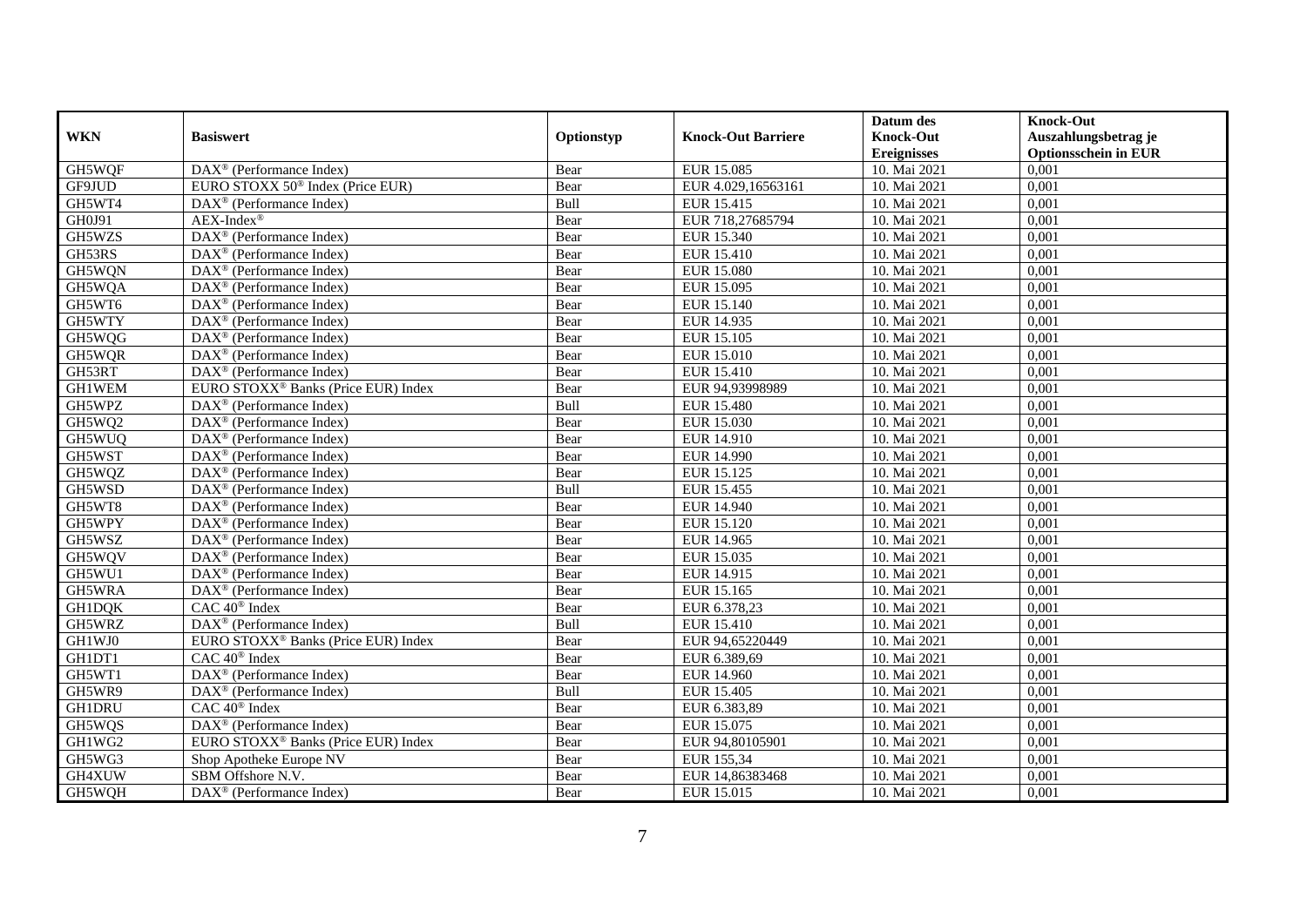|               |                                                                 |             |                           | Datum des          | <b>Knock-Out</b>            |
|---------------|-----------------------------------------------------------------|-------------|---------------------------|--------------------|-----------------------------|
| <b>WKN</b>    | <b>Basiswert</b>                                                | Optionstyp  | <b>Knock-Out Barriere</b> | <b>Knock-Out</b>   | Auszahlungsbetrag je        |
|               |                                                                 |             |                           | <b>Ereignisses</b> | <b>Optionsschein in EUR</b> |
| GH5WQK        | $\overline{\text{DAX}^{\circledast}(\text{Performance Index})}$ | Bear        | EUR 15.060                | 10. Mai 2021       | 0,001                       |
| GH5WGA        | Shop Apotheke Europe NV                                         | Bear        | EUR 156,09                | 10. Mai 2021       | 0,001                       |
| GH4Y22        | Deutsche Telekom AG                                             | Bear        | EUR 16,60231119           | 10. Mai 2021       | 0,001                       |
| GH4T4F        | Sartorius AG                                                    | Bull        | EUR 434,559               | 10. Mai 2021       | 0,001                       |
| GH4BSP        | Corporacion Mapfre SA                                           | Bear        | EUR 1,89030033            | 10. Mai 2021       | 0,001                       |
| GH5WSP        | DAX <sup>®</sup> (Performance Index)                            | Bear        | <b>EUR 14.980</b>         | 10. Mai 2021       | 0,001                       |
| GH5WRN        | $\overline{\text{DAX}^{\circledast}(\text{Performance Index})}$ | <b>Bull</b> | EUR 15.435                | 10. Mai 2021       | 0,001                       |
| GH5WDR        | Ørsted A/S                                                      | Bear        | DKK 872,89                | 10. Mai 2021       | 0,001                       |
| GH5WF2        | Aurubis AG                                                      | Bull        | <b>EUR 76,92</b>          | 10. Mai 2021       | 0,001                       |
| GH5443        | Royal Dutch Shell plc                                           | Bear        | GBP 14,42869498           | 10. Mai 2021       | 0,001                       |
| GH5WRV        | DAX <sup>®</sup> (Performance Index)                            | Bear        | EUR 15.130                | 10. Mai 2021       | 0,001                       |
| GH3GV5        | Unicredit S.p.A.                                                | Bear        | EUR 9,41931175            | 10. Mai 2021       | 0,001                       |
| GH5WB3        | Infineon Technologies AG                                        | Bear        | EUR 31,63                 | 10. Mai 2021       | 0,001                       |
| GH5WGL        | Nordex SE                                                       | Bear        | <b>EUR 20,82</b>          | 10. Mai 2021       | 0.001                       |
| GH5WG1        | Shop Apotheke Europe NV                                         | Bear        | EUR 152,33                | 10. Mai 2021       | 0,001                       |
| <b>GH1H1R</b> | Galapagos N.V                                                   | Bull        | EUR 61,64053857           | 10. Mai 2021       | 0,001                       |
| <b>GF1LWH</b> | Sanofi                                                          | Bear        | EUR 85,55584623           | 10. Mai 2021       | 0,001                       |
| <b>GF9TTN</b> | $K+SAG$                                                         | Bear        | EUR 10,26869869           | 10. Mai 2021       | 0,001                       |
| GF9TRS        | $K+SAG$                                                         | Bear        | EUR 10,33709154           | 10. Mai 2021       | 0,001                       |
| GH1H1S        | Galapagos N.V                                                   | Bull        | EUR 60,37865397           | 10. Mai 2021       | 0,001                       |
| GH5WB6        | Infineon Technologies AG                                        | Bear        | EUR 32,09                 | 10. Mai 2021       | 0,001                       |
| GF7H3U        | QIAGEN N.V.                                                     | Bull        | EUR 38,86350801           | 10. Mai 2021       | 0,001                       |
| GF9TRT        | $K+SAG$                                                         | Bear        | EUR 10,29800994           | 10. Mai 2021       | 0,001                       |
| GH5WDW        | Ørsted A/S                                                      | Bear        | DKK 884,08                | 10. Mai 2021       | 0,001                       |
| <b>GH3NTH</b> | adidas AG                                                       | Bear        | EUR 284,78195217          | 10. Mai 2021       | 0,001                       |
| GH3NTP        | adidas AG                                                       | Bear        | EUR 283,39233618          | 10. Mai 2021       | 0,001                       |
| GH5WDT        | Ørsted A/S                                                      | Bear        | DKK 878,49                | 10. Mai 2021       | 0,001                       |
| GH47XK        | MorphoSys AG                                                    | Bull        | EUR 68,22815334           | 10. Mai 2021       | 0,001                       |
| GH5WFU        | Shop Apotheke Europe NV                                         | Bear        | EUR 159,85                | 10. Mai 2021       | 0,001                       |
| GH5WE6        | Ørsted A/S                                                      | Bear        | DKK 861,69                | 10. Mai 2021       | 0,001                       |
| GH5466        | ThyssenKrupp AG                                                 | Bear        | EUR 11,71020859           | 10. Mai 2021       | 0,001                       |
| GH5L93        | Schneider Electric SE                                           | Bear        | EUR 133,8771832           | 10. Mai 2021       | 0,001                       |
| GH5WF1        | Aurubis AG                                                      | Bull        | <b>EUR 77,71</b>          | 10. Mai 2021       | 0,001                       |
| <b>GH548Y</b> | ThyssenKrupp AG                                                 | Bear        | EUR 11,65036084           | 10. Mai 2021       | 0,001                       |
| <b>GH5RYE</b> | Continental AG                                                  | Bear        | EUR 115,28416655          | 10. Mai 2021       | 0,001                       |
| GH5WG7        | Shop Apotheke Europe NV                                         | Bear        | EUR 154,59                | 10. Mai 2021       | 0,001                       |
| GH5WFV        | Shop Apotheke Europe NV                                         | Bear        | <b>EUR 159,1</b>          | 10. Mai 2021       | 0,001                       |
| GH5WF3        | Aurubis AG                                                      | Bull        | EUR 77,31                 | 10. Mai 2021       | 0,001                       |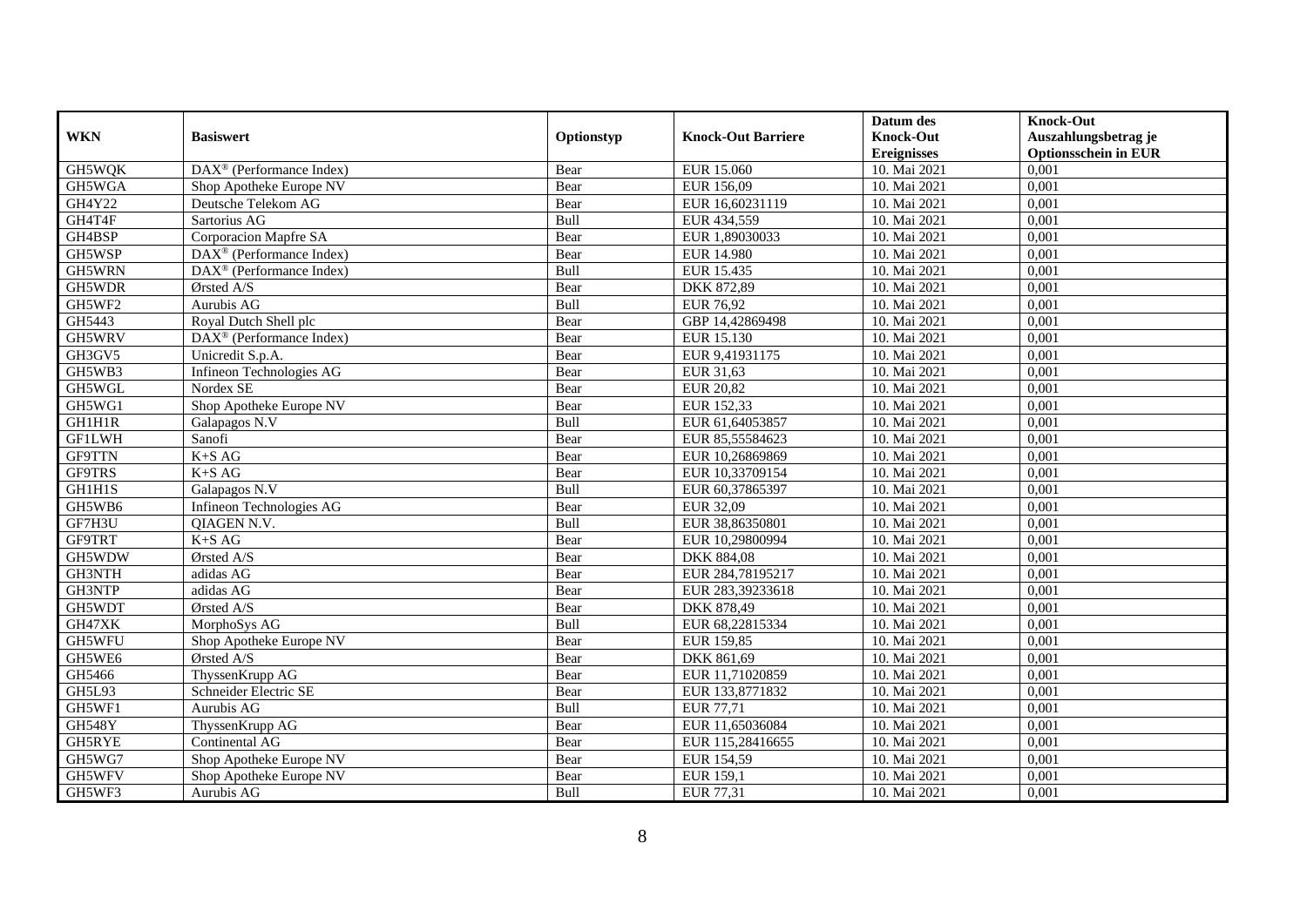|               |                           |            |                           | Datum des          | <b>Knock-Out</b>            |
|---------------|---------------------------|------------|---------------------------|--------------------|-----------------------------|
| <b>WKN</b>    | <b>Basiswert</b>          | Optionstyp | <b>Knock-Out Barriere</b> | <b>Knock-Out</b>   | Auszahlungsbetrag je        |
|               |                           |            |                           | <b>Ereignisses</b> | <b>Optionsschein in EUR</b> |
| GH5L9F        | Schneider Electric SE     | Bear       | EUR 133,20763855          | 10. Mai 2021       | 0,001                       |
| GH5WF0        | Aurubis AG                | Bull       | EUR 76,53                 | 10. Mai 2021       | 0,001                       |
| GF1F4N        | Bayer AG                  | Bear       | EUR 54,32166494           | 10. Mai 2021       | 0,001                       |
| GH5W5R        | Hugo Boss AG              | Bear       | EUR 42,83                 | 10. Mai 2021       | 0,001                       |
| <b>GH1GJJ</b> | Aalberts Industries N.V.  | Bear       | EUR 46,65318997           | 10. Mai 2021       | 0,001                       |
| GH5WFW        | Shop Apotheke Europe NV   | Bear       | EUR 160,61                | 10. Mai 2021       | 0,001                       |
| GH5RNF        | Kering                    | Bear       | EUR 695,35756372          | 10. Mai 2021       | 0,001                       |
| GH5WFS        | Shop Apotheke Europe NV   | Bear       | EUR 158,35                | 10. Mai 2021       | 0,001                       |
| GH5WAX        | Infineon Technologies AG  | Bear       | <b>EUR 32,4</b>           | 10. Mai 2021       | 0,001                       |
| GH5TRP        | MorphoSys AG              | Bull       | EUR 69,58150036           | 10. Mai 2021       | 0,001                       |
| <b>GH5RUR</b> | Daimler AG                | Bear       | EUR 73,70250295           | 10. Mai 2021       | 0,001                       |
| <b>GH546C</b> | ThyssenKrupp AG           | Bear       | EUR 11,60048773           | 10. Mai 2021       | 0,001                       |
| GH5LP8        | Bayer AG                  | Bear       | EUR 54,55924033           | 10. Mai 2021       | 0,001                       |
| GH5TVW        | Merck KGaA                | Bear       | EUR 142,97155197          | 10. Mai 2021       | 0,001                       |
| <b>GH5TUY</b> | Deutsche Lufthansa AG     | Bear       | EUR 11,30616873           | 10. Mai 2021       | 0,001                       |
| GH5WGT        | Shop Apotheke Europe NV   | Bear       | EUR 153,08                | 10. Mai 2021       | 0,001                       |
| GH5WB2        | Infineon Technologies AG  | Bear       | EUR 31,78                 | 10. Mai 2021       | 0,001                       |
| GH5RPB        | Zurich Insurance Group AG | Bear       | CHF 388,45777568          | 10. Mai 2021       | 0,001                       |
| GH1B6D        | MTU Aero Engines AG       | Bear       | EUR 214,28611599          | 10. Mai 2021       | 0,001                       |
| GH5WB4        | Infineon Technologies AG  | Bear       | EUR 32,25                 | 10. Mai 2021       | 0,001                       |
| <b>GH5A20</b> | <b>VERBUND AG</b>         | Bear       | EUR 70,7856099            | 10. Mai 2021       | 0,001                       |
| GH5WB7        | Infineon Technologies AG  | Bear       | <b>EUR 31,94</b>          | 10. Mai 2021       | 0,001                       |
| GH5463        | ThyssenKrupp AG           | Bear       | EUR 11,55061461           | 10. Mai 2021       | 0,001                       |
| GH5WGH        | Nordex SE                 | Bear       | <b>EUR 20,92</b>          | 10. Mai 2021       | 0,001                       |
| GH45AG        | <b>BP</b> Plc             | Bear       | GBP 3,19192485            | 10. Mai 2021       | 0,001                       |
| GH5WFX        | Shop Apotheke Europe NV   | Bear       | EUR 161,36                | 10. Mai 2021       | 0,001                       |
| GH5WDS        | Ørsted A/S                | Bear       | DKK 867,29                | 10. Mai 2021       | 0,001                       |
| GH5S0Z        | <b>Rheinmetall AG</b>     | Bear       | EUR 88,97473302           | 10. Mai 2021       | 0,001                       |
| GH4XVQ        | Straumann Holding AG      | Bear       | CHF 1.378,99528435        | 10. Mai 2021       | 0,001                       |
| GH5WB1        | Infineon Technologies AG  | Bear       | EUR 31,47                 | 10. Mai 2021       | 0,001                       |
| GH5WFT        | Shop Apotheke Europe NV   | Bear       | EUR 157,6                 | 10. Mai 2021       | 0,001                       |
| GH5TV3        | Deutsche Lufthansa AG     | Bear       | EUR 11,24618906           | 10. Mai 2021       | 0,001                       |
| GH5WG4        | Shop Apotheke Europe NV   | Bear       | EUR 153,84                | 10. Mai 2021       | 0,001                       |
| GH5GXD        | Tenaris SA                | Bear       | EUR 9,85122333            | 10. Mai 2021       | 0,001                       |
| GH5NHP        | <b>Barclays PLC</b>       | Bear       | GBP 1,83899047            | 10. Mai 2021       | 0,001                       |
| GH5WFR        | Shop Apotheke Europe NV   | Bear       | EUR 156,84                | 10. Mai 2021       | 0,001                       |
| GH55RM        | ArcelorMittal S.A.        | Bear       | EUR 27,71684879           | 10. Mai 2021       | 0,001                       |
| GH5TJM        | Erste Group Bank AG       | Bear       | EUR 31,30808535           | 10. Mai 2021       | 0,001                       |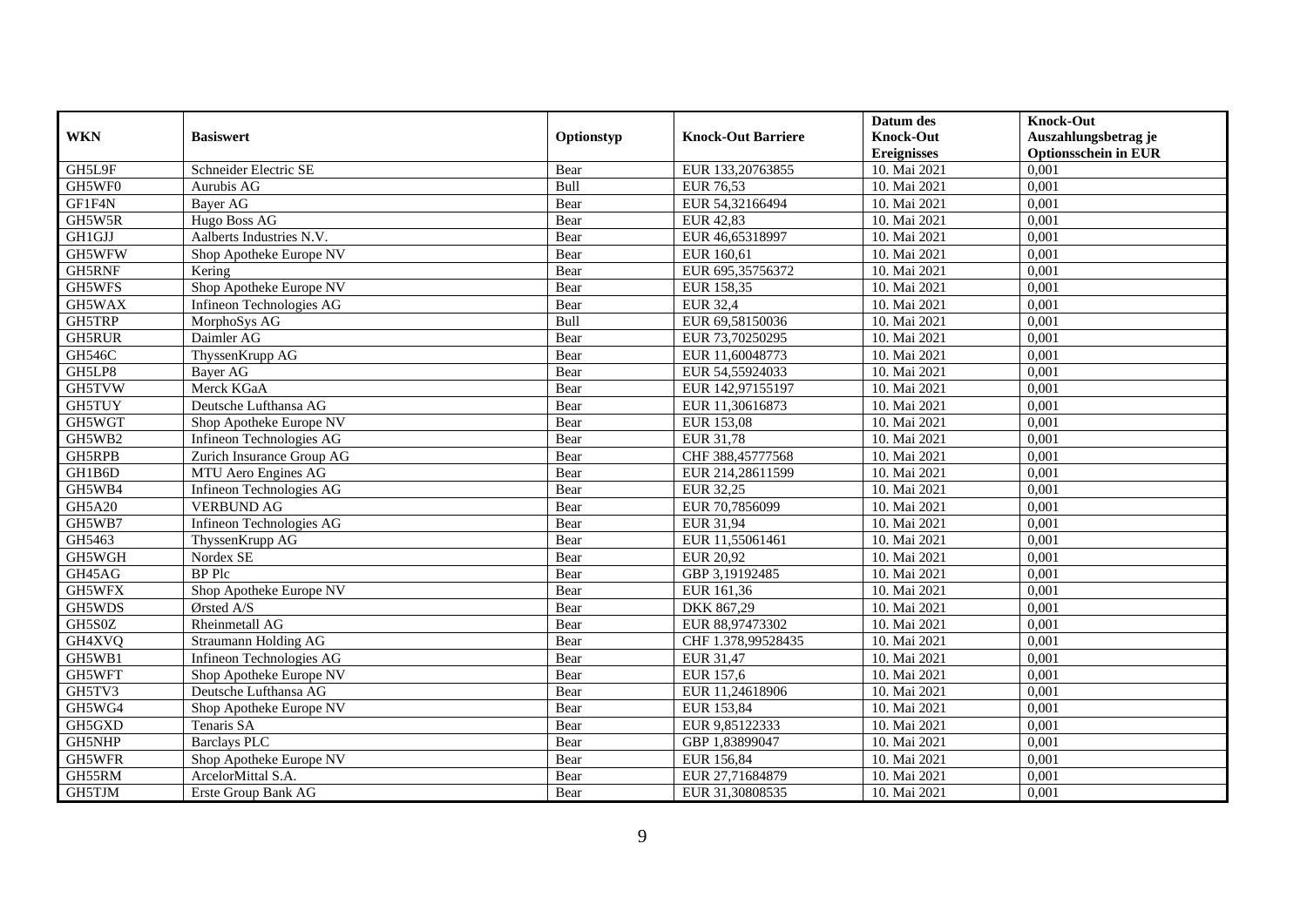|               |                                                             |             |                           | Datum des          | <b>Knock-Out</b>            |
|---------------|-------------------------------------------------------------|-------------|---------------------------|--------------------|-----------------------------|
| <b>WKN</b>    | <b>Basiswert</b>                                            | Optionstyp  | <b>Knock-Out Barriere</b> | <b>Knock-Out</b>   | Auszahlungsbetrag je        |
|               |                                                             |             |                           | <b>Ereignisses</b> | <b>Optionsschein in EUR</b> |
| GH5WS4        | DAX <sup>®</sup> (Performance Index)                        | Bull        | EUR 15.385                | 10. Mai 2021       | 0,001                       |
| GH5WUD        | DAX <sup>®</sup> (Performance Index)/X-DAX <sup>®</sup>     | Bull        | EUR 15.385                | 10. Mai 2021       | 0,001                       |
| GH3GVP        | Unicredit S.p.A.                                            | Bear        | EUR 9,50845991            | 10. Mai 2021       | 0,001                       |
| GH4Y20        | Deutsche Telekom AG                                         | Bear        | EUR 16,68212998           | 10. Mai 2021       | 0,001                       |
| GH5S0S        | Rheinmetall AG                                              | Bear        | EUR 89,40451436           | 10. Mai 2021       | 0,001                       |
| GH5TRW        | Kion Group AG                                               | Bear        | EUR 84,69423687           | 10. Mai 2021       | 0,001                       |
| GH1H1T        | Galapagos N.V                                               | <b>Bull</b> | EUR 58,70287124           | 10. Mai 2021       | 0,001                       |
| GH5E65        | Société Générale S.A.                                       | Bear        | EUR 25,41410442           | 10. Mai 2021       | 0,001                       |
| GF3W9T        | MorphoSys AG                                                | Bull        | EUR 67,76581412           | 10. Mai 2021       | 0,001                       |
| GC4ZYN        | L'Oréal S.A.                                                | Bear        | EUR 351,9365212           | 10. Mai 2021       | 0,001                       |
| GH5WPV        | DAX <sup>®</sup> (Performance Index)                        | Bull        | EUR 15.375                | 10. Mai 2021       | 0,001                       |
| GH5NHZ        | <b>Barclays PLC</b>                                         | Bear        | GBP 1,84898498            | 10. Mai 2021       | 0,001                       |
| GH5WUE        | DAX <sup>®</sup> (Performance Index)/ X-DAX <sup>®</sup>    | Bull        | EUR 15.375                | 10. Mai 2021       | 0,001                       |
| <b>GH5WUB</b> | $DAX^{\circledast}$ (Performance Index)/ X-DAX <sup>®</sup> | <b>Bull</b> | EUR 15.380                | 10. Mai 2021       | 0.001                       |
| GH5WSF        | $\text{DAX}^{\circledast}$ (Performance Index)              | Bull        | EUR 15.380                | 10. Mai 2021       | 0,001                       |
| GH44XV        | GBP/USD (WM-Fixing)                                         | Bear        | <b>USD 1,40767</b>        | 10. Mai 2021       | 0,001                       |
| GH4XSS        | Telefonica S.A.                                             | Bear        | EUR 4,00978059            | 10. Mai 2021       | 0,001                       |
| GH5E4U        | Société Générale S.A.                                       | Bear        | EUR 25,64378002           | 10. Mai 2021       | 0,001                       |
| GH5WRE        | $\text{DAX}^{\otimes}$ (Performance Index)                  | Bull        | EUR 15.365                | 10. Mai 2021       | 0,001                       |
| GH5WRB        | $\text{DAX}^{\otimes}$ (Performance Index)                  | Bull        | EUR 15.370                | 10. Mai 2021       | 0,001                       |
| GH5WS7        | DAX <sup>®</sup> (Performance Index)                        | Bull        | EUR 15.360                | 10. Mai 2021       | 0,001                       |
| GH5WTX        | DAX <sup>®</sup> (Performance Index)/X-DAX <sup>®</sup>     | Bull        | EUR 15.360                | 10. Mai 2021       | 0,001                       |
| <b>GH1WEN</b> | EURO STOXX <sup>®</sup> Banks (Price EUR) Index             | Bear        | EUR 95,09876802           | 10. Mai 2021       | 0,001                       |
| <b>GH5TKF</b> | Erste Group Bank AG                                         | Bear        | EUR 31,60797122           | 10. Mai 2021       | 0,001                       |
| GH5WTU        | DAX <sup>®</sup> (Performance Index)/ X-DAX <sup>®</sup>    | Bull        | EUR 15.365                | 10. Mai 2021       | 0,001                       |
| GH5WUF        | DAX <sup>®</sup> (Performance Index)/ X-DAX <sup>®</sup>    | Bull        | EUR 15.370                | 10. Mai 2021       | 0,001                       |
| GF6DK4        | Fresenius SE & Co KGaA                                      | Bear        | EUR 42,23048982           | 10. Mai 2021       | 0,001                       |
| GH5TRZ        | Kion Group AG                                               | Bear        | EUR 85,13405116           | 10. Mai 2021       | 0,001                       |
| <b>GH1WAU</b> | Beiersdorf AG                                               | Bear        | EUR 96,63396935           | 10. Mai 2021       | 0,001                       |
| GH5WTW        | DAX <sup>®</sup> (Performance Index)/ X-DAX <sup>®</sup>    | Bull        | EUR 15.355                | 10. Mai 2021       | 0,001                       |
| GH5WZE        | $DAX^{\otimes}$ (Performance Index)                         | Bull        | EUR 15.350                | 10. Mai 2021       | 0,001                       |
| GH5WPW        | DAX <sup>®</sup> (Performance Index)                        | Bull        | EUR 15.355                | 10. Mai 2021       | 0,001                       |
| GH5WTZ        | DAX <sup>®</sup> (Performance Index)/ X-DAX <sup>®</sup>    | Bull        | EUR 15.350                | 10. Mai 2021       | 0,001                       |
| GH5WQ0        | DAX <sup>®</sup> (Performance Index)                        | Bull        | EUR 15.350                | 10. Mai 2021       | 0,001                       |
| GH3GTG        | Unicredit S.p.A.                                            | Bear        | EUR 9,60751342            | 10. Mai 2021       | 0,001                       |
| GH5WFP        | Aurubis AG                                                  | Bull        | EUR 76,13                 | 10. Mai 2021       | 0,001                       |
| GH3980        | Banco Santander S.A.                                        | Bear        | EUR 3,26936969            | 10. Mai 2021       | 0,001                       |
| GH4BZK        | GBP/USD (WM-Fixing)                                         | Bear        | <b>USD 1,41082</b>        | 10. Mai 2021       | 0,001                       |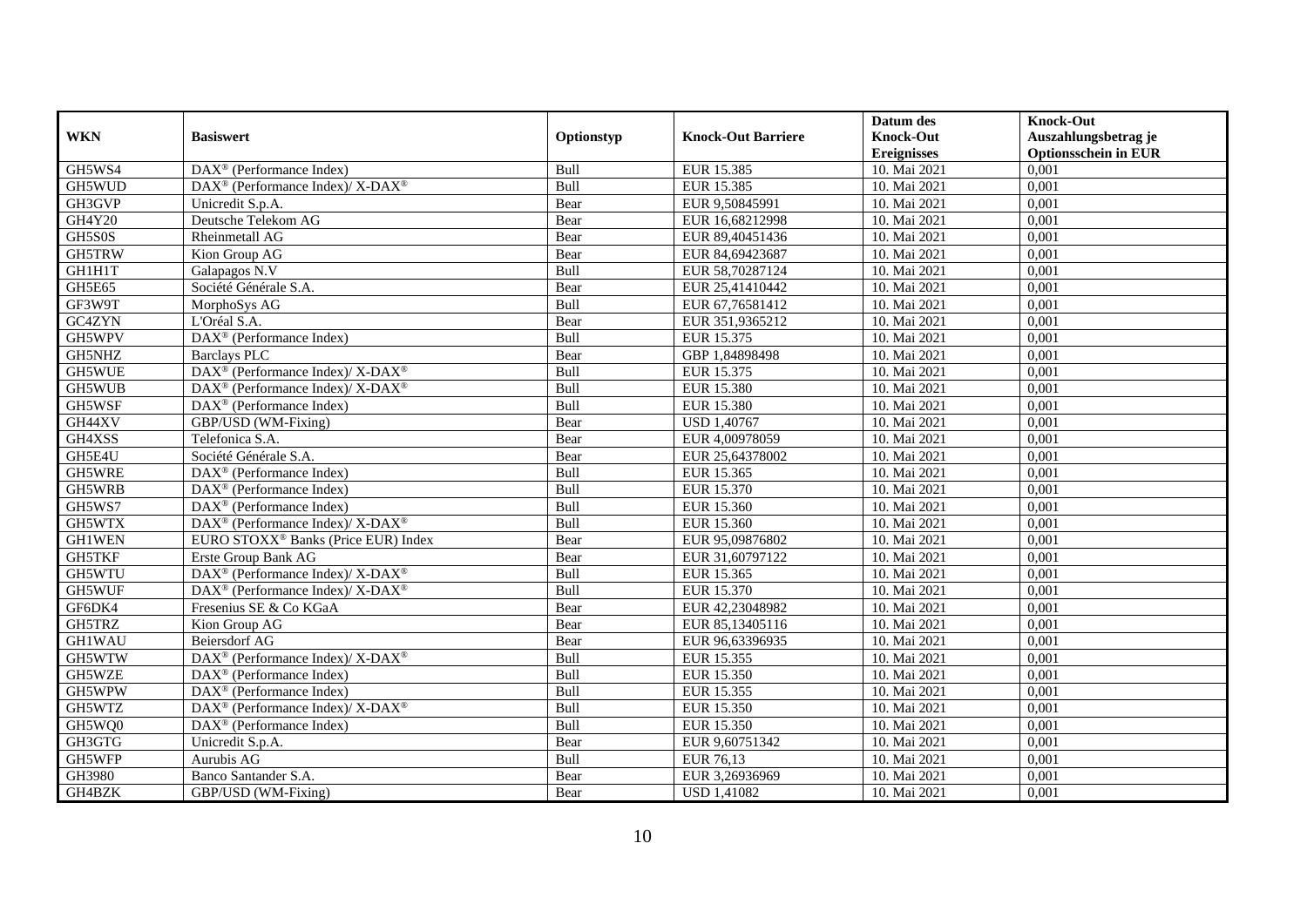|               |                                                 |             |                           | Datum des          | <b>Knock-Out</b>            |
|---------------|-------------------------------------------------|-------------|---------------------------|--------------------|-----------------------------|
| <b>WKN</b>    | <b>Basiswert</b>                                | Optionstyp  | <b>Knock-Out Barriere</b> | <b>Knock-Out</b>   | Auszahlungsbetrag je        |
|               |                                                 |             |                           | <b>Ereignisses</b> | <b>Optionsschein in EUR</b> |
| GH5WF5        | Aurubis AG                                      | Bull        | <b>EUR 75,74</b>          | 10. Mai 2021       | 0,001                       |
| GH4T4H        | Sartorius AG                                    | Bull        | EUR 432,298               | 10. Mai 2021       | 0,001                       |
| GH47XL        | MorphoSys AG                                    | Bull        | EUR 67,06220377           | 10. Mai 2021       | 0,001                       |
| GH4XR0        | Telefonica S.A.                                 | Bear        | EUR 4,04967892            | 10. Mai 2021       | 0.001                       |
| <b>GH1WEQ</b> | EURO STOXX <sup>®</sup> Banks (Price EUR) Index | Bear        | EUR 95,24762254           | 10. Mai 2021       | 0,001                       |
| GF9TSF        | $K+SAG$                                         | Bear        | EUR 10,37617322           | 10. Mai 2021       | 0,001                       |
| <b>GH2RKS</b> | 1 Feinunze Platin, Feinheit mind. 0,9995        | Bear        | USD 1.273,834             | 10. Mai 2021       | 0,001                       |
| GH4T3E        | Sartorius AG                                    | Bull        | EUR 430,04                | 10. Mai 2021       | 0,001                       |
| GH3NUW        | adidas AG                                       | Bear        | EUR 286,18149403          | 10. Mai 2021       | 0,001                       |
| GH36S7        | 1 Feinunze Platin, Feinheit mind. 0,9995        | Bear        | USD 1.279,29              | 10. Mai 2021       | 0.001                       |
| GH4MKJ        | Crédit Agricole S.A.                            | Bear        | EUR 13,29253816           | 10. Mai 2021       | 0,001                       |
| GH5TV0        | Deutsche Lufthansa AG                           | Bear        | EUR 11,3561518            | 10. Mai 2021       | 0,001                       |
| GH3GU9        | Unicredit S.p.A.                                | Bear        | EUR 9,69666155            | 10. Mai 2021       | 0,001                       |
| <b>GH1WEX</b> | EURO STOXX <sup>®</sup> Banks (Price EUR) Index | Bear        | EUR 95,40640071           | 10. Mai 2021       | 0,001                       |
| GH51HN        | Solvay SA                                       | Bear        | EUR 114,59257543          | 10. Mai 2021       | 0,001                       |
| <b>GH1WEP</b> | EURO STOXX <sup>®</sup> Banks (Price EUR) Index | Bear        | EUR 95,56517881           | 10. Mai 2021       | 0,001                       |
| GH3NTJ        | adidas AG                                       | Bear        | EUR 287,57111006          | 10. Mai 2021       | 0,001                       |
| GH4SGV        | EUR/GBP (WM-Fixing)                             | <b>Bull</b> | GBP 0.86039               | 10. Mai 2021       | 0.001                       |
| GH5LK2        | Fresenius SE & Co KGaA                          | Bear        | EUR 42,58748429           | 10. Mai 2021       | 0,001                       |
| GH5LJK        | Delivery Hero AG                                | Bull        | EUR 119,83823978          | 10. Mai 2021       | 0,001                       |
| <b>GF9TSU</b> | $K+SAG$                                         | Bear        | EUR 10,41525486           | 10. Mai 2021       | 0,001                       |
| GH5LJN        | Delivery Hero AG                                | Bull        | EUR 119,17769829          | 10. Mai 2021       | 0,001                       |
| GH5LJQ        | Delivery Hero AG                                | Bull        | EUR 118,44709935          | 10. Mai 2021       | 0,001                       |
| GH4X9G        | Dow Jones Industrial Average® Index             | Bear        | <b>USD 34.880</b>         | 10. Mai 2021       | 0,001                       |
| GH5X7V        | $NASDAO-100$ Index <sup>®</sup>                 | <b>Bull</b> | <b>USD 13.610</b>         | 10. Mai 2021       | 0.001                       |
| GH306Z        | Dow Jones Industrial Average <sup>®</sup> Index | Bear        | <b>USD 34.900</b>         | 10. Mai 2021       | 0,001                       |
| GH5R6M        | Dow Jones Industrial Average <sup>®</sup> Index | Bear        | <b>USD 34.850</b>         | 10. Mai 2021       | 0,001                       |
| GH4BVT        | Dow Jones Industrial Average <sup>®</sup> Index | Bear        | USD 34.928,1202669        | 10. Mai 2021       | 0,001                       |
| GH5UAA        | Dow Jones Industrial Average® Index             | Bear        | <b>USD 34.820</b>         | 10. Mai 2021       | 0,001                       |
| GH4X9H        | Dow Jones Industrial Average <sup>®</sup> Index | Bear        | <b>USD 34.880</b>         | 10. Mai 2021       | 0,001                       |
| GH4CWF        | Dow Jones Industrial Average <sup>®</sup> Index | Bear        | <b>USD 34.950</b>         | 10. Mai 2021       | 0,001                       |
| GH5R6K        | Dow Jones Industrial Average <sup>®</sup> Index | Bear        | <b>USD 34.950</b>         | 10. Mai 2021       | 0.001                       |
| GH5R6L        | Dow Jones Industrial Average® Index             | Bear        | <b>USD 34.900</b>         | 10. Mai 2021       | 0,001                       |
| GH4X9J        | Dow Jones Industrial Average <sup>®</sup> Index | Bear        | <b>USD 34.820</b>         | 10. Mai 2021       | 0,001                       |
| GH5WXU        | Dow Jones Industrial Average <sup>®</sup> Index | Bear        | <b>USD 34.550</b>         | 10. Mai 2021       | 0,001                       |
| GH4CWG        | Dow Jones Industrial Average® Index             | Bear        | <b>USD 34.950</b>         | 10. Mai 2021       | 0,001                       |
| GH1TP0        | Dow Jones Industrial Average® Index             | Bear        | USD 34.895,06238102       | 10. Mai 2021       | 0,001                       |
| GH0DX6        | Dow Jones Industrial Average® Index             | Bear        | USD 34.821,09374596       | 10. Mai 2021       | 0,001                       |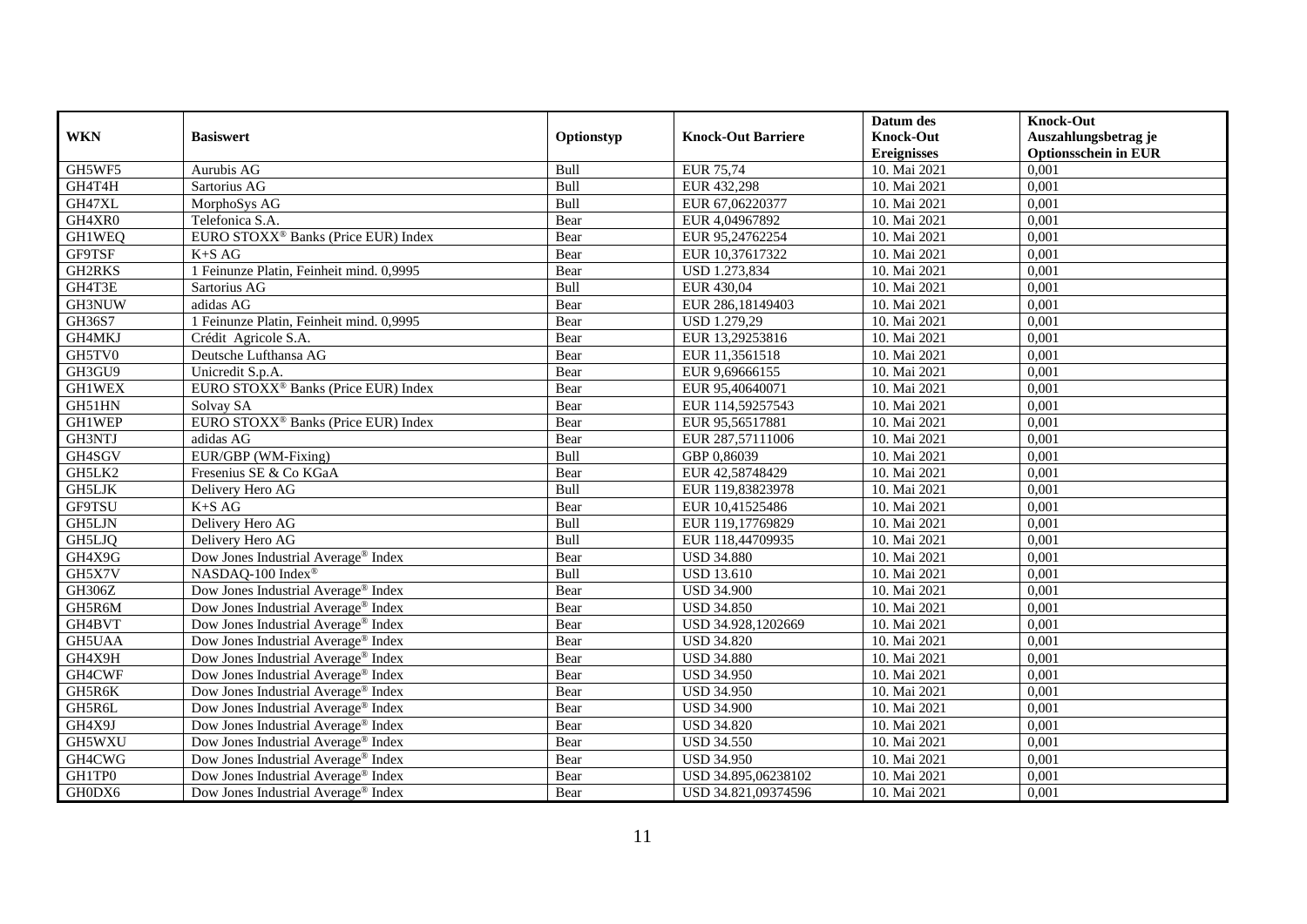|               |                                                 |            |                           | Datum des          | <b>Knock-Out</b>            |
|---------------|-------------------------------------------------|------------|---------------------------|--------------------|-----------------------------|
| <b>WKN</b>    | <b>Basiswert</b>                                | Optionstyp | <b>Knock-Out Barriere</b> | <b>Knock-Out</b>   | Auszahlungsbetrag je        |
|               |                                                 |            |                           | <b>Ereignisses</b> | <b>Optionsschein in EUR</b> |
| <b>GH5X80</b> | NASDAQ-100 Index®                               | Bull       | <b>USD 13.590</b>         | 10. Mai 2021       | 0,001                       |
| GH5X7W        | NASDAQ-100 Index®                               | Bull       | <b>USD 13.610</b>         | 10. Mai 2021       | 0,001                       |
| GH4CWK        | Dow Jones Industrial Average® Index             | Bear       | <b>USD 34.850</b>         | 10. Mai 2021       | 0,001                       |
| GH4X9K        | Dow Jones Industrial Average® Index             | Bear       | <b>USD 34.820</b>         | 10. Mai 2021       | 0,001                       |
| GB2HJ0        | Dow Jones Industrial Average® Index             | Bear       | USD 34.836,35428352       | 10. Mai 2021       | 0,001                       |
| <b>GH1PNN</b> | Dow Jones Industrial Average® Index             | Bear       | USD 34.872,18247134       | 10. Mai 2021       | 0,001                       |
| GH5UA9        | Dow Jones Industrial Average® Index             | Bear       | <b>USD 34.880</b>         | 10. Mai 2021       | 0,001                       |
| GH5X7X        | NASDAQ-100 Index®                               | Bull       | <b>USD 13.600</b>         | 10. Mai 2021       | 0,001                       |
| GH5X9L        | S&P 500 <sup>®</sup> Index                      | Bear       | <b>USD 4.202,5</b>        | 10. Mai 2021       | 0,001                       |
| <b>GH1PNF</b> | Dow Jones Industrial Average® Index             | Bear       | USD 34.849,91134124       | 10. Mai 2021       | 0,001                       |
| GH5X9M        | S&P 500 <sup>®</sup> Index                      | Bear       | <b>USD 4.202,5</b>        | 10. Mai 2021       | 0,001                       |
| GH4CWH        | Dow Jones Industrial Average® Index             | Bear       | <b>USD 34.900</b>         | 10. Mai 2021       | 0,001                       |
| <b>GH1WDN</b> | EURO STOXX <sup>®</sup> Banks (Price EUR) Index | Bear       | EUR 95,89265873           | 10. Mai 2021       | 0,001                       |
| GB2HHZ        | Dow Jones Industrial Average <sup>®</sup> Index | Bear       | USD 34.932,32301279       | 10. Mai 2021       | 0,001                       |
| GH5WXS        | Dow Jones Industrial Average <sup>®</sup> Index | Bear       | <b>USD 34.920</b>         | 10. Mai 2021       | 0,001                       |
| GH4CWJ        | Dow Jones Industrial Average® Index             | Bear       | <b>USD 34.850</b>         | 10. Mai 2021       | 0,001                       |
| <b>GH1WES</b> | EURO STOXX <sup>®</sup> Banks (Price EUR) Index | Bear       | EUR 95,72395696           | 10. Mai 2021       | 0,001                       |
| GH5WXT        | Dow Jones Industrial Average <sup>®</sup> Index | Bear       | <b>USD 34.550</b>         | 10. Mai 2021       | 0,001                       |
| GH5WXR        | Dow Jones Industrial Average® Index             | Bear       | <b>USD 34.920</b>         | 10. Mai 2021       | 0,001                       |
| GH5WDA        | Dow Jones Industrial Average® Index             | Bear       | USD 34.857,13             | 10. Mai 2021       | 0,001                       |
| GH5X81        | NASDAQ-100 Index®                               | Bull       | <b>USD 13.580</b>         | 10. Mai 2021       | 0,001                       |
| <b>GH5TLF</b> | <b>Ballard Power Systems Inc</b>                | Bull       | USD 14,76353313           | 10. Mai 2021       | 0,001                       |
| GH5W96        | BioNTech SE - ADR                               | Bear       | <b>USD 172,23</b>         | 10. Mai 2021       | 0,001                       |
| GH5W9A        | <b>BioNTech SE - ADR</b>                        | Bear       | <b>USD 168,93</b>         | 10. Mai 2021       | 0,001                       |
| GH5WDJ        | Square Inc                                      | Bear       | <b>USD 228,68</b>         | 10. Mai 2021       | 0,001                       |
| GH5X84        | NASDAQ-100 Index®                               | Bull       | <b>USD 13.570</b>         | 10. Mai 2021       | 0,001                       |
| <b>GH5X83</b> | NASDAQ-100 Index®                               | Bull       | <b>USD 13.570</b>         | 10. Mai 2021       | 0,001                       |
| <b>GH5W95</b> | <b>BioNTech SE - ADR</b>                        | Bear       | <b>USD</b> 170,58         | 10. Mai 2021       | 0,001                       |
| GH55TE        | Chevron Corporation                             | Bear       | USD 111,38842305          | 10. Mai 2021       | 0,001                       |
| <b>GH1PPL</b> | <b>Barrick Gold Corporation</b>                 | Bear       | USD 24,20039022           | 10. Mai 2021       | 0,001                       |
| GH3H56        | Marathon Petroleum Corporation                  | Bear       | USD 60,75024858           | 10. Mai 2021       | 0,001                       |
| GH4XPD        | Taiwan Semiconductor Manufacturing Company Ltd. | Bull       | USD 113,46913191          | 10. Mai 2021       | 0,001                       |
| <b>GH5TLN</b> | <b>BioNTech SE - ADR</b>                        | Bear       | USD 197,9181317           | 10. Mai 2021       | 0,001                       |
| GH51G0        | The Home Depot, Inc.                            | Bear       | USD 341,00238633          | 10. Mai 2021       | 0,001                       |
| GH54B5        | The Coca-Cola Company                           | Bear       | USD 55,01688197           | 10. Mai 2021       | 0,001                       |
| <b>GH5W98</b> | BioNTech SE - ADR                               | Bear       | <b>USD 173,06</b>         | 10. Mai 2021       | 0,001                       |
| GH5WAN        | Moderna Inc                                     | Bear       | <b>USD 160,25</b>         | 10. Mai 2021       | 0,001                       |
| GH4VUV        | Walgreens Boots Alliance, Inc.                  | Bear       | USD 55,21712255           | 10. Mai 2021       | 0,001                       |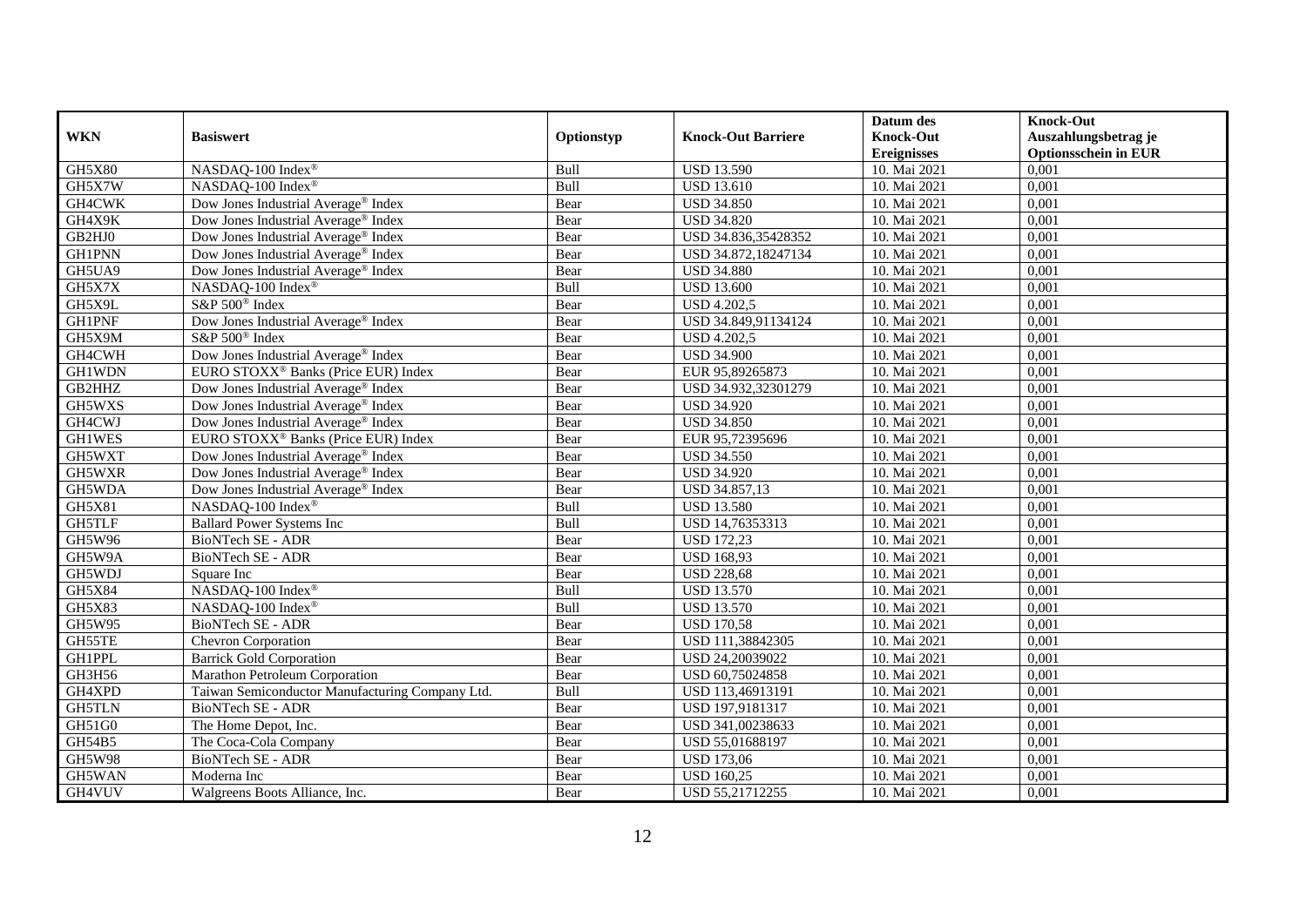|               |                                          |             |                           | Datum des          | <b>Knock-Out</b>            |
|---------------|------------------------------------------|-------------|---------------------------|--------------------|-----------------------------|
| <b>WKN</b>    | <b>Basiswert</b>                         | Optionstyp  | <b>Knock-Out Barriere</b> | <b>Knock-Out</b>   | Auszahlungsbetrag je        |
|               |                                          |             |                           | <b>Ereignisses</b> | <b>Optionsschein in EUR</b> |
| GH4VR7        | <b>General Motors Company</b>            | Bear        | USD 59,45615378           | 10. Mai 2021       | 0,001                       |
| GH5X82        | NASDAQ-100 Index®                        | Bull        | <b>USD 13.580</b>         | 10. Mai 2021       | 0,001                       |
| <b>GH5TJP</b> | <b>Ballard Power Systems Inc</b>         | Bull        | USD 14,87363405           | 10. Mai 2021       | 0,001                       |
| GH3A45        | Paychex Inc.                             | Bear        | <b>USD 101,67</b>         | 10. Mai 2021       | 0,001                       |
| GH5X7Y        | NASDAQ-100 Index®                        | Bull        | <b>USD 13.600</b>         | 10. Mai 2021       | 0,001                       |
| GH5THY        | The Progressive Corporation              | Bear        | USD 105,4581129           | 10. Mai 2021       | 0,001                       |
| GF0Z32        | <b>Newmont Corporation</b>               | Bear        | USD 68,11177007           | 10. Mai 2021       | 0,001                       |
| GH5E6W        | Capital One Financial Corporation        | Bear        | USD 159,06612214          | 10. Mai 2021       | 0,001                       |
| GH42DM        | Cisco Systems, Inc.                      | Bear        | USD 53,93397627           | 10. Mai 2021       | 0,001                       |
| GH5W6H        | Schlumberger N.V. (Schlumberger Limited) | Bear        | <b>USD 31,68</b>          | 10. Mai 2021       | 0,001                       |
| GH5W73        | Schlumberger N.V. (Schlumberger Limited) | Bear        | <b>USD 32,25</b>          | 10. Mai 2021       | 0,001                       |
| GH5GV8        | Altria Group, Inc.                       | Bear        | USD 50,34656674           | 10. Mai 2021       | 0,001                       |
| GH5W61        | Schlumberger N.V. (Schlumberger Limited) | Bear        | <b>USD 31,11</b>          | 10. Mai 2021       | 0,001                       |
| <b>GH1PRE</b> | <b>Barrick Gold Corporation</b>          | Bear        | USD 24,31945772           | 10. Mai 2021       | 0,001                       |
| GH5TRL        | JPMorgan Chase & Co.                     | Bear        | USD 161,89639952          | 10. Mai 2021       | 0,001                       |
| GH39VL        | Exxon Mobil Corporation                  | Bear        | USD 62,89795613           | 10. Mai 2021       | 0,001                       |
| GH4JTZ        | <b>LINDE PLC</b>                         | Bear        | EUR 247,83713222          | 10. Mai 2021       | 0,001                       |
| GH5GZF        | Facebook. Inc.                           | <b>Bull</b> | USD 313,0077277           | 10. Mai 2021       | 0.001                       |
| GH4BRN        | Martin Marietta Materials, Inc.          | Bear        | USD 380,39257834          | 10. Mai 2021       | 0,001                       |
| <b>GH346K</b> | Archer-Daniels-Midland Company           | Bear        | USD 67,55311326           | 10. Mai 2021       | 0,001                       |
| GH5X7Z        | NASDAQ-100 Index®                        | Bull        | <b>USD 13.590</b>         | 10. Mai 2021       | 0,001                       |
| GH5WAR        | Moderna Inc                              | Bear        | <b>USD 162,96</b>         | 10. Mai 2021       | 0,001                       |
| GH4XV3        | Philip Morris International Inc.         | Bear        | USD 97,94318572           | 10. Mai 2021       | 0,001                       |
| <b>GH1DVQ</b> | Johnson & Johnson                        | Bear        | USD 169,72909945          | 10. Mai 2021       | 0,001                       |
| GH4MNP        | Alibaba Group Holding Limited            | Bull        | <b>USD 222,268</b>        | 10. Mai 2021       | 0,001                       |
| GH5WG2        | Adobe Inc.                               | Bear        | <b>USD 486,5</b>          | 10. Mai 2021       | 0,001                       |
| GH5WAU        | Moderna Inc                              | Bear        | <b>USD 163,86</b>         | 10. Mai 2021       | 0,001                       |
| GH55V6        | T. Rowe Price Group Inc.                 | Bear        | USD 189,56267046          | 10. Mai 2021       | 0,001                       |
| GH5GZG        | Facebook, Inc.                           | <b>Bull</b> | USD 311,37628012          | 10. Mai 2021       | 0,001                       |
| GH5CGY        | <b>Lockheed Martin Corporation</b>       | Bear        | USD 392,79772431          | 10. Mai 2021       | 0,001                       |
| GH5E5E        | Amgen Inc.                               | Bear        | USD 256,88063828          | 10. Mai 2021       | 0,001                       |
| GH4BRQ        | Air Products and Chemicals, Inc.         | Bear        | USD 295,98438033          | 10. Mai 2021       | 0,001                       |
| GH4XVA        | HP Inc.                                  | Bear        | USD 35,72197176           | 10. Mai 2021       | 0,001                       |
| GH5W86        | <b>STRYKER CORP</b>                      | Bear        | <b>USD 254,52</b>         | 10. Mai 2021       | 0,001                       |
| GH5W93        | BioNTech SE - ADR                        | Bear        | <b>USD 173,88</b>         | 10. Mai 2021       | 0,001                       |
| GH346A        | ABN AMRO Bank N.V.                       | Bear        | EUR 11,08362079           | 10. Mai 2021       | 0,001                       |
| GH3GXC        | Halliburton Company                      | Bear        | USD 23,23710452           | 10. Mai 2021       | 0,001                       |
| GH5WG0        | Adobe Inc.                               | Bear        | <b>USD 484,11</b>         | 10. Mai 2021       | 0,001                       |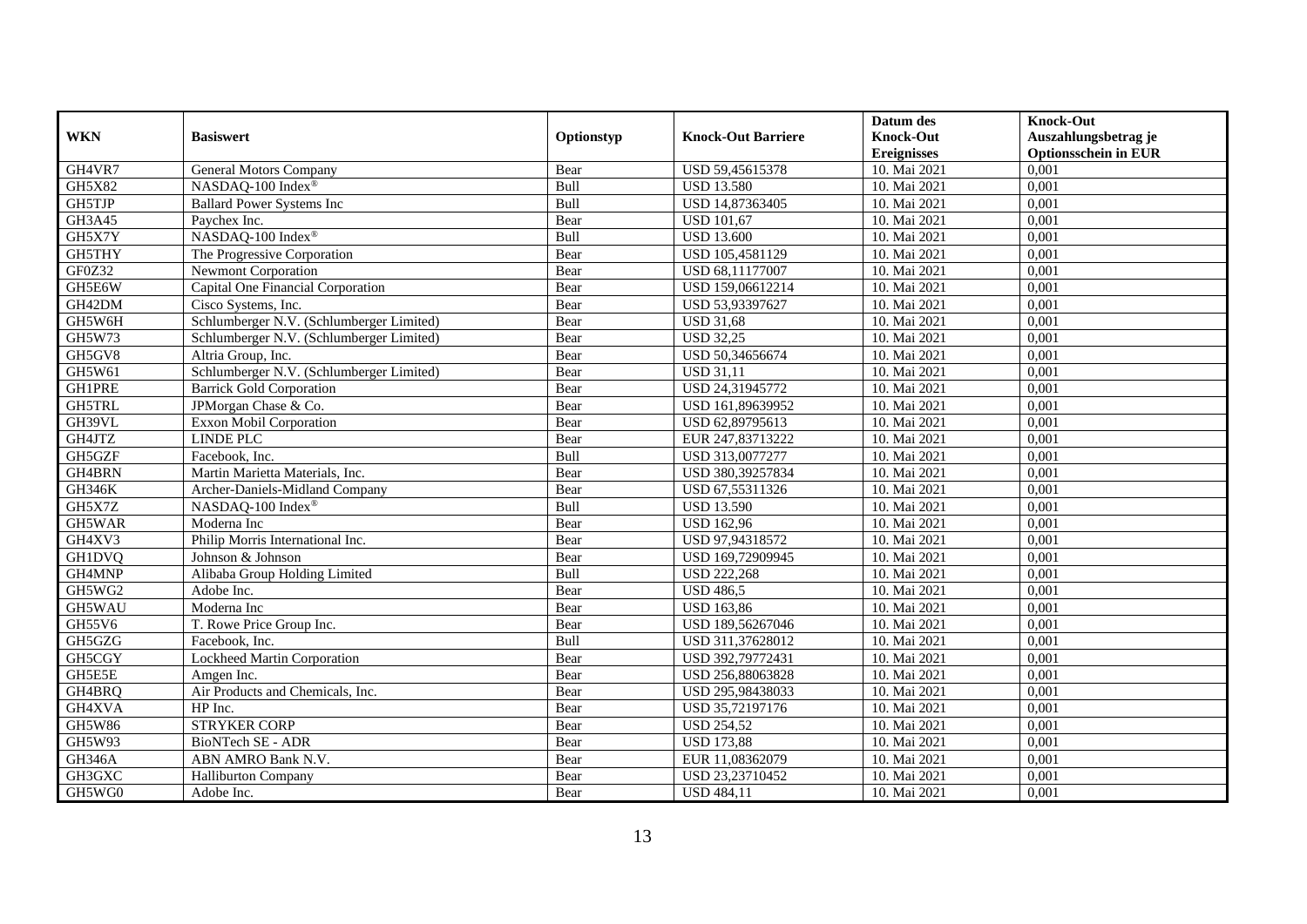|               |                                    |             |                           | Datum des          | <b>Knock-Out</b>            |
|---------------|------------------------------------|-------------|---------------------------|--------------------|-----------------------------|
| <b>WKN</b>    | <b>Basiswert</b>                   | Optionstyp  | <b>Knock-Out Barriere</b> | <b>Knock-Out</b>   | Auszahlungsbetrag je        |
|               |                                    |             |                           | <b>Ereignisses</b> | <b>Optionsschein in EUR</b> |
| GH4JUY        | <b>LINDE PLC</b>                   | Bear        | EUR 249,01299093          | 10. Mai 2021       | 0,001                       |
| <b>GH5CHR</b> | <b>Bank of America Corporation</b> | Bear        | USD 42,60832178           | 10. Mai 2021       | 0,001                       |
| GH5WAQ        | Moderna Inc                        | Bear        | $\overline{USD}$ 161,15   | 10. Mai 2021       | 0,001                       |
| GH3USB        | Caterpillar Inc.                   | Bear        | USD 242,87173639          | 10. Mai 2021       | 0,001                       |
| GH4VXV        | Verizon Communications Inc.        | Bear        | USD 59,43569956           | 10. Mai 2021       | 0,001                       |
| GH5WET        | Tesla Inc                          | Bear        | <b>USD 660,41</b>         | 10. Mai 2021       | 0,001                       |
| GH3A6J        | $\overline{3M}$ Company            | Bear        | USD 204,71496358          | 10. Mai 2021       | 0,001                       |
| GH55TG        | Chevron Corporation                | Bear        | USD 112,33755752          | 10. Mai 2021       | 0,001                       |
| GH5A3X        | PPG Industries, Inc.               | Bear        | USD 180,68270129          | 10. Mai 2021       | 0,001                       |
| GH3RRD        | Franklin Resources, Inc.           | Bear        | USD 34,49513311           | 10. Mai 2021       | 0,001                       |
| GH2SWS        | American International Group, Inc. | Bear        | USD 51,71604815           | 10. Mai 2021       | 0,001                       |
| GH4BRR        | Air Products and Chemicals, Inc.   | Bear        | USD 299,80411272          | 10. Mai 2021       | 0,001                       |
| GH5NJE        | <b>EOG</b> Resources Inc.          | Bear        | USD 85,50918982           | 10. Mai 2021       | 0,001                       |
| GF9AZP        | Alibaba Group Holding Limited      | Bull        | <b>USD 219,727</b>        | 10. Mai 2021       | 0,001                       |
| GF71WS        | Aflac, Inc.                        | Bear        | USD 56,24378659           | 10. Mai 2021       | 0,001                       |
| GH5TKQ        | The Progressive Corporation        | Bear        | USD 106,18796142          | 10. Mai 2021       | 0,001                       |
| GH5S10        | Baidu, Inc.                        | Bull        | USD 188,24677044          | 10. Mai 2021       | 0,001                       |
| GH5CGX        | <b>Bank of America Corporation</b> | Bear        | USD 42.38848523           | 10. Mai 2021       | 0.001                       |
| <b>GH1HCR</b> | DuPont de Nemours, Inc.            | Bear        | USD 83,43440819           | 10. Mai 2021       | 0,001                       |
| GB7YXY        | Citigroup Inc.                     | Bear        | USD 75,5808362            | 10. Mai 2021       | 0,001                       |
| GF9AZM        | Alibaba Group Holding Limited      | Bull        | <b>USD 220,907</b>        | 10. Mai 2021       | 0,001                       |
| GC3FD9        | Williams Companies Inc.            | Bear        | USD 25,36030232           | 10. Mai 2021       | 0,001                       |
| <b>GH5WHE</b> | Electronic Arts Inc.               | Bear        | <b>USD 142,93</b>         | 10. Mai 2021       | 0,001                       |
| GH5WER        | Tesla Inc                          | Bear        | <b>USD 663,68</b>         | 10. Mai 2021       | 0,001                       |
| GH5W97        | <b>BioNTech SE - ADR</b>           | Bear        | <b>USD 169,75</b>         | 10. Mai 2021       | 0,001                       |
| GH4JW5        | Cummins Inc.                       | Bear        | USD 267,92774891          | 10. Mai 2021       | 0,001                       |
| GH5NJY        | EOG Resources Inc.                 | Bear        | USD 84,01990059           | 10. Mai 2021       | 0,001                       |
| GH5TK6        | General Electric Company           | Bear        | USD 13,38387407           | 10. Mai 2021       | 0,001                       |
| GH5RXN        | Baidu, Inc.                        | <b>Bull</b> | USD 187,24609656          | 10. Mai 2021       | 0,001                       |
| GH39TL        | <b>Exxon Mobil Corporation</b>     | Bear        | USD 63,44636891           | 10. Mai 2021       | 0,001                       |
| GH5W9D        | BioNTech SE - ADR                  | Bear        | <b>USD 168,1</b>          | 10. Mai 2021       | 0,001                       |
| GH5W9L        | BioNTech SE - ADR                  | Bear        | <b>USD 171,4</b>          | 10. Mai 2021       | 0,001                       |
| GH5W92        | BioNTech SE - ADR                  | Bear        | <b>USD 174,71</b>         | 10. Mai 2021       | 0,001                       |
| GC61FW        | <b>State Street Corporation</b>    | Bear        | USD 87,66629419           | 10. Mai 2021       | 0,001                       |
| GH3H4M        | M&T Bank Corporation               | Bear        | USD 165,03101311          | 10. Mai 2021       | 0,001                       |
| GH5RXL        | Baidu, Inc.                        | Bull        | USD 189,25745107          | 10. Mai 2021       | 0,001                       |
| GH5E8P        | Wells Fargo & Company              | Bear        | USD 46,79181506           | 10. Mai 2021       | 0,001                       |
| GH5W99        | BioNTech SE - ADR                  | Bear        | <b>USD 167,28</b>         | 10. Mai 2021       | 0,001                       |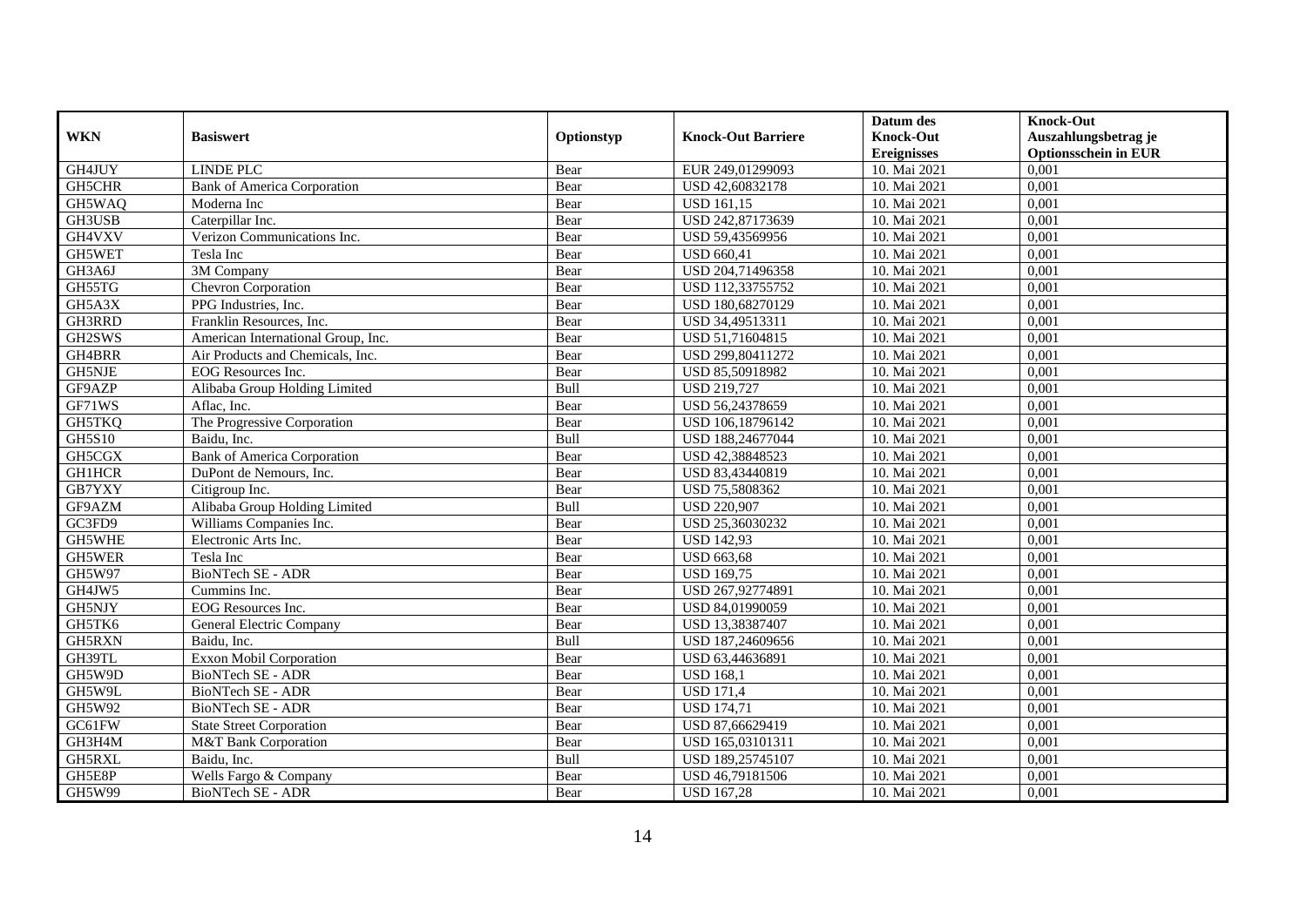|               |                                                 |             |                           | Datum des          | <b>Knock-Out</b>            |
|---------------|-------------------------------------------------|-------------|---------------------------|--------------------|-----------------------------|
| <b>WKN</b>    | <b>Basiswert</b>                                | Optionstyp  | <b>Knock-Out Barriere</b> | <b>Knock-Out</b>   | Auszahlungsbetrag je        |
|               |                                                 |             |                           | <b>Ereignisses</b> | <b>Optionsschein in EUR</b> |
| GH5E8Q        | Wells Fargo & Company                           | Bear        | USD 47,08157889           | 10. Mai 2021       | 0,001                       |
| GH55SE        | DENTSPLY SIRONA Inc.                            | Bear        | USD 69,32838451           | 10. Mai 2021       | 0,001                       |
| GH5WAS        | Moderna Inc                                     | Bear        | <b>USD 162,05</b>         | 10. Mai 2021       | 0,001                       |
| GH5NLN        | Kinder Morgan Inc.                              | Bear        | USD 17,98266715           | 10. Mai 2021       | 0,001                       |
| GH5THQ        | <b>Ballard Power Systems Inc</b>                | Bull        | USD 14,55334045           | 10. Mai 2021       | 0,001                       |
| GH55XJ        | <b>LINDE PLC</b>                                | Bear        | USD 303,57232483          | 10. Mai 2021       | 0,001                       |
| GH5W94        | Plug Power Inc                                  | Bull        | <b>USD 21,84</b>          | 10. Mai 2021       | 0,001                       |
| GH5CJT        | <b>Duke Energy Corporation</b>                  | Bear        | USD 102,08410308          | 10. Mai 2021       | 0,001                       |
| GH345X        | Aflac, Inc.                                     | Bear        | USD 56,59069205           | 10. Mai 2021       | 0,001                       |
| <b>GH302B</b> | Nasdaq, Inc.                                    | Bear        | USD 165,98346861          | 10. Mai 2021       | 0,001                       |
| GH5W7L        | Schlumberger N.V. (Schlumberger Limited)        | Bear        | <b>USD 32,82</b>          | 10. Mai 2021       | 0,001                       |
| GH2UX1        | Covestro AG                                     | Bear        | EUR 59,50388165           | 10. Mai 2021       | 0,001                       |
| GH45CJ        | <b>Comcast Corporation</b>                      | Bear        | USD 58,59995715           | 10. Mai 2021       | 0,001                       |
| GH5W6F        | MetLife, Inc.                                   | Bear        | <b>USD 67,41</b>          | 10. Mai 2021       | 0,001                       |
| GH4JX9        | Cummins Inc.                                    | Bear        | USD 270,08138069          | 10. Mai 2021       | 0,001                       |
| GH5CJL        | Lowe's Companies, Inc.                          | Bear        | USD 209,69578911          | 10. Mai 2021       | 0,001                       |
| GH4XVW        | Expeditors International of Washington, Inc.    | Bear        | <b>USD 119,446</b>        | 10. Mai 2021       | 0,001                       |
| GH3GUT        | Unicredit S.p.A.                                | Bear        | EUR 9,7858097             | 10. Mai 2021       | 0,001                       |
| GH4XYZ        | Amazon.com, Inc.                                | <b>Bull</b> | USD 3.248,51672881        | 10. Mai 2021       | 0,001                       |
| GH39VT        | <b>Exxon Mobil Corporation</b>                  | Bear        | USD 64,00475275           | 10. Mai 2021       | 0,001                       |
| GH3H3J        | ConocoPhillips                                  | Bear        | USD 58,94027351           | 10. Mai 2021       | 0,001                       |
| GF67PK        | <b>McKesson Corporation</b>                     | Bear        | USD 199,80403271          | 10. Mai 2021       | 0,001                       |
| GH5TJV        | <b>Ballard Power Systems Inc</b>                | Bull        | USD 14,66344138           | 10. Mai 2021       | 0,001                       |
| GH5NL6        | <b>BNP</b> Paribas S.A.                         | Bear        | EUR 55,71842791           | 10. Mai 2021       | 0,001                       |
| <b>GH1DVN</b> | Johnson & Johnson                               | Bear        | USD 170,55520426          | 10. Mai 2021       | 0,001                       |
| GH4XUZ        | <b>DTE Energy Company</b>                       | Bear        | USD 142,9668765           | 10. Mai 2021       | 0,001                       |
| GH09PH        | Airbnb, Inc.                                    | Bull        | USD 147,97489379          | 10. Mai 2021       | 0,001                       |
| GH5CHM        | Lockheed Martin Corporation                     | Bear        | USD 395,07498627          | 10. Mai 2021       | 0,001                       |
| GH1H3W        | Pioneer Natural Resources Co                    | Bear        | USD 174,49088815          | 10. Mai 2021       | 0,001                       |
| GH39XS        | JPMorgan Chase & Co.                            | Bear        | USD 163,40288581          | 10. Mai 2021       | 0.001                       |
| GH5W5N        | <b>STRYKER CORP</b>                             | Bear        | <b>USD 256,83</b>         | 10. Mai 2021       | 0,001                       |
| GH4TCP        | Dow Jones Industrial Average <sup>®</sup> Index | Bear        | USD 34.960,80437732       | 10. Mai 2021       | 0,001                       |
| GF9ZQE        | Dow Jones Industrial Average® Index             | Bear        | USD 34.982,47877231       | 10. Mai 2021       | 0,001                       |
| GH2ZYA        | Dow Jones Industrial Average <sup>®</sup> Index | Bear        | USD 35.014,5319674        | 10. Mai 2021       | 0,001                       |
| GH5WXP        | Dow Jones Industrial Average® Index             | Bear        | <b>USD 34.980</b>         | 10. Mai 2021       | 0,001                       |
| GH2KG7        | Dow Jones Industrial Average® Index             | Bear        | <b>USD 35.000</b>         | 10. Mai 2021       | 0,001                       |
| GH5X87        | NASDAQ-100 Index®                               | Bull        | <b>USD 13.550</b>         | 10. Mai 2021       | 0,001                       |
| GH4CWE        | Dow Jones Industrial Average <sup>®</sup> Index | Bear        | <b>USD 35.000</b>         | 10. Mai 2021       | 0,001                       |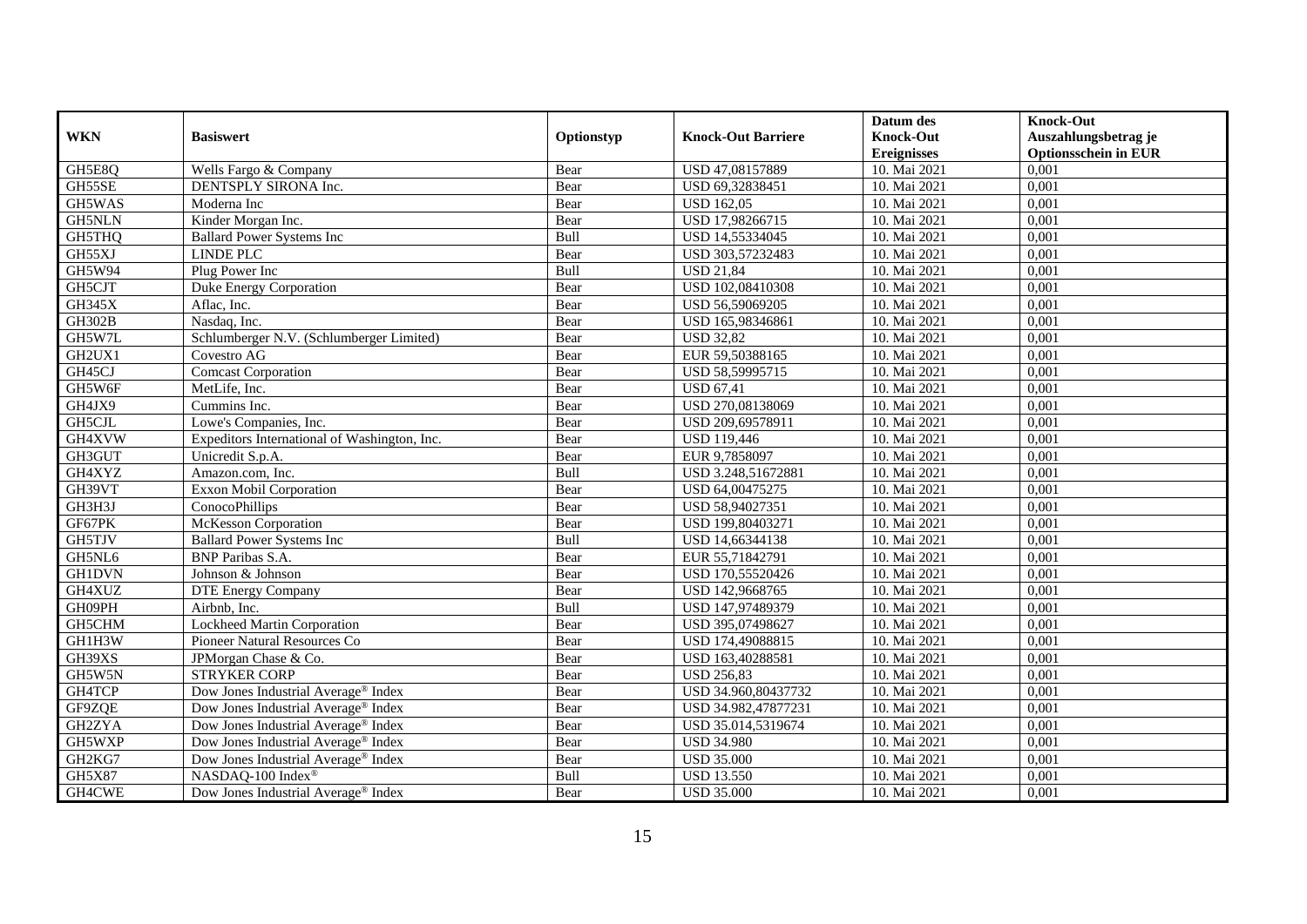|               |                                                 |             |                           | Datum des          | <b>Knock-Out</b>            |
|---------------|-------------------------------------------------|-------------|---------------------------|--------------------|-----------------------------|
| <b>WKN</b>    | <b>Basiswert</b>                                | Optionstyp  | <b>Knock-Out Barriere</b> | <b>Knock-Out</b>   | Auszahlungsbetrag je        |
|               |                                                 |             |                           | <b>Ereignisses</b> | <b>Optionsschein in EUR</b> |
| GH5X85        | NASDAQ-100 Index®                               | Bull        | <b>USD 13.560</b>         | 10. Mai 2021       | 0,001                       |
| GH5R6J        | Dow Jones Industrial Average <sup>®</sup> Index | Bear        | <b>USD 35.000</b>         | 10. Mai 2021       | 0,001                       |
| <b>GH5X88</b> | NASDAQ-100 Index®                               | Bull        | <b>USD 13.550</b>         | 10. Mai 2021       | 0,001                       |
| GH5WXQ        | Dow Jones Industrial Average® Index             | Bear        | <b>USD 34.980</b>         | 10. Mai 2021       | 0,001                       |
| GH5X86        | NASDAQ-100 Index®                               | Bull        | <b>USD 13.560</b>         | 10. Mai 2021       | 0,001                       |
| GH5X8A        | NASDAQ-100 Index®                               | Bull        | <b>USD 13.540</b>         | 10. Mai 2021       | 0,001                       |
| GH4XQC        | Taiwan Semiconductor Manufacturing Company Ltd. | Bull        | USD 112,87746785          | 10. Mai 2021       | 0,001                       |
| GH5W8V        | Plug Power Inc                                  | Bull        | <b>USD 21,46</b>          | 10. Mai 2021       | 0,001                       |
| GH51FD        | The Home Depot, Inc.                            | Bear        | USD 342,70020747          | 10. Mai 2021       | 0,001                       |
| GH5A1G        | 3M Company                                      | Bear        | USD 206,81356355          | 10. Mai 2021       | 0,001                       |
| GH5GZH        | Facebook, Inc.                                  | Bull        | USD 309,74483255          | 10. Mai 2021       | 0,001                       |
| GH5W8W        | Plug Power Inc                                  | Bull        | <b>USD 21,33</b>          | 10. Mai 2021       | 0,001                       |
| <b>GH1ZYS</b> | Aflac, Inc.                                     | Bear        | USD 57,13672857           | 10. Mai 2021       | 0,001                       |
| GH4Y2H        | NIO Inc                                         | Bull        | USD 35,196022             | 10. Mai 2021       | 0,001                       |
| GH4T91        | Illinois Tool Works Inc.                        | Bear        | USD 240,35013382          | 10. Mai 2021       | 0,001                       |
| GH47ZH        | Baidu, Inc.                                     | <b>Bull</b> | USD 185,4402143           | 10. Mai 2021       | 0,001                       |
| GH5GWB        | Marsh & McLennan Companies Inc                  | Bear        | USD 138,89072752          | 10. Mai 2021       | 0,001                       |
| GH3H68        | HCA Healthcare Inc.                             | Bear        | USD 212,0178352           | 10. Mai 2021       | 0,001                       |
| GH4Y2J        | NIO Inc                                         | Bull        | USD 35,37708186           | 10. Mai 2021       | 0,001                       |
| GH5W7F        | UnitedHealth Group Inc.                         | Bear        | <b>USD 421,55</b>         | 10. Mai 2021       | 0,001                       |
| GH5E4E        | Amgen Inc.                                      | Bear        | USD 258,779091            | 10. Mai 2021       | 0,001                       |
| GH4Y2U        | NIO Inc                                         | Bull        | USD 35,00490328           | 10. Mai 2021       | 0,001                       |
| GH5X89        | NASDAQ-100 Index®                               | Bull        | <b>USD 13.540</b>         | 10. Mai 2021       | 0,001                       |
| GH5W8X        | Plug Power Inc                                  | Bull        | <b>USD 21,21</b>          | 10. Mai 2021       | 0,001                       |
| GH4JYR        | Tesla Inc                                       | Bull        | USD 648,55828305          | 10. Mai 2021       | 0,001                       |
| <b>GH5NLH</b> | Charter Communications, Inc.                    | Bear        | USD 699,39620572          | 10. Mai 2021       | 0,001                       |
| GH4XTR        | <b>DTE Energy Company</b>                       | Bear        | USD 143,72585124          | 10. Mai 2021       | 0,001                       |
| GH5TKP        | <b>Ballard Power Systems Inc</b>                | Bull        | USD 14,4532487            | 10. Mai 2021       | 0,001                       |
| GH5NNQ        | Twitter, Inc.                                   | Bull        | USD 52,05826482           | 10. Mai 2021       | 0,001                       |
| GC7WCT        | Unicredit S.p.A.                                | Bear        | EUR 9,84161148            | 10. Mai 2021       | 0,001                       |
| GH5X8B        | NASDAQ-100 Index®                               | Bull        | <b>USD 13.530</b>         | 10. Mai 2021       | 0,001                       |
| GH5X8C        | NASDAQ-100 Index®                               | Bull        | <b>USD 13.530</b>         | 10. Mai 2021       | 0,001                       |
| GH5TL8        | The Progressive Corporation                     | Bear        | USD 106,90781202          | 10. Mai 2021       | 0,001                       |
| <b>GH542H</b> | Lennar Corporation                              | Bear        | USD 108,96104629          | 10. Mai 2021       | 0,001                       |
| GH5NKZ        | American Express Company                        | Bear        | USD 160,15243564          | 10. Mai 2021       | 0,001                       |
| GH4XYW        | Amazon.com, Inc.                                | Bull        | USD 3.231,50831554        | 10. Mai 2021       | 0,001                       |
| GH5TKD        | General Electric Company                        | Bear        | USD 13,48382832           | 10. Mai 2021       | 0,001                       |
| GH5THZ        | The Sherwin-Williams Company                    | Bear        | USD 291,44521335          | 10. Mai 2021       | 0,001                       |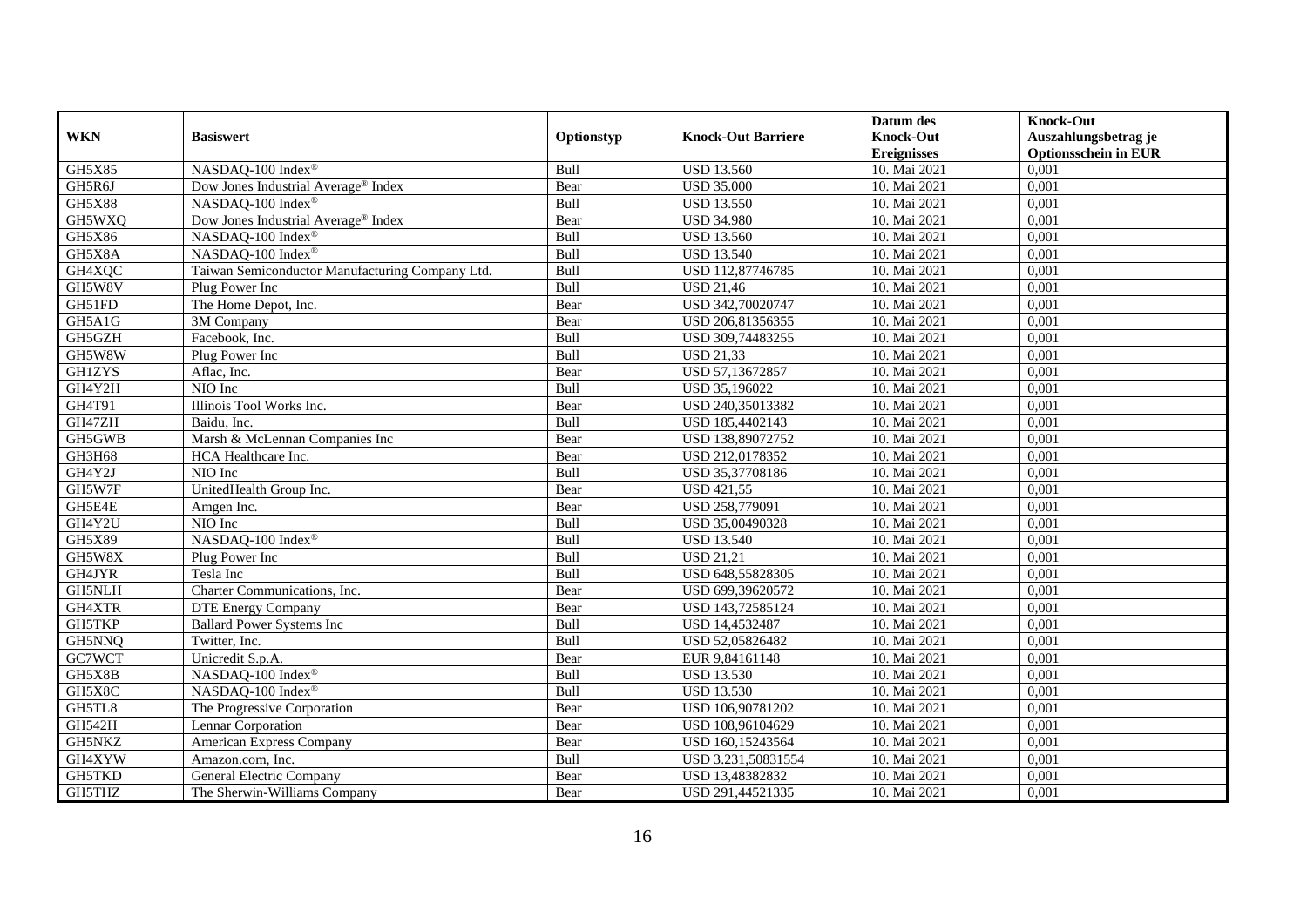|               |                                                 |             |                           | Datum des          | <b>Knock-Out</b>            |
|---------------|-------------------------------------------------|-------------|---------------------------|--------------------|-----------------------------|
| <b>WKN</b>    | <b>Basiswert</b>                                | Optionstyp  | <b>Knock-Out Barriere</b> | <b>Knock-Out</b>   | Auszahlungsbetrag je        |
|               |                                                 |             |                           | <b>Ereignisses</b> | <b>Optionsschein in EUR</b> |
| GH3NQB        | DXC Technology Company                          | Bear        | USD 34,82046035           | 10. Mai 2021       | 0,001                       |
| GH5CJ5        | Citigroup Inc.                                  | Bear        | USD 76,6412572            | 10. Mai 2021       | 0,001                       |
| GH3H6L        | Stanley Black & Decker Inc.                     | Bear        | USD 223,49359447          | 10. Mai 2021       | 0,001                       |
| GH55UU        | Waste Management, Inc.                          | Bear        | USD 143,19556847          | 10. Mai 2021       | 0.001                       |
| GH3A2L        | Banco Bilbao Vizcaya Argentaria S.A.            | Bear        | EUR 4,95031381            | 10. Mai 2021       | 0,001                       |
| GH2K3U        | ABN AMRO Bank N.V.                              | Bear        | EUR 11,18404667           | 10. Mai 2021       | 0,001                       |
| GH47NM        | Caterpillar Inc.                                | Bear        | USD 245,243359            | 10. Mai 2021       | 0,001                       |
| GF9TS1        | $K+SAG$                                         | Bear        | EUR 10,46410692           | 10. Mai 2021       | 0,001                       |
| GH5TJ8        | Prudential Financial, Inc.                      | Bear        | USD 107,15882557          | 10. Mai 2021       | 0,001                       |
| GH2SX3        | AXA S.A.                                        | Bear        | EUR 23,06897266           | 10. Mai 2021       | 0.001                       |
| GH5LN2        | <b>QUALCOMM</b> Incorporated                    | Bull        | USD 132,02039102          | 10. Mai 2021       | 0,001                       |
| GF6HRR        | Plug Power Inc                                  | Bull        | USD 21,0272158            | 10. Mai 2021       | 0,001                       |
| GH3RHY        | Cigna Corporation                               | Bear        | USD 266,95758336          | 10. Mai 2021       | 0,001                       |
| GH5E4M        | Société Générale S.A.                           | Bear        | EUR 25,87345562           | 10. Mai 2021       | 0,001                       |
| GH4FQ7        | Rockwell Automation, Inc.                       | Bear        | USD 272,20771422          | 10. Mai 2021       | 0,001                       |
| GH5RRQ        | Intercontinental Exchange, Inc.                 | Bear        | USD 115,49231589          | 10. Mai 2021       | 0,001                       |
| <b>GH0HYS</b> | AT&T Inc.                                       | Bear        | USD 32,67976124           | 10. Mai 2021       | 0,001                       |
| GH4FY8        | Advanced Micro Devices, Inc.                    | <b>Bull</b> | USD 76.32819397           | 10. Mai 2021       | 0,001                       |
| <b>GH347Z</b> | Ameriprise Financial Inc.                       | Bear        | USD 268,3052134           | 10. Mai 2021       | 0,001                       |
| GH5X8E        | NASDAQ-100 Index®                               | Bull        | <b>USD 13.520</b>         | 10. Mai 2021       | 0,001                       |
| GH5WXN        | Dow Jones Industrial Average® Index             | Bear        | <b>USD 35.020</b>         | 10. Mai 2021       | 0,001                       |
| GH5TU1        | Deutsche Lufthansa AG                           | Bear        | EUR 11,41613147           | 10. Mai 2021       | 0,001                       |
| GH5WXM        | Dow Jones Industrial Average® Index             | Bear        | <b>USD 35.020</b>         | 10. Mai 2021       | 0,001                       |
| GH5X8D        | NASDAQ-100 Index®                               | Bull        | <b>USD 13.520</b>         | 10. Mai 2021       | 0,001                       |
| GH4ML5        | <b>Waters Corporation</b>                       | Bear        | USD 319, 17851716         | 10. Mai 2021       | 0,001                       |
| GH3H2G        | Republic Services, Inc.                         | Bear        | USD 112,41827596          | 10. Mai 2021       | 0,001                       |
| <b>GH397Z</b> | Banco Santander S.A.                            | Bear        | EUR 3,33888128            | 10. Mai 2021       | 0,001                       |
| <b>GH1WDT</b> | EURO STOXX <sup>®</sup> Banks (Price EUR) Index | Bear        | EUR 96,23998592           | 10. Mai 2021       | 0,001                       |
| <b>GA2ZEG</b> | Dow Jones Industrial Average® Index             | Bear        | USD 35.031,56048895       | 10. Mai 2021       | 0,001                       |
| GH1WDP        | EURO STOXX <sup>®</sup> Banks (Price EUR) Index | Bear        | EUR 96,06136049           | 10. Mai 2021       | 0,001                       |
| GH5X8Q        | NASDAQ-100 Index®                               | Bull        | <b>USD 13.470</b>         | 10. Mai 2021       | 0,001                       |
| GH5X8M        | NASDAQ-100 Index®                               | <b>Bull</b> | <b>USD 13.480</b>         | 10. Mai 2021       | 0.001                       |
| GH5X8K        | NASDAO-100 Index®                               | Bull        | <b>USD 13.490</b>         | 10. Mai 2021       | 0,001                       |
| GH4CWD        | Dow Jones Industrial Average® Index             | Bear        | <b>USD 35.050</b>         | 10. Mai 2021       | 0,001                       |
| GH5X8G        | NASDAQ-100 Index®                               | Bull        | <b>USD 13.510</b>         | 10. Mai 2021       | 0,001                       |
| GH5X8N        | NASDAQ-100 Index®                               | Bull        | <b>USD 13.480</b>         | 10. Mai 2021       | 0,001                       |
| GH5X8P        | NASDAQ-100 Index®                               | Bull        | <b>USD 13.470</b>         | 10. Mai 2021       | 0,001                       |
| GH4BVS        | Dow Jones Industrial Average <sup>®</sup> Index | Bear        | USD 35.045,33518784       | 10. Mai 2021       | 0,001                       |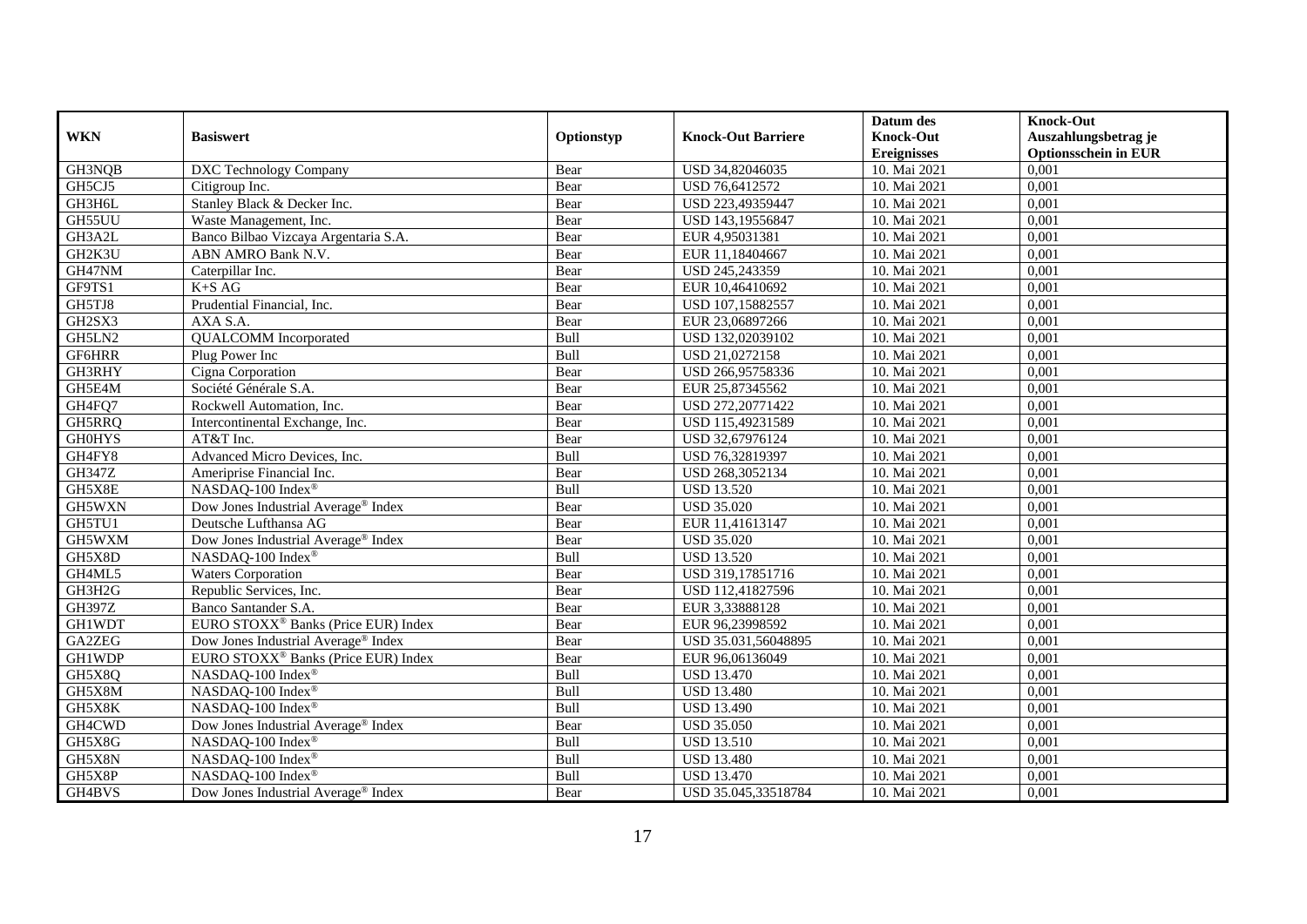|               |                                                    |             |                           | Datum des          | <b>Knock-Out</b>            |
|---------------|----------------------------------------------------|-------------|---------------------------|--------------------|-----------------------------|
| <b>WKN</b>    | <b>Basiswert</b>                                   | Optionstyp  | <b>Knock-Out Barriere</b> | <b>Knock-Out</b>   | Auszahlungsbetrag je        |
|               |                                                    |             |                           | <b>Ereignisses</b> | <b>Optionsschein in EUR</b> |
| GH5X8J        | NASDAQ-100 Index®                                  | Bull        | <b>USD 13.500</b>         | 10. Mai 2021       | 0,001                       |
| GH4CWC        | Dow Jones Industrial Average <sup>®</sup> Index    | Bear        | <b>USD 35.050</b>         | 10. Mai 2021       | 0,001                       |
| GH5X8L        | NASDAQ-100 Index®                                  | Bull        | <b>USD 13.490</b>         | 10. Mai 2021       | 0,001                       |
| GH5X8H        | NASDAQ-100 Index®                                  | Bull        | <b>USD 13.500</b>         | 10. Mai 2021       | 0,001                       |
| GH5X8F        | NASDAQ-100 Index®                                  | Bull        | <b>USD 13.510</b>         | 10. Mai 2021       | 0,001                       |
| GH5R6H        | Dow Jones Industrial Average <sup>®</sup> Index    | Bear        | <b>USD 35.050</b>         | 10. Mai 2021       | 0,001                       |
| GH54AZ        | Nordex SE                                          | <b>Bull</b> | EUR 19,82846576           | 10. Mai 2021       | 0,001                       |
| GH4JYN        | Tesla Inc                                          | Bull        | USD 645,12302663          | 10. Mai 2021       | 0,001                       |
| GH51GT        | The Home Depot, Inc.                               | Bear        | USD 344,40801584          | 10. Mai 2021       | 0,001                       |
| GH5W5J        | Becton, Dickinson and Company                      | Bear        | <b>USD 243,46</b>         | 10. Mai 2021       | 0,001                       |
| <b>GH5NLA</b> | Northrop Grumman Corporation                       | Bear        | USD 377,38988665          | 10. Mai 2021       | 0,001                       |
| GH5CGL        | AutoZone Inc.                                      | Bear        | USD 1.538,14063492        | 10. Mai 2021       | 0,001                       |
| GH5RR1        | <b>International Business Machines Corporation</b> | Bear        | USD 147,38534386          | 10. Mai 2021       | 0,001                       |
| GH5H0C        | Facebook. Inc.                                     | <b>Bull</b> | USD 308,12339388          | 10. Mai 2021       | 0.001                       |
| GH3RJY        | Cigna Corporation                                  | Bear        | USD 272,17078253          | 10. Mai 2021       | 0,001                       |
| GH1H0R        | Prosus NV                                          | Bull        | EUR 86,64604347           | 10. Mai 2021       | 0,001                       |
| GH3H25        | CSX Corporation                                    | Bear        | USD 104,50139877          | 10. Mai 2021       | 0,001                       |
| GH4T1B        | Sartorius AG                                       | Bull        | EUR 427,787               | 10. Mai 2021       | 0,001                       |
| GH4VUW        | Walgreens Boots Alliance, Inc.                     | Bear        | USD 55,7058579            | 10. Mai 2021       | 0,001                       |
| GH4JZL        | Tesla Inc                                          | Bull        | USD 641,66762205          | 10. Mai 2021       | 0,001                       |
| GH09PJ        | Airbnb, Inc.                                       | Bull        | USD 145,60418907          | 10. Mai 2021       | 0,001                       |
| GH4XTW        | <b>DTE Energy Company</b>                          | Bear        | USD 144,47483948          | 10. Mai 2021       | 0,001                       |
| GH47RL        | BlackRock, Inc.                                    | Bear        | USD 880,10930769          | 10. Mai 2021       | 0,001                       |
| GH4JVU        | Cummins Inc.                                       | Bear        | USD 272,23501248          | 10. Mai 2021       | 0,001                       |
| GH5A2E        | 3M Company                                         | Bear        | USD 208,26176786          | 10. Mai 2021       | 0,001                       |
| GH4FYU        | Amazon.com. Inc.                                   | Bull        | USD 3.212,60479678        | 10. Mai 2021       | 0,001                       |
| <b>GH5W89</b> | <b>Quest Diagnostics Incorporated</b>              | Bear        | <b>USD 141,03</b>         | 10. Mai 2021       | 0,001                       |
| <b>GH5NJF</b> | Vivendi S.A.                                       | Bear        | EUR 29,98675514           | 10. Mai 2021       | 0,001                       |
| GF6US8        | McKesson Corporation                               | Bear        | USD 203,02056199          | 10. Mai 2021       | 0,001                       |
| GH33YY        | Deutsche Post AG                                   | Bear        | EUR 51,65411589           | 10. Mai 2021       | 0,001                       |
| GH4XQ3        | Lowe's Companies, Inc.                             | Bear        | USD 212,4464769           | 10. Mai 2021       | 0,001                       |
| GH5H0D        | Facebook, Inc.                                     | Bull        | USD 306,5019552           | 10. Mai 2021       | 0,001                       |
| <b>GF9TRQ</b> | $K+SAG$                                            | Bear        | EUR 10,56181099           | 10. Mai 2021       | 0,001                       |
| GH5A5V        | Humana Inc.                                        | Bear        | USD 470,79624086          | 10. Mai 2021       | 0,001                       |
| GH1DXQ        | Johnson & Johnson                                  | Bear        | USD 171,38130902          | 10. Mai 2021       | 0,001                       |
| GH5WXL        | Dow Jones Industrial Average® Index                | Bear        | <b>USD 35.080</b>         | 10. Mai 2021       | 0,001                       |
| GH5RXM        | Baidu, Inc.                                        | Bull        | USD 184,23406818          | 10. Mai 2021       | 0,001                       |
| GH5NNL        | Twitter, Inc.                                      | Bull        | USD 51,78796229           | 10. Mai 2021       | 0,001                       |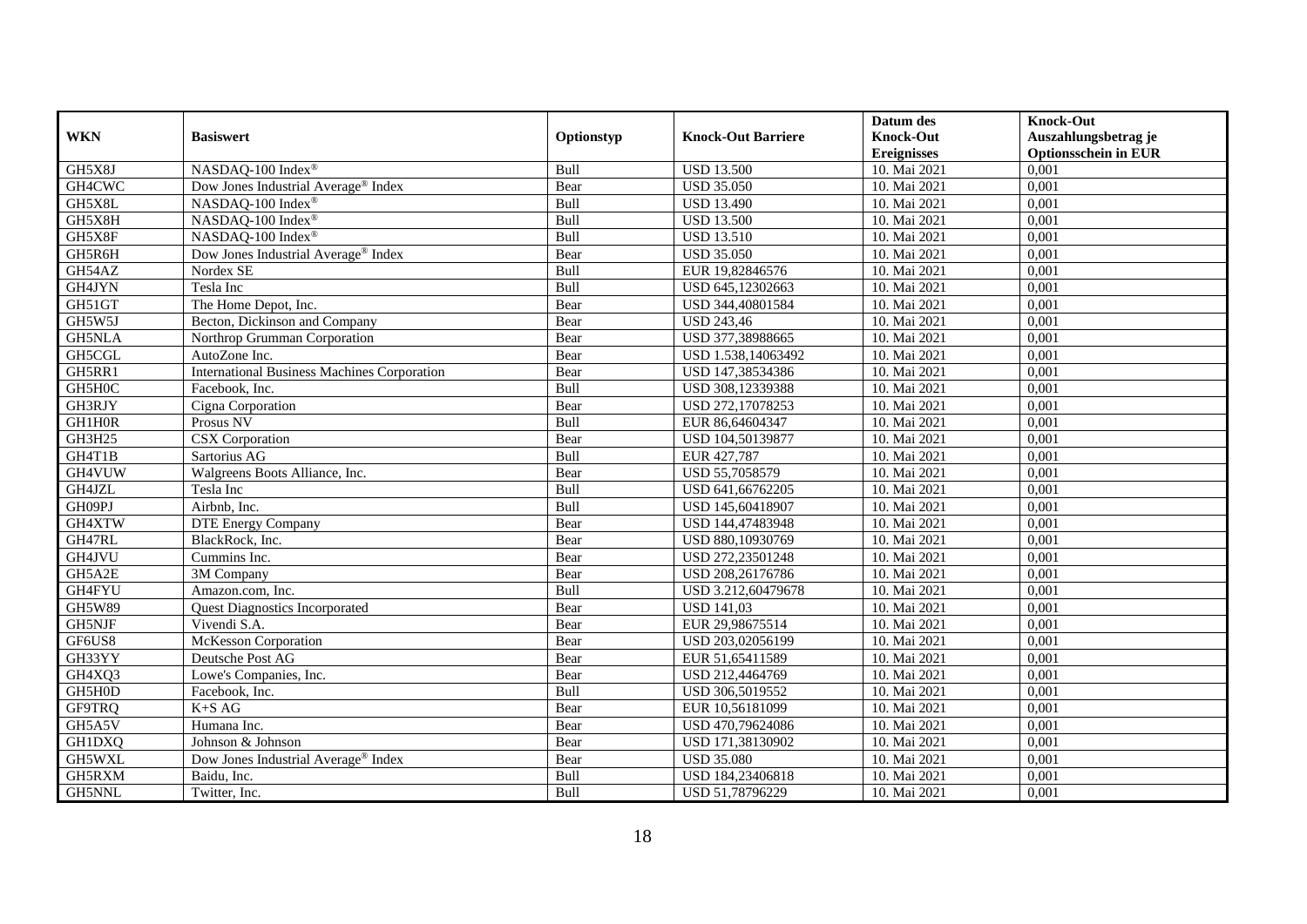|               |                                                    |             |                           | Datum des          | <b>Knock-Out</b>            |
|---------------|----------------------------------------------------|-------------|---------------------------|--------------------|-----------------------------|
| <b>WKN</b>    | <b>Basiswert</b>                                   | Optionstyp  | <b>Knock-Out Barriere</b> | <b>Knock-Out</b>   | Auszahlungsbetrag je        |
|               |                                                    |             |                           | <b>Ereignisses</b> | <b>Optionsschein in EUR</b> |
| GH5LMY        | <b>QUALCOMM</b> Incorporated                       | Bull        | USD 131,31985833          | 10. Mai 2021       | 0,001                       |
| GH5LJG        | Delivery Hero AG                                   | Bull        | EUR 117,62642659          | 10. Mai 2021       | 0,001                       |
| GH5WXK        | Dow Jones Industrial Average® Index                | Bear        | <b>USD 35.080</b>         | 10. Mai 2021       | 0,001                       |
| GH5TWS        | ASML Holding N.V.                                  | Bull        | EUR 524,24185129          | 10. Mai 2021       | 0.001                       |
| GH5CJM        | Lowe's Companies, Inc.                             | Bear        | USD 213,77026677          | 10. Mai 2021       | 0,001                       |
| GH5W7Z        | UnitedHealth Group Inc.                            | Bear        | <b>USD 423,64</b>         | 10. Mai 2021       | 0,001                       |
| GH5RXT        | Baidu. Inc.                                        | Bull        | USD 183,2333943           | 10. Mai 2021       | 0,001                       |
| GH5TKY        | Verisk Analytics Inc                               | Bear        | USD 179,91015997          | 10. Mai 2021       | 0,001                       |
| GF9TQU        | $K+SAG$                                            | Bear        | EUR 10,51295891           | 10. Mai 2021       | 0,001                       |
| GF02RJ        | Fresenius SE & Co KGaA                             | Bear        | EUR 42,85120999           | 10. Mai 2021       | 0.001                       |
| GC9BVJ        | <b>E.ON SE</b>                                     | Bear        | EUR 10,65623205           | 10. Mai 2021       | 0,001                       |
| GH3H1Q        | CME Group Inc.                                     | Bear        | USD 209,10566256          | 10. Mai 2021       | 0,001                       |
| GH09E3        | Dow Jones Industrial Average® Index                | Bear        | USD 35.071,33221708       | 10. Mai 2021       | 0,001                       |
| GH5RQU        | <b>International Business Machines Corporation</b> | Bear        | USD 148,11502465          | 10. Mai 2021       | 0,001                       |
| GF9TRY        | $K+SAG$                                            | Bear        | EUR 10,63020385           | 10. Mai 2021       | 0,001                       |
| GH4XU0        | <b>DTE Energy Company</b>                          | Bear        | USD 145,22382775          | 10. Mai 2021       | 0,001                       |
| GH5W67        | Becton, Dickinson and Company                      | Bear        | <b>USD 245,75</b>         | 10. Mai 2021       | 0,001                       |
| GH5W5V        | UnitedHealth Group Inc.                            | Bear        | <b>USD 425.72</b>         | 10. Mai 2021       | 0.001                       |
| <b>GH5NHT</b> | <b>Costco Wholesale Corporation</b>                | Bear        | USD 387,13523559          | 10. Mai 2021       | 0,001                       |
| GH4XVP        | Northern Trust Corporation                         | Bear        | USD 121,62800993          | 10. Mai 2021       | 0,001                       |
| GH5W8Y        | Plug Power Inc                                     | Bull        | <b>USD 20,82</b>          | 10. Mai 2021       | 0,001                       |
| GH55UG        | Republic Services, Inc.                            | Bear        | USD 113,25317301          | 10. Mai 2021       | 0,001                       |
| GH5TLC        | Waste Management, Inc.                             | Bear        | USD 144,50001002          | 10. Mai 2021       | 0,001                       |
| GH5LK5        | Fresenius SE & Co KGaA                             | Bear        | EUR 43,19701889           | 10. Mai 2021       | 0,001                       |
| <b>GH5W80</b> | Becton, Dickinson and Company                      | Bear        | <b>USD 248,05</b>         | 10. Mai 2021       | 0,001                       |
| GH5W8Z        | Plug Power Inc                                     | Bull        | <b>USD 20,7</b>           | 10. Mai 2021       | 0,001                       |
| GH5CJV        | <b>Duke Energy Corporation</b>                     | Bear        | USD 103,93272867          | 10. Mai 2021       | 0,001                       |
| GH5CJW        | <b>Duke Energy Corporation</b>                     | Bear        | USD 103,01341217          | 10. Mai 2021       | 0,001                       |
| GH5CJZ        | Duke Energy Corporation                            | Bear        | USD 107,61998731          | 10. Mai 2021       | 0,001                       |
| GH5CJX        | <b>Duke Energy Corporation</b>                     | Bear        | USD 105,78135429          | 10. Mai 2021       | 0,001                       |
| GH5CJY        | Duke Energy Corporation                            | Bear        | USD 106,7006708           | 10. Mai 2021       | 0,001                       |
| GH4BYJ        | Tesla Inc                                          | <b>Bull</b> | USD 637,95189446          | 10. Mai 2021       | 0.001                       |
| GH4T7S        | HCA Healthcare Inc.                                | Bear        | USD 215,26724824          | 10. Mai 2021       | 0,001                       |
| GH5LN1        | <b>QUALCOMM</b> Incorporated                       | Bull        | USD 130,61932563          | 10. Mai 2021       | 0,001                       |
| GH5NVJ        | Align Technology, Inc.                             | Bull        | USD 560,73204511          | 10. Mai 2021       | 0,001                       |
| GH5NVH        | Align Technology, Inc.                             | Bull        | USD 557,66946692          | 10. Mai 2021       | 0,001                       |
| <b>GH5NVE</b> | Align Technology, Inc.                             | Bull        | USD 554,57686346          | 10. Mai 2021       | 0,001                       |
| GH5LN3        | <b>QUALCOMM</b> Incorporated                       | Bull        | USD 129,92880054          | 10. Mai 2021       | 0,001                       |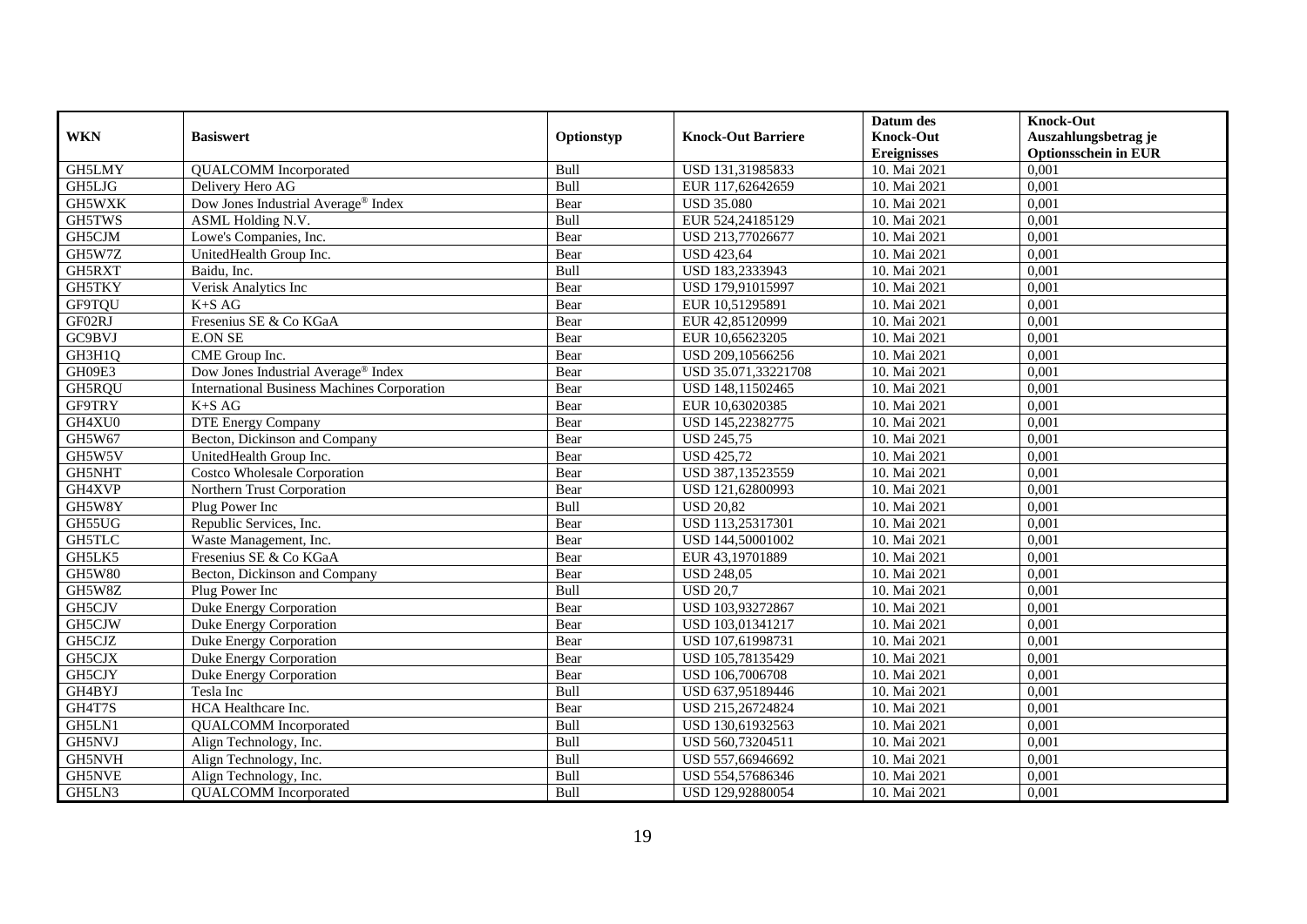|               |                                                          |             |                           | Datum des          | <b>Knock-Out</b>            |
|---------------|----------------------------------------------------------|-------------|---------------------------|--------------------|-----------------------------|
| <b>WKN</b>    | <b>Basiswert</b>                                         | Optionstyp  | <b>Knock-Out Barriere</b> | <b>Knock-Out</b>   | Auszahlungsbetrag je        |
|               |                                                          |             |                           | <b>Ereignisses</b> | <b>Optionsschein in EUR</b> |
| GH2K7R        | American International Group, Inc.                       | Bear        | USD 52,4690228            | 10. Mai 2021       | 0,001                       |
| GH5X92        | NASDAQ-100 Index®                                        | Bull        | <b>USD 13.410</b>         | 10. Mai 2021       | 0,001                       |
| GH5X8X        | NASDAQ-100 Index®                                        | Bull        | <b>USD 13.430</b>         | 10. Mai 2021       | 0,001                       |
| GH5X91        | NASDAQ-100 Index®                                        | Bull        | <b>USD 13.410</b>         | 10. Mai 2021       | 0,001                       |
| GH5X8T        | NASDAQ-100 Index®                                        | Bull        | <b>USD 13.450</b>         | 10. Mai 2021       | 0,001                       |
| GH5X8V        | NASDAQ-100 Index®                                        | Bull        | <b>USD 13.440</b>         | 10. Mai 2021       | 0,001                       |
| GH5X8S        | NASDAQ-100 Index®                                        | Bull        | <b>USD 13.460</b>         | 10. Mai 2021       | 0,001                       |
| GH5X8Z        | NASDAQ-100 Index®                                        | Bull        | <b>USD 13.420</b>         | 10. Mai 2021       | 0,001                       |
| GH5RCT        | NASDAQ-100 Index®                                        | Bull        | <b>USD 13.400</b>         | 10. Mai 2021       | 0,001                       |
| GH5X8W        | NASDAQ-100 Index®                                        | Bull        | <b>USD 13.440</b>         | 10. Mai 2021       | 0,001                       |
| GH5WU2        | DAX <sup>®</sup> (Performance Index)/ X-DAX <sup>®</sup> | Bull        | <b>EUR 15.340</b>         | 10. Mai 2021       | 0,001                       |
| GH5WU0        | DAX <sup>®</sup> (Performance Index)/ X-DAX <sup>®</sup> | Bull        | EUR 15.345                | 10. Mai 2021       | 0,001                       |
| GF7H67        | Netflix, Inc.                                            | Bull        | USD 489,51948433          | 10. Mai 2021       | 0,001                       |
| GH5X8R        | NASDAQ-100 Index®                                        | Bull        | <b>USD 13.460</b>         | 10. Mai 2021       | 0,001                       |
| GH5WU3        | DAX <sup>®</sup> (Performance Index)/ X-DAX <sup>®</sup> | Bull        | EUR 15.335                | 10. Mai 2021       | 0,001                       |
| GH5X8U        | NASDAQ-100 Index®                                        | <b>Bull</b> | <b>USD 13.450</b>         | 10. Mai 2021       | 0,001                       |
| GC9KSB        | Sempra Energy                                            | Bear        | USD 140,33539391          | 10. Mai 2021       | 0,001                       |
| GC4BLC        | <b>CVS Health Corporation</b>                            | Bear        | USD 87,06691043           | 10. Mai 2021       | 0,001                       |
| GH5X8Y        | NASDAQ-100 Index®                                        | Bull        | <b>USD 13.430</b>         | 10. Mai 2021       | 0,001                       |
| GH45DL        | The Travelers Companies, Inc.                            | Bear        | USD 162,53194219          | 10. Mai 2021       | 0,001                       |
| <b>GH5RCS</b> | NASDAQ-100 Index®                                        | Bull        | <b>USD 13.400</b>         | 10. Mai 2021       | 0,001                       |
| <b>GH5X90</b> | NASDAQ-100 Index®                                        | Bull        | <b>USD 13.420</b>         | 10. Mai 2021       | 0,001                       |
| GH5TJW        | American Water Works Co Inc                              | Bear        | USD 155,4851051           | 10. Mai 2021       | 0,001                       |
| GH5H0E        | Facebook, Inc.                                           | Bull        | USD 304,87050763          | 10. Mai 2021       | 0,001                       |
| GH4FQN        | Square Inc                                               | Bull        | USD 216,35301252          | 10. Mai 2021       | 0,001                       |
| GH5TL3        | <b>Ballard Power Systems Inc</b>                         | Bull        | USD 14,35315695           | 10. Mai 2021       | 0,001                       |
| GH4Y29        | NIO Inc                                                  | Bull        | USD 34,82384345           | 10. Mai 2021       | 0,001                       |
| GH4FZG        | PayPal Holdings, Inc.                                    | Bull        | USD 244,01527576          | 10. Mai 2021       | 0,001                       |
| GH4G87        | NASDAQ-100 Index®                                        | Bull        | <b>USD 13.390</b>         | 10. Mai 2021       | 0,001                       |
| <b>GH5RCU</b> | NASDAQ-100 Index®                                        | Bull        | <b>USD 13.390</b>         | 10. Mai 2021       | 0,001                       |
| GH5WU4        | DAX <sup>®</sup> (Performance Index)/ X-DAX <sup>®</sup> | Bull        | EUR 15.330                | 10. Mai 2021       | 0,001                       |
| <b>GH4G88</b> | NASDAQ-100 Index®                                        | Bull        | <b>USD 13.390</b>         | 10. Mai 2021       | 0,001                       |
| GH4FWE        | NASDAQ-100 Index®                                        | Bull        | USD 13.391,13             | 10. Mai 2021       | 0,001                       |
| GH5X9N        | S&P 500 <sup>®</sup> Index                               | Bull        | <b>USD 4.200</b>          | 10. Mai 2021       | 0,001                       |
| GH5LN4        | <b>QUALCOMM</b> Incorporated                             | Bull        | USD 129,22826783          | 10. Mai 2021       | 0,001                       |
| GH5M38        | NASDAQ-100 Index®                                        | Bull        | <b>USD 13.380</b>         | 10. Mai 2021       | 0,001                       |
| GH5W90        | Plug Power Inc                                           | Bull        | <b>USD 20,32</b>          | 10. Mai 2021       | 0,001                       |
| GH4FV9        | Amazon.com, Inc.                                         | Bull        | USD 3.196,3360296         | 10. Mai 2021       | 0,001                       |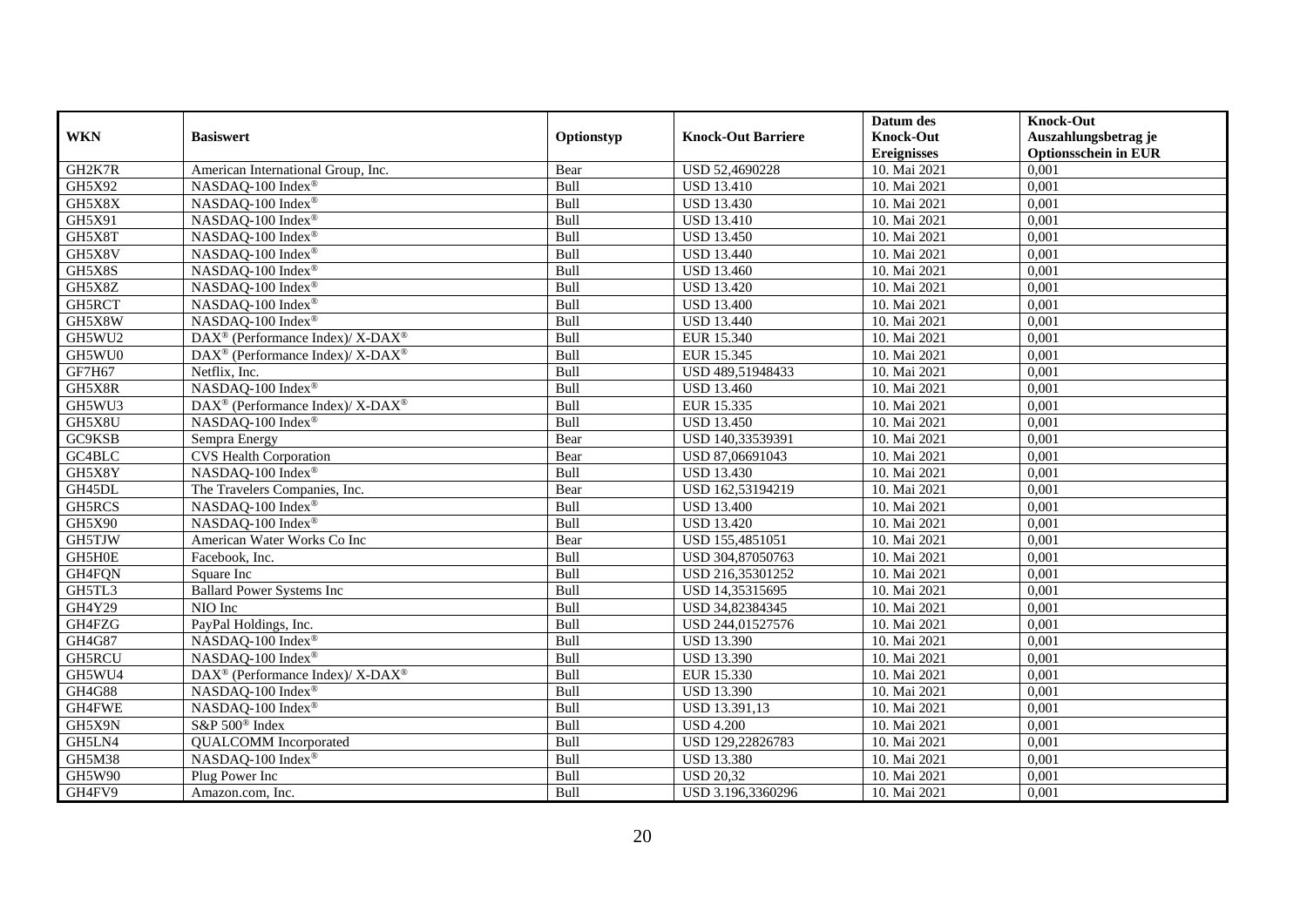|               |                                                                           |            |                           | Datum des          | <b>Knock-Out</b>            |
|---------------|---------------------------------------------------------------------------|------------|---------------------------|--------------------|-----------------------------|
| <b>WKN</b>    | <b>Basiswert</b>                                                          | Optionstyp | <b>Knock-Out Barriere</b> | <b>Knock-Out</b>   | Auszahlungsbetrag je        |
|               |                                                                           |            |                           | <b>Ereignisses</b> | <b>Optionsschein in EUR</b> |
| GH5X9P        | S&P 500 <sup>®</sup> Index                                                | Bull       | <b>USD 4.200</b>          | 10. Mai 2021       | 0,001                       |
| GH51K3        | Plug Power Inc                                                            | Bull       | USD 20,50403502           | 10. Mai 2021       | 0,001                       |
| GH5WU5        | $DAX^{\circledast}$ (Performance Index)/ X-DAX <sup>®</sup>               | Bull       | EUR 15.325                | 10. Mai 2021       | 0,001                       |
| GH4JXY        | Tesla Inc                                                                 | Bull       | USD 631,35177863          | 10. Mai 2021       | 0,001                       |
| GH4G89        | NASDAQ-100 Index®                                                         | Bull       | <b>USD 13.380</b>         | 10. Mai 2021       | 0,001                       |
| GH5TJL        | American Water Works Co Inc                                               | Bear       | USD 156,25494532          | 10. Mai 2021       | 0,001                       |
| GH45F0        | Bumble Inc                                                                | Bull       | USD 53,91241284           | 10. Mai 2021       | 0,001                       |
| GH5WTL        | DAX <sup>®</sup> (Performance Index)/ X-DAX <sup>®</sup>                  | Bull       | EUR 15.320                | 10. Mai 2021       | 0,001                       |
| GH4G8A        | NASDAO-100 Index <sup>®</sup>                                             | Bull       | <b>USD 13.380</b>         | 10. Mai 2021       | 0,001                       |
| GF7H69        | Netflix, Inc.                                                             | Bull       | USD 487,92569521          | 10. Mai 2021       | 0,001                       |
| GH4Y1X        | NIO Inc                                                                   | Bull       | USD 34,6427836            | 10. Mai 2021       | 0,001                       |
| GH4Y1Y        | NIO Inc                                                                   | Bull       | USD 34,45166488           | 10. Mai 2021       | 0,001                       |
| GH5Y42        | 1 Feinunze Silber, Feinheit mind. 0,999                                   | Bull       | USD 27.25103075           | 11. Mai 2021       | 0.001                       |
| GH5U6Q        | DAX <sup>®</sup> (Performance Index)/ X-DAX <sup>®</sup>                  | Bull       | EUR 15.239,12296956       | 11. Mai 2021       | 0,001                       |
| GH5WTQ        | $DAX^{\circledast}$ (Performance Index)/ X-DAX <sup>®</sup>               | Bull       | EUR 15.296,03538653       | 11. Mai 2021       | 0,001                       |
| GH5WTS        | $DAX^{\circledast}$ (Performance Index)/ $\overline{X-DAX^{\circledast}}$ | Bull       | EUR 15.291,03504806       | 11. Mai 2021       | 0,001                       |
| GH5WTH        | DAX <sup>®</sup> (Performance Index)/ X-DAX <sup>®</sup>                  | Bull       | EUR 15.266,0333557        | 11. Mai 2021       | 0,001                       |
| GH5Z8W        | DAX <sup>®</sup> (Performance Index)/ X-DAX <sup>®</sup>                  | Bear       | EUR 15.180                | 11. Mai 2021       | 0,001                       |
| GH5ZHM        | $DAX^{\circledast}$ (Performance Index)/ X-DAX <sup>®</sup>               | Bull       | <b>EUR 15.300</b>         | 11. Mai 2021       | 0,001                       |
| GH5WTT        | $DAX^{\circledast}$ (Performance Index)/ X-DAX <sup>®</sup>               | Bull       | EUR 15.286,03470959       | 11. Mai 2021       | 0,001                       |
| GH5WT7        | $DAX^{\circledast}$ (Performance Index)/ X-DAX <sup>®</sup>               | Bull       | EUR 15.236,03132487       | 11. Mai 2021       | 0,001                       |
| GH5U6N        | DAX <sup>®</sup> (Performance Index)/ X-DAX <sup>®</sup>                  | Bull       | EUR 15.254,12702893       | 11. Mai 2021       | 0,001                       |
| GH5U6V        | $DAX^{\circledast}$ (Performance Index)/ X-DAX <sup>®</sup>               | Bull       | EUR 15.229,12026331       | 11. Mai 2021       | 0,001                       |
| GH5Z60        | $DAX^{\circledcirc}$ (Performance Index)/ X-DAX <sup>®</sup>              | Bull       | EUR 15.475                | 11. Mai 2021       | 0,001                       |
| GH5Z8S        | $DAX^{\circledast}$ (Performance Index)/ X-DAX <sup>®</sup>               | Bear       | EUR 15.170                | 11. Mai 2021       | 0,001                       |
| GH5X95        | $DAX^{\circledast}$ (Performance Index)/ X-DAX <sup>®</sup>               | Bull       | EUR 15.300                | 11. Mai 2021       | 0,001                       |
| GH5WTM        | $DAX^{\circledast}$ (Performance Index)/ X-DAX <sup>®</sup>               | Bull       | EUR 15.246,03200181       | 11. Mai 2021       | 0,001                       |
| GH5U6K        | $DAX^{\circledcirc}$ (Performance Index)/ X-DAX <sup>®</sup>              | Bull       | EUR 15.259,12838205       | 11. Mai 2021       | 0,001                       |
| GH5Z5G        | DAX <sup>®</sup> (Performance Index)/ X-DAX <sup>®</sup>                  | Bull       | EUR 15.465                | 11. Mai 2021       | 0,001                       |
| <b>GH5Z75</b> | $DAX^{\circledast}$ (Performance Index)/ X-DAX <sup>®</sup>               | Bull       | EUR 15.745                | 11. Mai 2021       | 0,001                       |
| GH5Z5Y        | DAX <sup>®</sup> (Performance Index)/ X-DAX <sup>®</sup>                  | Bull       | EUR 15.490                | 11. Mai 2021       | 0,001                       |
| GH5WTR        | $DAX^{\circledast}$ (Performance Index)/ X-DAX <sup>®</sup>               | Bull       | EUR 15.301,035725         | 11. Mai 2021       | 0,001                       |
| GH5Z6L        | DAX <sup>®</sup> (Performance Index)/ X-DAX <sup>®</sup>                  | Bull       | EUR 15.600                | 11. Mai 2021       | 0,001                       |
| GH5Z6M        | DAX <sup>®</sup> (Performance Index)/ X-DAX <sup>®</sup>                  | Bull       | EUR 15.595                | 11. Mai 2021       | 0,001                       |
| GH5WTA        | DAX <sup>®</sup> (Performance Index)/ X-DAX <sup>®</sup>                  | Bull       | EUR 15.231,03098639       | 11. Mai 2021       | 0,001                       |
| GH5U6W        | $DAX^{\circledast}$ (Performance Index)/ X-DAX <sup>®</sup>               | Bull       | EUR 15.234,12161644       | 11. Mai 2021       | 0,001                       |
| GH5Z6P        | DAX <sup>®</sup> (Performance Index)/ X-DAX <sup>®</sup>                  | Bull       | EUR 15.625                | 11. Mai 2021       | 0,001                       |
| GH5WTP        | $DAX^{\circledast}$ (Performance Index)/ X-DAX <sup>®</sup>               | Bull       | EUR 15.315                | 10. Mai 2021       | 0,001                       |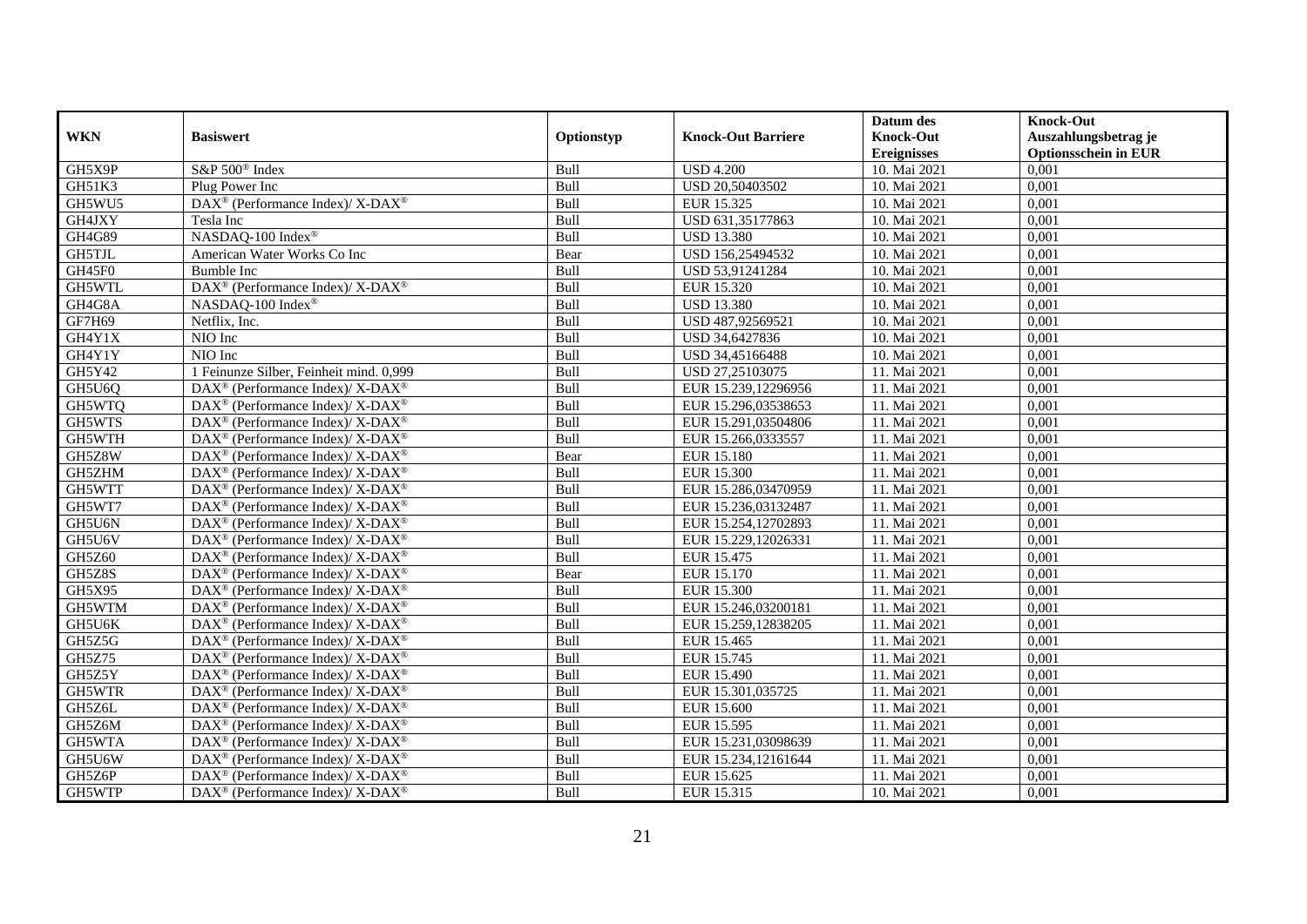|               |                                                                           |             |                           | Datum des          | <b>Knock-Out</b>            |
|---------------|---------------------------------------------------------------------------|-------------|---------------------------|--------------------|-----------------------------|
| <b>WKN</b>    | <b>Basiswert</b>                                                          | Optionstyp  | <b>Knock-Out Barriere</b> | <b>Knock-Out</b>   | Auszahlungsbetrag je        |
|               |                                                                           |             |                           | <b>Ereignisses</b> | <b>Optionsschein in EUR</b> |
| GH5Z65        | $\overline{\text{DAX}^{\otimes}}$ (Performance Index)/X-DAX <sup>®</sup>  | Bull        | EUR 15.570                | 11. Mai 2021       | 0,001                       |
| GH5Z9C        | $DAX^{\circledcirc}$ (Performance Index)/ X-DAX <sup>®</sup>              | Bull        | EUR 15.540                | 11. Mai 2021       | 0,001                       |
| GH5X9R        | S&P 500 <sup>®</sup> Index                                                | Bull        | <b>USD 4.197,5</b>        | 10. Mai 2021       | 0,001                       |
| GH5Z6Z        | DAX <sup>®</sup> (Performance Index)/ X-DAX <sup>®</sup>                  | Bull        | EUR 15.650                | 11. Mai 2021       | 0,001                       |
| GH5Z86        | $DAX^{\circledast}$ (Performance Index)/ X-DAX <sup>®</sup>               | Bull        | EUR 15.590                | 11. Mai 2021       | 0,001                       |
| GH5Z7X        | $DAX^{\circledast}$ (Performance Index)/ X-DAX <sup>®</sup>               | Bull        | EUR 15.730                | 11. Mai 2021       | 0,001                       |
| GH5Z8Z        | $DAX^{\circledast}$ (Performance Index)/ X-DAX <sup>®</sup>               | Bear        | EUR 15.205                | 11. Mai 2021       | 0,001                       |
| GH5U6R        | $DAX^{\circledast}$ (Performance Index)/ X-DAX <sup>®</sup>               | Bull        | EUR 15.249,12567581       | 11. Mai 2021       | 0,001                       |
| GH5Z71        | $DAX^{\circledast}$ (Performance Index)/ X-DAX <sup>®</sup>               | Bull        | EUR 15.750                | 11. Mai 2021       | 0,001                       |
| GH5Z61        | DAX <sup>®</sup> (Performance Index)/ X-DAX <sup>®</sup>                  | Bull        | EUR 15.585                | 11. Mai 2021       | 0,001                       |
| <b>GH5TLJ</b> | <b>BioNTech SE - ADR</b>                                                  | Bear        | USD 201,77556159          | 10. Mai 2021       | 0,001                       |
| GH5Z7E        | DAX <sup>®</sup> (Performance Index)/ X-DAX <sup>®</sup>                  | Bull        | EUR 15.695                | 11. Mai 2021       | 0,001                       |
| GH5Z6Q        | DAX <sup>®</sup> (Performance Index)/ X-DAX <sup>®</sup>                  | Bull        | EUR 15.690                | 11. Mai 2021       | 0,001                       |
| GH5Z5F        | $DAX^{\circledast}$ (Performance Index)/ X-DAX <sup>®</sup>               | Bull        | EUR 15.470                | 11. Mai 2021       | 0,001                       |
| GH5WTG        | DAX <sup>®</sup> (Performance Index)/ X-DAX <sup>®</sup>                  | <b>Bull</b> | EUR 15.261,03301723       | 11. Mai 2021       | 0,001                       |
| GH5X9U        | S&P 500 <sup>®</sup> Index                                                | Bull        | <b>USD 4.192,5</b>        | 10. Mai 2021       | 0,001                       |
| GH5X9W        | S&P 500 <sup>®</sup> Index                                                | Bull        | <b>USD 4.190</b>          | 10. Mai 2021       | 0,001                       |
| GH5Z92        | DAX <sup>®</sup> (Performance Index)/ X-DAX <sup>®</sup>                  | Bear        | <b>EUR 15.220</b>         | 11. Mai 2021       | 0,001                       |
| GH5Z8X        | $DAX^{\circledast}$ (Performance Index)/ $\overline{X-DAX^{\circledast}}$ | Bear        | EUR 15.195                | 11. Mai 2021       | 0,001                       |
| GH5X9Q        | S&P 500 <sup>®</sup> Index                                                | Bull        | USD 4.197,5               | 10. Mai 2021       | 0,001                       |
| GH5Z67        | DAX <sup>®</sup> (Performance Index)/ X-DAX <sup>®</sup>                  | Bull        | EUR 15.550                | 11. Mai 2021       | 0,001                       |
| GH5RCW        | NASDAQ-100 Index®                                                         | Bull        | <b>USD 13.360</b>         | 10. Mai 2021       | 0,001                       |
| GH5Y4J        | 1 Feinunze Silber, Feinheit mind. 0,999                                   | Bull        | USD 27,18182079           | 11. Mai 2021       | 0,001                       |
| GH5Z8G        | DAX <sup>®</sup> (Performance Index)/ X-DAX <sup>®</sup>                  | Bull        | EUR 15.675                | 11. Mai 2021       | 0,001                       |
| GH5Z7A        | $DAX^{\circledcirc}$ (Performance Index)/ X-DAX <sup>®</sup>              | <b>Bull</b> | EUR 15.560                | 11. Mai 2021       | 0,001                       |
| GH5Z79        | $DAX^{\circledast}$ (Performance Index)/ X-DAX <sup>®</sup>               | Bull        | EUR 15.725                | 11. Mai 2021       | 0,001                       |
| GH5Z6V        | DAX <sup>®</sup> (Performance Index)/ X-DAX <sup>®</sup>                  | Bull        | EUR 15.670                | 11. Mai 2021       | 0,001                       |
| GH5Z7S        | $DAX^{\circledast}$ (Performance Index)/ X-DAX <sup>®</sup>               | Bull        | EUR 15.760                | 11. Mai 2021       | 0,001                       |
| GH5Z6J        | $DAX^{\circledast}$ (Performance Index)/ X-DAX <sup>®</sup>               | <b>Bull</b> | EUR 15.610                | 11. Mai 2021       | 0,001                       |
| GH5Z6G        | $DAX^{\circledcirc}$ (Performance Index)/ X-DAX <sup>®</sup>              | Bull        | EUR 15.525                | 11. Mai 2021       | 0,001                       |
| GH5Z9D        | $DAX^{\circledast}$ (Performance Index)/ X-DAX <sup>®</sup>               | Bull        | EUR 15.630                | 11. Mai 2021       | 0,001                       |
| GH5X9T        | S&P 500 <sup>®</sup> Index                                                | Bull        | <b>USD 4.195</b>          | 10. Mai 2021       | 0,001                       |
| <b>GH5Z90</b> | DAX <sup>®</sup> (Performance Index)/ X-DAX <sup>®</sup>                  | Bear        | EUR 15.210                | 11. Mai 2021       | 0,001                       |
| GH5X96        | $DAX^{\circledcirc}$ (Performance Index)/ X-DAX <sup>®</sup>              | Bull        | EUR 15.300                | 11. Mai 2021       | 0,001                       |
| GH5Z8V        | DAX <sup>®</sup> (Performance Index)/ X-DAX <sup>®</sup>                  | Bear        | EUR 15.190                | 11. Mai 2021       | 0,001                       |
| GH5YJM        | NYMEX Light, Sweet Crude Oil Future (Generic Front<br>Month Future)       | Bull        | <b>USD 64,38</b>          | 11. Mai 2021       | 0,001                       |
| GH5Z5Q        | DAX <sup>®</sup> (Performance Index)/ X-DAX <sup>®</sup>                  | <b>Bull</b> | EUR 15.510                | 11. Mai 2021       | 0,001                       |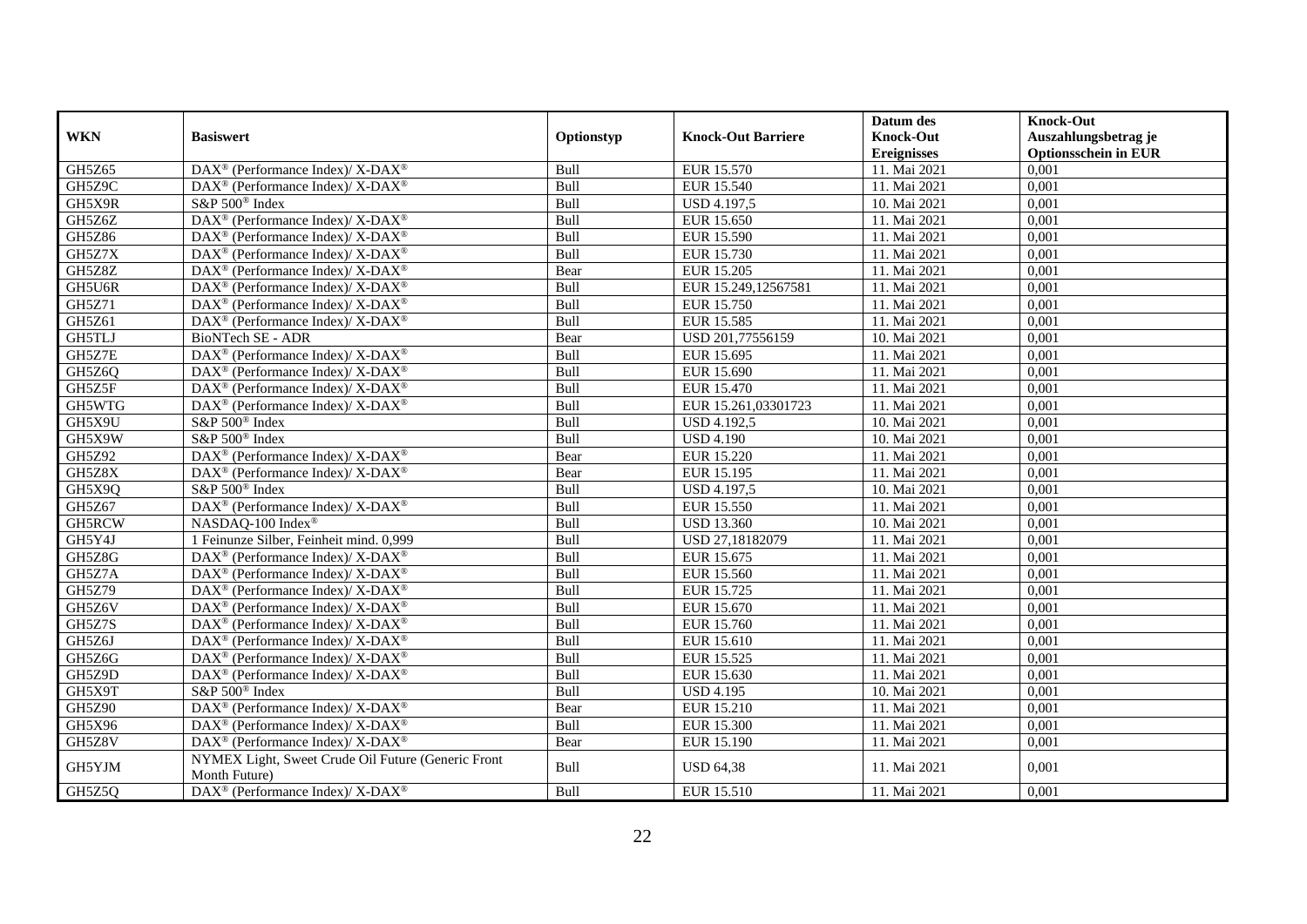| Datum des                                                                                                                         | <b>Knock-Out</b>            |
|-----------------------------------------------------------------------------------------------------------------------------------|-----------------------------|
| <b>Knock-Out</b><br><b>WKN</b><br><b>Basiswert</b><br><b>Knock-Out Barriere</b><br>Optionstyp                                     | Auszahlungsbetrag je        |
| <b>Ereignisses</b>                                                                                                                | <b>Optionsschein in EUR</b> |
| GH5Z5S<br>DAX <sup>®</sup> (Performance Index)/ X-DAX <sup>®</sup><br>Bull<br>EUR 15.515<br>11. Mai 2021                          | 0,001                       |
| GH5Z9E<br>EUR 15.165<br>11. Mai 2021<br>$DAX^{\circledast}$ (Performance Index)/ X-DAX <sup>®</sup><br>Bear                       | 0,001                       |
| GH4FUR<br>Bull<br>10. Mai 2021<br>NASDAQ-100 Index®<br>USD 13.363,69                                                              | 0,001                       |
| $\overline{\text{DAX}^{\otimes}}$ (Performance Index)/X-DAX <sup>®</sup><br>Bull<br>GH5WUS<br>EUR 15.271,03369417<br>11. Mai 2021 | 0,001                       |
| Bull<br>GH5Z73<br>DAX <sup>®</sup> (Performance Index)/ X-DAX <sup>®</sup><br>EUR 15.755<br>11. Mai 2021                          | 0,001                       |
| <b>GH5Z72</b><br>Bull<br><b>EUR 15.740</b><br>DAX <sup>®</sup> (Performance Index)/ X-DAX <sup>®</sup><br>11. Mai 2021            | 0,001                       |
| GH4G8D<br>NASDAO-100 Index®<br>Bull<br><b>USD 13.360</b><br>10. Mai 2021                                                          | 0,001                       |
| GH5U6H<br>DAX <sup>®</sup> (Performance Index)/ X-DAX <sup>®</sup><br>Bull<br>EUR 15.264,12973518<br>11. Mai 2021                 | 0,001                       |
| Bull<br>GH5WU9<br>DAX <sup>®</sup> (Performance Index)/ X-DAX <sup>®</sup><br>EUR 15.306,03606348<br>11. Mai 2021                 | 0,001                       |
| GH5Z77<br>Bull<br>EUR 15.710<br>$DAX^{\circledast}$ (Performance Index)/ X-DAX <sup>®</sup><br>11. Mai 2021                       | 0,001                       |
| GH5Z8T<br>EUR 15.185<br>11. Mai 2021<br>$DAX^{\circledast}$ (Performance Index)/ X-DAX <sup>®</sup><br>Bear                       | 0,001                       |
| GH5Z5Z<br>DAX <sup>®</sup> (Performance Index)/ X-DAX <sup>®</sup><br>Bull<br><b>EUR 15.485</b><br>11. Mai 2021                   | 0,001                       |
| GH5Z6W<br>Bull<br>EUR 15.635<br>11. Mai 2021<br>$DAX^{\circledast}$ (Performance Index)/ X-DAX <sup>®</sup>                       | 0,001                       |
| Bull<br><b>GH5Z78</b><br>DAX <sup>®</sup> (Performance Index)/ X-DAX <sup>®</sup><br>EUR 15.715<br>11. Mai 2021                   | 0,001                       |
| GH5Z62<br>Bull<br>DAX <sup>®</sup> (Performance Index)/ X-DAX <sup>®</sup><br>EUR 15.580<br>11. Mai 2021                          | 0,001                       |
| GH4G8E<br>NASDAQ-100 Index®<br>Bull<br><b>USD 13.360</b><br>10. Mai 2021                                                          | 0,001                       |
| DAX <sup>®</sup> (Performance Index)/ X-DAX <sup>®</sup><br>GH5Z6A<br>Bull<br>EUR 15.545<br>11. Mai 2021                          | 0,001                       |
| GH5Z63<br>Bull<br>$DAX^{\circledcirc}$ (Performance Index)/ X-DAX <sup>®</sup><br>EUR 15.565<br>11. Mai 2021                      | 0,001                       |
| GH5Z8M<br>DAX <sup>®</sup> (Performance Index)/ X-DAX <sup>®</sup><br>Bear<br>EUR 15.155<br>11. Mai 2021                          | 0,001                       |
| Bull<br>GH5WTE<br>EUR 15.281,03437112<br>11. Mai 2021<br>DAX <sup>®</sup> (Performance Index)/ X-DAX <sup>®</sup>                 | 0,001                       |
| GH5WTK<br>Bull<br>EUR 15.251,03234028<br>11. Mai 2021<br>$DAX^{\circledast}$ (Performance Index)/ X-DAX <sup>®</sup>              | 0,001                       |
| <b>EUR 15.700</b><br>GH5Z7D<br>DAX <sup>®</sup> (Performance Index)/ X-DAX <sup>®</sup><br>Bull<br>11. Mai 2021                   | 0,001                       |
| GH4G8B<br>NASDAQ-100 Index®<br>Bull<br><b>USD 13.370</b><br>10. Mai 2021                                                          | 0,001                       |
| GH5Z5X<br>DAX <sup>®</sup> (Performance Index)/ X-DAX <sup>®</sup><br>Bull<br><b>EUR 15.480</b><br>11. Mai 2021                   | 0,001                       |
| GH5Y43<br>Bull<br>1 Feinunze Silber, Feinheit mind, 0.999<br>USD 27,320175<br>11. Mai 2021                                        | 0,001                       |
| GH5Z76<br>DAX <sup>®</sup> (Performance Index)/ X-DAX <sup>®</sup><br>Bull<br>EUR 15.720<br>11. Mai 2021                          | 0,001                       |
| GH5Z96<br>11. Mai 2021<br>DAX <sup>®</sup> (Performance Index)/ X-DAX <sup>®</sup><br>Bear<br>EUR 15.230                          | 0,001                       |
| GH5Z6T<br>$DAX^{\circledast}$ (Performance Index)/ X-DAX <sup>®</sup><br>Bull<br>EUR 15.640<br>11. Mai 2021                       | 0,001                       |
| GH5U6P<br>DAX <sup>®</sup> (Performance Index)/ X-DAX <sup>®</sup><br>Bull<br>EUR 15.244,12432268<br>11. Mai 2021                 | 0,001                       |
| GH5X9V<br>S&P 500 <sup>®</sup> Index<br>Bull<br><b>USD 4.192,5</b><br>10. Mai 2021                                                | 0,001                       |
| DAX <sup>®</sup> (Performance Index)/ X-DAX <sup>®</sup><br>Bull<br>GH5WTF<br>EUR 15.276,03403264<br>11. Mai 2021                 | 0,001                       |
| GH5Z6K<br>$DAX^{\circledast}$ (Performance Index)/ $\overline{X-DAX^{\circledast}}$<br>Bull<br>11. Mai 2021<br>EUR 15.605         | 0,001                       |
| GH4G8C<br>Bull<br>NASDAQ-100 Index®<br><b>USD 13.370</b><br>10. Mai 2021                                                          | 0,001                       |
| DAX <sup>®</sup> (Performance Index)/X-DAX <sup>®</sup><br>GH5WT9<br>EUR 15.241,03166334<br>Bull<br>11. Mai 2021                  | 0,001                       |
| ICE Brent Crude Oil Future (Generic Front Month<br>GH5YJT<br>Bull<br><b>USD 68,56</b><br>11. Mai 2021<br>Future)                  | 0,001                       |
| GH5Z6H<br>DAX <sup>®</sup> (Performance Index)/ X-DAX <sup>®</sup><br><b>Bull</b><br>EUR 15.620<br>11. Mai 2021                   | 0,001                       |
| Bull<br>GH5Z6X<br>DAX <sup>®</sup> (Performance Index)/ X-DAX <sup>®</sup><br>EUR 15.660<br>11. Mai 2021                          | 0,001                       |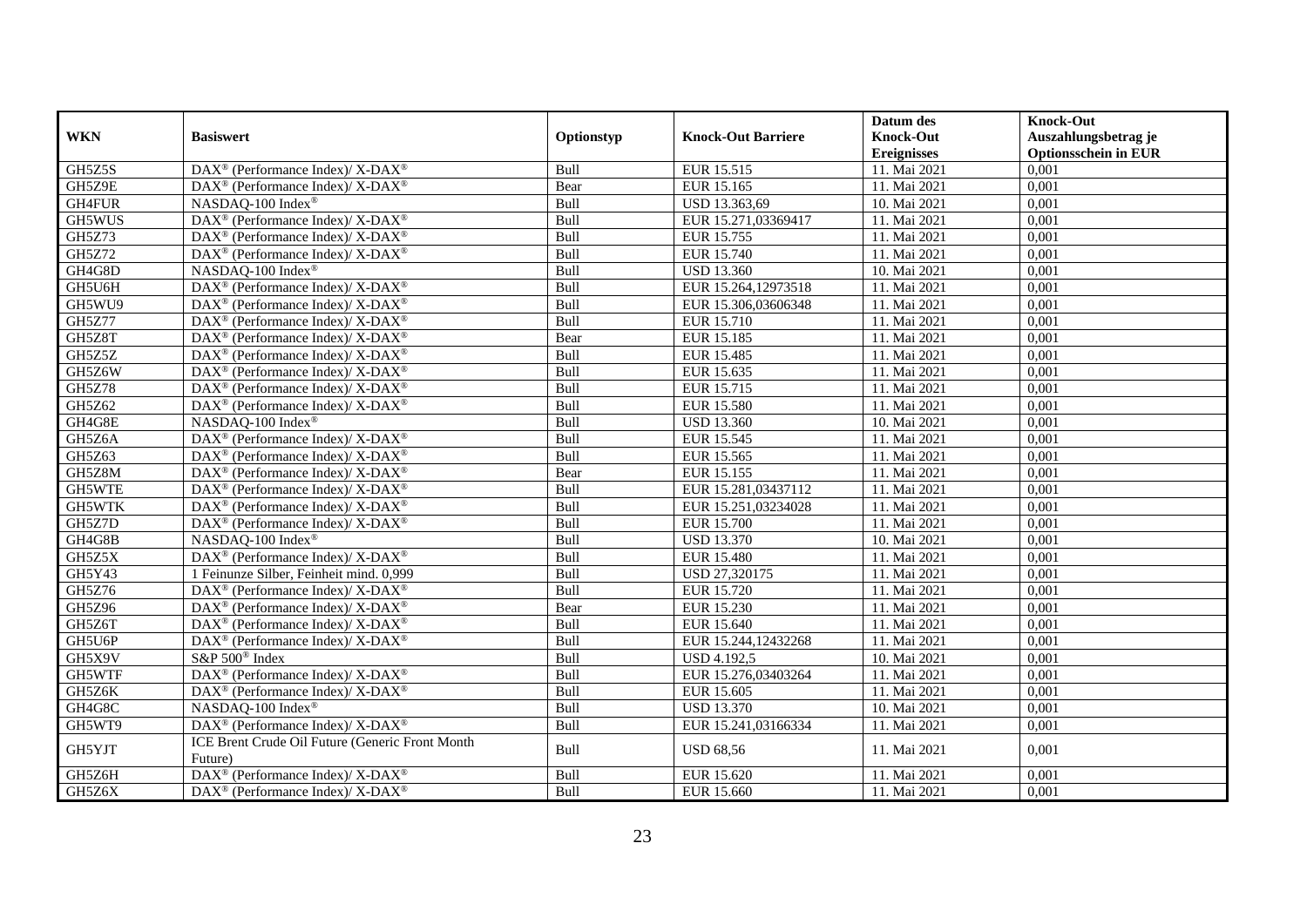|               |                                                                          |             |                           | Datum des          | <b>Knock-Out</b>            |
|---------------|--------------------------------------------------------------------------|-------------|---------------------------|--------------------|-----------------------------|
| <b>WKN</b>    | <b>Basiswert</b>                                                         | Optionstyp  | <b>Knock-Out Barriere</b> | <b>Knock-Out</b>   | Auszahlungsbetrag je        |
|               |                                                                          |             |                           | <b>Ereignisses</b> | <b>Optionsschein in EUR</b> |
| GH5Z7M        | $\overline{\text{DAX}^{\otimes}}$ (Performance Index)/X-DAX <sup>®</sup> | Bull        | EUR 15.765                | 11. Mai 2021       | 0.001                       |
| GH5Z6Y        | $DAX^{\circledast}$ (Performance Index)/ X-DAX <sup>®</sup>              | Bull        | EUR 15.665                | 11. Mai 2021       | 0,001                       |
| GH5Z74        | $DAX^{\circledast}$ (Performance Index)/ X-DAX <sup>®</sup>              | Bull        | EUR 15.735                | 11. Mai 2021       | $0,\overline{001}$          |
| GH5Z66        | DAX <sup>®</sup> (Performance Index)/ X-DAX <sup>®</sup>                 | Bull        | EUR 15.575                | 11. Mai 2021       | 0,001                       |
| GH5Z69        | $DAX^{\circledast}$ (Performance Index)/ X-DAX <sup>®</sup>              | Bull        | EUR 15.555                | 11. Mai 2021       | 0,001                       |
| GH5Z91        | DAX <sup>®</sup> (Performance Index)/ X-DAX <sup>®</sup>                 | Bear        | EUR 15.215                | 11. Mai 2021       | 0,001                       |
| GH5Z5V        | $DAX^{\circledast}$ (Performance Index)/ X-DAX <sup>®</sup>              | Bull        | EUR 15.500                | 11. Mai 2021       | 0,001                       |
| GH5Z5W        | $DAX^{\circledast}$ (Performance Index)/ X-DAX <sup>®</sup>              | Bull        | EUR 15.495                | 11. Mai 2021       | 0,001                       |
| GH5Z6S        | DAX <sup>®</sup> (Performance Index)/ X-DAX <sup>®</sup>                 | Bull        | EUR 15.680                | 11. Mai 2021       | 0,001                       |
| GH5WTB        | $DAX^{\circledast}$ (Performance Index)/ X-DAX <sup>®</sup>              | Bull        | EUR 15.226,03064792       | 11. Mai 2021       | 0,001                       |
| GH5Z7B        | DAX <sup>®</sup> (Performance Index)/ X-DAX <sup>®</sup>                 | Bull        | EUR 15.705                | 11. Mai 2021       | 0,001                       |
| GH5W8O        | Plug Power Inc                                                           | <b>Bull</b> | <b>USD 20,06</b>          | 10. Mai 2021       | 0,001                       |
| GH4XR9        | Taiwan Semiconductor Manufacturing Company Ltd.                          | Bull        | USD 112,28580379          | 10. Mai 2021       | 0,001                       |
| <b>GH5Z70</b> | DAX <sup>®</sup> (Performance Index)/ X-DAX <sup>®</sup>                 | Bull        | EUR 15.645                | 11. Mai 2021       | 0,001                       |
| GH5WTJ        | $DAX^{\circledast}$ (Performance Index)/ X-DAX <sup>®</sup>              | Bull        | EUR 15.256,03267875       | 11. Mai 2021       | 0,001                       |
| GH5Z8Y        | $DAX^{\circledast}$ (Performance Index)/ X-DAX <sup>®</sup>              | Bear        | EUR 15.200                | 11. Mai 2021       | 0.001                       |
| GH5U6X        | DAX <sup>®</sup> (Performance Index)/ X-DAX <sup>®</sup>                 | Bull        | EUR 15.224,11891019       | 11. Mai 2021       | 0,001                       |
| GH5WTN        | DAX <sup>®</sup> (Performance Index)/ X-DAX <sup>®</sup>                 | Bull        | EUR 15.311,03640195       | 11. Mai 2021       | 0,001                       |
| GH5Z6F        | $DAX^{\circledast}$ (Performance Index)/ X-DAX <sup>®</sup>              | Bull        | EUR 15.615                | 11. Mai 2021       | 0,001                       |
| GH5YJU        | ICE Brent Crude Oil Future (Generic Front Month<br>Future)               | Bull        | <b>USD 68,06</b>          | 11. Mai 2021       | 0,001                       |
| GH5YJL        | NYMEX Light, Sweet Crude Oil Future (Generic Front<br>Month Future)      | Bull        | <b>USD 64,88</b>          | 11. Mai 2021       | 0,001                       |
| GH5Z8P        | DAX <sup>®</sup> (Performance Index)/ X-DAX <sup>®</sup>                 | Bear        | EUR 15.160                | 11. Mai 2021       | 0,001                       |
| GH5Z6U        | DAX <sup>®</sup> (Performance Index)/ X-DAX <sup>®</sup>                 | Bull        | EUR 15.655                | 11. Mai 2021       | 0,001                       |
| GH5Z94        | DAX <sup>®</sup> (Performance Index)/ X-DAX <sup>®</sup>                 | Bear        | EUR 15.235                | 11. Mai 2021       | 0,001                       |
| GH5X9S        | S&P 500 <sup>®</sup> Index                                               | Bull        | <b>USD 4.195</b>          | 10. Mai 2021       | 0,001                       |
| <b>GH5U78</b> | DAX <sup>®</sup> (Performance Index)/ X-DAX <sup>®</sup>                 | Bull        | EUR 15.269,1310883        | 11. Mai 2021       | 0,001                       |
| GH5YJR        | EUREX Euro Bund Future (Generic Front Month<br>Future)                   | Bull        | EUR 170,24                | 11. Mai 2021       | 0,001                       |
| GH5Z93        | DAX <sup>®</sup> (Performance Index)/X-DAX <sup>®</sup>                  | Bear        | EUR 15.225                | 11. Mai 2021       | 0.001                       |
| GH5W91        | Plug Power Inc                                                           | Bull        | <b>USD 20,19</b>          | 10. Mai 2021       | 0,001                       |
| GH5X9X        | S&P 500 <sup>®</sup> Index                                               | Bull        | <b>USD 4.190</b>          | 10. Mai 2021       | 0,001                       |
| GH5Z5T        | DAX <sup>®</sup> (Performance Index)/ X-DAX <sup>®</sup>                 | Bull        | <b>EUR 15.520</b>         | 11. Mai 2021       | 0,001                       |
| GF6MMT        | Netflix. Inc.                                                            | Bull        | USD 487,15375955          | 10. Mai 2021       | 0,001                       |
| GH5Z5U        | DAX <sup>®</sup> (Performance Index)/ X-DAX <sup>®</sup>                 | Bull        | EUR 15.505                | 11. Mai 2021       | 0,001                       |
| GH47WF        | Applied Materials, Inc.                                                  | Bull        | USD 125,01859399          | 10. Mai 2021       | 0,001                       |
| GH5RCV        | NASDAQ-100 Index®                                                        | Bull        | <b>USD 13.370</b>         | 10. Mai 2021       | 0,001                       |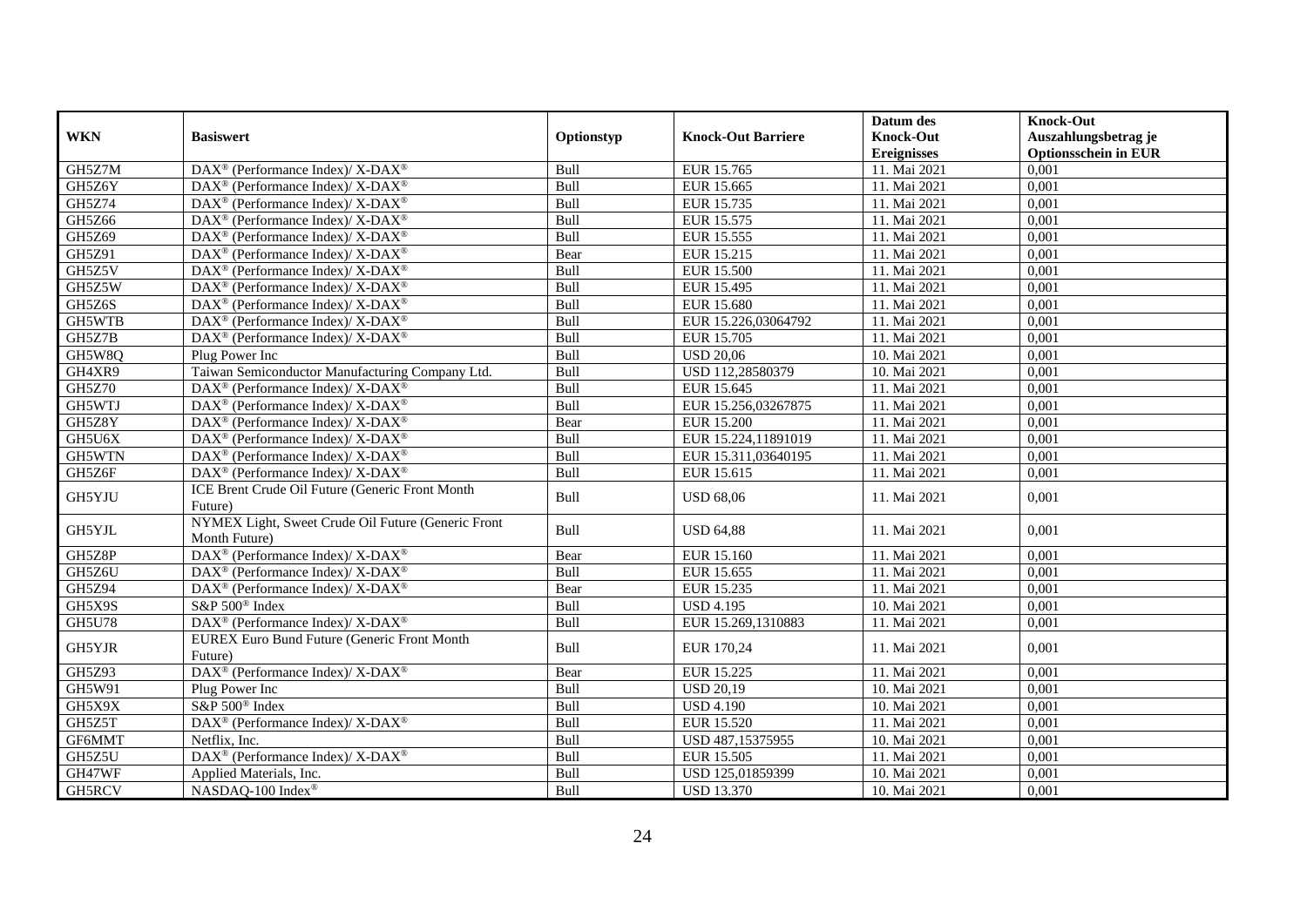|               |                                                                           |            |                           | Datum des          | <b>Knock-Out</b>            |
|---------------|---------------------------------------------------------------------------|------------|---------------------------|--------------------|-----------------------------|
| <b>WKN</b>    | <b>Basiswert</b>                                                          | Optionstyp | <b>Knock-Out Barriere</b> | <b>Knock-Out</b>   | Auszahlungsbetrag je        |
|               |                                                                           |            |                           | <b>Ereignisses</b> | <b>Optionsschein in EUR</b> |
| GH4FUM        | NASDAQ-100 Index®                                                         | Bull       | USD 13.377,45             | 10. Mai 2021       | 0,001                       |
| GH5Z6E        | $DAX^{\circledast}$ (Performance Index)/ $\overline{X-DAX^{\circledast}}$ | Bull       | EUR 15.535                | 11. Mai 2021       | 0,001                       |
| GH5Z6D        | $DAX^{\circledast}$ (Performance Index)/ X-DAX <sup>®</sup>               | Bull       | EUR 15.530                | 11. Mai 2021       | 0,001                       |
| GH5Z6R        | $DAX^{\circledast}$ (Performance Index)/ X-DAX <sup>®</sup>               | Bull       | EUR 15.685                | 11. Mai 2021       | 0,001                       |
| GH5Z8U        | $DAX^{\circledast}$ (Performance Index)/ X-DAX <sup>®</sup>               | Bear       | EUR 15.175                | 11. Mai 2021       | 0,001                       |
| <b>GH5U88</b> | $DAX^{\circledast}$ (Performance Index)/ X-DAX <sup>®</sup>               | Bull       | EUR 15.219,11755707       | 11. Mai 2021       | 0,001                       |
| GH5WVW        | $DAX^{\circledast}$ (Performance Index)/ X-DAX <sup>®</sup>               | Bull       | EUR 15.216,02997098       | 11. Mai 2021       | 0,001                       |
| GH5WTC        | DAX <sup>®</sup> (Performance Index)/ X-DAX <sup>®</sup>                  | Bull       | EUR 15.221,03030945       | 11. Mai 2021       | 0,001                       |
| GH5U6Y        | DAX <sup>®</sup> (Performance Index)/ X-DAX <sup>®</sup>                  | Bull       | EUR 15.214,11620393       | 11. Mai 2021       | 0,001                       |
| GH5TYJ        | 10-Year U.S. Treasury Note Future (Generic Front                          | Bull       | <b>USD 132,54</b>         | 11. Mai 2021       | 0,001                       |
|               | Month Future)                                                             |            |                           |                    |                             |
| GH5U6B        | DAX <sup>®</sup> (Performance Index)/ X-DAX <sup>®</sup>                  | Bull       | EUR 15.199,11214456       | 11. Mai 2021       | 0,001                       |
| GH5U69        | $DAX^{\circledast}$ (Performance Index)/ X-DAX <sup>®</sup>               | Bull       | EUR 15.194,11079144       | 11. Mai 2021       | 0,001                       |
| GH5U7P        | DAX <sup>®</sup> (Performance Index)/ X-DAX <sup>®</sup>                  | Bull       | EUR 15.209,11485081       | 11. Mai 2021       | 0,001                       |
| GH5WTD        | DAX <sup>®</sup> (Performance Index)/ X-DAX <sup>®</sup>                  | Bull       | EUR 15.211,0296325        | 11. Mai 2021       | 0,001                       |
| <b>GH5U68</b> | DAX <sup>®</sup> (Performance Index)/ X-DAX <sup>®</sup>                  | Bull       | EUR 15.204,11349769       | 11. Mai 2021       | 0,001                       |
| <b>GH5X98</b> | DAX <sup>®</sup> (Performance Index)/ X-DAX <sup>®</sup>                  | Bull       | <b>EUR 15.200</b>         | 11. Mai 2021       | 0,001                       |
| GH5ZHN        | $DAX^{\circledcirc}$ (Performance Index)/ X-DAX <sup>®</sup>              | Bull       | EUR 15.200                | 11. Mai 2021       | 0.001                       |
| GH5X97        | DAX <sup>®</sup> (Performance Index)/ X-DAX <sup>®</sup>                  | Bull       | <b>EUR 15.200</b>         | 11. Mai 2021       | 0,001                       |
| GH4K38        | HelloFresh SE                                                             | Bull       | EUR 62,68108588           | 11. Mai 2021       | 0,001                       |
| GH4MNM        | Delivery Hero AG                                                          | Bull       | EUR 115,18537765          | 11. Mai 2021       | 0,001                       |
| GH4K39        | HelloFresh SE                                                             | Bull       | EUR 61,67625925           | 11. Mai 2021       | 0,001                       |
| GH4MNS        | Delivery Hero AG                                                          | Bull       | EUR 113,4284317           | 11. Mai 2021       | 0,001                       |
| GH5NX4        | LVMH Moët Hennessy Louis Vuitton SE                                       | Bull       | EUR 616,05986751          | 11. Mai 2021       | 0,001                       |
| GF9B25        | Infineon Technologies AG                                                  | Bull       | EUR 30,78678141           | 11. Mai 2021       | 0,001                       |
| GH4K3X        | HelloFresh SE                                                             | Bull       | EUR 63,02272693           | 11. Mai 2021       | 0,001                       |
| GH4MNN        | Delivery Hero AG                                                          | Bull       | EUR 115,77771945          | 11. Mai 2021       | 0,001                       |
| GH5W7U        | Ørsted A/S                                                                | Bull       | DKK 840,52979854          | 11. Mai 2021       | 0,001                       |
| GH5W8M        | NatWest Group plc                                                         | Bull       | GBP 1,92018933            | 11. Mai 2021       | 0,001                       |
| GH5GY5        | Experian plc                                                              | Bull       | GBP 26,823                | 11. Mai 2021       | 0,001                       |
| GH5YS8        | CRH plc                                                                   | Bull       | GBP 36,02                 | 11. Mai 2021       | 0,001                       |
| GH4T15        | Shop Apotheke Europe NV                                                   | Bull       | EUR 148,661               | 11. Mai 2021       | 0,001                       |
| GH4K3G        | HelloFresh SE                                                             | Bull       | EUR 61,34466645           | 11. Mai 2021       | 0,001                       |
| GH5NM5        | Shop Apotheke Europe NV                                                   | Bull       | EUR 145,438               | 11. Mai 2021       | 0,001                       |
| GF9B28        | Infineon Technologies AG                                                  | Bull       | EUR 30,58439592           | 11. Mai 2021       | 0,001                       |
| GH4MP8        | Delivery Hero AG                                                          | Bull       | EUR 114,60307557          | 11. Mai 2021       | 0,001                       |
| GH5YJV        | GlaxoSmithKline plc                                                       | Bull       | GBP 13,34                 | 11. Mai 2021       | 0,001                       |
| GH5NM0        | Shop Apotheke Europe NV                                                   | Bull       | EUR 147,863               | 11. Mai 2021       | 0,001                       |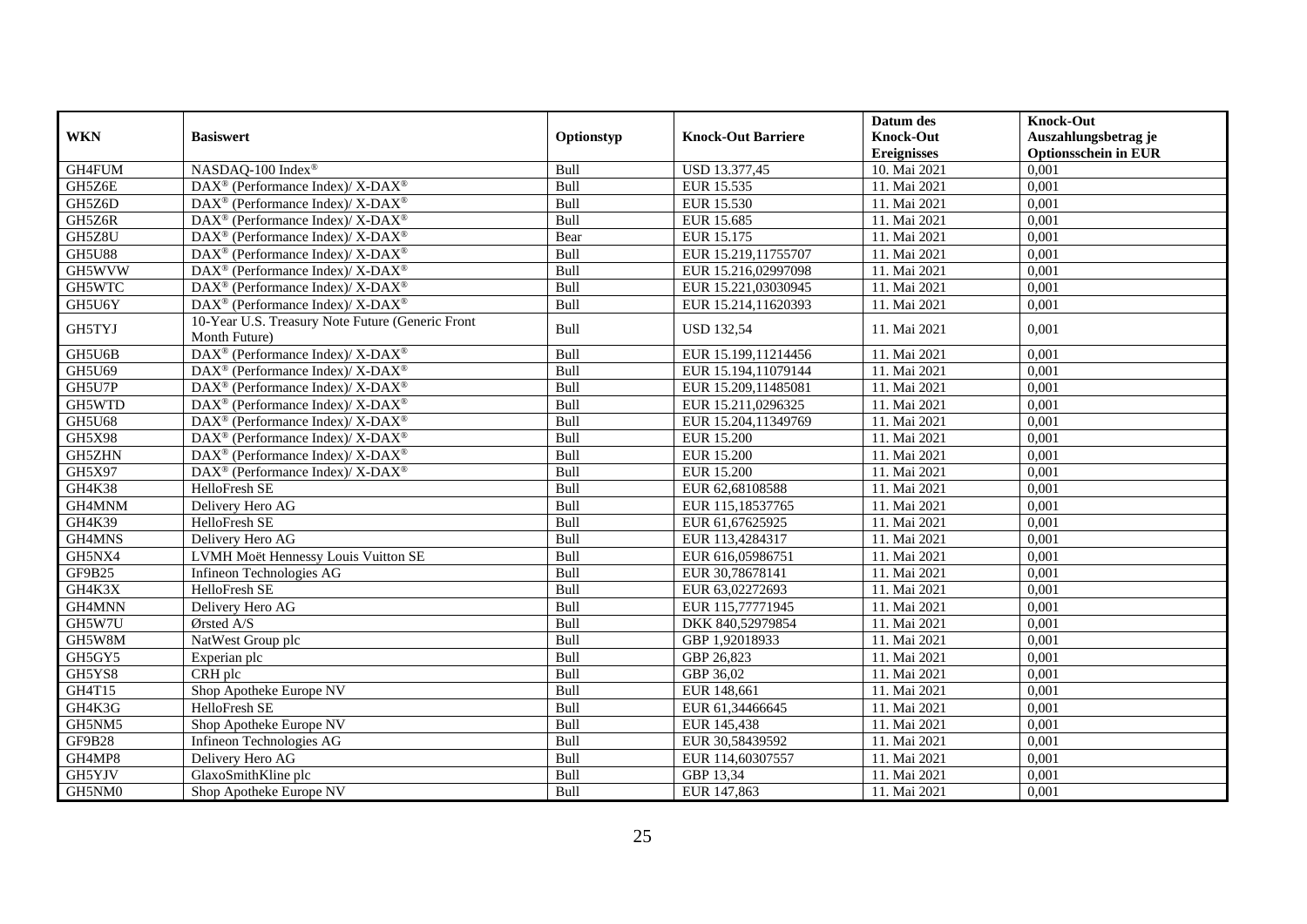|               |                                                         |             |                           | Datum des          | <b>Knock-Out</b>            |
|---------------|---------------------------------------------------------|-------------|---------------------------|--------------------|-----------------------------|
| <b>WKN</b>    | <b>Basiswert</b>                                        | Optionstyp  | <b>Knock-Out Barriere</b> | <b>Knock-Out</b>   | Auszahlungsbetrag je        |
|               |                                                         |             |                           | <b>Ereignisses</b> | <b>Optionsschein in EUR</b> |
| GH4K3A        | HelloFresh SE                                           | Bull        | EUR 62,34949312           | 11. Mai 2021       | 0,001                       |
| GH4MNQ        | Delivery Hero AG                                        | Bull        | EUR 114,0107338           | 11. Mai 2021       | 0,001                       |
| GH5THM        | Ørsted A/S                                              | Bull        | DKK 853,09539458          | 11. Mai 2021       | 0,001                       |
| GF9B3S        | Infineon Technologies AG                                | Bull        | EUR 30,67546942           | 11. Mai 2021       | 0,001                       |
| GH5X0S        | DAX <sup>®</sup> (Performance Index)                    | <b>Bull</b> | <b>EUR 15.290</b>         | 11. Mai 2021       | 0,001                       |
| GH4K3B        | HelloFresh SE                                           | Bull        | EUR 62,00785204           | 11. Mai 2021       | 0,001                       |
| GH5X1G        | $DAX^{\circledR}$ (Performance Index)                   | <b>Bull</b> | EUR 15.260                | 11. Mai 2021       | 0,001                       |
| GH5X3L        | DAX <sup>®</sup> (Performance Index)                    | Bull        | EUR 15.150                | 11. Mai 2021       | 0,001                       |
| GF9B29        | Infineon Technologies AG                                | Bull        | EUR 30,43260682           | 11. Mai 2021       | 0,001                       |
| GH5H0S        | Varta AG                                                | Bull        | EUR 110,42967041          | 11. Mai 2021       | 0,001                       |
| GH5UG9        | DAX <sup>®</sup> (Performance Index)                    | Bull        | EUR 15.270                | 11. Mai 2021       | 0,001                       |
| GH5X1H        | DAX <sup>®</sup> (Performance Index)                    | <b>Bull</b> | <b>EUR 15.250</b>         | 11. Mai 2021       | 0,001                       |
| GH5X35        | $DAX^{\circledast}$ (Performance Index)                 | Bull        | EUR 15.170                | 11. Mai 2021       | 0,001                       |
| GH5X0Z        | $\text{DAX}^{\otimes}$ (Performance Index)              | <b>Bull</b> | <b>EUR 15.280</b>         | 11. Mai 2021       | 0.001                       |
| GH5X2L        | $DAX^{\circledR}$ (Performance Index)                   | Bull        | <b>EUR 15.200</b>         | 11. Mai 2021       | 0,001                       |
| <b>GH5X11</b> | DAX <sup>®</sup> (Performance Index)                    | Bull        | EUR 15.275                | 11. Mai 2021       | 0,001                       |
| GH4K3D        | HelloFresh SE                                           | Bull        | EUR 61,00302538           | 11. Mai 2021       | 0,001                       |
| GH5X1E        | DAX <sup>®</sup> (Performance Index)                    | Bull        | EUR 15.260                | 11. Mai 2021       | 0,001                       |
| GH5X2F        | $DAX^{\circledR}$ (Performance Index)                   | Bull        | EUR 15.210                | 11. Mai 2021       | 0,001                       |
| GH5NM1        | Shop Apotheke Europe NV                                 | Bull        | EUR 147,052               | 11. Mai 2021       | 0,001                       |
| GH5X0A        | DAX <sup>®</sup> (Performance Index)                    | Bull        | EUR 15.320                | 11. Mai 2021       | 0,001                       |
| GH5H0W        | Varta AG                                                | Bull        | EUR 109,82874712          | 11. Mai 2021       | 0,001                       |
| GH5X0N        | DAX <sup>®</sup> (Performance Index)                    | Bull        | <b>EUR 15.300</b>         | 11. Mai 2021       | 0,001                       |
| GH5YMK        | GlaxoSmithKline plc                                     | Bull        | GBP 13,48                 | 11. Mai 2021       | 0,001                       |
| GH5X19        | $DAX^{\circledR}$ (Performance Index)                   | Bull        | EUR 15.270                | 11. Mai 2021       | 0,001                       |
| GH5X1N        | $\overline{\text{DAX}^{\otimes}}$ (Performance Index)   | Bull        | EUR 15.250                | 11. Mai 2021       | 0,001                       |
| GH5X2G        | DAX <sup>®</sup> (Performance Index)                    | Bull        | <b>EUR 15.200</b>         | 11. Mai 2021       | 0,001                       |
| GH4XT9        | Sonova Holding AG                                       | Bull        | CHF 261,8891651           | 11. Mai 2021       | 0,001                       |
| GH5X1S        | DAX <sup>®</sup> (Performance Index)                    | Bull        | EUR 15.240                | 11. Mai 2021       | 0.001                       |
| GH5X29        | $\overline{\text{DAX}}^{\textcirc}$ (Performance Index) | <b>Bull</b> | EUR 15.220                | 11. Mai 2021       | 0,001                       |
| GH5NRY        | Merck KGaA                                              | Bull        | EUR 139,57793966          | 11. Mai 2021       | 0,001                       |
| GH5ZDJ        | DAX <sup>®</sup> (Performance Index)                    | Bull        | EUR 15.375                | 11. Mai 2021       | 0,001                       |
| GH5X3G        | DAX <sup>®</sup> (Performance Index)                    | Bull        | <b>EUR 15.150</b>         | 11. Mai 2021       | 0,001                       |
| GH5H0P        | Varta AG                                                | Bull        | EUR 111,631517            | 11. Mai 2021       | 0,001                       |
| GH5X26        | DAX <sup>®</sup> (Performance Index)                    | <b>Bull</b> | EUR 15.220                | 11. Mai 2021       | 0,001                       |
| GH5TWT        | ASML Holding N.V.                                       | Bull        | EUR 521,62801534          | 11. Mai 2021       | 0,001                       |
| GH5X0W        | $DAX^{\circledast}$ (Performance Index)                 | Bull        | EUR 15.290                | 11. Mai 2021       | 0,001                       |
| GH5X09        | $\text{DAX}^{\circledast}$ (Performance Index)          | <b>Bull</b> | EUR 15.320                | 11. Mai 2021       | 0,001                       |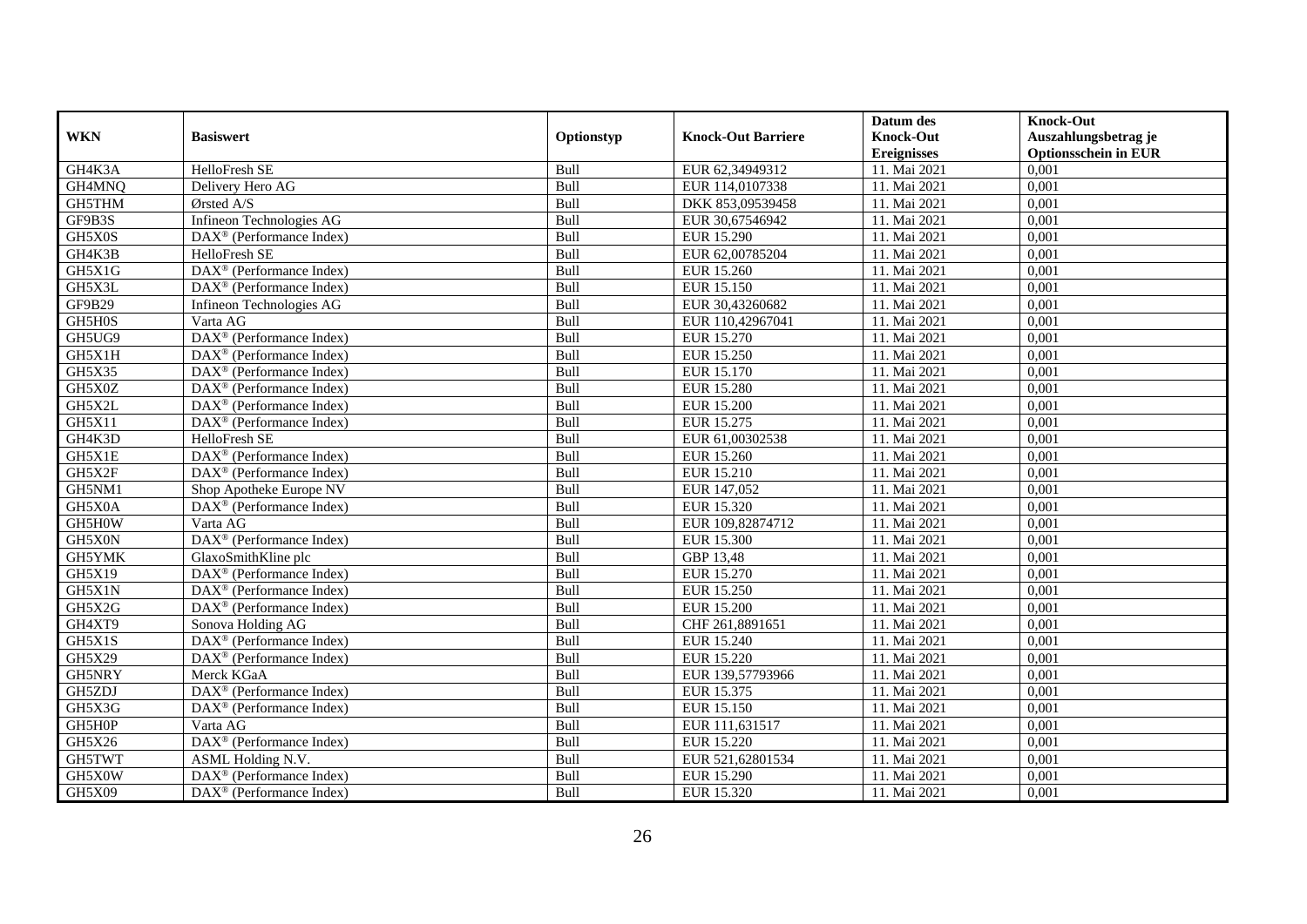|            |                                                             |             |                           | Datum des          | <b>Knock-Out</b>            |
|------------|-------------------------------------------------------------|-------------|---------------------------|--------------------|-----------------------------|
| <b>WKN</b> | <b>Basiswert</b>                                            | Optionstyp  | <b>Knock-Out Barriere</b> | <b>Knock-Out</b>   | Auszahlungsbetrag je        |
|            |                                                             |             |                           | <b>Ereignisses</b> | <b>Optionsschein in EUR</b> |
| GH5X1F     | $\overline{\text{DAX}^{\otimes}(\text{Performance Index})}$ | Bull        | EUR 15.260                | 11. Mai 2021       | 0,001                       |
| GH5YMD     | GlaxoSmithKline plc                                         | Bull        | GBP 13,41                 | 11. Mai 2021       | 0,001                       |
| GH4XTB     | Sonova Holding AG                                           | Bull        | CHF 263,83279546          | 11. Mai 2021       | 0,001                       |
| GH5X1P     | DAX <sup>®</sup> (Performance Index)                        | Bull        | EUR 15.240                | 11. Mai 2021       | 0,001                       |
| GH5X15     | DAX <sup>®</sup> (Performance Index)                        | <b>Bull</b> | EUR 15.275                | 11. Mai 2021       | 0,001                       |
| GH5TWU     | ASML Holding N.V.                                           | Bull        | EUR 518,96685209          | 11. Mai 2021       | 0,001                       |
| GH5X2E     | $\overline{\text{DAX}}^{\textcirc}$ (Performance Index)     | <b>Bull</b> | EUR 15.210                | 11. Mai 2021       | 0,001                       |
| GH5X3D     | DAX <sup>®</sup> (Performance Index)                        | Bull        | EUR 15.160                | 11. Mai 2021       | 0,001                       |
| GH5TWZ     | ASML Holding N.V.                                           | Bull        | EUR 513,6345212           | 11. Mai 2021       | 0,001                       |
| GF7H3G     | <b>OIAGEN N.V.</b>                                          | Bull        | EUR 37,94275734           | 11. Mai 2021       | 0,001                       |
| GH5ZEC     | DAX <sup>®</sup> (Performance Index)                        | Bull        | EUR 15.340                | 11. Mai 2021       | 0,001                       |
| GH5WS1     | DAX <sup>®</sup> (Performance Index)                        | <b>Bull</b> | EUR 15.316,03674042       | 11. Mai 2021       | 0,001                       |
| GH5X0F     | $\text{DAX}^{\otimes}$ (Performance Index)                  | <b>Bull</b> | EUR 15.310                | 11. Mai 2021       | 0,001                       |
| GH5Z4C     | $\text{DAX}^{\otimes}$ (Performance Index)                  | <b>Bull</b> | EUR 15.670                | 11. Mai 2021       | 0.001                       |
| GH5X0E     | $DAX^{\circledR}$ (Performance Index)                       | Bull        | EUR 15.310                | 11. Mai 2021       | 0,001                       |
| GH5X2J     | $\overline{\text{DAX}^{\otimes}}$ (Performance Index)       | Bull        | <b>EUR 15.200</b>         | 11. Mai 2021       | 0,001                       |
| GH5X2U     | DAX <sup>®</sup> (Performance Index)                        | Bull        | <b>EUR 15.180</b>         | 11. Mai 2021       | 0,001                       |
| GH5NLV     | Shop Apotheke Europe NV                                     | Bull        | EUR 149,474               | 11. Mai 2021       | 0,001                       |
| GH5X16     | $DAX^{\circledast}$ (Performance Index)                     | Bull        | EUR 15.270                | 11. Mai 2021       | 0,001                       |
| GH5X2H     | $\text{DAX}^{\otimes}$ (Performance Index)                  | Bull        | <b>EUR 15.200</b>         | 11. Mai 2021       | 0,001                       |
| GH5ZDZ     | DAX <sup>®</sup> (Performance Index)                        | Bull        | EUR 15.360                | 11. Mai 2021       | 0,001                       |
| GH5X3U     | $DAX^{\circledR}$ (Performance Index)                       | <b>Bull</b> | EUR 15.130                | 11. Mai 2021       | 0,001                       |
| GH5NVU     | LVMH Moët Hennessy Louis Vuitton SE                         | Bull        | EUR 619,2214064           | 11. Mai 2021       | 0,001                       |
| GH5X1J     | $DAX^{\circledR}$ (Performance Index)                       | Bull        | <b>EUR 15.250</b>         | 11. Mai 2021       | 0,001                       |
| GH5Z5C     | $DAX^{\circledR}$ (Performance Index)                       | Bear        | EUR 15.210                | 11. Mai 2021       | 0,001                       |
| GH5X3R     | $\overline{\text{DAX}^{\otimes}}$ (Performance Index)       | Bull        | EUR 15.140                | 11. Mai 2021       | 0,001                       |
| GH5ZEH     | $\overline{\text{DAX}^{\otimes}}$ (Performance Index)       | Bull        | EUR 15.330                | 11. Mai 2021       | 0,001                       |
| GH5Z3F     | $\overline{\text{DAX}^{\otimes}}$ (Performance Index)       | Bull        | EUR 15.605                | 11. Mai 2021       | 0,001                       |
| GH5YM3     | GlaxoSmithKline plc                                         | Bull        | GBP 13,62                 | 11. Mai 2021       | 0.001                       |
| GH5X2K     | $\text{DAX}^{\textcircled{}}$ (Performance Index)           | <b>Bull</b> | <b>EUR 15.200</b>         | 11. Mai 2021       | 0,001                       |
| GF7H3V     | <b>OIAGEN N.V.</b>                                          | Bull        | EUR 38,55227948           | 11. Mai 2021       | 0,001                       |
| GH5X3V     | DAX <sup>®</sup> (Performance Index)                        | Bull        | EUR 15.130                | 11. Mai 2021       | 0,001                       |
| GH5X2Y     | DAX <sup>®</sup> (Performance Index)                        | Bull        | <b>EUR 15.175</b>         | 11. Mai 2021       | 0,001                       |
| GH5H0Q     | Varta AG                                                    | Bull        | EUR 111,03059369          | 11. Mai 2021       | 0,001                       |
| GH5X2V     | DAX <sup>®</sup> (Performance Index)                        | <b>Bull</b> | <b>EUR 15.180</b>         | 11. Mai 2021       | 0,001                       |
| GH5X3K     | DAX <sup>®</sup> (Performance Index)                        | Bull        | EUR 15.150                | 11. Mai 2021       | 0,001                       |
| GH5UFY     | DAX <sup>®</sup> (Performance Index)                        | Bull        | EUR 15.280                | 11. Mai 2021       | 0,001                       |
| GF0336     | Ørsted A/S                                                  | <b>Bull</b> | DKK 847,59682561          | 11. Mai 2021       | 0,001                       |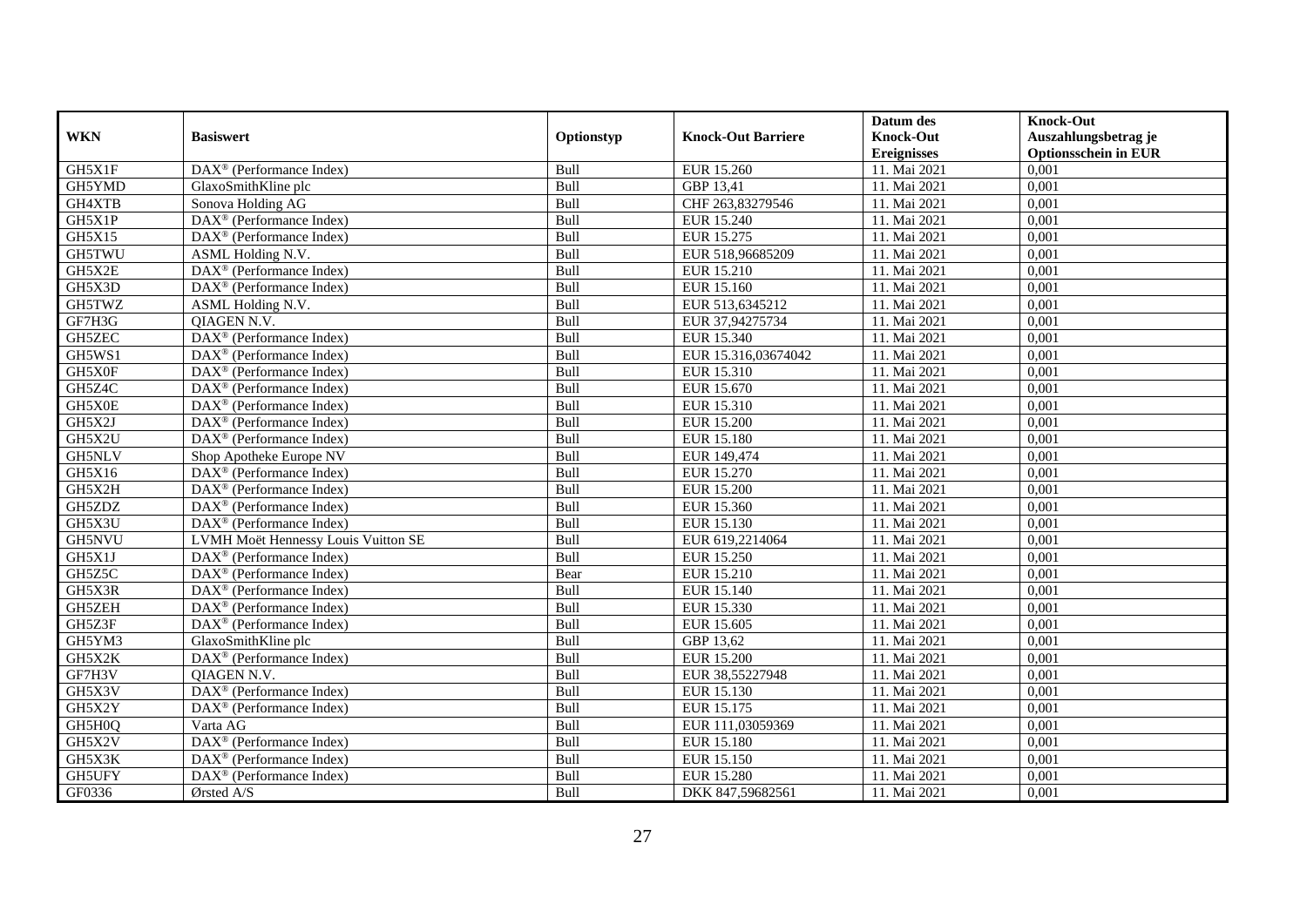|               |                                                              |             |                           | Datum des          | <b>Knock-Out</b>            |
|---------------|--------------------------------------------------------------|-------------|---------------------------|--------------------|-----------------------------|
| <b>WKN</b>    | <b>Basiswert</b>                                             | Optionstyp  | <b>Knock-Out Barriere</b> | <b>Knock-Out</b>   | Auszahlungsbetrag je        |
|               |                                                              |             |                           | <b>Ereignisses</b> | <b>Optionsschein in EUR</b> |
| GH5X2Q        | DAX <sup>®</sup> (Performance Index)                         | Bull        | EUR 15.190                | 11. Mai 2021       | 0,001                       |
| GH5X2A        | $DAX^{\circledast}$ (Performance Index)                      | Bull        | EUR 15.210                | 11. Mai 2021       | 0,001                       |
| GH5X2D        | $DAX^{\circledcirc}$ (Performance Index)                     | Bull        | EUR 15.210                | 11. Mai 2021       | 0,001                       |
| GH5U37        | $\text{DAX}^{\otimes}$ (Performance Index)                   | Bull        | EUR 15.219,11755707       | 11. Mai 2021       | 0.001                       |
| GH5X3N        | DAX <sup>®</sup> (Performance Index)                         | Bull        | <b>EUR 15.140</b>         | 11. Mai 2021       | 0,001                       |
| GH5X0M        | $DAX^{\circledR}$ (Performance Index)                        | Bull        | EUR 15.300                | 11. Mai 2021       | 0,001                       |
| GH5Z2X        | $DAX^{\circledR}$ (Performance Index)                        | Bull        | EUR 15.750                | 11. Mai 2021       | 0,001                       |
| GH5X2N        | $\text{DAX}^{\otimes}$ (Performance Index)                   | <b>Bull</b> | EUR 15.190                | 11. Mai 2021       | 0,001                       |
| GH5Z46        | $DAX^{\circledast}$ (Performance Index)                      | Bull        | EUR 15.745                | 11. Mai 2021       | 0,001                       |
| GH5X31        | $DAX^{\circledast}$ (Performance Index)                      | Bull        | EUR 15.175                | 11. Mai 2021       | 0,001                       |
| GH5ZF1        | $\overline{\text{DAX}}^{\textcircled{}}$ (Performance Index) | Bull        | EUR 15.200                | 11. Mai 2021       | 0,001                       |
| GH5WZY        | $\overline{\text{DAX}^{\otimes}}$ (Performance Index)        | Bull        | EUR 15.325                | 11. Mai 2021       | 0,001                       |
| GH5X2P        | DAX <sup>®</sup> (Performance Index)                         | Bull        | EUR 15.190                | 11. Mai 2021       | 0,001                       |
| GH5YN6        | British American Tobacco plc.                                | Bull        | GBP 28,03                 | 11. Mai 2021       | 0,001                       |
| GH3US5        | MorphoSys AG                                                 | Bull        | EUR 66,43815972           | 11. Mai 2021       | 0,001                       |
| GH5ZCW        | DAX <sup>®</sup> (Performance Index)                         | <b>Bull</b> | EUR 15.400                | 11. Mai 2021       | 0,001                       |
| GH5X3P        | DAX <sup>®</sup> (Performance Index)                         | Bull        | EUR 15.140                | 11. Mai 2021       | 0,001                       |
| GF7H3W        | OIAGEN N.V.                                                  | <b>Bull</b> | EUR 38.24751832           | 11. Mai 2021       | 0.001                       |
| GH5X2M        | DAX <sup>®</sup> (Performance Index)                         | Bull        | <b>EUR 15.200</b>         | 11. Mai 2021       | 0,001                       |
| GH5X0X        | DAX <sup>®</sup> (Performance Index)                         | Bull        | EUR 15.290                | 11. Mai 2021       | 0,001                       |
| GH5X25        | DAX <sup>®</sup> (Performance Index)                         | Bull        | EUR 15.220                | 11. Mai 2021       | 0,001                       |
| GH5X1V        | $\overline{\text{DAX}^{\otimes}}$ (Performance Index)        | Bull        | EUR 15.230                | 11. Mai 2021       | 0,001                       |
| GH5X1M        | DAX <sup>®</sup> (Performance Index)                         | Bull        | EUR 15.250                | 11. Mai 2021       | 0,001                       |
| GH5ZDT        | DAX <sup>®</sup> (Performance Index)                         | Bull        | EUR 15.370                | 11. Mai 2021       | 0,001                       |
| GH5U36        | $DAX^{\circledcirc}$ (Performance Index)                     | <b>Bull</b> | EUR 15.249.12567581       | 11. Mai 2021       | 0,001                       |
| GH4T1D        | Sartorius AG                                                 | Bull        | EUR 421,057               | 11. Mai 2021       | 0,001                       |
| GH5X0Y        | DAX <sup>®</sup> (Performance Index)                         | Bull        | <b>EUR 15.290</b>         | 11. Mai 2021       | 0,001                       |
| GH5U6S        | $DAX^{\circledR}$ (Performance Index)                        | Bull        | EUR 15.204,11349769       | 11. Mai 2021       | 0,001                       |
| GH5ZF5        | $\overline{\text{DAX}^{\otimes}}$ (Performance Index)        | Bull        | EUR 15.170                | 11. Mai 2021       | 0,001                       |
| GH5Z59        | $\text{DAX}^{\textcircled{}}$ (Performance Index)            | Bear        | EUR 15.190                | 11. Mai 2021       | 0,001                       |
| GH5U6G        | $DAX^{\circledast}$ (Performance Index)                      | <b>Bull</b> | EUR 15.189,10943832       | 11. Mai 2021       | 0,001                       |
| GH5Z2C        | $DAX^{\circledcirc}$ (Performance Index)                     | <b>Bull</b> | EUR 15.720                | 11. Mai 2021       | 0.001                       |
| GH5X1A        | $DAX^{\circledR}$ (Performance Index)                        | Bull        | <b>EUR 15.270</b>         | 11. Mai 2021       | 0,001                       |
| GH5ZF2        | $\overline{\text{DAX}}^{\textcirc}$ (Performance Index)      | Bull        | EUR 15.190                | 11. Mai 2021       | 0,001                       |
| <b>GH5X30</b> | DAX <sup>®</sup> (Performance Index)                         | Bull        | EUR 15.175                | 11. Mai 2021       | 0,001                       |
| GH5Z3R        | DAX <sup>®</sup> (Performance Index)                         | Bull        | EUR 15.515                | 11. Mai 2021       | 0,001                       |
| GH5X3M        | $DAX^{\circledast}$ (Performance Index)                      | Bull        | EUR 15.140                | 11. Mai 2021       | 0,001                       |
| GH5X05        | DAX <sup>®</sup> (Performance Index)                         | <b>Bull</b> | EUR 15.320                | 11. Mai 2021       | 0,001                       |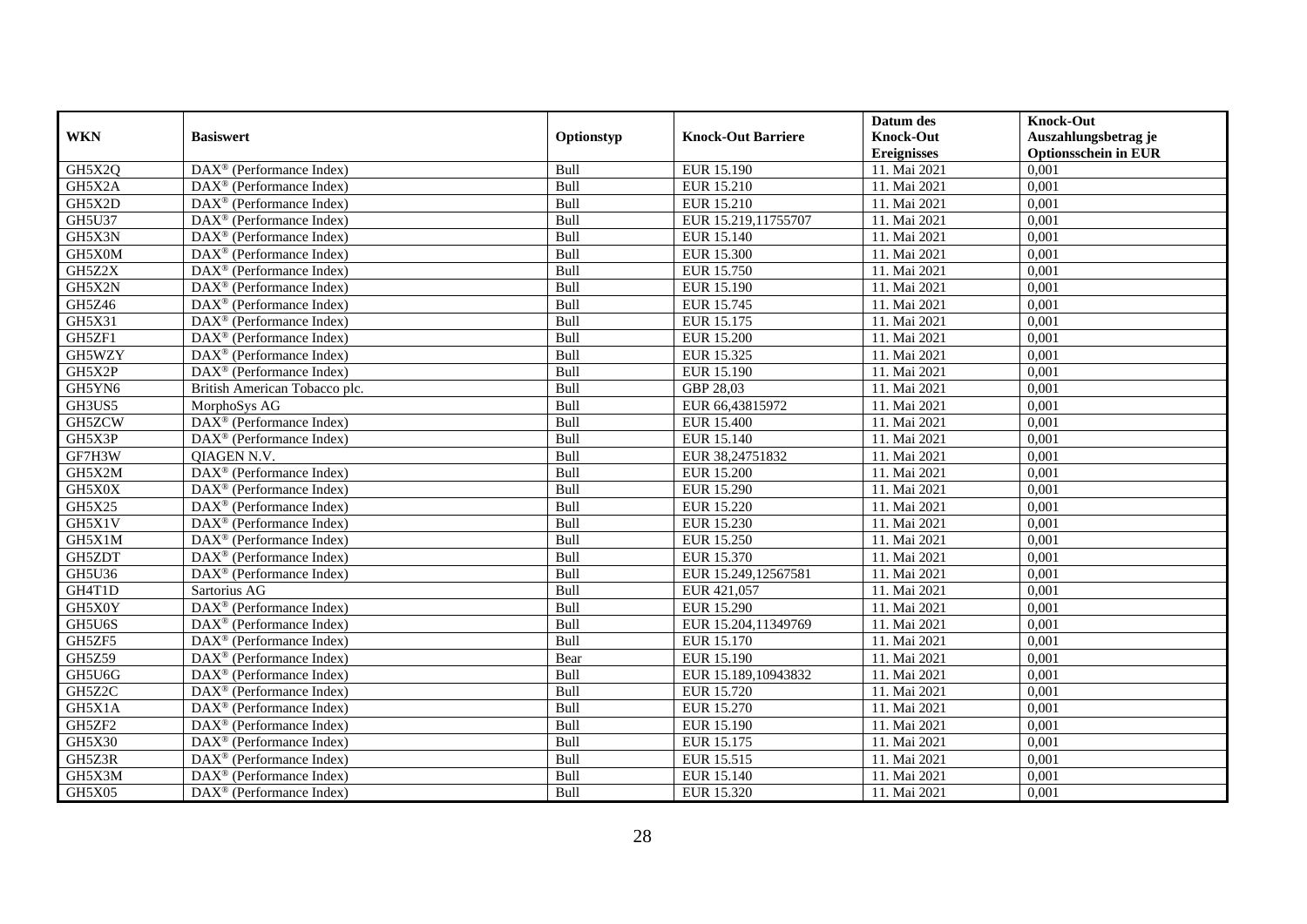|               |                                                          |             |                           | Datum des          | <b>Knock-Out</b>            |
|---------------|----------------------------------------------------------|-------------|---------------------------|--------------------|-----------------------------|
| <b>WKN</b>    | <b>Basiswert</b>                                         | Optionstyp  | <b>Knock-Out Barriere</b> | <b>Knock-Out</b>   | Auszahlungsbetrag je        |
|               |                                                          |             |                           | <b>Ereignisses</b> | <b>Optionsschein in EUR</b> |
| GH47XM        | MorphoSys AG                                             | Bull        | EUR 65,50406185           | 11. Mai 2021       | 0,001                       |
| <b>GH5X20</b> | DAX <sup>®</sup> (Performance Index)                     | Bull        | EUR 15.225                | 11. Mai 2021       | 0,001                       |
| GH5X3S        | $\overline{\text{DAX}^{\otimes}}$ (Performance Index)    | Bull        | EUR 15.140                | 11. Mai 2021       | 0,001                       |
| GF7H2Q        | <b>OIAGEN N.V.</b>                                       | Bull        | EUR 37,62783751           | 11. Mai 2021       | 0,001                       |
| GH5TR6        | MorphoSys AG                                             | <b>Bull</b> | EUR 64,93920045           | 11. Mai 2021       | 0,001                       |
| GH5X1Z        | $\overline{\text{DAX}^{\otimes}}$ (Performance Index)    | Bull        | EUR 15.225                | 11. Mai 2021       | 0,001                       |
| GH4T2E        | Sartorius AG                                             | <b>Bull</b> | EUR 416,546               | 11. Mai 2021       | 0,001                       |
| <b>GH5ZEE</b> | DAX <sup>®</sup> (Performance Index)                     | Bull        | EUR 15.340                | 11. Mai 2021       | 0,001                       |
| GH5ZDX        | DAX <sup>®</sup> (Performance Index)                     | Bull        | EUR 15.360                | 11. Mai 2021       | 0,001                       |
| <b>GH304A</b> | Prosus NV                                                | Bull        | EUR 85,61565527           | 11. Mai 2021       | 0,001                       |
| GH5WR2        | DAX <sup>®</sup> (Performance Index)                     | Bull        | EUR 15.346,03877125       | 11. Mai 2021       | 0,001                       |
| GH5U4H        | DAX <sup>®</sup> (Performance Index)                     | <b>Bull</b> | EUR 15.294,13785393       | 11. Mai 2021       | 0,001                       |
| GH5ZF6        | $DAX^{\circledast}$ (Performance Index)                  | Bull        | EUR 15.160                | 11. Mai 2021       | 0,001                       |
| GH5ZDU        | DAX <sup>®</sup> (Performance Index)                     | <b>Bull</b> | EUR 15.360                | 11. Mai 2021       | 0.001                       |
| GH5YW3        | Wolters Kluwer N.V.                                      | Bull        | <b>EUR 77,86</b>          | 11. Mai 2021       | 0,001                       |
| GH5Z5E        | DAX <sup>®</sup> (Performance Index)                     | Bear        | EUR 15.215                | 11. Mai 2021       | 0,001                       |
| GH5Z29        | DAX <sup>®</sup> (Performance Index)                     | Bull        | <b>EUR 15.485</b>         | 11. Mai 2021       | 0,001                       |
| GH5Z8E        | DAX <sup>®</sup> (Performance Index)/ X-DAX <sup>®</sup> | Bear        | EUR 15.255                | 11. Mai 2021       | 0,001                       |
| GH1GFP        | ADYEN N.V.                                               | Bull        | EUR 1.769,09373438        | 11. Mai 2021       | 0,001                       |
| GH0V6N        | Vonovia SE                                               | Bull        | EUR 51,06603483           | 11. Mai 2021       | 0,001                       |
| GH5ZE0        | DAX <sup>®</sup> (Performance Index)                     | Bull        | EUR 15.360                | 11. Mai 2021       | 0,001                       |
| GH5Z2E        | $DAX^{\circledcirc}$ (Performance Index)                 | Bull        | EUR 15.595                | 11. Mai 2021       | 0,001                       |
| <b>GH5X23</b> | $\text{DAX}^{\otimes}$ (Performance Index)               | Bull        | EUR 15.225                | 11. Mai 2021       | 0,001                       |
| GH5X24        | $\text{DAX}^{\textcircled{}}$ (Performance Index)        | Bull        | <b>EUR 15.220</b>         | 11. Mai 2021       | 0,001                       |
| GH5WRP        | $DAX^{\circledcirc}$ (Performance Index)                 | Bull        | EUR 15.336,03809431       | 11. Mai 2021       | 0,001                       |
| GH5X36        | $DAX^{\circledast}$ (Performance Index)                  | Bull        | EUR 15.170                | 11. Mai 2021       | 0,001                       |
| GH5ZF7        | DAX <sup>®</sup> (Performance Index)                     | Bull        | EUR 15.150                | 11. Mai 2021       | 0,001                       |
| GH3URW        | MorphoSys AG                                             | Bull        | EUR 64,58510206           | 11. Mai 2021       | 0,001                       |
| GH5ZE8        | $DAX^{\circledast}$ (Performance Index)                  | Bull        | EUR 15.350                | 11. Mai 2021       | 0.001                       |
| GH5X37        | $\text{DAX}^{\textcircled{}}$ (Performance Index)        | <b>Bull</b> | EUR 15.170                | 11. Mai 2021       | 0,001                       |
| GH5Z3A        | $DAX^{\circledR}$ (Performance Index)                    | Bull        | EUR 15.765                | 11. Mai 2021       | 0,001                       |
| GH5Z2D        | DAX <sup>®</sup> (Performance Index)                     | Bull        | EUR 15.470                | 11. Mai 2021       | 0,001                       |
| GH5YRH        | CRH plc                                                  | Bull        | GBP 35,61                 | 11. Mai 2021       | 0,001                       |
| GH5ZF8        | DAX <sup>®</sup> (Performance Index)                     | Bull        | EUR 15.140                | 11. Mai 2021       | 0,001                       |
| GH4T39        | Sartorius AG                                             | <b>Bull</b> | EUR 423,32                | 11. Mai 2021       | 0,001                       |
| GH5X3B        | $DAX^{\circledast}$ (Performance Index)                  | Bull        | EUR 15.160                | 11. Mai 2021       | 0,001                       |
| GH5Z49        | $DAX^{\circledast}$ (Performance Index)                  | Bull        | EUR 15.630                | 11. Mai 2021       | 0,001                       |
| GH5X0G        | $\text{DAX}^{\circledast}$ (Performance Index)           | <b>Bull</b> | EUR 15.310                | 11. Mai 2021       | 0,001                       |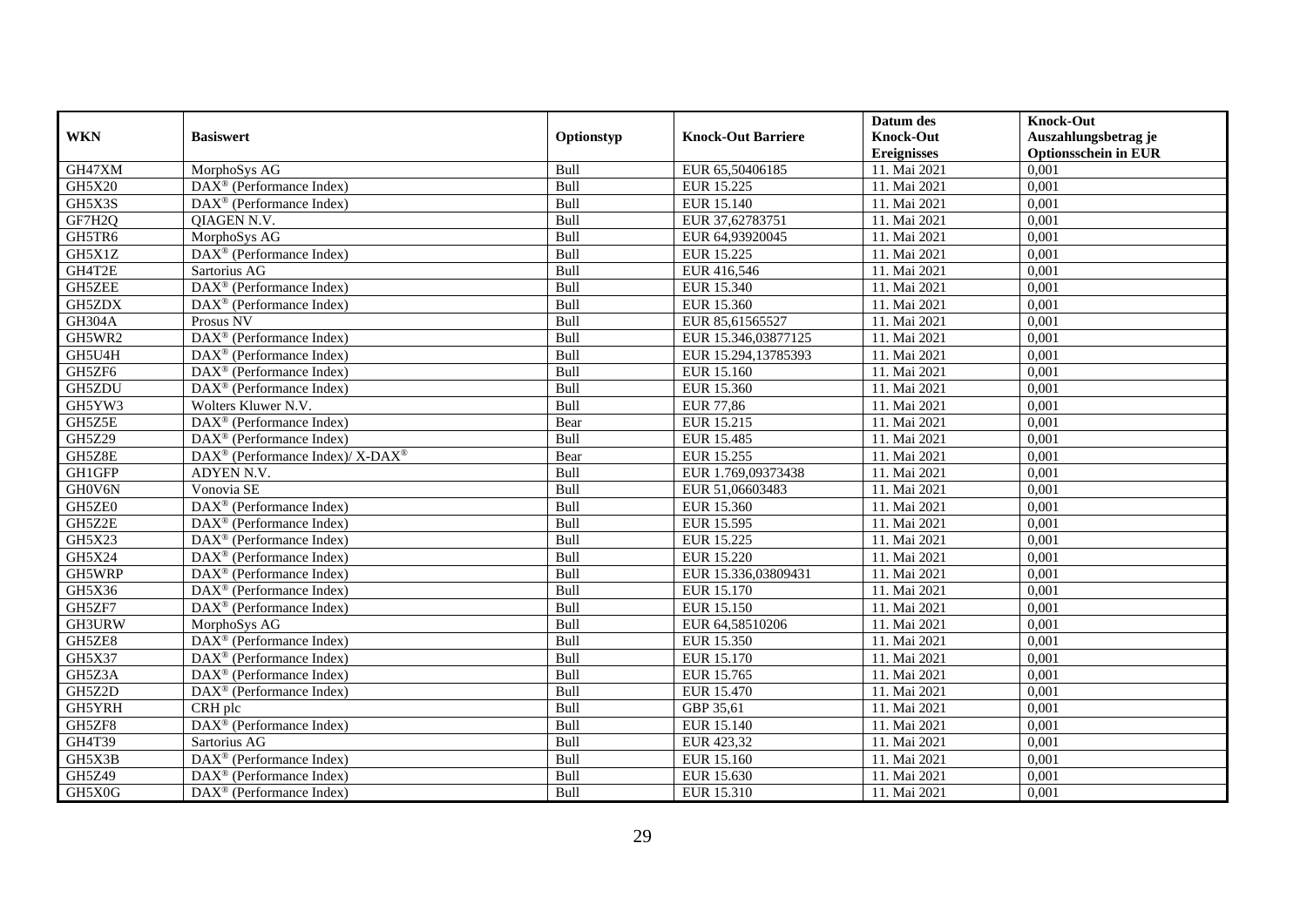|               |                                                         |             |                           | Datum des          | <b>Knock-Out</b>            |
|---------------|---------------------------------------------------------|-------------|---------------------------|--------------------|-----------------------------|
| <b>WKN</b>    | <b>Basiswert</b>                                        | Optionstyp  | <b>Knock-Out Barriere</b> | <b>Knock-Out</b>   | Auszahlungsbetrag je        |
|               |                                                         |             |                           | <b>Ereignisses</b> | <b>Optionsschein in EUR</b> |
| GH5Z4A        | DAX <sup>®</sup> (Performance Index)                    | Bull        | EUR 15.495                | 11. Mai 2021       | 0,001                       |
| GH5Z4D        | $DAX^{\circledast}$ (Performance Index)                 | Bull        | <b>EUR 15.580</b>         | 11. Mai 2021       | 0,001                       |
| GH5ZDY        | $DAX^{\circledcirc}$ (Performance Index)                | Bull        | EUR 15.360                | 11. Mai 2021       | 0,001                       |
| GH5ZES        | $DAX^{\circledast}$ (Performance Index)                 | Bull        | EUR 15.275                | 11. Mai 2021       | 0,001                       |
| GH5Z4H        | DAX <sup>®</sup> (Performance Index)                    | Bull        | EUR 15.490                | 11. Mai 2021       | 0,001                       |
| <b>GH5Z50</b> | $DAX^{\circledR}$ (Performance Index)                   | Bear        | EUR 15.255                | 11. Mai 2021       | 0,001                       |
| GH5WR6        | $DAX^{\circledR}$ (Performance Index)                   | <b>Bull</b> | EUR 15.341,03843278       | 11. Mai 2021       | 0,001                       |
| GH5Z2A        | $\overline{\text{DAX}}^{\textcirc}$ (Performance Index) | Bull        | EUR 15.620                | 11. Mai 2021       | 0,001                       |
| GH5Z5H        | $DAX^{\circledast}$ (Performance Index)                 | Bear        | <b>EUR 15.220</b>         | 11. Mai 2021       | 0,001                       |
| GH5TWY        | ASML Holding N.V.                                       | Bull        | EUR 510,96335357          | 11. Mai 2021       | 0,001                       |
| GH5X12        | DAX <sup>®</sup> (Performance Index)                    | Bull        | EUR 15.275                | 11. Mai 2021       | 0,001                       |
| GH5Z55        | DAX <sup>®</sup> (Performance Index)                    | Bear        | EUR 15.245                | 11. Mai 2021       | 0,001                       |
| GH5ZDA        | $DAX^{\circledast}$ (Performance Index)                 | <b>Bull</b> | <b>EUR 15.380</b>         | 11. Mai 2021       | 0,001                       |
| GH5ZD3        | $\text{DAX}^{\otimes}$ (Performance Index)              | <b>Bull</b> | EUR 15.390                | 11. Mai 2021       | 0.001                       |
| GH5X0B        | DAX <sup>®</sup> (Performance Index)                    | Bull        | EUR 15.320                | 11. Mai 2021       | 0,001                       |
| GH5Z2V        | DAX <sup>®</sup> (Performance Index)                    | Bull        | EUR 15.645                | 11. Mai 2021       | 0,001                       |
| GH5ZEL        | DAX <sup>®</sup> (Performance Index)                    | Bull        | EUR 15.325                | 11. Mai 2021       | 0,001                       |
| GH5Z32        | DAX <sup>®</sup> (Performance Index)                    | Bull        | EUR 15.545                | 11. Mai 2021       | 0,001                       |
| GH5NVX        | LVMH Moët Hennessy Louis Vuitton SE                     | Bull        | EUR 612,88832376          | 11. Mai 2021       | 0,001                       |
| GH4T22        | Sartorius AG                                            | Bull        | EUR 425,577               | 11. Mai 2021       | 0,001                       |
| <b>GH5U35</b> | DAX <sup>®</sup> (Performance Index)                    | Bull        | EUR 15.254,12702893       | 11. Mai 2021       | 0,001                       |
| GH5X39        | $DAX^{\circledR}$ (Performance Index)                   | <b>Bull</b> | EUR 15.160                | 11. Mai 2021       | 0,001                       |
| GH5ZE6        | $\text{DAX}^{\otimes}$ (Performance Index)              | Bull        | EUR 15.350                | 11. Mai 2021       | 0,001                       |
| GH5ZE7        | $DAX^{\circledR}$ (Performance Index)                   | Bull        | EUR 15.350                | 11. Mai 2021       | 0,001                       |
| GH5Z53        | $DAX^{\circledR}$ (Performance Index)                   | Bear        | EUR 15.240                | 11. Mai 2021       | 0,001                       |
| GH07AN        | Siemens Gamesa Renewable Energy, S.A.                   | Bull        | EUR 25,80237108           | 11. Mai 2021       | 0,001                       |
| GH5TRA        | MorphoSys AG                                            | Bull        | EUR 62,89796826           | 11. Mai 2021       | 0,001                       |
| GH5X0Q        | DAX <sup>®</sup> (Performance Index)                    | Bull        | <b>EUR 15.300</b>         | 11. Mai 2021       | 0,001                       |
| GH5Z4E        | $DAX^{\circledast}$ (Performance Index)                 | Bull        | EUR 15.505                | 11. Mai 2021       | 0,001                       |
| GH5X2X        | $\text{DAX}^{\textcircled{}}$ (Performance Index)       | <b>Bull</b> | EUR 15.175                | 11. Mai 2021       | 0,001                       |
| GH5Z6C        | DAX <sup>®</sup> (Performance Index)                    | Bear        | <b>EUR 15.180</b>         | 11. Mai 2021       | 0,001                       |
| GH29TN        | ADYEN N.V.                                              | Bull        | EUR 1.788,89376161        | 11. Mai 2021       | 0,001                       |
| GH5WR3        | DAX <sup>®</sup> (Performance Index)                    | Bull        | EUR 15.326,03741737       | 11. Mai 2021       | 0,001                       |
| GH5X03        | $\overline{\text{DAX}}^{\textcirc}$ (Performance Index) | Bull        | EUR 15.325                | 11. Mai 2021       | 0,001                       |
| GH5Z35        | $\text{DAX}^{\circledast}$ (Performance Index)          | <b>Bull</b> | <b>EUR 15.500</b>         | 11. Mai 2021       | 0,001                       |
| GH5X00        | DAX <sup>®</sup> (Performance Index)                    | Bull        | EUR 15.325                | 11. Mai 2021       | 0,001                       |
| GH5Z42        | $DAX^{\circledast}$ (Performance Index)                 | Bull        | EUR 15.600                | 11. Mai 2021       | 0,001                       |
| GH5Z5K        | $\text{DAX}^{\circledast}$ (Performance Index)          | Bear        | EUR 15.155                | 11. Mai 2021       | 0,001                       |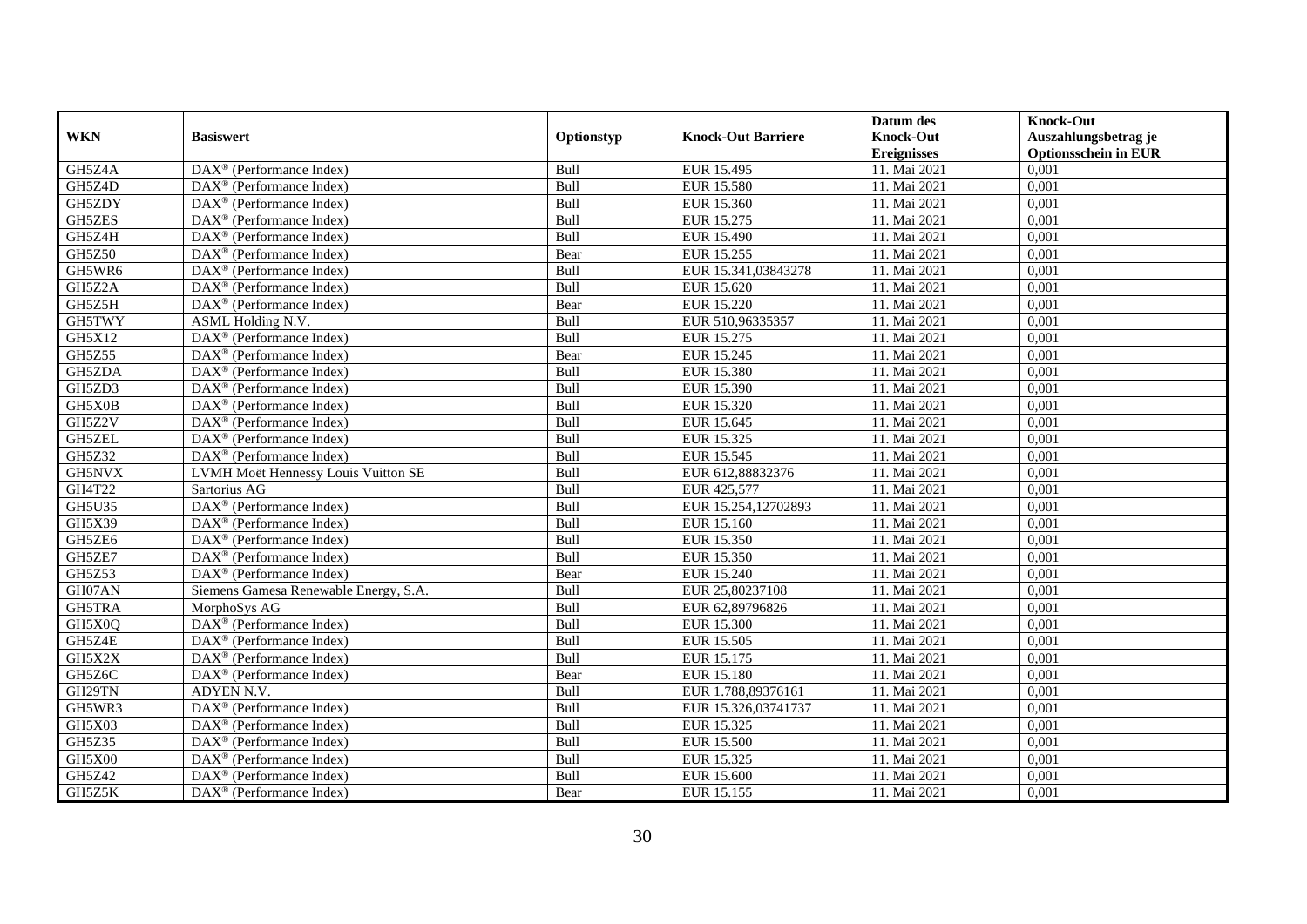|               |                                                          |             |                           | Datum des          | <b>Knock-Out</b>            |
|---------------|----------------------------------------------------------|-------------|---------------------------|--------------------|-----------------------------|
| <b>WKN</b>    | <b>Basiswert</b>                                         | Optionstyp  | <b>Knock-Out Barriere</b> | <b>Knock-Out</b>   | Auszahlungsbetrag je        |
|               |                                                          |             |                           | <b>Ereignisses</b> | <b>Optionsschein in EUR</b> |
| GH5Z6N        | DAX <sup>®</sup> (Performance Index)                     | Bull        | EUR 15.570                | 11. Mai 2021       | 0,001                       |
| GH5ZEW        | $DAX^{\circledast}$ (Performance Index)                  | Bull        | EUR 15.240                | 11. Mai 2021       | 0,001                       |
| GH5ZDM        | DAX <sup>®</sup> (Performance Index)                     | <b>Bull</b> | EUR 15.370                | 11. Mai 2021       | 0,001                       |
| GH5ZEK        | $DAX^{\circledast}$ (Performance Index)                  | Bull        | EUR 15.330                | 11. Mai 2021       | 0,001                       |
| GH5ZEP        | DAX <sup>®</sup> (Performance Index)                     | Bull        | <b>EUR 15.300</b>         | 11. Mai 2021       | 0,001                       |
| GH5ZDW        | $\text{DAX}^{\textcircled{}}$ (Performance Index)        | <b>Bull</b> | EUR 15.360                | 11. Mai 2021       | 0,001                       |
| <b>GH5Z95</b> | DAX <sup>®</sup> (Performance Index)/ X-DAX <sup>®</sup> | Bear        | EUR 15.240                | 11. Mai 2021       | 0,001                       |
| GH5U34        | $DAX^{\circledR}$ (Performance Index)                    | Bull        | EUR 15.269,1310883        | 11. Mai 2021       | 0,001                       |
| GH5WS9        | $DAX^{\circledR}$ (Performance Index)                    | Bull        | EUR 15.331,03775584       | 11. Mai 2021       | 0,001                       |
| GH5X14        | DAX <sup>®</sup> (Performance Index)                     | Bull        | EUR 15.275                | 11. Mai 2021       | 0,001                       |
| GH5Z8H        | DAX <sup>®</sup> (Performance Index)/ X-DAX <sup>®</sup> | Bear        | EUR 15.265                | 11. Mai 2021       | 0,001                       |
| GH5ZE4        | DAX <sup>®</sup> (Performance Index)                     | Bull        | EUR 15.350                | 11. Mai 2021       | 0,001                       |
| GH5Z3K        | $DAX^{\circledast}$ (Performance Index)                  | Bull        | EUR 15.475                | 11. Mai 2021       | 0,001                       |
| GH5TRQ        | MorphoSys AG                                             | Bull        | EUR 63,83853603           | 11. Mai 2021       | 0,001                       |
| GH5Z2Z        | DAX <sup>®</sup> (Performance Index)                     | Bull        | EUR 15.585                | 11. Mai 2021       | 0,001                       |
| GH5X1D        | DAX <sup>®</sup> (Performance Index)                     | Bull        | EUR 15.260                | 11. Mai 2021       | 0,001                       |
| GH5X21        | $\text{DAX}^{\textcircled{}}$ (Performance Index)        | Bull        | EUR 15.225                | 11. Mai 2021       | 0,001                       |
| GH5X1R        | $\overline{\text{DAX}^{\otimes}}$ (Performance Index)    | Bull        | <b>EUR 15.240</b>         | 11. Mai 2021       | 0,001                       |
| GH5U3G        | $DAX^{\circledast}$ (Performance Index)                  | <b>Bull</b> | EUR 15.214,11620393       | 11. Mai 2021       | 0,001                       |
| GH5Z4R        | $DAX^{\circledast}$ (Performance Index)                  | Bull        | EUR 15.725                | 11. Mai 2021       | 0,001                       |
| GH5X2W        | $DAX^{\circledast}$ (Performance Index)                  | Bull        | EUR 15.180                | 11. Mai 2021       | 0,001                       |
| GH5Z3X        | $\overline{\text{DAX}}^{\textcirc}$ (Performance Index)  | Bull        | EUR 15.610                | 11. Mai 2021       | 0,001                       |
| GH5ZCP        | $\overline{\text{DAX}^{\otimes}}$ (Performance Index)    | Bull        | EUR 15.410                | 11. Mai 2021       | 0,001                       |
| GH5Z3B        | $DAX^{\circledR}$ (Performance Index)                    | Bull        | EUR 15.655                | 11. Mai 2021       | 0,001                       |
| GH5ZDH        | $DAX^{\circledR}$ (Performance Index)                    | Bull        | EUR 15.375                | 11. Mai 2021       | 0,001                       |
| GH5TMT        | TeamViewer AG                                            | Bull        | EUR 32,498                | 11. Mai 2021       | 0,001                       |
| GH5X1T        | DAX <sup>®</sup> (Performance Index)                     | Bull        | EUR 15.240                | 11. Mai 2021       | 0,001                       |
| GH5Z52        | $\overline{\text{DAX}^{\otimes}}$ (Performance Index)    | Bear        | EUR 15.230                | 11. Mai 2021       | 0,001                       |
| GH5Z44        | DAX <sup>®</sup> (Performance Index)                     | Bull        | EUR 15.760                | 11. Mai 2021       | 0,001                       |
| GH2K3G        | ADYEN N.V.                                               | Bull        | EUR 1.778.76046632        | 11. Mai 2021       | 0.001                       |
| GH5Z5L        | $DAX^{\circledR}$ (Performance Index)                    | Bear        | EUR 15.170                | 11. Mai 2021       | 0,001                       |
| GH5Z45        | DAX <sup>®</sup> (Performance Index)                     | Bull        | EUR 15.660                | 11. Mai 2021       | 0,001                       |
| GH5Z3L        | $DAX^{\circledast}$ (Performance Index)                  | Bull        | EUR 15.635                | 11. Mai 2021       | 0,001                       |
| <b>GH5X10</b> | $\overline{\text{DAX}^{\otimes}}$ (Performance Index)    | Bull        | <b>EUR 15.280</b>         | 11. Mai 2021       | 0,001                       |
| GH5ZEM        | DAX <sup>®</sup> (Performance Index)                     | Bull        | EUR 15.320                | 11. Mai 2021       | 0,001                       |
| GH5Z5N        | DAX <sup>®</sup> (Performance Index)                     | Bear        | EUR 15.175                | 11. Mai 2021       | 0,001                       |
| GH5Z2J        | $DAX^{\circledast}$ (Performance Index)                  | Bull        | EUR 15.685                | 11. Mai 2021       | 0,001                       |
| GH5ZDQ        | DAX <sup>®</sup> (Performance Index)                     | <b>Bull</b> | EUR 15.370                | 11. Mai 2021       | 0,001                       |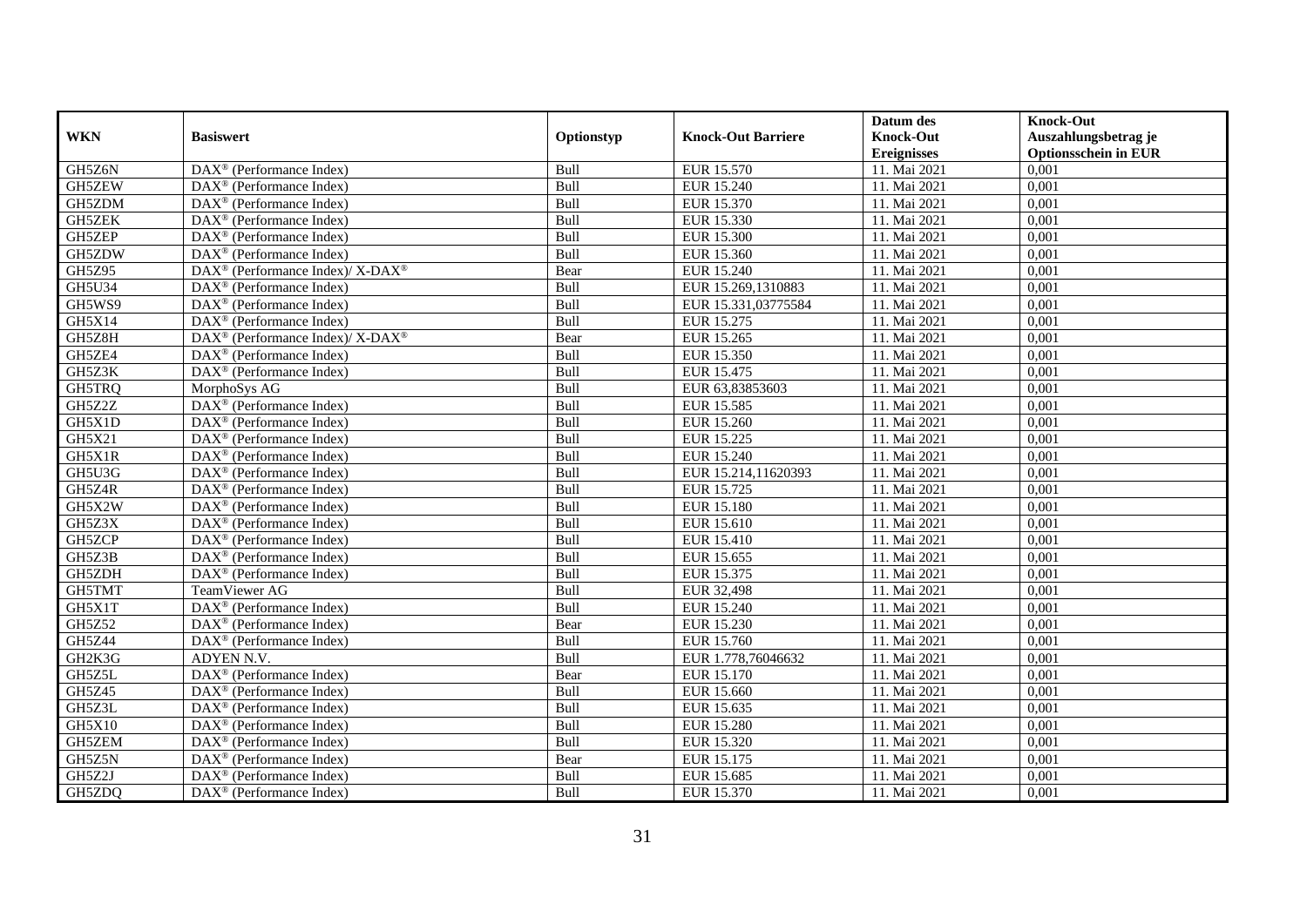|               |                                                          |             |                           | Datum des          | <b>Knock-Out</b>            |
|---------------|----------------------------------------------------------|-------------|---------------------------|--------------------|-----------------------------|
| <b>WKN</b>    | <b>Basiswert</b>                                         | Optionstyp  | <b>Knock-Out Barriere</b> | <b>Knock-Out</b>   | Auszahlungsbetrag je        |
|               |                                                          |             |                           | <b>Ereignisses</b> | <b>Optionsschein in EUR</b> |
| GH5UG2        | DAX <sup>®</sup> (Performance Index)                     | Bull        | EUR 15.275                | 11. Mai 2021       | 0,001                       |
| GH5Z3S        | $DAX^{\circledast}$ (Performance Index)                  | Bull        | EUR 15.705                | 11. Mai 2021       | 0,001                       |
| GH5X22        | $DAX^{\circledcirc}$ (Performance Index)                 | Bull        | EUR 15.225                | 11. Mai 2021       | 0,001                       |
| GH5U6L        | $DAX^{\circledast}$ (Performance Index)                  | Bull        | EUR 15.184,10808519       | 11. Mai 2021       | 0.001                       |
| GH5X0H        | DAX <sup>®</sup> (Performance Index)                     | Bull        | EUR 15.310                | 11. Mai 2021       | 0,001                       |
| GH5U41        | $DAX^{\circledR}$ (Performance Index)                    | Bull        | EUR 15.289,1365008        | 11. Mai 2021       | 0,001                       |
| GH5Z5B        | $DAX^{\circledR}$ (Performance Index)                    | Bear        | <b>EUR 15.205</b>         | 11. Mai 2021       | 0,001                       |
| GH5Z2F        | $DAX^{\circledast}$ (Performance Index)                  | <b>Bull</b> | EUR 15.565                | 11. Mai 2021       | 0,001                       |
| GH5ZDR        | $DAX^{\circledast}$ (Performance Index)                  | Bull        | EUR 15.370                | 11. Mai 2021       | 0,001                       |
| GH5Z68        | $DAX^{\circledast}$ (Performance Index)                  | Bear        | EUR 15.235                | 11. Mai 2021       | 0.001                       |
| <b>GH5Z47</b> | $DAX^{\circledcirc}$ (Performance Index)                 | Bull        | EUR 15.535                | 11. Mai 2021       | 0,001                       |
| GH5Z51        | DAX <sup>®</sup> (Performance Index)                     | Bear        | EUR 15.225                | 11. Mai 2021       | 0,001                       |
| GH3UPJ        | Zalando SE                                               | Bull        | EUR 81,3862092            | 11. Mai 2021       | 0,001                       |
| GH5Z40        | $DAX^{\circledR}$ (Performance Index)                    | Bull        | EUR 15.525                | 11. Mai 2021       | 0,001                       |
| GH5Z3V        | $DAX^{\circledast}$ (Performance Index)                  | Bull        | EUR 15.755                | 11. Mai 2021       | 0,001                       |
| GH5Z5P        | DAX <sup>®</sup> (Performance Index)                     | <b>Bull</b> | EUR 15.710                | 11. Mai 2021       | 0,001                       |
| GH5X0C        | DAX <sup>®</sup> (Performance Index)                     | Bull        | EUR 15.310                | 11. Mai 2021       | 0,001                       |
| GH5Z3U        | $DAX^{\circledast}$ (Performance Index)                  | <b>Bull</b> | EUR 15.555                | 11. Mai 2021       | 0.001                       |
| GH29TS        | ADYEN N.V.                                               | Bull        | EUR 1.800,68428738        | 11. Mai 2021       | 0,001                       |
| <b>GH5Z58</b> | DAX <sup>®</sup> (Performance Index)                     | Bear        | EUR 15.185                | 11. Mai 2021       | 0,001                       |
| GH5X01        | DAX <sup>®</sup> (Performance Index)                     | Bull        | EUR 15.325                | 11. Mai 2021       | 0,001                       |
| GH5ZDK        | $\overline{\text{DAX}^{\otimes}}$ (Performance Index)    | Bull        | EUR 15.375                | 11. Mai 2021       | 0,001                       |
| GH5Z3N        | DAX <sup>®</sup> (Performance Index)                     | Bull        | EUR 15.560                | 11. Mai 2021       | 0,001                       |
| GH5ZF3        | DAX <sup>®</sup> (Performance Index)                     | Bull        | <b>EUR 15.180</b>         | 11. Mai 2021       | 0,001                       |
| GH5Z5A        | DAX <sup>®</sup> (Performance Index)                     | Bear        | EUR 15.200                | 11. Mai 2021       | 0,001                       |
| GH5ZEZ        | DAX <sup>®</sup> (Performance Index)                     | Bull        | <b>EUR 15.220</b>         | 11. Mai 2021       | 0,001                       |
| GH5ZDS        | DAX <sup>®</sup> (Performance Index)                     | Bull        | <b>EUR 15.370</b>         | 11. Mai 2021       | 0,001                       |
| GH5X1Q        | $DAX^{\circledR}$ (Performance Index)                    | Bull        | EUR 15.240                | 11. Mai 2021       | 0,001                       |
| GH5Z8C        | DAX <sup>®</sup> (Performance Index)/ X-DAX <sup>®</sup> | Bear        | EUR 15.260                | 11. Mai 2021       | 0,001                       |
| GH5Z4Q        | $\text{DAX}^{\textcircled{}}$ (Performance Index)        | <b>Bull</b> | EUR 15.695                | 11. Mai 2021       | 0,001                       |
| GH5Z64        | $DAX^{\circledast}$ (Performance Index)                  | Bear        | EUR 15.195                | 11. Mai 2021       | 0,001                       |
| <b>GH5Z28</b> | $DAX^{\circledcirc}$ (Performance Index)                 | <b>Bull</b> | EUR 15.510                | 11. Mai 2021       | 0.001                       |
| GH5Z2B        | $DAX^{\circledR}$ (Performance Index)                    | Bull        | EUR 15.665                | 11. Mai 2021       | 0,001                       |
| GH5Z3E        | DAX <sup>®</sup> (Performance Index)                     | Bull        | EUR 15.715                | 11. Mai 2021       | 0,001                       |
| GH3UPM        | Zalando SE                                               | Bull        | EUR 82,28311022           | 11. Mai 2021       | 0,001                       |
| GH5Z3C        | DAX <sup>®</sup> (Performance Index)                     | Bull        | EUR 15.675                | 11. Mai 2021       | 0,001                       |
| <b>GH5X28</b> | $DAX^{\circledast}$ (Performance Index)                  | Bull        | EUR 15.220                | 11. Mai 2021       | 0,001                       |
| GH5Z4K        | $\overline{\text{DAX}^{\otimes}}$ (Performance Index)    | <b>Bull</b> | EUR 15.650                | 11. Mai 2021       | 0,001                       |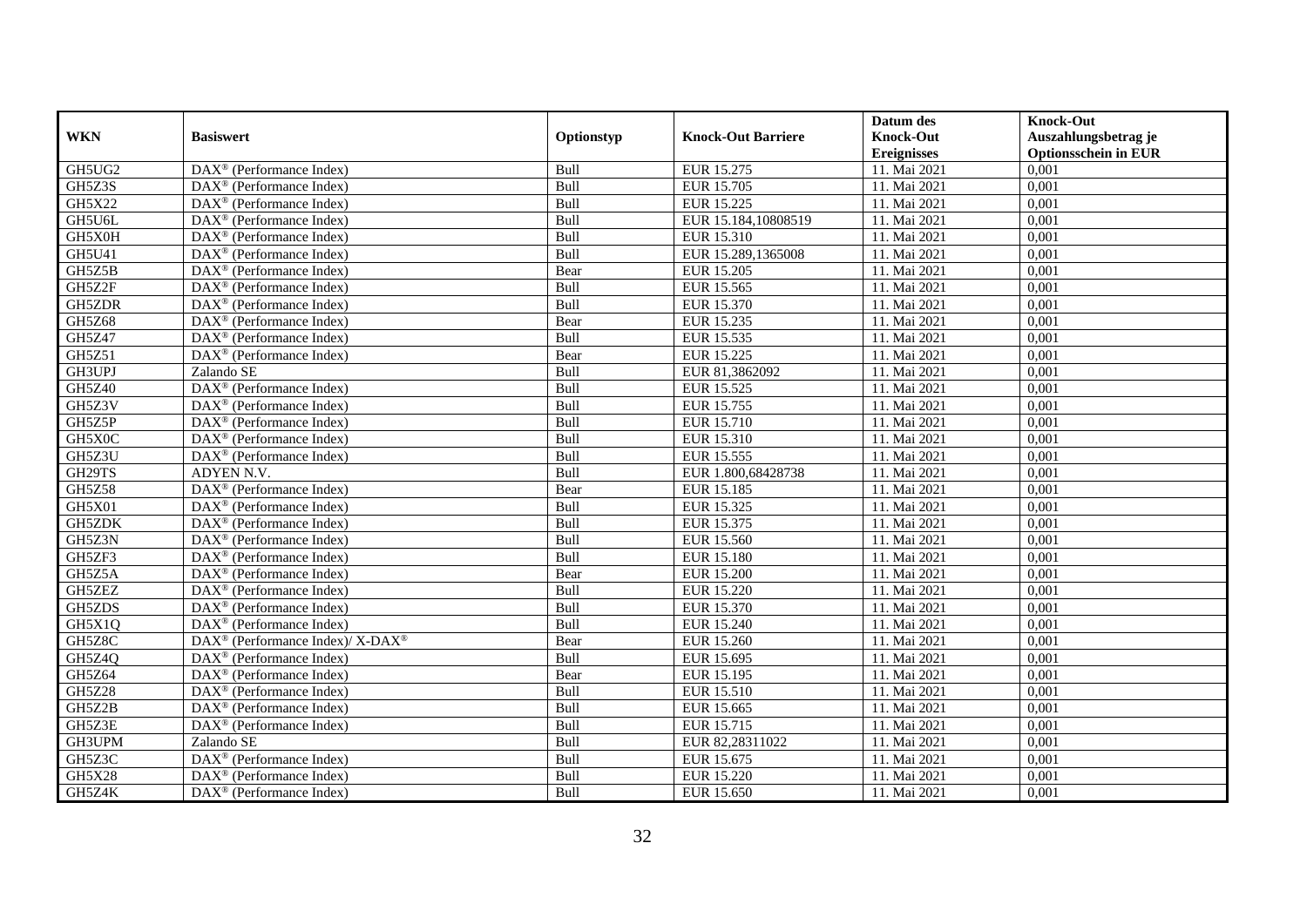|               |                                                          |             |                           | Datum des          | <b>Knock-Out</b>            |
|---------------|----------------------------------------------------------|-------------|---------------------------|--------------------|-----------------------------|
| <b>WKN</b>    | <b>Basiswert</b>                                         | Optionstyp  | <b>Knock-Out Barriere</b> | <b>Knock-Out</b>   | Auszahlungsbetrag je        |
|               |                                                          |             |                           | <b>Ereignisses</b> | <b>Optionsschein in EUR</b> |
| GH5Z3P        | DAX <sup>®</sup> (Performance Index)                     | Bull        | EUR 15.690                | 11. Mai 2021       | 0,001                       |
| GH5ZF0        | $DAX^{\circledast}$ (Performance Index)                  | Bull        | EUR 15.210                | 11. Mai 2021       | 0,001                       |
| GH5X3H        | $DAX^{\circledcirc}$ (Performance Index)                 | Bull        | EUR 15.150                | 11. Mai 2021       | 0,001                       |
| GH5Z2H        | $DAX^{\circledast}$ (Performance Index)                  | Bull        | EUR 15.680                | 11. Mai 2021       | 0,001                       |
| GH5Z4T        | DAX <sup>®</sup> (Performance Index)                     | <b>Bull</b> | EUR 15.625                | 11. Mai 2021       | 0,001                       |
| GH5U4C        | $DAX^{\circledR}$ (Performance Index)                    | Bull        | EUR 15.259,12838205       | 11. Mai 2021       | 0,001                       |
| <b>GH5ZEU</b> | $DAX^{\circledR}$ (Performance Index)                    | <b>Bull</b> | EUR 15.260                | 11. Mai 2021       | 0,001                       |
| GH5ZEQ        | DAX <sup>®</sup> (Performance Index)                     | Bull        | EUR 15.290                | 11. Mai 2021       | 0,001                       |
| GH5Z4U        | DAX <sup>®</sup> (Performance Index)                     | Bull        | EUR 15.520                | 11. Mai 2021       | 0,001                       |
| GH3URV        | Zalando SE                                               | Bull        | EUR 81,82962099           | 11. Mai 2021       | 0,001                       |
| GH5Z39        | DAX <sup>®</sup> (Performance Index)                     | Bull        | <b>EUR 15.480</b>         | 11. Mai 2021       | 0,001                       |
| GH5Z5M        | DAX <sup>®</sup> (Performance Index)                     | Bear        | EUR 15.165                | 11. Mai 2021       | 0,001                       |
| GH5Z5J        | $DAX^{\circledast}$ (Performance Index)                  | Bear        | EUR 15.160                | 11. Mai 2021       | 0,001                       |
| GH5ZEX        | $\text{DAX}^{\otimes}$ (Performance Index)               | <b>Bull</b> | EUR 15.230                | 11. Mai 2021       | 0.001                       |
| GH5Z8A        | DAX <sup>®</sup> (Performance Index)/ X-DAX <sup>®</sup> | Bear        | EUR 15.245                | 11. Mai 2021       | 0,001                       |
| GH5Z3T        | DAX <sup>®</sup> (Performance Index)                     | Bull        | EUR 15.735                | 11. Mai 2021       | 0,001                       |
| GH5X3Q        | DAX <sup>®</sup> (Performance Index)                     | Bull        | EUR 15.140                | 11. Mai 2021       | 0,001                       |
| GH5Z8D        | DAX <sup>®</sup> (Performance Index)/ X-DAX <sup>®</sup> | Bear        | EUR 15.250                | 11. Mai 2021       | 0,001                       |
| GH5ZDG        | $DAX^{\circledast}$ (Performance Index)                  | Bull        | EUR 15.375                | 11. Mai 2021       | 0,001                       |
| GH3UPY        | Zalando SE                                               | Bull        | EUR 80,94279748           | 11. Mai 2021       | 0,001                       |
| GH5Z30        | DAX <sup>®</sup> (Performance Index)                     | Bull        | EUR 15.640                | 11. Mai 2021       | 0,001                       |
| GH5X2S        | $DAX^{\circledcirc}$ (Performance Index)                 | Bull        | EUR 15.190                | 11. Mai 2021       | 0,001                       |
| GH5Z2K        | $\text{DAX}^{\otimes}$ (Performance Index)               | Bull        | EUR 15.740                | 11. Mai 2021       | 0,001                       |
| GH5YM4        | GlaxoSmithKline plc                                      | Bull        | GBP 13,55                 | 11. Mai 2021       | 0,001                       |
| GH5Z4Z        | $\overline{\text{DAX}}^{\textcirc}$ (Performance Index)  | Bull        | <b>EUR 15.590</b>         | 11. Mai 2021       | 0,001                       |
| GH5X1Y        | DAX <sup>®</sup> (Performance Index)                     | Bull        | EUR 15.225                | 11. Mai 2021       | 0,001                       |
| GH5Z3D        | $\overline{\text{DAX}^{\otimes}}$ (Performance Index)    | Bull        | EUR 15.730                | 11. Mai 2021       | 0,001                       |
| GH5Z3Y        | DAX <sup>®</sup> (Performance Index)                     | Bull        | EUR 15.575                | 11. Mai 2021       | 0,001                       |
| GH5X2R        | $DAX^{\circledast}$ (Performance Index)                  | Bull        | EUR 15.190                | 11. Mai 2021       | 0,001                       |
| GH5Z4G        | $\text{DAX}^{\textcircled{}}$ (Performance Index)        | <b>Bull</b> | EUR 15.465                | 11. Mai 2021       | 0,001                       |
| GH5Z31        | $DAX^{\circledR}$ (Performance Index)                    | Bull        | <b>EUR 15.700</b>         | 11. Mai 2021       | 0,001                       |
| GH5ZED        | DAX <sup>®</sup> (Performance Index)                     | Bull        | EUR 15.340                | 11. Mai 2021       | 0,001                       |
| GH5Z3W        | DAX <sup>®</sup> (Performance Index)                     | Bull        | EUR 15.540                | 11. Mai 2021       | 0,001                       |
| GH5TX3        | <b>ASML</b> Holding N.V.                                 | Bull        | EUR 516,29568446          | 11. Mai 2021       | 0,001                       |
| GH5X3T        | $\text{DAX}^{\circledast}$ (Performance Index)           | <b>Bull</b> | EUR 15.130                | 11. Mai 2021       | 0,001                       |
| GH5Z2G        | DAX <sup>®</sup> (Performance Index)                     | Bull        | EUR 15.530                | 11. Mai 2021       | 0,001                       |
| GH5Z4F        | $DAX^{\circledast}$ (Performance Index)                  | Bull        | EUR 15.615                | 11. Mai 2021       | 0,001                       |
| GH5Z57        | $\text{DAX}^{\circledast}$ (Performance Index)           | Bear        | EUR 15.250                | 11. Mai 2021       | 0,001                       |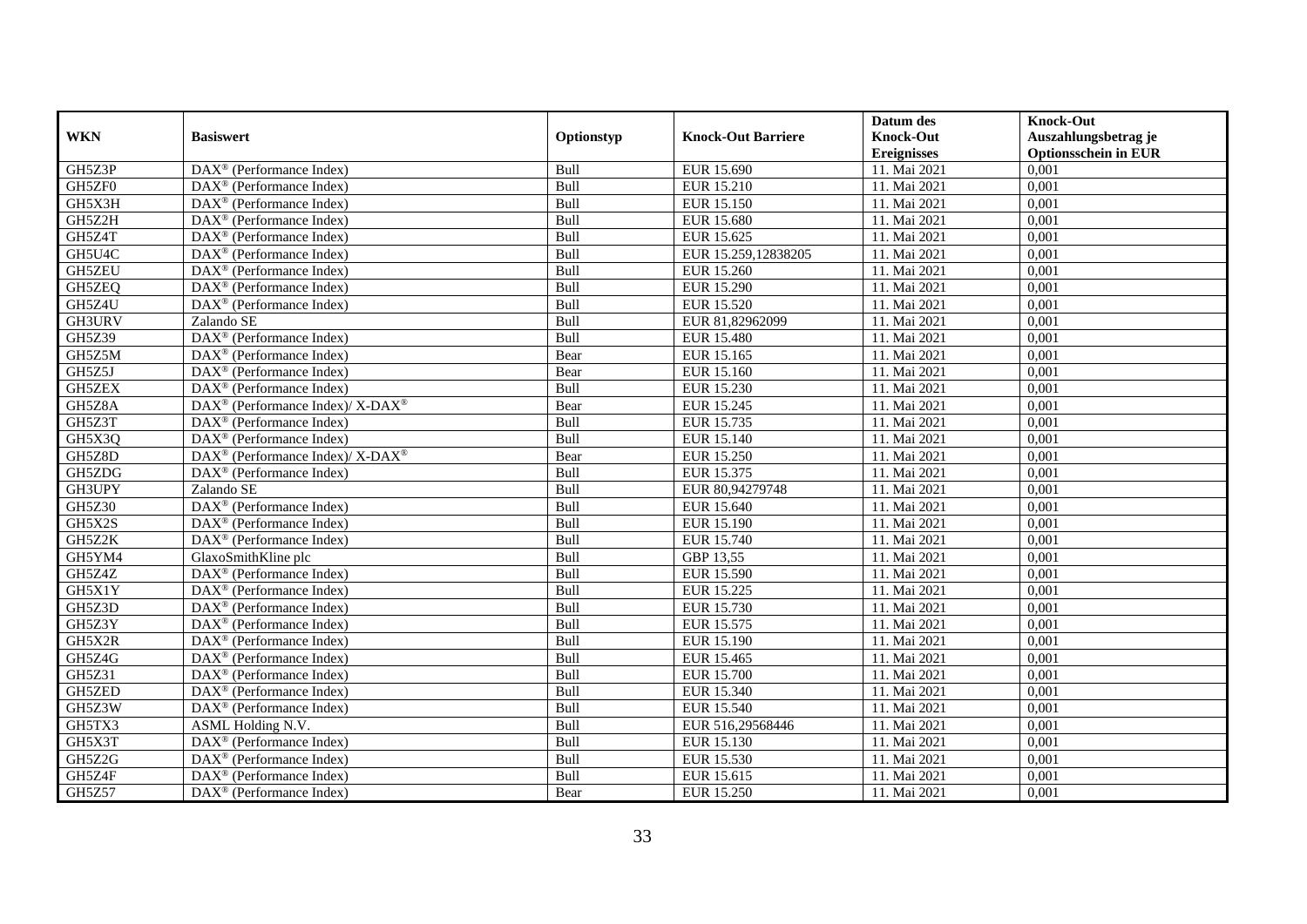|               |                                                         |             |                           | Datum des          | <b>Knock-Out</b>            |
|---------------|---------------------------------------------------------|-------------|---------------------------|--------------------|-----------------------------|
| <b>WKN</b>    | <b>Basiswert</b>                                        | Optionstyp  | <b>Knock-Out Barriere</b> | <b>Knock-Out</b>   | Auszahlungsbetrag je        |
|               |                                                         |             |                           | <b>Ereignisses</b> | <b>Optionsschein in EUR</b> |
| GH5ZE5        | DAX <sup>®</sup> (Performance Index)                    | Bull        | EUR 15.350                | 11. Mai 2021       | 0,001                       |
| GH5Z4N        | $DAX^{\circledast}$ (Performance Index)                 | Bull        | EUR 15.550                | 11. Mai 2021       | 0,001                       |
| GH3L0B        | Volkswagen AG                                           | Bull        | EUR 206,7187663           | 11. Mai 2021       | 0,001                       |
| GH5X07        | $DAX^{\circledR}$ (Performance Index)                   | Bull        | EUR 15.320                | 11. Mai 2021       | 0.001                       |
| <b>GH5X17</b> | $\overline{\text{DAX}^{\otimes}}$ (Performance Index)   | Bull        | <b>EUR 15.270</b>         | 11. Mai 2021       | 0,001                       |
| GH3L09        | Volkswagen AG                                           | Bull        | EUR 205,64367599          | 11. Mai 2021       | 0,001                       |
| GH5X2B        | DAX <sup>®</sup> (Performance Index)                    | Bull        | EUR 15.210                | 11. Mai 2021       | 0,001                       |
| GH5NM3        | Shop Apotheke Europe NV                                 | Bull        | EUR 146,252               | 11. Mai 2021       | 0,001                       |
| <b>GH5X18</b> | $\text{DAX}^{\otimes}$ (Performance Index)              | Bull        | EUR 15.270                | 11. Mai 2021       | 0,001                       |
| GH5TWD        | ASML Holding N.V.                                       | Bull        | EUR 508,29218595          | 11. Mai 2021       | 0.001                       |
| <b>GH5X08</b> | DAX <sup>®</sup> (Performance Index)                    | Bull        | EUR 15.320                | 11. Mai 2021       | 0,001                       |
| GH5ZET        | $\overline{\text{DAX}^{\otimes}}$ (Performance Index)   | Bull        | <b>EUR 15.270</b>         | 11. Mai 2021       | 0,001                       |
| GH5X2C        | DAX <sup>®</sup> (Performance Index)                    | Bull        | EUR 15.210                | 11. Mai 2021       | 0,001                       |
| GH5X1C        | DAX <sup>®</sup> (Performance Index)                    | Bull        | EUR 15.260                | 11. Mai 2021       | 0,001                       |
| GH2UQD        | Bechtle AG                                              | Bull        | EUR 155,11160632          | 11. Mai 2021       | 0,001                       |
| GH5X1B        | DAX <sup>®</sup> (Performance Index)                    | <b>Bull</b> | EUR 15.260                | 11. Mai 2021       | 0,001                       |
| GH5X3F        | DAX <sup>®</sup> (Performance Index)                    | Bull        | EUR 15.150                | 11. Mai 2021       | 0,001                       |
| GH5X02        | $DAX^{\circledcirc}$ (Performance Index)                | <b>Bull</b> | EUR 15.325                | 11. Mai 2021       | 0.001                       |
| GH2US0        | Bechtle AG                                              | Bull        | EUR 153,52077004          | 11. Mai 2021       | 0,001                       |
| GH5X38        | DAX <sup>®</sup> (Performance Index)                    | Bull        | EUR 15.170                | 11. Mai 2021       | 0,001                       |
| GH5X13        | DAX <sup>®</sup> (Performance Index)                    | Bull        | EUR 15.275                | 11. Mai 2021       | 0,001                       |
| <b>GH5ZEN</b> | $\text{DAX}^{\textcircled{}}$ (Performance Index)       | Bull        | EUR 15.310                | 11. Mai 2021       | 0,001                       |
| GH2UQA        | Bechtle AG                                              | Bull        | EUR 154,31112183          | 11. Mai 2021       | 0,001                       |
| GH5X0U        | DAX <sup>®</sup> (Performance Index)                    | Bull        | EUR 15.290                | 11. Mai 2021       | 0,001                       |
| GH5X0K        | DAX <sup>®</sup> (Performance Index)                    | <b>Bull</b> | <b>EUR 15.300</b>         | 11. Mai 2021       | 0,001                       |
| GH5X1W        | DAX <sup>®</sup> (Performance Index)                    | Bull        | <b>EUR 15.230</b>         | 11. Mai 2021       | 0,001                       |
| GH5X27        | DAX <sup>®</sup> (Performance Index)                    | Bull        | <b>EUR 15.220</b>         | 11. Mai 2021       | 0,001                       |
| GH5X1L        | $DAX^{\circledR}$ (Performance Index)                   | Bull        | EUR 15.250                | 11. Mai 2021       | 0,001                       |
| GH5X04        | $\overline{\text{DAX}^{\otimes}}$ (Performance Index)   | Bull        | EUR 15.325                | 11. Mai 2021       | 0,001                       |
| GH5X3A        | $\text{DAX}^{\textcircled{}}$ (Performance Index)       | <b>Bull</b> | EUR 15.160                | 11. Mai 2021       | 0,001                       |
| GH5X34        | $\text{DAX}^{\otimes}$ (Performance Index)              | <b>Bull</b> | EUR 15.170                | 11. Mai 2021       | 0,001                       |
| GH5WZU        | $DAX^{\circledcirc}$ (Performance Index)                | <b>Bull</b> | EUR 15.330                | 11. Mai 2021       | 0,001                       |
| GH5X33        | $DAX^{\circledR}$ (Performance Index)                   | Bull        | EUR 15.170                | 11. Mai 2021       | 0,001                       |
| GH5X0R        | $\overline{\text{DAX}}^{\textcirc}$ (Performance Index) | Bull        | <b>EUR 15.300</b>         | 11. Mai 2021       | 0,001                       |
| GH5ZDP        | DAX <sup>®</sup> (Performance Index)                    | Bull        | EUR 15.370                | 11. Mai 2021       | 0,001                       |
| GH5X1U        | $DAX^{\circledR}$ (Performance Index)                   | Bull        | <b>EUR 15.240</b>         | 11. Mai 2021       | 0,001                       |
| GH5WZM        | $DAX^{\circledast}$ (Performance Index)                 | Bull        | EUR 15.340                | 11. Mai 2021       | 0,001                       |
| GH5ZEA        | DAX <sup>®</sup> (Performance Index)                    | <b>Bull</b> | EUR 15.340                | 11. Mai 2021       | 0,001                       |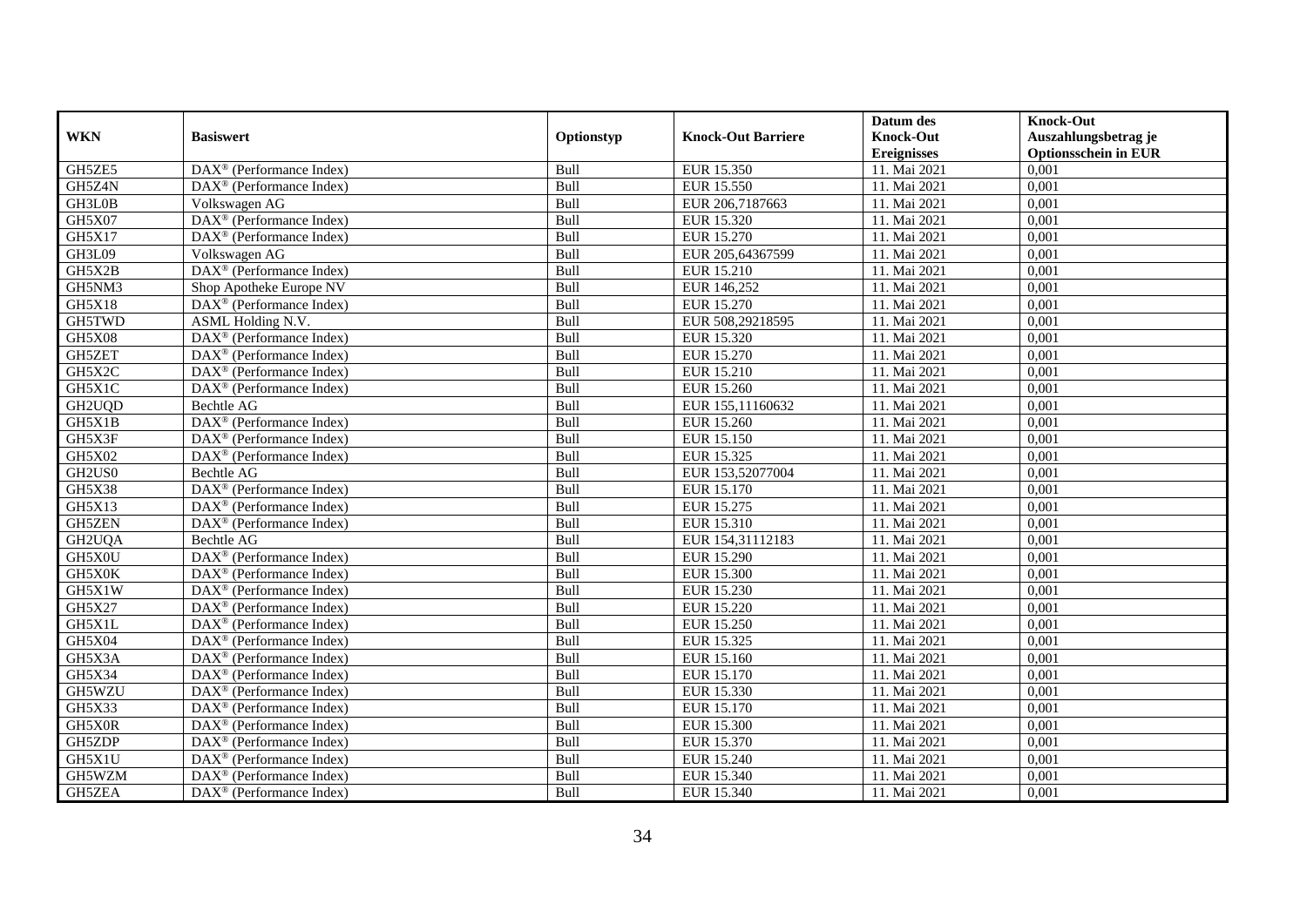|               |                                                         |             |                           | Datum des          | <b>Knock-Out</b>            |
|---------------|---------------------------------------------------------|-------------|---------------------------|--------------------|-----------------------------|
| <b>WKN</b>    | <b>Basiswert</b>                                        | Optionstyp  | <b>Knock-Out Barriere</b> | <b>Knock-Out</b>   | Auszahlungsbetrag je        |
|               |                                                         |             |                           | <b>Ereignisses</b> | <b>Optionsschein in EUR</b> |
| GH5X2T        | DAX <sup>®</sup> (Performance Index)                    | Bull        | EUR 15.190                | 11. Mai 2021       | 0,001                       |
| GH5X0P        | $DAX^{\circledast}$ (Performance Index)                 | Bull        | <b>EUR 15.300</b>         | 11. Mai 2021       | 0,001                       |
| GH5ZER        | $DAX^{\circledcirc}$ (Performance Index)                | Bull        | <b>EUR 15.280</b>         | 11. Mai 2021       | 0,001                       |
| GH5ZF9        | $\text{DAX}^{\otimes}$ (Performance Index)              | Bull        | EUR 15.130                | 11. Mai 2021       | 0.001                       |
| GH5X0J        | DAX <sup>®</sup> (Performance Index)                    | Bull        | EUR 15.310                | 11. Mai 2021       | 0,001                       |
| GH5X1K        | $DAX^{\circledR}$ (Performance Index)                   | Bull        | <b>EUR 15.250</b>         | 11. Mai 2021       | 0,001                       |
| GH5ZE2        | $\overline{\text{DAX}^{\otimes}}$ (Performance Index)   | Bull        | EUR 15.350                | 11. Mai 2021       | 0,001                       |
| GH5ZF4        | $\text{DAX}^{\otimes}$ (Performance Index)              | <b>Bull</b> | EUR 15.175                | 11. Mai 2021       | 0,001                       |
| GH5X0V        | $\text{DAX}^{\otimes}$ (Performance Index)              | Bull        | EUR 15.290                | 11. Mai 2021       | 0,001                       |
| GH5X1X        | $DAX^{\circledast}$ (Performance Index)                 | Bull        | EUR 15.230                | 11. Mai 2021       | 0,001                       |
| GH5X2Z        | DAX <sup>®</sup> (Performance Index)                    | Bull        | EUR 15.175                | 11. Mai 2021       | 0,001                       |
| GH5X32        | $\overline{\text{DAX}}^{\textcirc}$ (Performance Index) | Bull        | EUR 15.175                | 11. Mai 2021       | 0,001                       |
| GH5ZEJ        | $\text{DAX}^{\otimes}$ (Performance Index)              | Bull        | EUR 15.330                | 11. Mai 2021       | 0,001                       |
| GH5ZEG        | $DAX^{\circledcirc}$ (Performance Index)                | Bull        | EUR 15.340                | 11. Mai 2021       | 0,001                       |
| GH5ZDE        | $\text{DAX}^{\otimes}$ (Performance Index)              | Bull        | EUR 15.375                | 11. Mai 2021       | 0,001                       |
| GH5ZEY        | $DAX^{\circledast}$ (Performance Index)                 | <b>Bull</b> | EUR 15.225                | 11. Mai 2021       | 0,001                       |
| GH5ZEF        | DAX <sup>®</sup> (Performance Index)                    | Bull        | EUR 15.340                | 11. Mai 2021       | 0,001                       |
| GH5ZEV        | $\overline{\text{DAX}^{\otimes}}$ (Performance Index)   | <b>Bull</b> | EUR 15.250                | 11. Mai 2021       | 0.001                       |
| GH5ZDL        | $\text{DAX}^{\otimes}$ (Performance Index)              | Bull        | EUR 15.375                | 11. Mai 2021       | 0,001                       |
| GH5X40        | DAX <sup>®</sup> (Performance Index)                    | Bull        | EUR 15.125                | 11. Mai 2021       | 0,001                       |
| GH5X3X        | DAX <sup>®</sup> (Performance Index)                    | Bull        | EUR 15.125                | 11. Mai 2021       | 0,001                       |
| GH5X3W        | $\overline{\text{DAX}^{\otimes}}$ (Performance Index)   | Bull        | EUR 15.125                | 11. Mai 2021       | 0,001                       |
| GH5X3Y        | $\text{DAX}^{\circledast}$ (Performance Index)          | Bull        | EUR 15.125                | 11. Mai 2021       | 0,001                       |
| GH5ZFA        | DAX <sup>®</sup> (Performance Index)                    | Bull        | EUR 15.125                | 11. Mai 2021       | 0,001                       |
| GH5X41        | DAX <sup>®</sup> (Performance Index)                    | <b>Bull</b> | EUR 15.125                | 11. Mai 2021       | 0,001                       |
| GH5X3J        | $\text{DAX}^{\otimes}$ (Performance Index)              | Bull        | EUR 15.150                | 11. Mai 2021       | 0,001                       |
| GH5X3Z        | DAX <sup>®</sup> (Performance Index)                    | Bull        | <b>EUR 15.125</b>         | 11. Mai 2021       | 0,001                       |
| <b>GH5TTR</b> | MorphoSys AG                                            | Bull        | EUR 66,01985278           | 11. Mai 2021       | 0,001                       |
| GH5H0X        | Varta AG                                                | Bull        | EUR 109,22782382          | 11. Mai 2021       | 0,001                       |
| GH5X3E        | DAX <sup>®</sup> (Performance Index)                    | <b>Bull</b> | EUR 15.160                | 11. Mai 2021       | 0,001                       |
| GH5U6T        | DAX <sup>®</sup> (Performance Index)                    | <b>Bull</b> | EUR 15.199,11214456       | 11. Mai 2021       | 0,001                       |
| GH304B        | Prosus NV                                               | <b>Bull</b> | EUR 84,54847988           | 11. Mai 2021       | 0.001                       |
| GH5WSB        | DAX <sup>®</sup> (Performance Index)                    | Bull        | EUR 15.296,03538653       | 11. Mai 2021       | 0,001                       |
| GH5U5L        | $\overline{\text{DAX}}^{\textcirc}$ (Performance Index) | Bull        | EUR 15.209,11485081       | 11. Mai 2021       | 0,001                       |
| GH5U6M        | DAX <sup>®</sup> (Performance Index)                    | Bull        | EUR 15.284,13514768       | 11. Mai 2021       | 0,001                       |
| GH5U5M        | DAX <sup>®</sup> (Performance Index)                    | Bull        | EUR 15.234,12161644       | 11. Mai 2021       | 0,001                       |
| GH5X3C        | $DAX^{\circledast}$ (Performance Index)                 | Bull        | EUR 15.160                | 11. Mai 2021       | 0,001                       |
| GH5WQW        | $\overline{\text{DAX}^{\otimes}}$ (Performance Index)   | <b>Bull</b> | EUR 15.306,03606348       | 11. Mai 2021       | 0,001                       |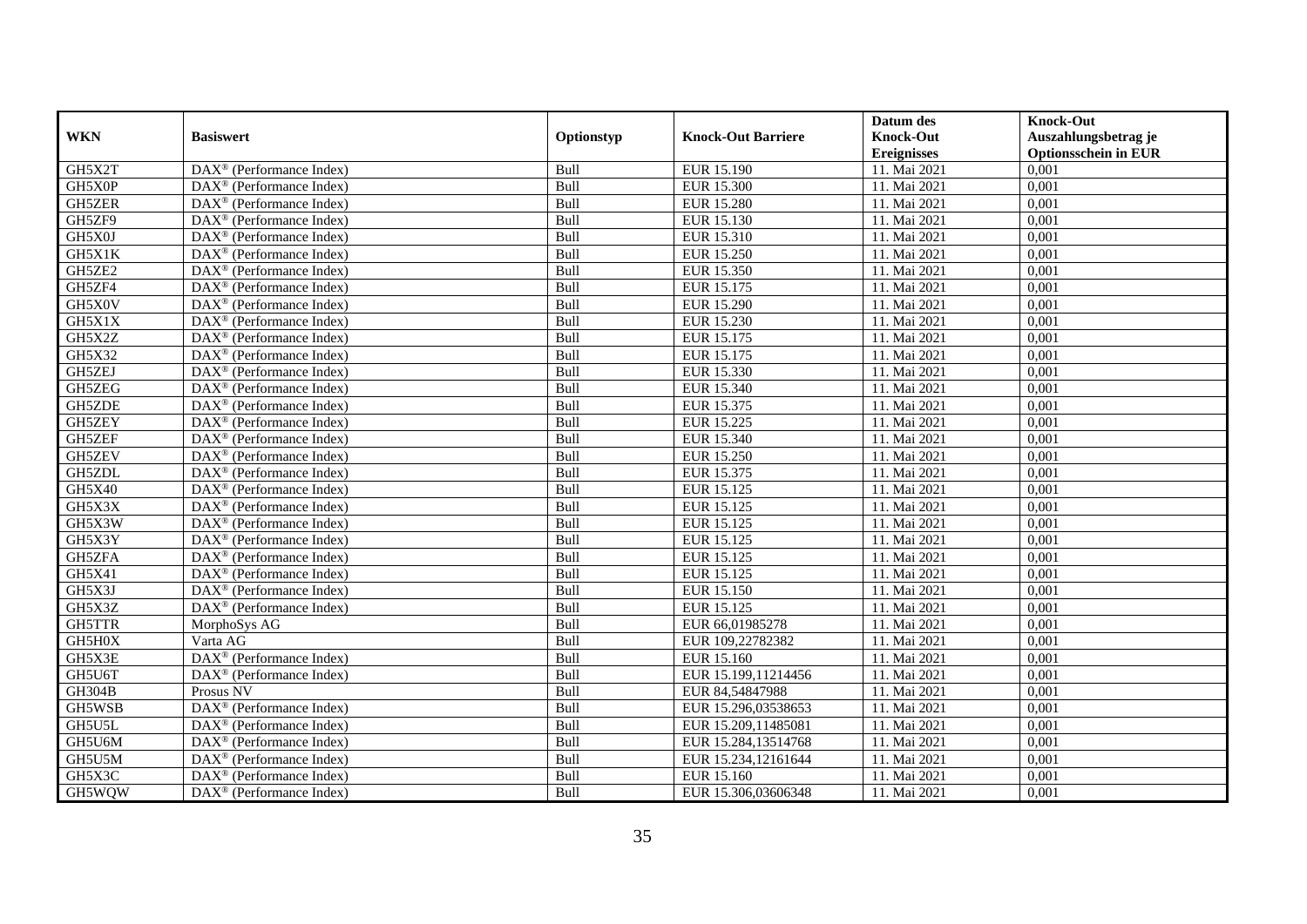|               |                                                          |             |                           | Datum des          | <b>Knock-Out</b>            |
|---------------|----------------------------------------------------------|-------------|---------------------------|--------------------|-----------------------------|
| <b>WKN</b>    | <b>Basiswert</b>                                         | Optionstyp  | <b>Knock-Out Barriere</b> | <b>Knock-Out</b>   | Auszahlungsbetrag je        |
|               |                                                          |             |                           | <b>Ereignisses</b> | <b>Optionsschein in EUR</b> |
| GH4VTY        | AtoS                                                     | Bull        | EUR 54,91151813           | 11. Mai 2021       | 0,001                       |
| GH5WSE        | DAX <sup>®</sup> (Performance Index)                     | Bull        | EUR 15.301,035725         | 11. Mai 2021       | 0,001                       |
| GH5NU4        | Merck KGaA                                               | Bull        | EUR 138,84758416          | 11. Mai 2021       | 0,001                       |
| GH5TR5        | MorphoSys AG                                             | Bull        | EUR 63,39827026           | 11. Mai 2021       | 0,001                       |
| GH5U3T        | DAX <sup>®</sup> (Performance Index)                     | <b>Bull</b> | EUR 15.264,12973518       | 11. Mai 2021       | 0,001                       |
| GH3UPF        | Zalando SE                                               | Bull        | EUR 82,72652197           | 11. Mai 2021       | 0,001                       |
| GH5U4B        | $\overline{\text{DAX}}^{\textcirc}$ (Performance Index)  | <b>Bull</b> | EUR 15.224,11891019       | 11. Mai 2021       | 0,001                       |
| GH5WQB        | DAX <sup>®</sup> (Performance Index)                     | Bull        | EUR 15.321,03707889       | 11. Mai 2021       | 0,001                       |
| GH5U5K        | DAX <sup>®</sup> (Performance Index)                     | Bull        | EUR 15.244,12432268       | 11. Mai 2021       | 0,001                       |
| GF52UC        | MorphoSys AG                                             | Bull        | EUR 62,2433588            | 11. Mai 2021       | 0,001                       |
| GH3059        | Nordex SE                                                | Bull        | EUR 19,40982799           | 11. Mai 2021       | 0,001                       |
| GH5U3B        | DAX <sup>®</sup> (Performance Index)                     | Bull        | EUR 15.279,13379456       | 11. Mai 2021       | 0,001                       |
| GH5U5U        | $\text{DAX}^{\otimes}$ (Performance Index)               | <b>Bull</b> | EUR 15.239,12296956       | 11. Mai 2021       | 0,001                       |
| GH5U3A        | $\text{DAX}^{\otimes}$ (Performance Index)               | <b>Bull</b> | EUR 15.274,13244143       | 11. Mai 2021       | 0.001                       |
| GH5WSJ        | DAX <sup>®</sup> (Performance Index)                     | Bull        | EUR 15.311,03640195       | 11. Mai 2021       | 0,001                       |
| GH5A6W        | Zalando SE                                               | Bull        | EUR 83,14114559           | 11. Mai 2021       | 0,001                       |
| GH5U6F        | DAX <sup>®</sup> (Performance Index)/ X-DAX <sup>®</sup> | Bull        | EUR 15.189,10943832       | 11. Mai 2021       | 0,001                       |
| <b>GH5U38</b> | DAX <sup>®</sup> (Performance Index)                     | Bull        | EUR 15.229,12026331       | 11. Mai 2021       | 0,001                       |
| GH5U6E        | DAX <sup>®</sup> (Performance Index)/ X-DAX <sup>®</sup> | Bull        | EUR 15.184,10808519       | 11. Mai 2021       | 0,001                       |
| GH5U6C        | $DAX^{\circledast}$ (Performance Index)                  | Bull        | EUR 15.194,11079144       | 11. Mai 2021       | 0,001                       |
| GH5NS4        | Merck KGaA                                               | Bull        | EUR 138,11722866          | 11. Mai 2021       | 0,001                       |
| GH51NW        | Deutsche Wohnen AG                                       | Bull        | EUR 42,57077769           | 11. Mai 2021       | 0,001                       |
| <b>GH5X48</b> | $DAX^{\circledR}$ (Performance Index)                    | Bull        | EUR 15.110                | 11. Mai 2021       | 0,001                       |
| GH5X4C        | $DAX^{\circledR}$ (Performance Index)                    | Bull        | EUR 15.110                | 11. Mai 2021       | 0,001                       |
| GH5ZFC        | $DAX^{\circledcirc}$ (Performance Index)                 | Bull        | EUR 15.110                | 11. Mai 2021       | 0,001                       |
| GH5X4F        | $DAX^{\circledast}$ (Performance Index)                  | Bull        | <b>EUR 15.100</b>         | 11. Mai 2021       | 0,001                       |
| GH5X4H        | DAX <sup>®</sup> (Performance Index)                     | Bull        | <b>EUR 15.100</b>         | 11. Mai 2021       | 0,001                       |
| GH5X4J        | DAX <sup>®</sup> (Performance Index)                     | Bull        | <b>EUR 15.100</b>         | 11. Mai 2021       | 0,001                       |
| GH5X4A        | $DAX^{\circledast}$ (Performance Index)                  | Bull        | EUR 15.110                | 11. Mai 2021       | 0,001                       |
| GH5X42        | $\text{DAX}^{\textcircled{}}$ (Performance Index)        | <b>Bull</b> | EUR 15.120                | 11. Mai 2021       | 0,001                       |
| GH5X4K        | $DAX^{\circledR}$ (Performance Index)                    | Bull        | <b>EUR 15.100</b>         | 11. Mai 2021       | 0,001                       |
| GH5X47        | DAX <sup>®</sup> (Performance Index)                     | Bull        | EUR 15.120                | 11. Mai 2021       | 0,001                       |
| GH5ZFB        | $DAX^{\circledR}$ (Performance Index)                    | Bull        | EUR 15.120                | 11. Mai 2021       | 0,001                       |
| GH5X4B        | DAX <sup>®</sup> (Performance Index)                     | Bull        | EUR 15.110                | 11. Mai 2021       | 0,001                       |
| GH5X46        | $\text{DAX}^{\circledast}$ (Performance Index)           | <b>Bull</b> | EUR 15.120                | 11. Mai 2021       | 0,001                       |
| GH5X4G        | $DAX^{\circledast}$ (Performance Index)                  | Bull        | <b>EUR 15.100</b>         | 11. Mai 2021       | 0,001                       |
| GH5X4D        | $DAX^{\circledast}$ (Performance Index)                  | Bull        | EUR 15.110                | 11. Mai 2021       | 0,001                       |
| GH5X4E        | $\text{DAX}^{\circledast}$ (Performance Index)           | Bull        | <b>EUR 15.100</b>         | 11. Mai 2021       | 0,001                       |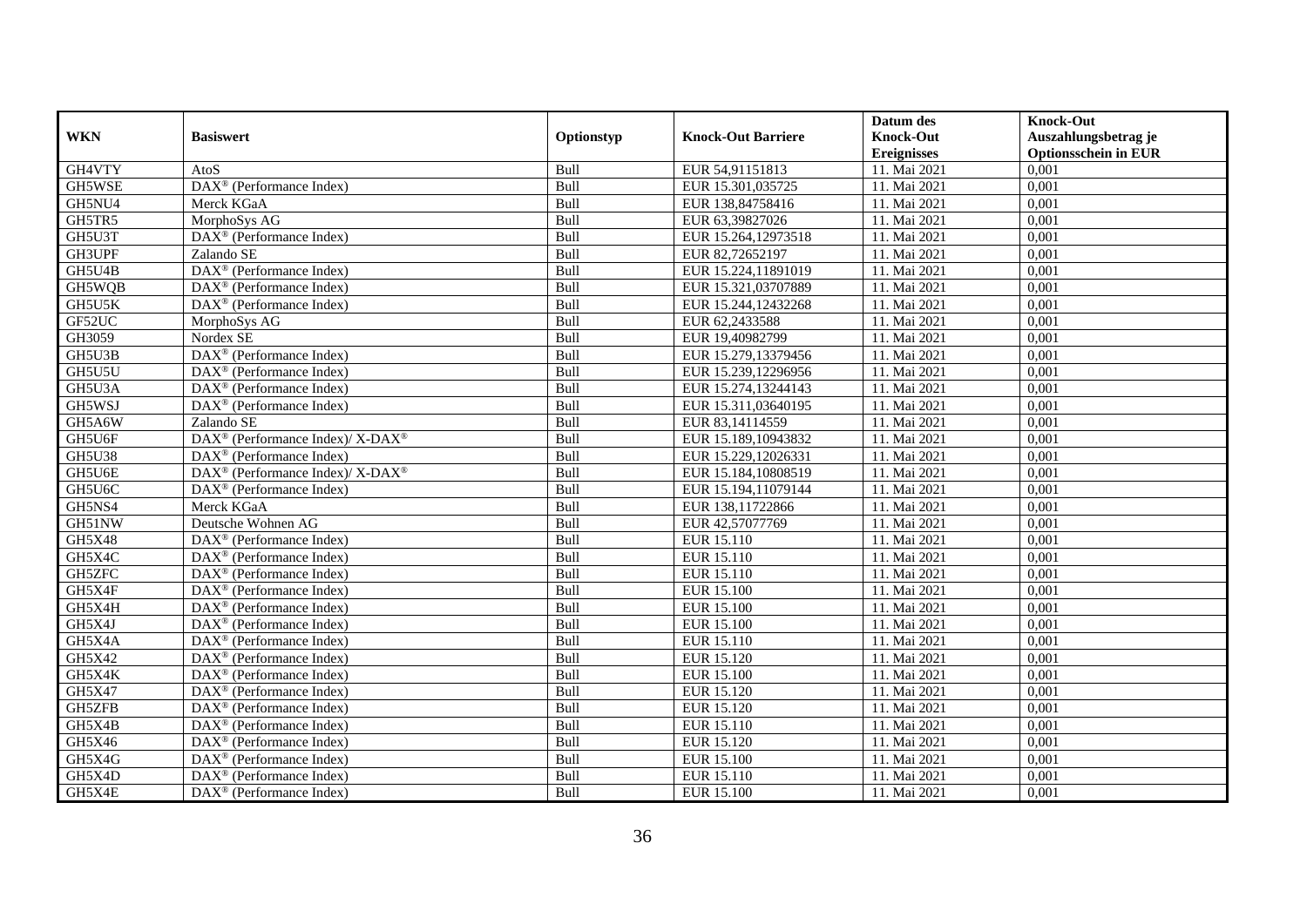|               |                                                          |             |                           | Datum des          | <b>Knock-Out</b>            |
|---------------|----------------------------------------------------------|-------------|---------------------------|--------------------|-----------------------------|
| <b>WKN</b>    | <b>Basiswert</b>                                         | Optionstyp  | <b>Knock-Out Barriere</b> | <b>Knock-Out</b>   | Auszahlungsbetrag je        |
|               |                                                          |             |                           | <b>Ereignisses</b> | <b>Optionsschein in EUR</b> |
| GH5X43        | DAX <sup>®</sup> (Performance Index)                     | Bull        | EUR 15.120                | 11. Mai 2021       | 0,001                       |
| GH5X49        | DAX <sup>®</sup> (Performance Index)                     | Bull        | EUR 15.110                | 11. Mai 2021       | 0,001                       |
| GH5X45        | $DAX^{\circledcirc}$ (Performance Index)                 | Bull        | EUR 15.120                | 11. Mai 2021       | 0,001                       |
| GH5TMS        | TeamViewer AG                                            | Bull        | EUR 31,806                | 11. Mai 2021       | 0,001                       |
| GH3H2H        | KBC Groep N.V.                                           | Bear        | EUR 67,67184318           | 11. Mai 2021       | 0,001                       |
| GH5TQX        | Deutsche Post AG                                         | Bull        | EUR 50,35921728           | 11. Mai 2021       | 0,001                       |
| GH5TMU        | TeamViewer AG                                            | <b>Bull</b> | EUR 31,976                | 11. Mai 2021       | 0,001                       |
| GF6LDA        | Vonovia SE                                               | Bull        | EUR 50,63007198           | 11. Mai 2021       | 0,001                       |
| GH5X44        | DAX <sup>®</sup> (Performance Index)                     | Bull        | EUR 15.120                | 11. Mai 2021       | 0,001                       |
| GH5TMY        | TeamViewer AG                                            | Bull        | EUR 31,636                | 11. Mai 2021       | 0,001                       |
| GH5YLP        | GlaxoSmithKline plc                                      | Bull        | GBP 13,21                 | 11. Mai 2021       | 0,001                       |
| GH4K2U        | Deutsche Börse AG                                        | Bull        | EUR 137,52521403          | 11. Mai 2021       | 0,001                       |
| GH5YN1        | British American Tobacco plc.                            | Bull        | GBP 27,82                 | 11. Mai 2021       | 0,001                       |
| GH5YKX        | GlaxoSmithKline plc                                      | <b>Bull</b> | GBP 13,27                 | 11. Mai 2021       | 0.001                       |
| GH5ZFD        | $DAX^{\circledR}$ (Performance Index)                    | Bull        | <b>EUR 15.100</b>         | 11. Mai 2021       | 0,001                       |
| GH5ZHP        | DAX <sup>®</sup> (Performance Index)/ X-DAX <sup>®</sup> | Bull        | <b>EUR 15.100</b>         | 11. Mai 2021       | 0,001                       |
| GH5X99        | DAX <sup>®</sup> (Performance Index)/ X-DAX <sup>®</sup> | Bull        | <b>EUR 15.100</b>         | 11. Mai 2021       | 0,001                       |
| <b>GH1TRJ</b> | Ceconomy AG                                              | Bull        | EUR 4,15718592            | 11. Mai 2021       | 0,001                       |
| GH5X9A        | DAX <sup>®</sup> (Performance Index)/ X-DAX <sup>®</sup> | Bull        | EUR 15.100                | 11. Mai 2021       | 0,001                       |
| GH2SRB        | Ceconomy AG                                              | Bull        | EUR 4,40384519            | 11. Mai 2021       | 0,001                       |
| <b>GH0KNU</b> | Ceconomy AG                                              | Bull        | EUR 4,31620397            | 11. Mai 2021       | 0,001                       |
| GH5RG0        | DAX <sup>®</sup> (Performance Index)                     | Bull        | EUR 15.098,20149772       | 11. Mai 2021       | 0,001                       |
| GH3RUV        | <b>RWE AG</b>                                            | Bull        | EUR 30,74738397           | 11. Mai 2021       | 0,001                       |
| GH5X4M        | DAX <sup>®</sup> (Performance Index)                     | Bull        | EUR 15.090                | 11. Mai 2021       | 0,001                       |
| GH5X4R        | $DAX^{\circledR}$ (Performance Index)                    | Bull        | EUR 15.090                | 11. Mai 2021       | 0,001                       |
| GH5X4N        | $DAX^{\circledast}$ (Performance Index)                  | Bull        | EUR 15.090                | 11. Mai 2021       | 0,001                       |
| GH5X4P        | DAX <sup>®</sup> (Performance Index)                     | Bull        | EUR 15.090                | 11. Mai 2021       | 0,001                       |
| GH5X4T        | DAX <sup>®</sup> (Performance Index)                     | Bull        | <b>EUR 15.080</b>         | 11. Mai 2021       | 0,001                       |
| GH5ZFF        | $DAX^{\circledast}$ (Performance Index)                  | Bull        | <b>EUR 15.080</b>         | 11. Mai 2021       | 0,001                       |
| GH5X4Z        | $\text{DAX}^{\textcircled{}}$ (Performance Index)        | <b>Bull</b> | EUR 15.075                | 11. Mai 2021       | 0,001                       |
| GH5X4L        | $DAX^{\circledR}$ (Performance Index)                    | Bull        | EUR 15.090                | 11. Mai 2021       | 0,001                       |
| GH5X4U        | DAX <sup>®</sup> (Performance Index)                     | Bull        | <b>EUR 15.080</b>         | 11. Mai 2021       | 0,001                       |
| GH5X4X        | $DAX^{\circledR}$ (Performance Index)                    | Bull        | EUR 15.075                | 11. Mai 2021       | 0,001                       |
| GH5RGB        | $\overline{\text{DAX}}^{\textcirc}$ (Performance Index)  | Bull        | EUR 15.093,19981543       | 11. Mai 2021       | 0,001                       |
| GH5RHK        | $DAX^{\circledast}$ (Performance Index)                  | <b>Bull</b> | EUR 15.088,19813312       | 11. Mai 2021       | 0,001                       |
| GH4XTF        | Sonova Holding AG                                        | Bull        | CHF 259,935516            | 11. Mai 2021       | 0,001                       |
| GH5RL9        | DAX <sup>®</sup> (Performance Index)/ X-DAX <sup>®</sup> | Bull        | EUR 15.093,19981543       | 11. Mai 2021       | 0,001                       |
| GH5ZFE        | $\text{DAX}^{\circledast}$ (Performance Index)           | Bull        | EUR 15.090                | 11. Mai 2021       | 0,001                       |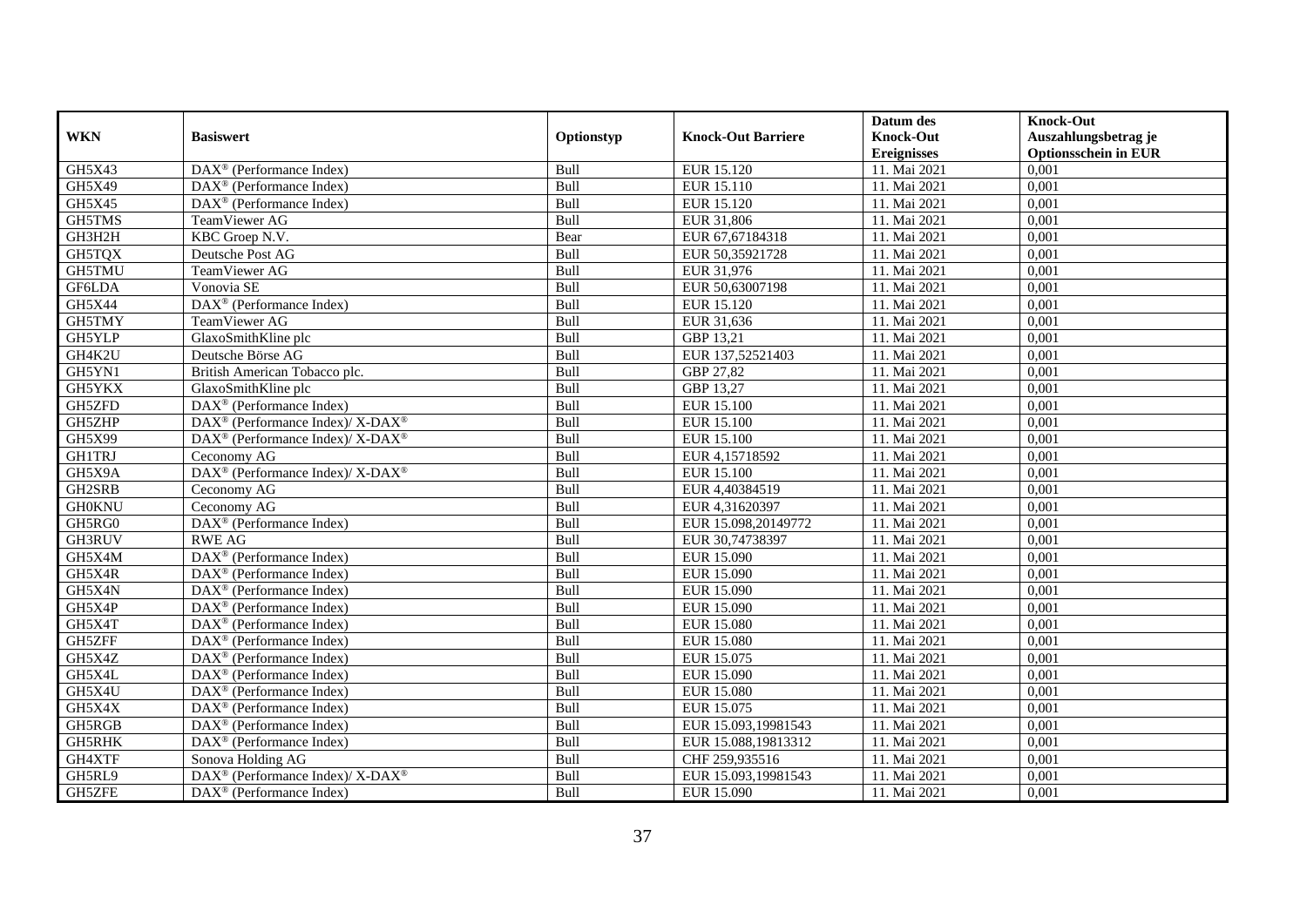|               |                                                              |             |                           | Datum des          | <b>Knock-Out</b>            |
|---------------|--------------------------------------------------------------|-------------|---------------------------|--------------------|-----------------------------|
| <b>WKN</b>    | <b>Basiswert</b>                                             | Optionstyp  | <b>Knock-Out Barriere</b> | <b>Knock-Out</b>   | Auszahlungsbetrag je        |
|               |                                                              |             |                           | <b>Ereignisses</b> | <b>Optionsschein in EUR</b> |
| GH5X4Q        | DAX <sup>®</sup> (Performance Index)                         | Bull        | <b>EUR 15.090</b>         | 11. Mai 2021       | 0,001                       |
| GH5X4S        | $DAX^{\circledast}$ (Performance Index)                      | Bull        | <b>EUR 15.080</b>         | 11. Mai 2021       | 0,001                       |
| GH5RGT        | $DAX^{\circledcirc}$ (Performance Index)                     | Bull        | EUR 15.083,19645082       | 11. Mai 2021       | 0,001                       |
| GH5W87        | Ørsted A/S                                                   | Bull        | DKK 834,92906692          | 11. Mai 2021       | 0.001                       |
| GH5X4V        | DAX <sup>®</sup> (Performance Index)                         | Bull        | EUR 15.075                | 11. Mai 2021       | 0,001                       |
| GH5ZFH        | $DAX^{\circledR}$ (Performance Index)                        | Bull        | EUR 15.070                | 11. Mai 2021       | 0,001                       |
| GH5X4Y        | DAX <sup>®</sup> (Performance Index)                         | Bull        | EUR 15.075                | 11. Mai 2021       | 0,001                       |
| GH5ZFG        | $DAX^{\circledast}$ (Performance Index)                      | <b>Bull</b> | EUR 15.075                | 11. Mai 2021       | 0,001                       |
| GH5X4W        | $DAX^{\circledast}$ (Performance Index)                      | Bull        | EUR 15.075                | 11. Mai 2021       | 0,001                       |
| GH5RKN        | DAX <sup>®</sup> (Performance Index)/ X-DAX <sup>®</sup>     | Bull        | EUR 15.073,19308622       | 11. Mai 2021       | 0.001                       |
| GH5X55        | $\overline{\text{DAX}}^{\textcircled{}}$ (Performance Index) | Bull        | EUR 15.070                | 11. Mai 2021       | 0,001                       |
| GH5RHP        | $\overline{\text{DAX}^{\otimes}}$ (Performance Index)        | Bull        | EUR 15.078,19476852       | 11. Mai 2021       | 0,001                       |
| GH5RL8        | DAX <sup>®</sup> (Performance Index)/ X-DAX <sup>®</sup>     | Bull        | EUR 15.083,19645082       | 11. Mai 2021       | 0,001                       |
| GH5RKM        | $DAX^{\circledast}$ (Performance Index)/ X-DAX <sup>®</sup>  | Bull        | EUR 15.078,19476852       | 11. Mai 2021       | 0,001                       |
| GH5RLX        | DAX <sup>®</sup> (Performance Index)/ X-DAX <sup>®</sup>     | Bull        | EUR 15.088,19813312       | 11. Mai 2021       | 0,001                       |
| GH5RKQ        | DAX <sup>®</sup> (Performance Index)/ X-DAX <sup>®</sup>     | <b>Bull</b> | EUR 15.068,19140392       | 11. Mai 2021       | 0,001                       |
| GH5RJ1        | $\text{DAX}^{\textcircled{}}$ (Performance Index)            | Bull        | EUR 15.073,19308622       | 11. Mai 2021       | 0,001                       |
| GH5X50        | $DAX^{\circledcirc}$ (Performance Index)                     | <b>Bull</b> | EUR 15.075                | 11. Mai 2021       | 0.001                       |
| GH5X56        | $DAX^{\circledast}$ (Performance Index)                      | Bull        | EUR 15.070                | 11. Mai 2021       | 0,001                       |
| GH5X52        | DAX <sup>®</sup> (Performance Index)                         | Bull        | EUR 15.070                | 11. Mai 2021       | 0,001                       |
| GH5X53        | DAX <sup>®</sup> (Performance Index)                         | Bull        | EUR 15.070                | 11. Mai 2021       | 0,001                       |
| GH5X54        | $\overline{\text{DAX}^{\otimes}}$ (Performance Index)        | Bull        | EUR 15.070                | 11. Mai 2021       | 0,001                       |
| <b>GH5X51</b> | DAX <sup>®</sup> (Performance Index)                         | Bull        | EUR 15.070                | 11. Mai 2021       | 0,001                       |
| GH51NU        | Deutsche Wohnen AG                                           | Bull        | EUR 42,34034044           | 11. Mai 2021       | 0,001                       |
| GH5GYK        | Proximus S.A.                                                | <b>Bull</b> | EUR 17,10299432           | 11. Mai 2021       | 0,001                       |
| GH4T17        | TeamViewer AG                                                | Bull        | EUR 31,35                 | 11. Mai 2021       | 0,001                       |
| GF6231        | Bechtle AG                                                   | Bull        | EUR 152,55260793          | 11. Mai 2021       | 0,001                       |
| GH5W5Q        | Ørsted A/S                                                   | Bull        | DKK 829,32833529          | 11. Mai 2021       | 0,001                       |
| GH5RGG        | DAX <sup>®</sup> (Performance Index)                         | Bull        | EUR 15.068,19140392       | 11. Mai 2021       | 0,001                       |
| GH1ZQC        | Bechtle AG                                                   | <b>Bull</b> | EUR 151,33109256          | 11. Mai 2021       | 0,001                       |
| GH5RG7        | DAX <sup>®</sup> (Performance Index)                         | <b>Bull</b> | EUR 15.048,18467472       | 11. Mai 2021       | 0,001                       |
| GH5RH8        | $DAX^{\circledcirc}$ (Performance Index)                     | <b>Bull</b> | EUR 15.058,18803933       | 11. Mai 2021       | 0.001                       |
| GH5X5G        | $DAX^{\circledR}$ (Performance Index)                        | Bull        | EUR 15.050                | 11. Mai 2021       | 0,001                       |
| GH5X5F        | $\overline{\text{DAX}}^{\textcirc}$ (Performance Index)      | Bull        | <b>EUR 15.050</b>         | 11. Mai 2021       | 0,001                       |
| GH5RG8        | DAX <sup>®</sup> (Performance Index)                         | Bull        | EUR 15.053,18635702       | 11. Mai 2021       | 0,001                       |
| GH5RHF        | DAX <sup>®</sup> (Performance Index)                         | Bull        | EUR 15.063,18972162       | 11. Mai 2021       | 0,001                       |
| GH5X5B        | $DAX^{\circledast}$ (Performance Index)                      | Bull        | EUR 15.060                | 11. Mai 2021       | 0,001                       |
| GH5X5C        | $\overline{\text{DAX}^{\otimes}}$ (Performance Index)        | <b>Bull</b> | EUR 15.060                | 11. Mai 2021       | 0,001                       |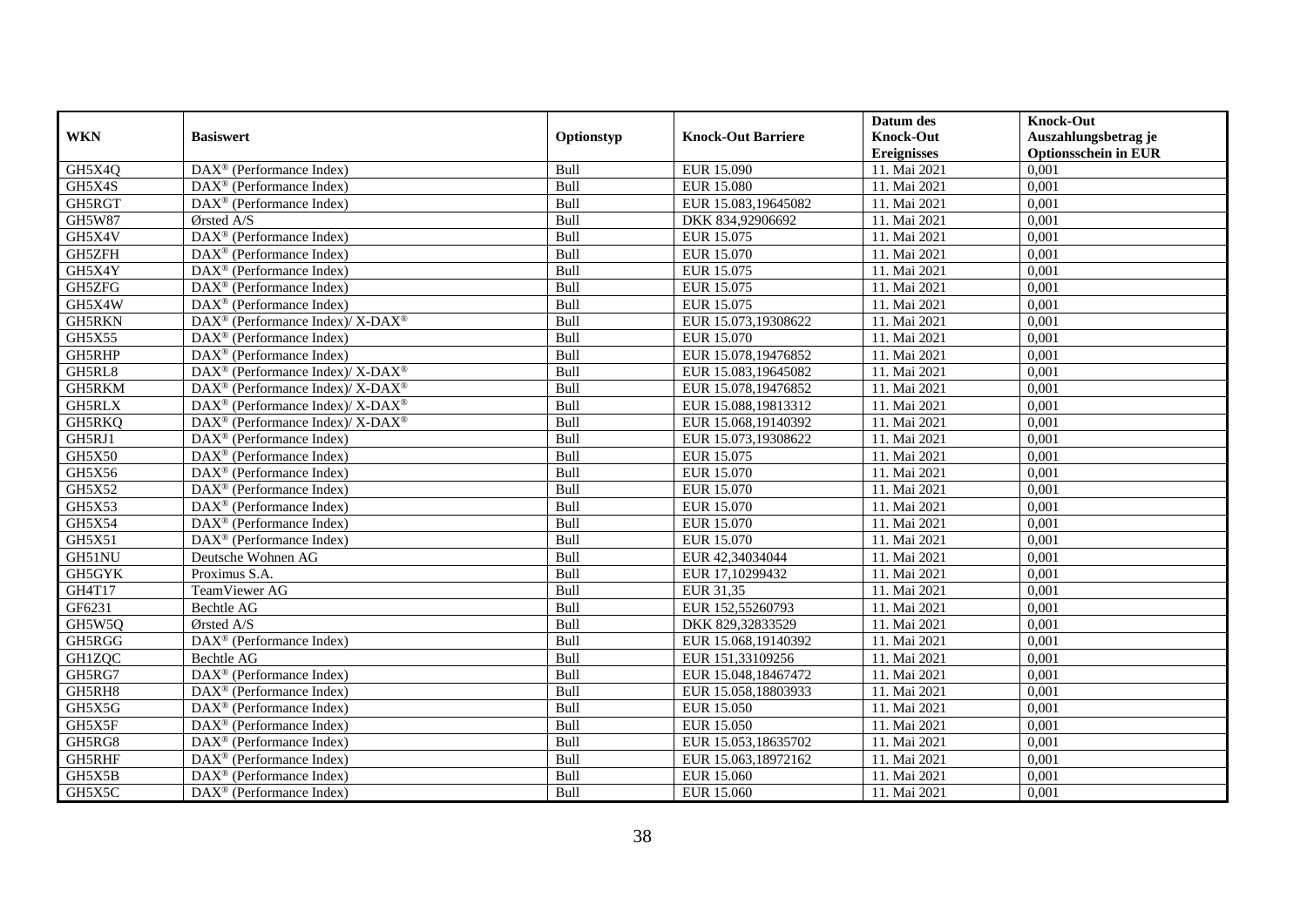|               |                                                              |             |                           | Datum des          | <b>Knock-Out</b>            |
|---------------|--------------------------------------------------------------|-------------|---------------------------|--------------------|-----------------------------|
| <b>WKN</b>    | <b>Basiswert</b>                                             | Optionstyp  | <b>Knock-Out Barriere</b> | <b>Knock-Out</b>   | Auszahlungsbetrag je        |
|               |                                                              |             |                           | <b>Ereignisses</b> | <b>Optionsschein in EUR</b> |
| GH5RKP        | DAX <sup>®</sup> (Performance Index)/ X-DAX <sup>®</sup>     | Bull        | EUR 15.063,18972162       | 11. Mai 2021       | 0,001                       |
| GH5X5H        | $DAX^{\circledast}$ (Performance Index)                      | Bull        | <b>EUR 15.050</b>         | 11. Mai 2021       | 0,001                       |
| GH5X5E        | $DAX^{\circledcirc}$ (Performance Index)                     | Bull        | EUR 15.050                | 11. Mai 2021       | 0,001                       |
| GH5RKV        | DAX <sup>®</sup> (Performance Index)/ X-DAX <sup>®</sup>     | Bull        | EUR 15.048.18467472       | 11. Mai 2021       | 0.001                       |
| GH5X5A        | DAX <sup>®</sup> (Performance Index)                         | Bull        | EUR 15.060                | 11. Mai 2021       | 0,001                       |
| <b>GH5RKS</b> | DAX <sup>®</sup> (Performance Index)/ X-DAX <sup>®</sup>     | Bull        | EUR 15.053,18635702       | 11. Mai 2021       | 0,001                       |
| GH5X59        | $DAX^{\circledcirc}$ (Performance Index)                     | Bull        | EUR 15.060                | 11. Mai 2021       | 0,001                       |
| GH5ZFK        | $\overline{\text{DAX}}^{\textcirc}$ (Performance Index)      | Bull        | EUR 15.050                | 11. Mai 2021       | 0,001                       |
| GH5ZFJ        | $DAX^{\circledast}$ (Performance Index)                      | Bull        | EUR 15.060                | 11. Mai 2021       | 0,001                       |
| GH5X57        | $DAX^{\circledast}$ (Performance Index)                      | Bull        | EUR 15.060                | 11. Mai 2021       | 0.001                       |
| GH5X5J        | $\overline{\text{DAX}}^{\textcircled{}}$ (Performance Index) | Bull        | EUR 15.050                | 11. Mai 2021       | 0,001                       |
| GH5X5D        | $\overline{\text{DAX}}^{\textcirc}$ (Performance Index)      | Bull        | <b>EUR 15.050</b>         | 11. Mai 2021       | 0,001                       |
| GH5X58        | DAX <sup>®</sup> (Performance Index)                         | Bull        | EUR 15.060                | 11. Mai 2021       | 0,001                       |
| GH5NS6        | Merck KGaA                                                   | Bull        | EUR 137,38687316          | 11. Mai 2021       | 0,001                       |
| GH4T34        | Sartorius AG                                                 | Bull        | EUR 412,041               | 11. Mai 2021       | 0,001                       |
| GH1ZQG        | Bechtle AG                                                   | <b>Bull</b> | EUR 149,70551519          | 11. Mai 2021       | 0,001                       |
| GH4Y1K        | SAPSE                                                        | Bull        | EUR 112,53419178          | 11. Mai 2021       | 0,001                       |
| GH5RKT        | DAX <sup>®</sup> (Performance Index)/ X-DAX <sup>®</sup>     | <b>Bull</b> | EUR 15.058.18803933       | 11. Mai 2021       | 0.001                       |
| GF3D23        | Vonovia SE                                                   | Bull        | EUR 50,36608981           | 11. Mai 2021       | 0,001                       |
| GH3RUY        | <b>RWE AG</b>                                                | Bull        | EUR 30,58697444           | 11. Mai 2021       | 0,001                       |
| <b>GH1ZQE</b> | Bechtle AG                                                   | Bull        | EUR 150,51830389          | 11. Mai 2021       | 0,001                       |
| GH5YMU        | British American Tobacco plc.                                | Bull        | GBP 27,61                 | 11. Mai 2021       | 0,001                       |
| GH5X5L        | DAX <sup>®</sup> (Performance Index)                         | Bull        | <b>EUR 15.040</b>         | 11. Mai 2021       | 0,001                       |
| GH5X5Q        | DAX <sup>®</sup> (Performance Index)                         | Bull        | EUR 15.040                | 11. Mai 2021       | 0,001                       |
| GH5X5P        | $\text{DAX}^{\circledR}$ (Performance Index)                 | <b>Bull</b> | EUR 15.040                | 11. Mai 2021       | 0,001                       |
| GH5X5K        | $DAX^{\circledast}$ (Performance Index)                      | Bull        | EUR 15.040                | 11. Mai 2021       | 0,001                       |
| GH5X5M        | DAX <sup>®</sup> (Performance Index)                         | Bull        | <b>EUR 15.040</b>         | 11. Mai 2021       | 0,001                       |
| GH5YV2        | Wolters Kluwer N.V.                                          | Bull        | EUR 76,29                 | 11. Mai 2021       | 0,001                       |
| GH5X5N        | DAX <sup>®</sup> (Performance Index)                         | Bull        | EUR 15.040                | 11. Mai 2021       | 0,001                       |
| GH5RGY        | $DAX^{\circledast}$ (Performance Index)                      | <b>Bull</b> | EUR 15.043,18299242       | 11. Mai 2021       | 0,001                       |
| GH5RKR        | DAX <sup>®</sup> (Performance Index)/ X-DAX <sup>®</sup>     | Bull        | EUR 15.043,18299242       | 11. Mai 2021       | 0,001                       |
| GH3RUX        | <b>RWE AG</b>                                                | <b>Bull</b> | EUR 30,42656491           | 11. Mai 2021       | 0.001                       |
| GH5RHH        | $\overline{\text{DAX}^{\otimes}}$ (Performance Index)        | Bull        | EUR 15.038,18131012       | 11. Mai 2021       | 0,001                       |
| GH5RHX        | DAX <sup>®</sup> (Performance Index)                         | Bull        | EUR 15.033,17962782       | 11. Mai 2021       | 0,001                       |
| <b>GH5RKU</b> | DAX <sup>®</sup> (Performance Index)/ X-DAX <sup>®</sup>     | Bull        | EUR 15.033,17962782       | 11. Mai 2021       | 0,001                       |
| GH5RLW        | $DAX^{\circledast}$ (Performance Index)/ X-DAX <sup>®</sup>  | Bull        | EUR 15.038,18131012       | 11. Mai 2021       | 0,001                       |
| GH3X9P        | Schindler Holding AG                                         | Bull        | CHF 255,40870258          | 11. Mai 2021       | 0,001                       |
| GH5X5W        | DAX <sup>®</sup> (Performance Index)                         | <b>Bull</b> | EUR 15.025                | 11. Mai 2021       | 0,001                       |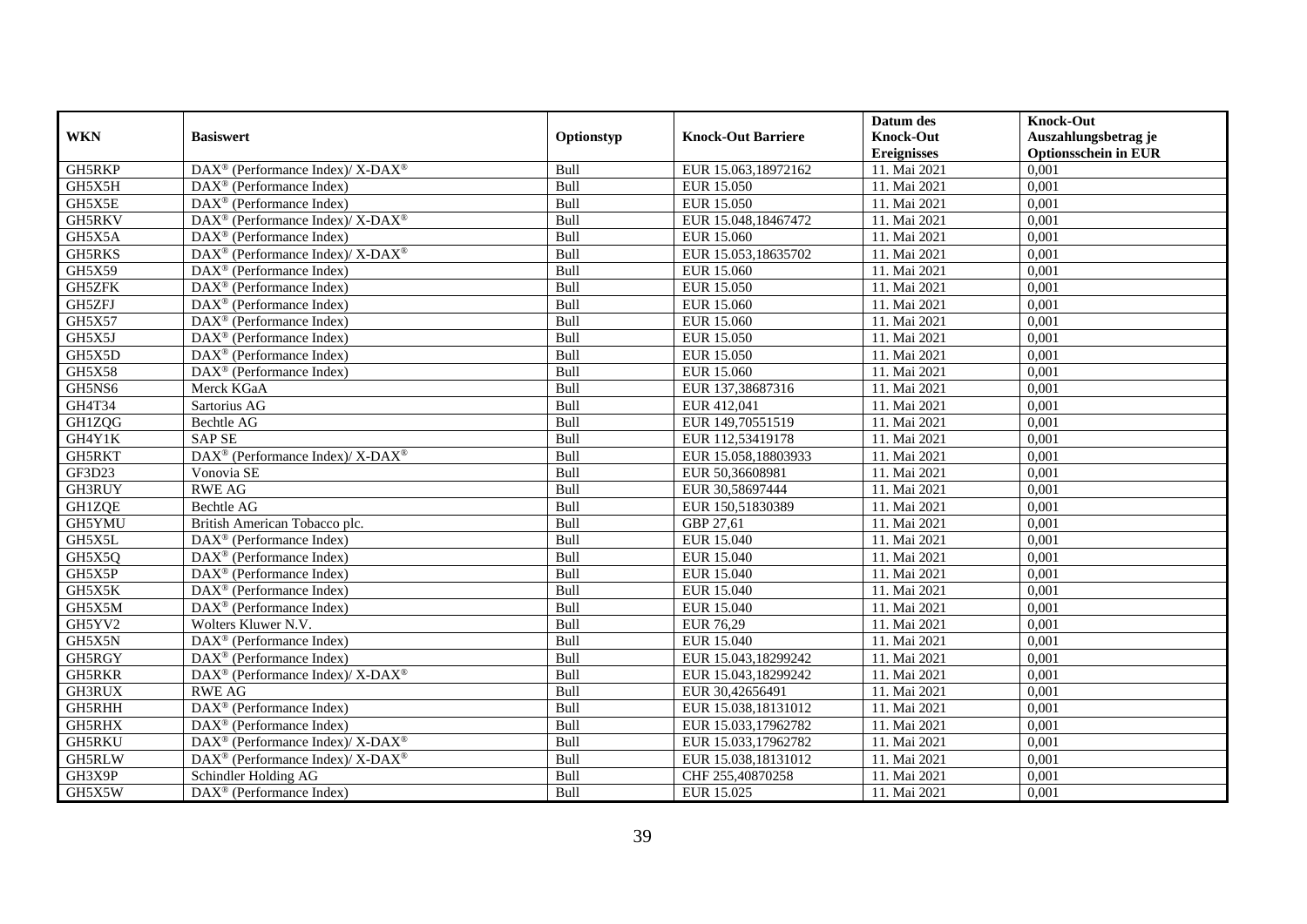|               |                                                                           |            |                           | Datum des          | <b>Knock-Out</b>            |
|---------------|---------------------------------------------------------------------------|------------|---------------------------|--------------------|-----------------------------|
| <b>WKN</b>    | <b>Basiswert</b>                                                          | Optionstyp | <b>Knock-Out Barriere</b> | <b>Knock-Out</b>   | Auszahlungsbetrag je        |
|               |                                                                           |            |                           | <b>Ereignisses</b> | <b>Optionsschein in EUR</b> |
| GH5X5Y        | DAX <sup>®</sup> (Performance Index)                                      | Bull       | EUR 15.025                | 11. Mai 2021       | 0,001                       |
| GH5X5S        | $\text{DAX}^{\otimes}$ (Performance Index)                                | Bull       | EUR 15.030                | 11. Mai 2021       | 0,001                       |
| GH5X5X        | DAX <sup>®</sup> (Performance Index)                                      | Bull       | EUR 15.025                | 11. Mai 2021       | 0,001                       |
| GH5GY8        | Experian plc                                                              | Bull       | GBP 26,093                | 11. Mai 2021       | 0,001                       |
| GH5X5Z        | DAX <sup>®</sup> (Performance Index)                                      | Bull       | EUR 15.025                | 11. Mai 2021       | 0,001                       |
| GH5X5U        | $DAX^{\otimes}$ (Performance Index)                                       | Bull       | EUR 15.025                | 11. Mai 2021       | 0,001                       |
| GH5X5T        | $DAX^{\circledR}$ (Performance Index)                                     | Bull       | EUR 15.030                | 11. Mai 2021       | 0,001                       |
| GH5X5R        | $\text{DAX}^{\otimes}$ (Performance Index)                                | Bull       | EUR 15.030                | 11. Mai 2021       | 0,001                       |
| GH5X5V        | $\text{DAX}^{\otimes}$ (Performance Index)                                | Bull       | EUR 15.025                | 11. Mai 2021       | 0,001                       |
| GH5ZFL        | $DAX^{\circledast}$ (Performance Index)                                   | Bull       | EUR 15.025                | 11. Mai 2021       | 0,001                       |
| GH5TMV        | TeamViewer AG                                                             | Bull       | EUR 31,126                | 11. Mai 2021       | 0,001                       |
| GH4MNR        | Delivery Hero AG                                                          | Bull       | EUR 112,84612959          | 11. Mai 2021       | 0,001                       |
| GH5RGA        | DAX <sup>®</sup> (Performance Index)                                      | Bull       | EUR 15.023,17626323       | 11. Mai 2021       | 0,001                       |
| GH5RKW        | DAX <sup>®</sup> (Performance Index)/ X-DAX <sup>®</sup>                  | Bull       | EUR 15.028,17794552       | 11. Mai 2021       | 0,001                       |
| GH5RKX        | $DAX^{\circledast}$ (Performance Index)/ X-DAX <sup>®</sup>               | Bull       | EUR 15.023,17626323       | 11. Mai 2021       | 0,001                       |
| GH5RG2        | DAX <sup>®</sup> (Performance Index)                                      | Bull       | EUR 15.028,17794552       | 11. Mai 2021       | 0,001                       |
| GH4K2V        | Deutsche Börse AG                                                         | Bull       | EUR 136,81368667          | 11. Mai 2021       | 0,001                       |
| GH302Y        | Nordex SE                                                                 | Bull       | EUR 19.2985099            | 11. Mai 2021       | 0,001                       |
| GH4T2M        | Sartorius AG                                                              | Bull       | EUR 407,533               | 11. Mai 2021       | 0,001                       |
| GH545M        | TeamViewer AG                                                             | Bull       | EUR 30,816                | 11. Mai 2021       | 0,001                       |
| GH5H0V        | Varta AG                                                                  | Bull       | EUR 108,62690051          | 11. Mai 2021       | 0,001                       |
| GH1GA8        | <b>AIXTRON SE</b>                                                         | Bull       | EUR 15,62056376           | 11. Mai 2021       | 0,001                       |
| GH5X64        | DAX <sup>®</sup> (Performance Index)                                      | Bull       | EUR 15.020                | 11. Mai 2021       | 0,001                       |
| GH5X63        | $\text{DAX}^{\otimes}$ (Performance Index)                                | Bull       | EUR 15.020                | 11. Mai 2021       | 0,001                       |
| GH5X62        | DAX <sup>®</sup> (Performance Index)                                      | Bull       | EUR 15.020                | 11. Mai 2021       | 0,001                       |
| GH5X61        | $\text{DAX}^{\otimes}$ (Performance Index)                                | Bull       | EUR 15.020                | 11. Mai 2021       | 0,001                       |
| GH5X65        | DAX <sup>®</sup> (Performance Index)                                      | Bull       | <b>EUR 15.020</b>         | 11. Mai 2021       | 0,001                       |
| GH5RGQ        | $DAX^{\circledR}$ (Performance Index)                                     | Bull       | EUR 15.008,17121632       | 11. Mai 2021       | 0,001                       |
| GH5X66        | DAX <sup>®</sup> (Performance Index)                                      | Bull       | <b>EUR 15.010</b>         | 11. Mai 2021       | 0,001                       |
| GH5X67        | $\text{DAX}^{\otimes}$ (Performance Index)                                | Bull       | EUR 15.010                | 11. Mai 2021       | 0,001                       |
| GH5X60        | $\text{DAX}^{\circledast}$ (Performance Index)                            | Bull       | EUR 15.020                | 11. Mai 2021       | 0,001                       |
| GH5RKZ        | $DAX^{\circledast}$ (Performance Index)/ $\overline{X-DAX^{\circledast}}$ | Bull       | EUR 15.018,17458092       | 11. Mai 2021       | 0,001                       |
| GH5RH2        | $\overline{\text{DAX}^{\otimes}}$ (Performance Index)                     | Bull       | EUR 15.013,17289862       | 11. Mai 2021       | 0,001                       |
| <b>GH5X68</b> | $\overline{\text{DAX}^{\circledast}(\text{Performance Index})}$           | Bull       | EUR 15.010                | 11. Mai 2021       | 0,001                       |
| GH5RGL        | DAX <sup>®</sup> (Performance Index)                                      | Bull       | EUR 15.018,17458092       | 11. Mai 2021       | 0,001                       |
| GH5TJB        | Royal Dutch Shell plc                                                     | Bull       | GBP 13,73465214           | 11. Mai 2021       | 0,001                       |
| GH4VZ6        | <b>NESTE OYJ</b>                                                          | Bull       | EUR 48,76664044           | 11. Mai 2021       | 0,001                       |
| GH5H0Y        | Varta AG                                                                  | Bull       | EUR 108,02597723          | 11. Mai 2021       | 0,001                       |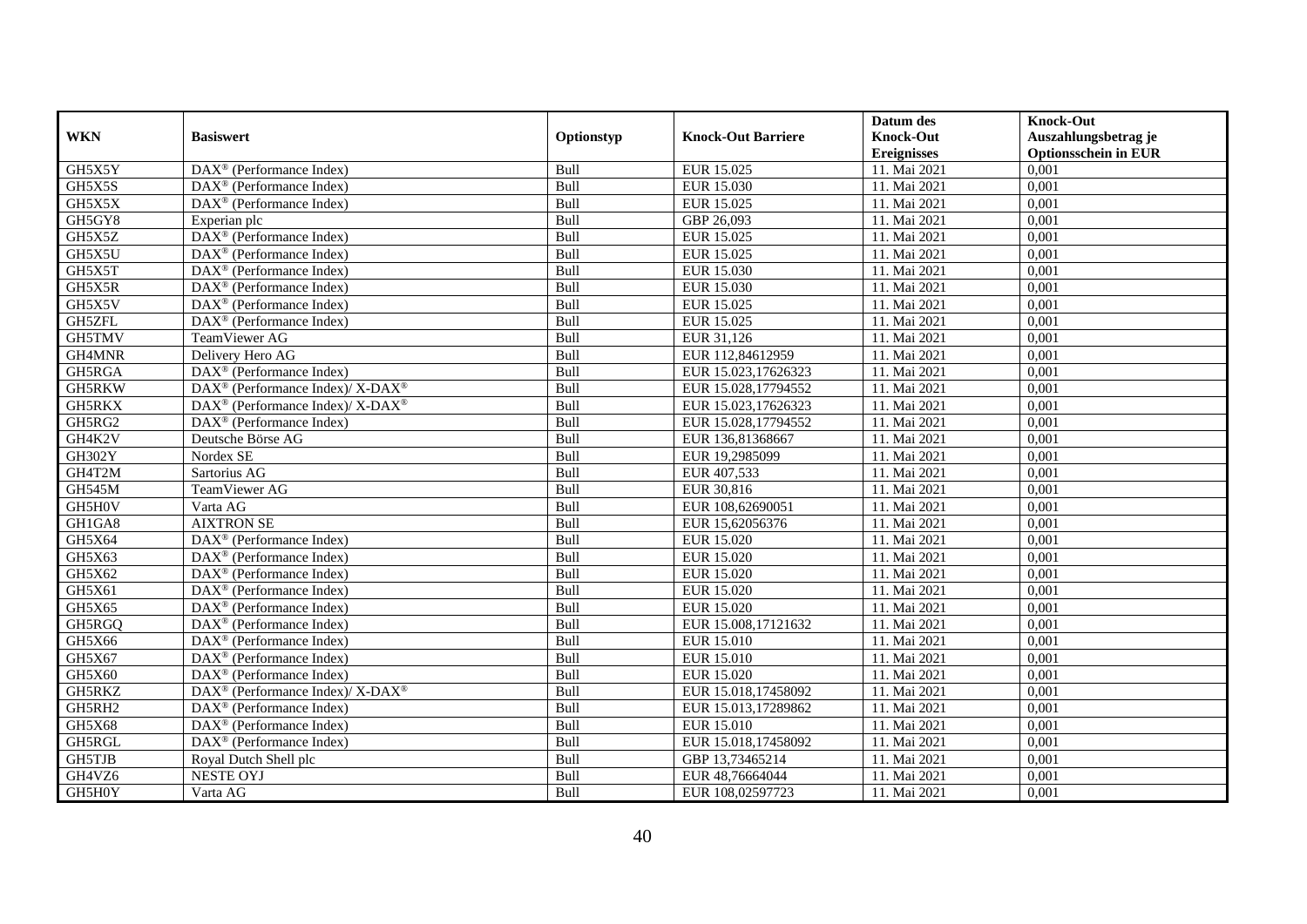|               |                                                                     |             |                           | Datum des          | <b>Knock-Out</b>            |
|---------------|---------------------------------------------------------------------|-------------|---------------------------|--------------------|-----------------------------|
| <b>WKN</b>    | <b>Basiswert</b>                                                    | Optionstyp  | <b>Knock-Out Barriere</b> | <b>Knock-Out</b>   | Auszahlungsbetrag je        |
|               |                                                                     |             |                           | <b>Ereignisses</b> | <b>Optionsschein in EUR</b> |
| GH5TQW        | Deutsche Post AG                                                    | Bull        | EUR 50,10912185           | 11. Mai 2021       | 0,001                       |
| GH2K26        | ADYEN N.V.                                                          | Bull        | EUR 1.758,0162265         | 11. Mai 2021       | 0,001                       |
| GH1ZQJ        | Bechtle AG                                                          | Bull        | EUR 148,89272653          | 11. Mai 2021       | 0,001                       |
| GF7EWT        | Prosus NV                                                           | Bull        | EUR 83,43138691           | 11. Mai 2021       | 0,001                       |
| GH5LH2        | Deutsche Lufthansa AG                                               | Bull        | EUR 10,80613544           | 11. Mai 2021       | 0,001                       |
| GH5W6J        | Ørsted A/S                                                          | Bull        | DKK 823,72760367          | 11. Mai 2021       | 0,001                       |
| <b>GH302Z</b> | Nordex SE                                                           | Bull        | EUR 19,18719182           | 11. Mai 2021       | 0,001                       |
| GH1GA6        | <b>AIXTRON SE</b>                                                   | Bull        | EUR 15,36599137           | 11. Mai 2021       | 0,001                       |
| GH1GA7        | <b>AIXTRON SE</b>                                                   | Bull        | EUR 15,4474545            | 11. Mai 2021       | 0,001                       |
| <b>GH1GBH</b> | <b>AIXTRON SE</b>                                                   | Bull        | EUR 15,52891772           | 11. Mai 2021       | 0,001                       |
| <b>GH5RKC</b> | DAX <sup>®</sup> (Performance Index)/ X-DAX <sup>®</sup>            | Bull        | EUR 15.008,17121632       | 11. Mai 2021       | 0,001                       |
| <b>GH5RKB</b> | DAX <sup>®</sup> (Performance Index)/ X-DAX <sup>®</sup>            | Bull        | EUR 15.013,17289862       | 11. Mai 2021       | 0,001                       |
| GH4XTD        | Sonova Holding AG                                                   | Bull        | CHF 257,9818669           | 11. Mai 2021       | 0,001                       |
| GH5LK6        | Deutsche Lufthansa AG                                               | Bull        | EUR 10,74610136           | 11. Mai 2021       | 0,001                       |
| GH3X1C        | Temenos Group AG                                                    | Bull        | CHF 126,84911183          | 11. Mai 2021       | 0,001                       |
| GH5LH3        | Deutsche Lufthansa AG                                               | Bull        | EUR 10,69607296           | 11. Mai 2021       | 0,001                       |
| GH5NS2        | Merck KGaA                                                          | Bull        | EUR 136,65651765          | 11. Mai 2021       | 0,001                       |
| GH0DT2        | Renault S.A.                                                        | Bull        | EUR 32,89491687           | 11. Mai 2021       | 0,001                       |
| GH0J22        | Cancom SE                                                           | Bull        | EUR 47,65836204           | 11. Mai 2021       | 0,001                       |
| GH29NP        | ThyssenKrupp AG                                                     | Bull        | EUR 10,100983             | 11. Mai 2021       | 0,001                       |
| <b>GH305D</b> | Nordex SE                                                           | <b>Bull</b> | EUR 19,08599356           | 11. Mai 2021       | 0.001                       |
| <b>GH29N6</b> | ThyssenKrupp AG                                                     | Bull        | EUR 10,18162958           | 11. Mai 2021       | 0,001                       |
| GH2K28        | ADYEN N.V.                                                          | Bull        | EUR 1.745,87079235        | 11. Mai 2021       | 0,001                       |
| GH5YJN        | NYMEX Light, Sweet Crude Oil Future (Generic Front<br>Month Future) | Bull        | <b>USD 63,88</b>          | 11. Mai 2021       | 0,001                       |
| GH5Y4E        | 1 Feinunze Silber, Feinheit mind. 0,999                             | Bull        | USD 27,11268              | 11. Mai 2021       | 0,001                       |
| GH0J25        | Cancom SE                                                           | Bull        | EUR 47,3540302            | 11. Mai 2021       | 0,001                       |
| GF78UM        | Netflix, Inc.                                                       | Bull        | USD 483,05902851          | 11. Mai 2021       | 0,001                       |
| GF7H6B        | Netflix, Inc.                                                       | Bull        | USD 480,85004236          | 11. Mai 2021       | 0,001                       |
| GH2USF        | NIO Inc                                                             | Bull        | USD 33,01462732           | 11. Mai 2021       | 0,001                       |
| GH4BYB        | Microsoft Corporation                                               | Bull        | USD 244,13215025          | 11. Mai 2021       | 0,001                       |
| GH5M3G        | NASDAQ-100 Index®                                                   | Bull        | <b>USD 13.220</b>         | 11. Mai 2021       | 0,001                       |
| GH4G92        | NASDAQ-100 Index®                                                   | Bull        | <b>USD 13.200</b>         | 11. Mai 2021       | 0,001                       |
| GH5XA4        | S&P 500 <sup>®</sup> Index                                          | Bull        | <b>USD 4.180</b>          | 11. Mai 2021       | 0,001                       |
| GH5X9Z        | S&P 500 <sup>®</sup> Index                                          | Bull        | <b>USD 4.187,5</b>        | 11. Mai 2021       | 0,001                       |
| GH5YX0        | Peloton Interactive Inc.                                            | Bear        | <b>USD 84,04</b>          | 11. Mai 2021       | 0,001                       |
| GH5XAL        | S&P 500 <sup>®</sup> Index                                          | Bull        | <b>USD 4.160</b>          | 11. Mai 2021       | 0,001                       |
| GH5LN7        | <b>QUALCOMM</b> Incorporated                                        | Bull        | USD 127,16280215          | 11. Mai 2021       | 0,001                       |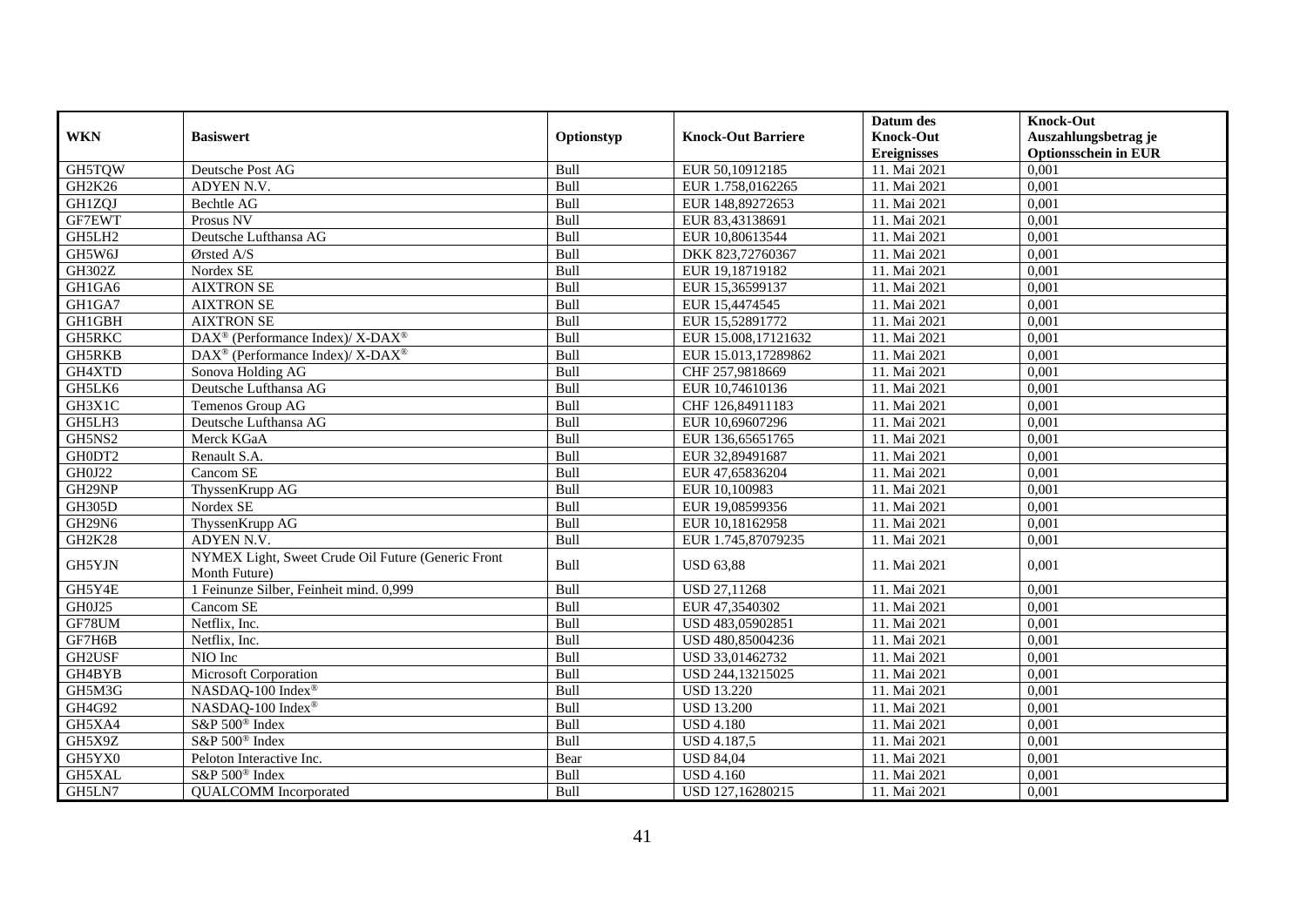|               |                                                 |             |                           | Datum des          | <b>Knock-Out</b>            |
|---------------|-------------------------------------------------|-------------|---------------------------|--------------------|-----------------------------|
| <b>WKN</b>    | <b>Basiswert</b>                                | Optionstyp  | <b>Knock-Out Barriere</b> | <b>Knock-Out</b>   | Auszahlungsbetrag je        |
|               |                                                 |             |                           | <b>Ereignisses</b> | <b>Optionsschein in EUR</b> |
| GH5M3H        | NASDAQ-100 Index®                               | <b>Bull</b> | <b>USD 13.200</b>         | 11. Mai 2021       | 0,001                       |
| GH5M3C        | NASDAQ-100 Index®                               | Bull        | <b>USD 13.300</b>         | 11. Mai 2021       | 0,001                       |
| GH4G97        | NASDAQ-100 Index®                               | Bull        | <b>USD 13.140</b>         | 11. Mai 2021       | 0,001                       |
| GH5WY2        | Dow Jones Industrial Average <sup>®</sup> Index | Bull        | <b>USD 34.480</b>         | 11. Mai 2021       | 0,001                       |
| GH5XAS        | S&P 500 <sup>®</sup> Index                      | Bull        | <b>USD 4.152,5</b>        | 11. Mai 2021       | 0,001                       |
| GH5M3J        | NASDAQ-100 Index®                               | Bull        | <b>USD 13.180</b>         | 11. Mai 2021       | 0,001                       |
| GH5XAC        | S&P 500 <sup>®</sup> Index                      | Bull        | <b>USD 4.170</b>          | 11. Mai 2021       | 0,001                       |
| GH5LLW        | <b>QUALCOMM</b> Incorporated                    | Bull        | USD 125,77156803          | 11. Mai 2021       | 0,001                       |
| GH5YWY        | Peloton Interactive Inc.                        | Bear        | <b>USD 82,47</b>          | 11. Mai 2021       | 0,001                       |
| GH4G98        | NASDAQ-100 Index®                               | Bull        | <b>USD 13.140</b>         | 11. Mai 2021       | 0,001                       |
| GH5RVK        | Tesla Inc                                       | Bull        | USD 605,65978254          | 11. Mai 2021       | 0,001                       |
| GH5WXZ        | Dow Jones Industrial Average <sup>®</sup> Index | Bull        | <b>USD 34.500</b>         | 11. Mai 2021       | 0,001                       |
| GH5RCX        | NASDAQ-100 Index®                               | Bull        | <b>USD 13.330</b>         | 11. Mai 2021       | 0,001                       |
| GH5WY6        | Dow Jones Industrial Average <sup>®</sup> Index | Bull        | <b>USD 34.440</b>         | 11. Mai 2021       | 0,001                       |
| GH5REX        | S&P 500 <sup>®</sup> Index                      | Bull        | <b>USD 4.142,5</b>        | 11. Mai 2021       | 0,001                       |
| GH5RZZ        | Zoom Video Communications, Inc.                 | Bull        | USD 276,62120471          | 11. Mai 2021       | 0,001                       |
| GH5RD1        | NASDAQ-100 Index®                               | Bull        | <b>USD 13.120</b>         | 11. Mai 2021       | 0,001                       |
| GH5XA7        | S&P 500 <sup>®</sup> Index                      | Bull        | <b>USD 4.177,5</b>        | 11. Mai 2021       | 0,001                       |
| GH4G93        | NASDAQ-100 Index®                               | Bull        | <b>USD 13.180</b>         | 11. Mai 2021       | 0,001                       |
| GH5XAD        | S&P 500 <sup>®</sup> Index                      | Bull        | <b>USD 4.170</b>          | 11. Mai 2021       | 0,001                       |
| GH5ZGU        | NASDAQ-100 Index®                               | Bull        | <b>USD 13.710</b>         | 11. Mai 2021       | 0,001                       |
| GH5RF1        | S&P 500 <sup>®</sup> Index                      | Bull        | <b>USD 4.137,5</b>        | 11. Mai 2021       | 0,001                       |
| GH5XAP        | S&P 500 <sup>®</sup> Index                      | Bull        | <b>USD 4.157,5</b>        | 11. Mai 2021       | 0,001                       |
| GH4G94        | NASDAQ-100 Index®                               | Bull        | <b>USD 13.180</b>         | 11. Mai 2021       | 0,001                       |
| GH5ZJR        | S&P 500 <sup>®</sup> Index                      | Bull        | <b>USD 4.222,5</b>        | 11. Mai 2021       | 0,001                       |
| GH5XAE        | S&P 500 <sup>®</sup> Index                      | Bull        | USD 4.167,5               | 11. Mai 2021       | 0,001                       |
| GH5ZAB        | Dow Jones Industrial Average® Index             | Bull        | <b>USD 34.680</b>         | 11. Mai 2021       | 0,001                       |
| GH5RYZ        | Zoom Video Communications, Inc.                 | Bull        | USD 283,48793698          | 11. Mai 2021       | 0,001                       |
| GH5X9Y        | S&P 500 <sup>®</sup> Index                      | Bull        | USD 4.187,5               | 11. Mai 2021       | 0,001                       |
| GH5ZK1        | S&P 500 <sup>®</sup> Index                      | Bull        | <b>USD 4.210</b>          | 11. Mai 2021       | 0,001                       |
| GH5ZH3        | NASDAQ-100 Index®                               | Bull        | <b>USD 13.670</b>         | 11. Mai 2021       | 0,001                       |
| GH4G8Z        | NASDAQ-100 Index®                               | Bull        | <b>USD 13.220</b>         | 11. Mai 2021       | 0,001                       |
| <b>GH5REV</b> | S&P 500 <sup>®</sup> Index                      | Bull        | <b>USD 4.145</b>          | 11. Mai 2021       | 0,001                       |
| GH5ZAP        | Dow Jones Industrial Average® Index             | Bull        | <b>USD 34.550</b>         | 11. Mai 2021       | 0,001                       |
| GH5M39        | NASDAQ-100 Index®                               | Bull        | <b>USD 13.350</b>         | 11. Mai 2021       | 0,001                       |
| GH5WY1        | Dow Jones Industrial Average® Index             | Bull        | <b>USD 34.480</b>         | 11. Mai 2021       | 0,001                       |
| GH5ZAL        | Dow Jones Industrial Average® Index             | Bull        | <b>USD 34.600</b>         | 11. Mai 2021       | 0,001                       |
| GH5ZGX        | NASDAQ-100 Index®                               | Bull        | <b>USD 13.700</b>         | 11. Mai 2021       | 0,001                       |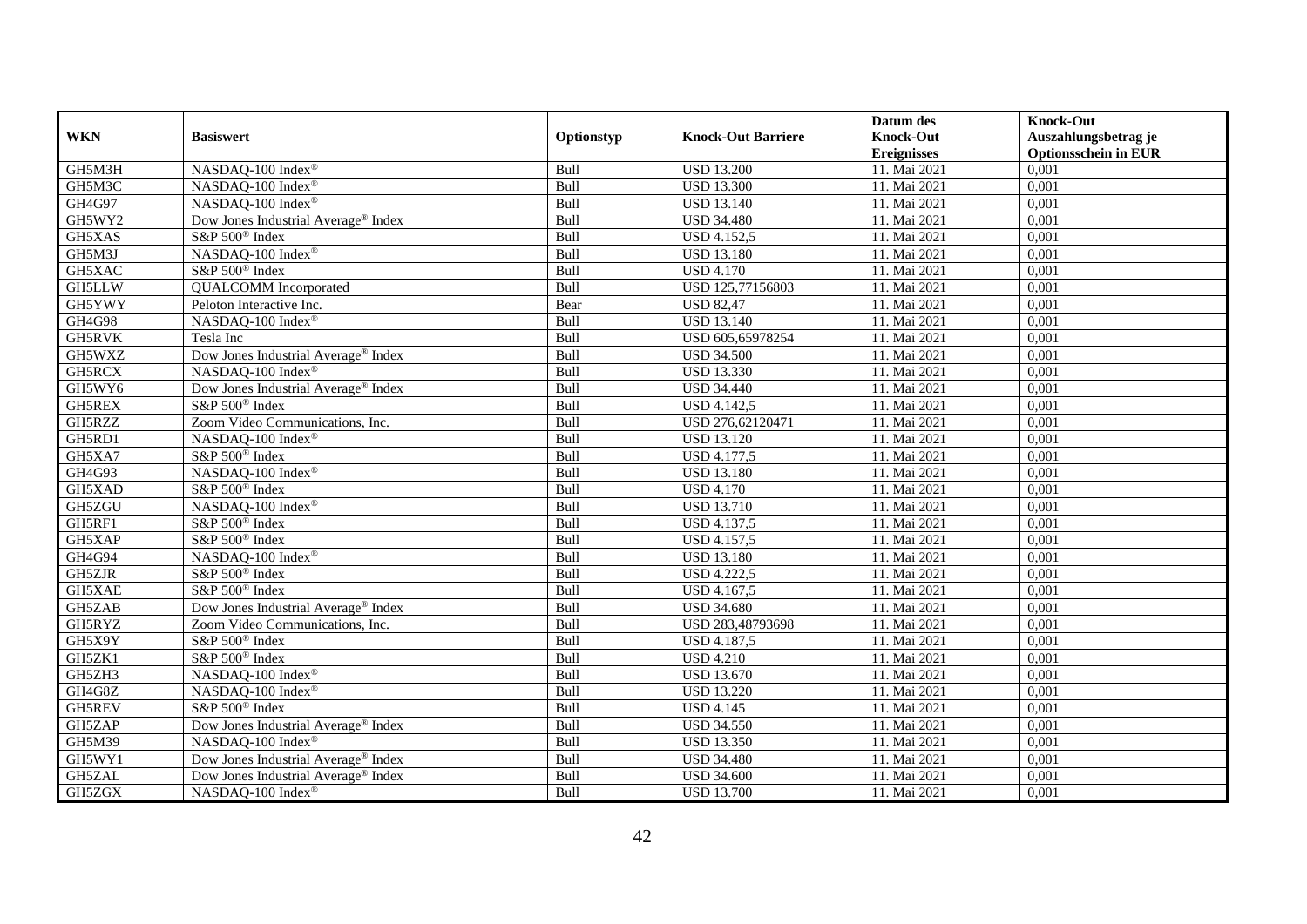|            |                                                 |            |                           | Datum des          | <b>Knock-Out</b>            |
|------------|-------------------------------------------------|------------|---------------------------|--------------------|-----------------------------|
| <b>WKN</b> | <b>Basiswert</b>                                | Optionstyp | <b>Knock-Out Barriere</b> | <b>Knock-Out</b>   | Auszahlungsbetrag je        |
|            |                                                 |            |                           | <b>Ereignisses</b> | <b>Optionsschein in EUR</b> |
| GH5XA0     | S&P 500 <sup>®</sup> Index                      | Bull       | <b>USD 4.185</b>          | 11. Mai 2021       | 0,001                       |
| GH5NX0     | Align Technology, Inc.                          | Bull       | USD 548,52406105          | 11. Mai 2021       | 0,001                       |
| GH4G90     | NASDAQ-100 Index®                               | Bull       | <b>USD 13.220</b>         | 11. Mai 2021       | 0,001                       |
| GH5XA6     | S&P 500 <sup>®</sup> Index                      | Bull       | <b>USD 4.177,5</b>        | 11. Mai 2021       | 0,001                       |
| GH5ZHB     | NASDAQ-100 Index®                               | Bull       | <b>USD 13.630</b>         | 11. Mai 2021       | 0,001                       |
| GH5M3E     | NASDAQ-100 Index®                               | Bull       | <b>USD 13.250</b>         | 11. Mai 2021       | 0,001                       |
| GH5RCZ     | NASDAQ-100 Index®                               | Bull       | <b>USD 13.290</b>         | 11. Mai 2021       | 0,001                       |
| GH5ZA5     | Dow Jones Industrial Average® Index             | Bull       | <b>USD 34.740</b>         | 11. Mai 2021       | 0,001                       |
| GH4XS8     | Taiwan Semiconductor Manufacturing Company Ltd. | Bull       | USD 111,69981984          | 11. Mai 2021       | 0,001                       |
| GH5RF3     | S&P 500 <sup>®</sup> Index                      | Bull       | <b>USD 4.135</b>          | 11. Mai 2021       | 0,001                       |
| GH4G8M     | NASDAQ-100 Index®                               | Bull       | <b>USD 13.320</b>         | 11. Mai 2021       | 0,001                       |
| GH4G99     | NASDAQ-100 Index®                               | Bull       | <b>USD 13.120</b>         | 11. Mai 2021       | 0,001                       |
| GH5XAV     | S&P 500 <sup>®</sup> Index                      | Bull       | <b>USD 4.150</b>          | 11. Mai 2021       | 0,001                       |
| GH5ZH4     | NASDAQ-100 Index®                               | Bull       | <b>USD 13.660</b>         | 11. Mai 2021       | 0,001                       |
| GH5REW     | S&P 500 <sup>®</sup> Index                      | Bull       | USD 4.142,5               | 11. Mai 2021       | 0,001                       |
| GH5WY5     | Dow Jones Industrial Average® Index             | Bull       | <b>USD 34.440</b>         | 11. Mai 2021       | 0,001                       |
| GH5ZAM     | Dow Jones Industrial Average® Index             | Bull       | <b>USD 34.580</b>         | 11. Mai 2021       | 0,001                       |
| GH5ZJM     | S&P 500 <sup>®</sup> Index                      | Bull       | <b>USD 4.227,5</b>        | 11. Mai 2021       | 0,001                       |
| GH5XAM     | S&P 500 <sup>®</sup> Index                      | Bull       | <b>USD 4.160</b>          | 11. Mai 2021       | 0,001                       |
| GH5WXV     | Dow Jones Industrial Average® Index             | Bull       | <b>USD 34.540</b>         | 11. Mai 2021       | 0,001                       |
| GH4XSY     | Taiwan Semiconductor Manufacturing Company Ltd. | Bull       | USD 110,50629568          | 11. Mai 2021       | 0,001                       |
| GH4G8N     | NASDAQ-100 Index®                               | Bull       | <b>USD 13.320</b>         | 11. Mai 2021       | 0,001                       |
| GH4G8V     | NASDAQ-100 Index®                               | Bull       | <b>USD 13.250</b>         | 11. Mai 2021       | 0,001                       |
| GH5ZAN     | Dow Jones Industrial Average <sup>®</sup> Index | Bull       | <b>USD 34.580</b>         | 11. Mai 2021       | 0,001                       |
| GH5WXX     | Dow Jones Industrial Average <sup>®</sup> Index | Bull       | <b>USD 34.520</b>         | 11. Mai 2021       | 0,001                       |
| GH5ZH8     | NASDAQ-100 Index®                               | Bull       | <b>USD 13.640</b>         | 11. Mai 2021       | 0,001                       |
| GH5RVP     | Tesla Inc                                       | Bull       | USD 602,33583227          | 11. Mai 2021       | 0,001                       |
| GH5RYY     | Zoom Video Communications, Inc.                 | Bull       | USD 281,19568962          | 11. Mai 2021       | 0,001                       |
| GH5XAR     | S&P 500 <sup>®</sup> Index                      | Bull       | <b>USD 4.155</b>          | 11. Mai 2021       | 0,001                       |
| GH5M3F     | NASDAQ-100 Index®                               | Bull       | <b>USD 13.240</b>         | 11. Mai 2021       | 0.001                       |
| GH5XAK     | S&P 500 <sup>®</sup> Index                      | Bull       | <b>USD 4.162,5</b>        | 11. Mai 2021       | 0,001                       |
| GH4Q4R     | NASDAQ-100 Index®                               | Bull       | <b>USD 13.100</b>         | 11. Mai 2021       | 0,001                       |
| GH5LN5     | <b>QUALCOMM</b> Incorporated                    | Bull       | USD 128,54402738          | 11. Mai 2021       | 0,001                       |
| GH5ZA9     | Dow Jones Industrial Average <sup>®</sup> Index | Bull       | <b>USD 34.700</b>         | 11. Mai 2021       | 0,001                       |
| GH5NVM     | Align Technology, Inc.                          | Bull       | USD 542,34782246          | 11. Mai 2021       | 0,001                       |
| GH5L9M     | <b>KLA</b> Corporation                          | Bull       | USD 293,4087658           | 11. Mai 2021       | 0,001                       |
| GH5REY     | S&P 500 <sup>®</sup> Index                      | Bull       | <b>USD 4.140</b>          | 11. Mai 2021       | 0,001                       |
| GH5ZAJ     | Dow Jones Industrial Average <sup>®</sup> Index | Bull       | <b>USD 34.620</b>         | 11. Mai 2021       | 0,001                       |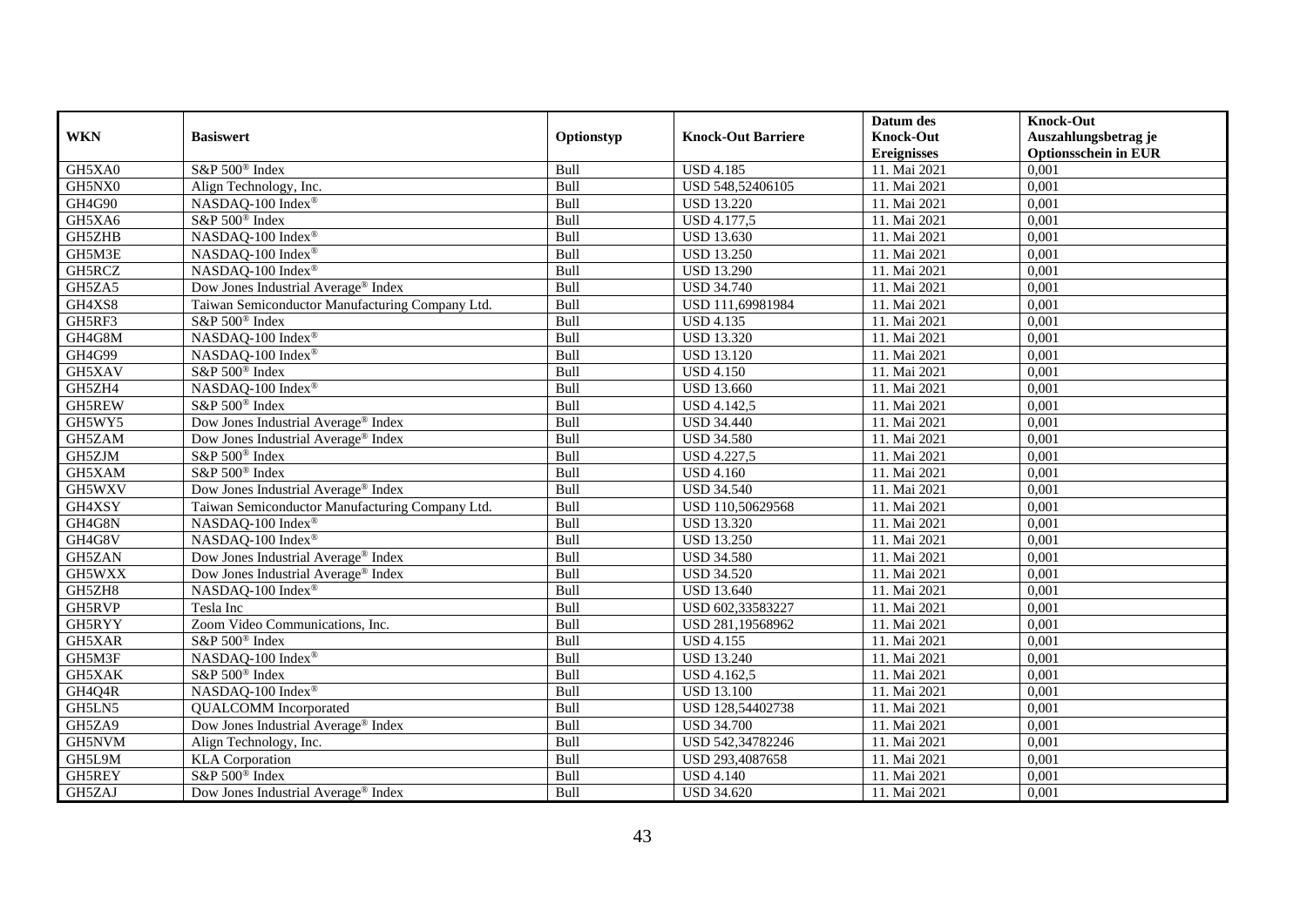|            |                                                 |             |                           | Datum des          | <b>Knock-Out</b>            |
|------------|-------------------------------------------------|-------------|---------------------------|--------------------|-----------------------------|
| <b>WKN</b> | <b>Basiswert</b>                                | Optionstyp  | <b>Knock-Out Barriere</b> | <b>Knock-Out</b>   | Auszahlungsbetrag je        |
|            |                                                 |             |                           | <b>Ereignisses</b> | <b>Optionsschein in EUR</b> |
| GH5THT     | <b>Ballard Power Systems Inc</b>                | Bull        | USD 13,45644538           | 11. Mai 2021       | 0,001                       |
| GH5ZAA     | Dow Jones Industrial Average <sup>®</sup> Index | Bull        | <b>USD 34.700</b>         | 11. Mai 2021       | 0,001                       |
| GH5XA3     | S&P 500 <sup>®</sup> Index                      | Bull        | <b>USD 4.182,5</b>        | 11. Mai 2021       | 0,001                       |
| GH5NVG     | Align Technology, Inc.                          | Bull        | USD 551,60717528          | 11. Mai 2021       | 0,001                       |
| GH5ZA4     | Dow Jones Industrial Average® Index             | Bull        | <b>USD 34.750</b>         | 11. Mai 2021       | 0,001                       |
| GH5ZHD     | NASDAQ-100 Index®                               | Bull        | <b>USD 13.620</b>         | 11. Mai 2021       | 0,001                       |
| GH4G8X     | NASDAQ-100 Index®                               | Bull        | <b>USD 13.240</b>         | 11. Mai 2021       | 0,001                       |
| GH5ZJT     | S&P 500 <sup>®</sup> Index                      | Bull        | <b>USD 4.220</b>          | 11. Mai 2021       | 0,001                       |
| GH5XA9     | S&P 500 <sup>®</sup> Index                      | Bull        | <b>USD 4.175</b>          | 11. Mai 2021       | 0,001                       |
| GH5ZJV     | S&P 500 <sup>®</sup> Index                      | Bull        | <b>USD 4.217,5</b>        | 11. Mai 2021       | 0,001                       |
| GH5ZH0     | NASDAQ-100 Index®                               | Bull        | <b>USD 13.680</b>         | 11. Mai 2021       | 0,001                       |
| GH5WEE     | Moderna Inc                                     | Bull        | USD 155,43320706          | 11. Mai 2021       | 0,001                       |
| GH5ZK3     | S&P 500 <sup>®</sup> Index                      | Bull        | <b>USD 4.207,5</b>        | 11. Mai 2021       | 0,001                       |
| GH4XPP     | Taiwan Semiconductor Manufacturing Company Ltd. | Bull        | USD 111,10807258          | 11. Mai 2021       | 0,001                       |
| GH5ZJZ     | S&P 500 <sup>®</sup> Index                      | Bull        | <b>USD 4.212,5</b>        | 11. Mai 2021       | 0,001                       |
| GH5YXF     | Peloton Interactive Inc.                        | Bear        | <b>USD 83,52</b>          | 11. Mai 2021       | 0,001                       |
| GH5ZJX     | S&P 500 <sup>®</sup> Index                      | Bull        | <b>USD 4.215</b>          | 11. Mai 2021       | 0,001                       |
| GH5ZH5     | NASDAO-100 Index®                               | <b>Bull</b> | <b>USD 13.660</b>         | 11. Mai 2021       | 0,001                       |
| GH5RWG     | Tesla Inc                                       | Bull        | USD 615,60159766          | 11. Mai 2021       | 0,001                       |
| GH0Y6K     | <b>Intel Corporation</b>                        | Bull        | USD 54,94942839           | 11. Mai 2021       | 0,001                       |
| GH5XAX     | S&P 500 <sup>®</sup> Index                      | Bull        | <b>USD 4.147,5</b>        | 11. Mai 2021       | 0,001                       |
| GH5RF2     | S&P 500 <sup>®</sup> Index                      | Bull        | <b>USD 4.135</b>          | 11. Mai 2021       | 0,001                       |
| GH5ZJQ     | S&P 500 <sup>®</sup> Index                      | Bull        | <b>USD 4.225</b>          | 11. Mai 2021       | 0,001                       |
| GH4G8Y     | NASDAQ-100 Index®                               | Bull        | <b>USD 13.240</b>         | 11. Mai 2021       | 0,001                       |
| GH5YJX     | Bevond Meat, Inc.                               | <b>Bull</b> | <b>USD 107,95</b>         | 11. Mai 2021       | 0,001                       |
| GH5XAG     | S&P 500 <sup>®</sup> Index                      | Bull        | <b>USD 4.165</b>          | 11. Mai 2021       | 0,001                       |
| GH5ZJH     | S&P 500 <sup>®</sup> Index                      | Bull        | <b>USD 4.232,5</b>        | 11. Mai 2021       | 0,001                       |
| GH5ZJU     | S&P 500 <sup>®</sup> Index                      | Bull        | <b>USD 4.220</b>          | 11. Mai 2021       | 0,001                       |
| GH5RYA     | Tesla Inc                                       | Bull        | USD 608,97372091          | 11. Mai 2021       | 0,001                       |
| GH5ZK0     | S&P 500 <sup>®</sup> Index                      | Bull        | <b>USD 4.212,5</b>        | 11. Mai 2021       | 0,001                       |
| GH5YWV     | Peloton Interactive Inc.                        | Bear        | <b>USD 82,99</b>          | 11. Mai 2021       | 0,001                       |
| GH5ZK5     | $S\&P 500^{\circ}$ Index                        | Bull        | <b>USD 4.205</b>          | 11. Mai 2021       | 0,001                       |
| GH4Q4Q     | NASDAQ-100 Index®                               | Bull        | <b>USD 13.100</b>         | 11. Mai 2021       | 0,001                       |
| GH5XAA     | S&P 500 <sup>®</sup> Index                      | Bull        | <b>USD 4.172,5</b>        | 11. Mai 2021       | 0,001                       |
| GH5YKQ     | Beyond Meat, Inc.                               | Bull        | <b>USD 106,84</b>         | 11. Mai 2021       | 0,001                       |
| GH5RXR     | Baidu, Inc.                                     | Bull        | USD 181,26257096          | 11. Mai 2021       | 0,001                       |
| GH5ZJW     | S&P 500 <sup>®</sup> Index                      | Bull        | <b>USD 4.217,5</b>        | 11. Mai 2021       | 0,001                       |
| GH5ZAG     | Dow Jones Industrial Average <sup>®</sup> Index | Bull        | <b>USD 34.640</b>         | 11. Mai 2021       | 0,001                       |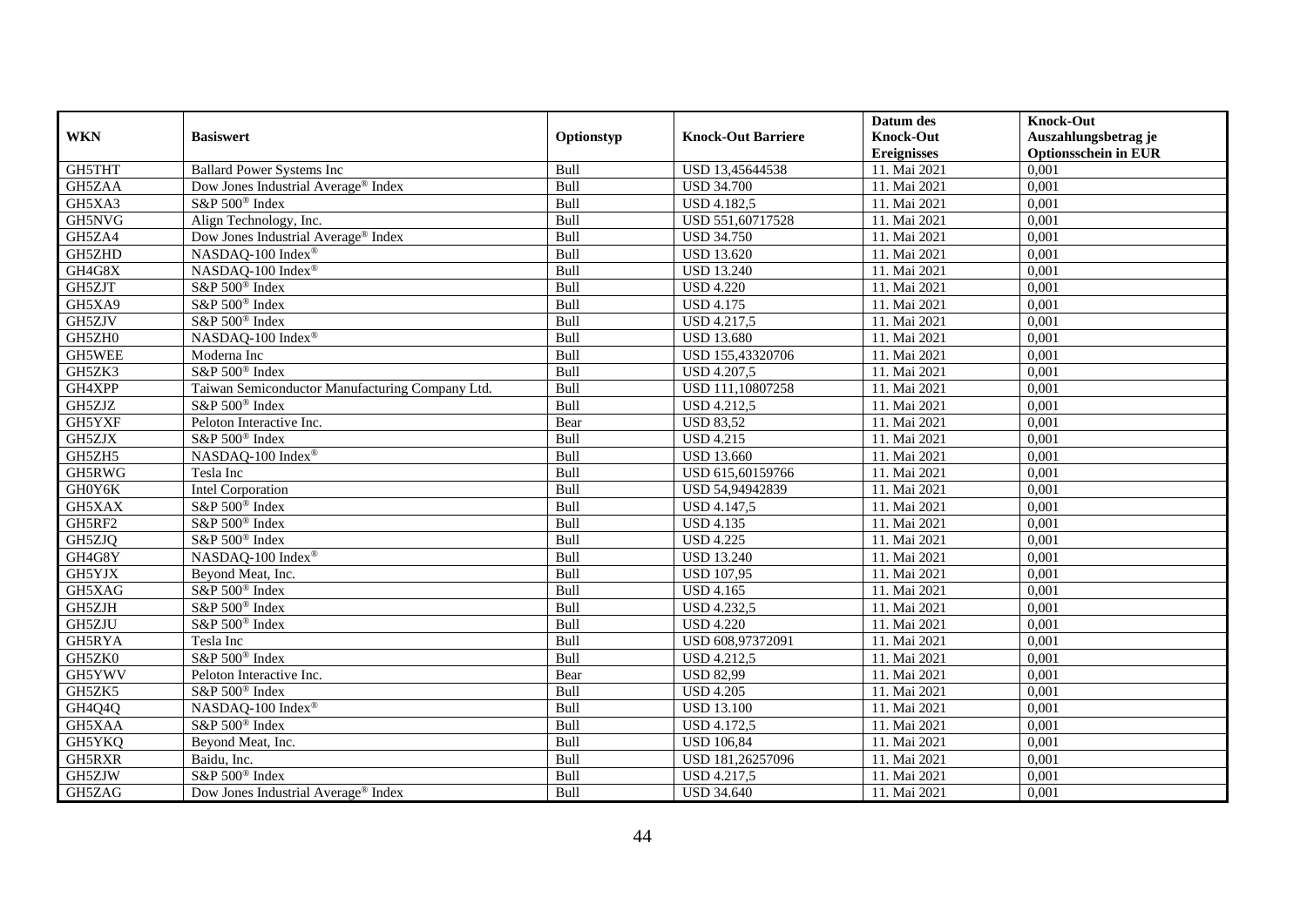|               |                                                 |             |                           | Datum des          | <b>Knock-Out</b>            |
|---------------|-------------------------------------------------|-------------|---------------------------|--------------------|-----------------------------|
| <b>WKN</b>    | <b>Basiswert</b>                                | Optionstyp  | <b>Knock-Out Barriere</b> | <b>Knock-Out</b>   | Auszahlungsbetrag je        |
|               |                                                 |             |                           | <b>Ereignisses</b> | <b>Optionsschein in EUR</b> |
| GH5XA5        | S&P 500 <sup>®</sup> Index                      | Bull        | <b>USD 4.180</b>          | 11. Mai 2021       | 0,001                       |
| GH5TKT        | <b>Ballard Power Systems Inc.</b>               | Bull        | USD 13,93703271           | 11. Mai 2021       | 0,001                       |
| GH5RWM        | Tesla Inc                                       | Bull        | USD 618,91553603          | 11. Mai 2021       | 0,001                       |
| GH47VD        | Applied Materials, Inc.                         | Bull        | USD 121,68960939          | 11. Mai 2021       | 0,001                       |
| GH4MKV        | <b>TAL Education Group</b>                      | Bull        | USD 53,53111133           | 11. Mai 2021       | 0,001                       |
| GH5ZAE        | Dow Jones Industrial Average <sup>®</sup> Index | Bull        | <b>USD 34.650</b>         | 11. Mai 2021       | 0,001                       |
| GH4FVN        | Apple Inc.                                      | Bull        | USD 122,99213913          | 11. Mai 2021       | 0,001                       |
| GH3H24        | Global Payments Inc.                            | Bull        | USD 193,636               | 11. Mai 2021       | 0,001                       |
| GH5RX4        | Tesla Inc                                       | Bull        | USD 599,04191769          | 11. Mai 2021       | 0,001                       |
| GH5YL9        | Beyond Meat, Inc.                               | Bull        | <b>USD 110,18</b>         | 11. Mai 2021       | 0,001                       |
| GH5ZHC        | NASDAQ-100 Index®                               | Bull        | <b>USD 13.620</b>         | 11. Mai 2021       | 0,001                       |
| <b>GH5NVK</b> | Align Technology, Inc.                          | Bull        | USD 545,45095692          | 11. Mai 2021       | 0,001                       |
| GH33YH        | Mercadolibre Inc.                               | Bull        | USD 1.318,31371504        | 11. Mai 2021       | 0,001                       |
| GH5ZJN        | S&P 500 <sup>®</sup> Index                      | Bull        | <b>USD 4.227,5</b>        | 11. Mai 2021       | 0,001                       |
| GH5RF0        | S&P 500 <sup>®</sup> Index                      | Bull        | USD 4.137,5               | 11. Mai 2021       | 0,001                       |
| GH5TK2        | <b>Ballard Power Systems Inc</b>                | Bull        | USD 14,04716731           | 11. Mai 2021       | 0,001                       |
| GH4G95        | NASDAQ-100 Index®                               | Bull        | <b>USD 13.150</b>         | 11. Mai 2021       | 0,001                       |
| GH5M3K        | NASDAO-100 Index®                               | <b>Bull</b> | <b>USD 13.150</b>         | 11. Mai 2021       | 0,001                       |
| GH47XH        | Applied Materials, Inc.                         | Bull        | USD 122,36259359          | 11. Mai 2021       | 0,001                       |
| GH4FZM        | PayPal Holdings, Inc.                           | Bull        | USD 233,84739741          | 11. Mai 2021       | 0,001                       |
| GH5RZV        | Baidu, Inc.                                     | Bull        | USD 177,90974884          | 11. Mai 2021       | 0,001                       |
| GH09PM        | Airbnb, Inc.                                    | Bull        | USD 141,58541558          | 11. Mai 2021       | 0,001                       |
| GH5LN8        | <b>QUALCOMM</b> Incorporated                    | Bull        | USD 125,07094652          | 11. Mai 2021       | 0,001                       |
| GH5GZL        | Facebook, Inc.                                  | Bull        | USD 301,65585462          | 11. Mai 2021       | 0,001                       |
| <b>GH4T70</b> | Microchip Technology Incorporated               | Bull        | USD 140,82620502          | 11. Mai 2021       | 0,001                       |
| GH4MKW        | <b>TAL Education Group</b>                      | Bull        | USD 51,85292558           | 11. Mai 2021       | 0,001                       |
| GH5ZJK        | S&P 500 <sup>®</sup> Index                      | Bull        | <b>USD 4.230</b>          | 11. Mai 2021       | 0,001                       |
| GH5WY3        | Dow Jones Industrial Average® Index             | Bull        | <b>USD 34.450</b>         | 11. Mai 2021       | 0,001                       |
| GH4G96        | NASDAQ-100 Index®                               | Bull        | <b>USD 13.150</b>         | 11. Mai 2021       | 0,001                       |
| GH4FZC        | PayPal Holdings, Inc.                           | Bull        | USD 242,76245964          | 11. Mai 2021       | 0,001                       |
| GH5RXS        | Baidu, Inc.                                     | Bull        | USD 179,14078502          | 11. Mai 2021       | 0,001                       |
| GH5RZ0        | Zoom Video Communications, Inc.                 | Bull        | USD 274,33896716          | 11. Mai 2021       | 0,001                       |
| GH5RWJ        | Tesla Inc                                       | Bull        | USD 612,27764738          | 11. Mai 2021       | 0,001                       |
| GH5WY4        | Dow Jones Industrial Average® Index             | Bull        | <b>USD 34.450</b>         | 11. Mai 2021       | 0,001                       |
| GH5XAT        | S&P 500 <sup>®</sup> Index                      | <b>Bull</b> | <b>USD 4.152,5</b>        | 11. Mai 2021       | 0,001                       |
| GH5TKR        | <b>Ballard Power Systems Inc</b>                | Bull        | USD 14,14728967           | 11. Mai 2021       | 0,001                       |
| GH5GZJ        | Facebook, Inc.                                  | Bull        | USD 303,27749883          | 11. Mai 2021       | 0,001                       |
| GH5ZH2        | NASDAQ-100 Index®                               | Bull        | <b>USD 13.670</b>         | 11. Mai 2021       | 0,001                       |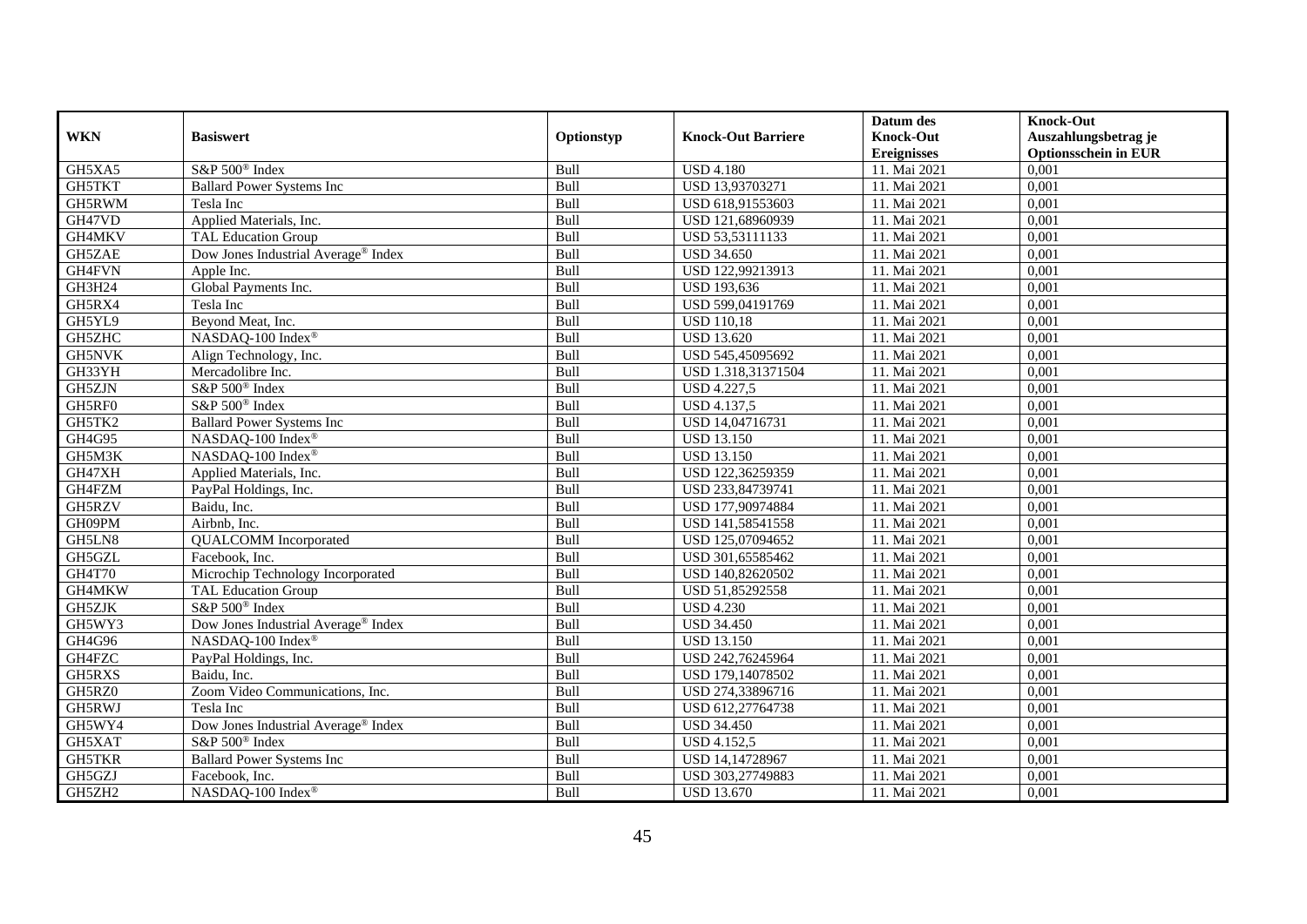|            |                                                 |             |                           | Datum des          | <b>Knock-Out</b>            |
|------------|-------------------------------------------------|-------------|---------------------------|--------------------|-----------------------------|
| <b>WKN</b> | <b>Basiswert</b>                                | Optionstyp  | <b>Knock-Out Barriere</b> | <b>Knock-Out</b>   | Auszahlungsbetrag je        |
|            |                                                 |             |                           | <b>Ereignisses</b> | <b>Optionsschein in EUR</b> |
| GH5ZAD     | Dow Jones Industrial Average® Index             | Bull        | <b>USD 34.650</b>         | 11. Mai 2021       | 0,001                       |
| GH4FZE     | PayPal Holdings, Inc.                           | Bull        | USD 241,48887931          | 11. Mai 2021       | 0,001                       |
| GH5ZJY     | S&P 500 <sup>®</sup> Index                      | Bull        | <b>USD 4.215</b>          | 11. Mai 2021       | 0,001                       |
| GH5LA4     | <b>KLA</b> Corporation                          | Bull        | USD 297,15245023          | 11. Mai 2021       | 0,001                       |
| GH5M3L     | NASDAQ-100 Index®                               | Bull        | <b>USD 13.100</b>         | 11. Mai 2021       | 0,001                       |
| GH33Z4     | Mercadolibre Inc.                               | Bull        | USD 1.327,65498801        | 11. Mai 2021       | 0,001                       |
| GH5YLT     | Beyond Meat, Inc.                               | Bull        | <b>USD 104,61</b>         | 11. Mai 2021       | 0,001                       |
| GH5ZA7     | Dow Jones Industrial Average® Index             | Bull        | <b>USD 34.720</b>         | 11. Mai 2021       | 0,001                       |
| GH5ZJL     | S&P 500 <sup>®</sup> Index                      | Bull        | <b>USD 4.230</b>          | 11. Mai 2021       | 0,001                       |
| GH4G12     | Adobe Inc.                                      | Bull        | USD 475,64163273          | 11. Mai 2021       | 0,001                       |
| GH5LLQ     | <b>QUALCOMM</b> Incorporated                    | Bull        | USD 126,46218065          | 11. Mai 2021       | 0,001                       |
| GH5ZGW     | NASDAQ-100 Index®                               | Bull        | <b>USD 13.700</b>         | 11. Mai 2021       | 0,001                       |
| GH5RXW     | Baidu, Inc.                                     | Bull        | USD 182,25340495          | 11. Mai 2021       | 0,001                       |
| GH5ZAH     | Dow Jones Industrial Average® Index             | <b>Bull</b> | <b>USD 34.620</b>         | 11. Mai 2021       | 0,001                       |
| GH5ZH9     | NASDAQ-100 Index®                               | Bull        | <b>USD 13.640</b>         | 11. Mai 2021       | 0,001                       |
| GH5ZHA     | NASDAQ-100 Index®                               | Bull        | <b>USD 13.630</b>         | 11. Mai 2021       | 0,001                       |
| GH5WCP     | Electronic Arts Inc.                            | Bull        | USD 139,43133748          | 11. Mai 2021       | 0,001                       |
| GH5TK1     | <b>Ballard Power Systems Inc</b>                | Bull        | USD 13,0759804            | 11. Mai 2021       | 0,001                       |
| GH5XAW     | S&P 500 <sup>®</sup> Index                      | Bull        | <b>USD 4.147,5</b>        | 11. Mai 2021       | 0,001                       |
| GH5YLD     | Beyond Meat, Inc.                               | Bull        | <b>USD 105,73</b>         | 11. Mai 2021       | 0,001                       |
| GH5ZH6     | NASDAQ-100 Index®                               | Bull        | <b>USD 13.650</b>         | 11. Mai 2021       | 0,001                       |
| GH5ZK6     | S&P 500 <sup>®</sup> Index                      | <b>Bull</b> | <b>USD 4.205</b>          | 11. Mai 2021       | 0,001                       |
| GH5YMR     | Beyond Meat, Inc.                               | Bull        | <b>USD 103.5</b>          | 11. Mai 2021       | 0,001                       |
| GC8DMH     | Conagra Brands Inc.                             | Bear        | USD 38,53130923           | 11. Mai 2021       | 0,001                       |
| GH4FQX     | Square Inc                                      | Bull        | USD 214,02249397          | 11. Mai 2021       | 0,001                       |
| GH4G8P     | NASDAQ-100 Index®                               | Bull        | <b>USD 13.310</b>         | 11. Mai 2021       | 0,001                       |
| GH5ZAC     | Dow Jones Industrial Average® Index             | Bull        | <b>USD 34.680</b>         | 11. Mai 2021       | 0,001                       |
| GH5LN6     | <b>QUALCOMM</b> Incorporated                    | Bull        | USD 127,85341476          | 11. Mai 2021       | 0,001                       |
| GH33Z2     | Mercadolibre Inc.                               | Bull        | USD 1.346,26669006        | 11. Mai 2021       | 0,001                       |
| GH5WXY     | Dow Jones Industrial Average® Index             | Bull        | <b>USD 34.520</b>         | 11. Mai 2021       | 0,001                       |
| GH5ZA8     | Dow Jones Industrial Average® Index             | Bull        | <b>USD 34.720</b>         | 11. Mai 2021       | 0,001                       |
| GH45F1     | Bumble Inc                                      | Bull        | USD 51,90758692           | 11. Mai 2021       | 0,001                       |
| GH5XAN     | S&P 500 <sup>®</sup> Index                      | Bull        | <b>USD 4.157,5</b>        | 11. Mai 2021       | 0,001                       |
| GH5RXU     | Baidu, Inc.                                     | Bull        | USD 180,26172852          | 11. Mai 2021       | 0,001                       |
| GH5ZA6     | Dow Jones Industrial Average <sup>®</sup> Index | Bull        | <b>USD 34.740</b>         | 11. Mai 2021       | 0,001                       |
| GH5YPM     | <b>Synchrony Financial</b>                      | Bull        | <b>USD 45,24</b>          | 11. Mai 2021       | 0,001                       |
| GH4G8S     | NASDAQ-100 Index®                               | Bull        | <b>USD 13.300</b>         | 11. Mai 2021       | 0,001                       |
| GH5ZGY     | NASDAQ-100 Index®                               | Bull        | <b>USD 13.690</b>         | 11. Mai 2021       | 0,001                       |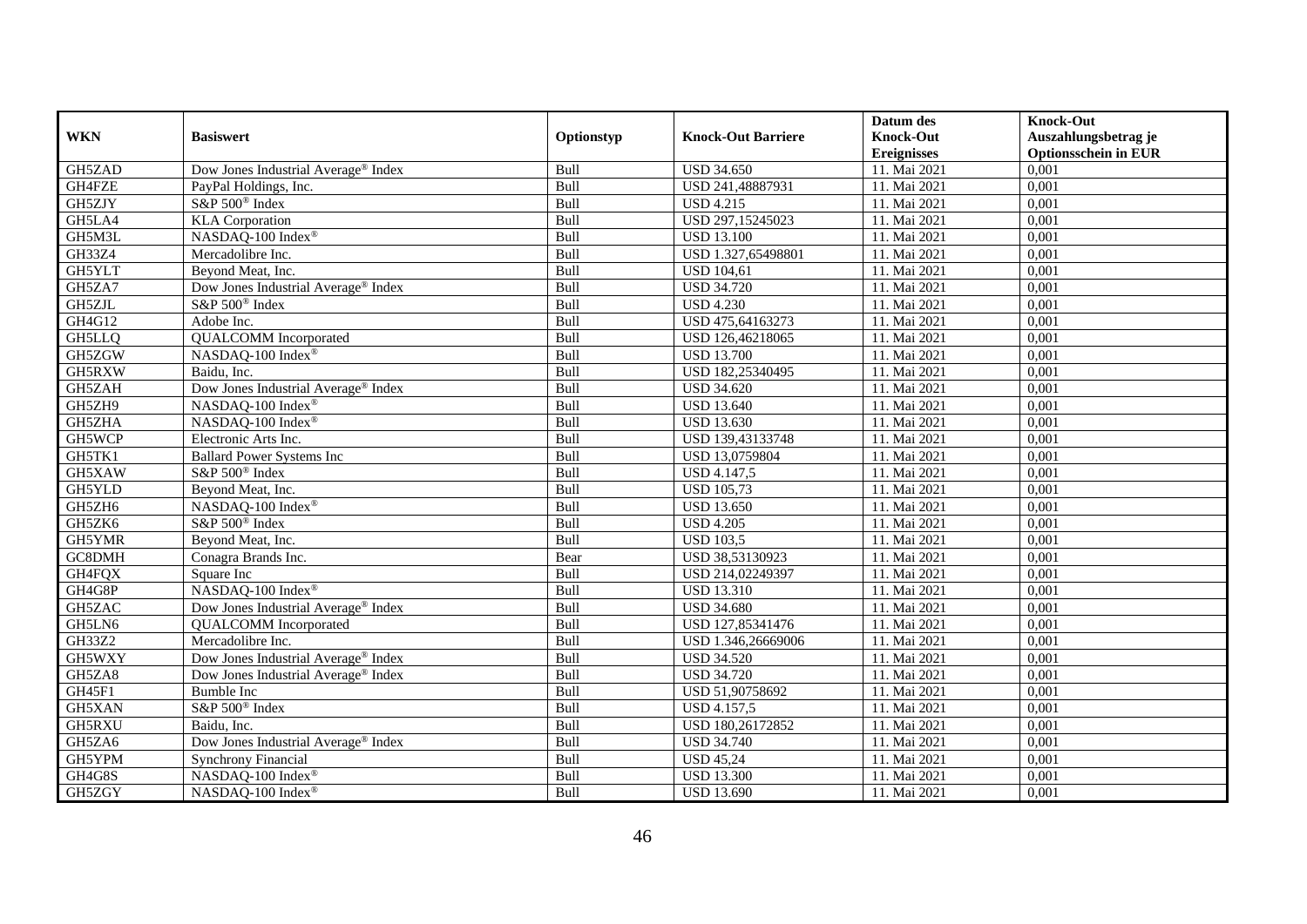|            |                                                 |             |                           | Datum des          | <b>Knock-Out</b>            |
|------------|-------------------------------------------------|-------------|---------------------------|--------------------|-----------------------------|
| <b>WKN</b> | <b>Basiswert</b>                                | Optionstyp  | <b>Knock-Out Barriere</b> | <b>Knock-Out</b>   | Auszahlungsbetrag je        |
|            |                                                 |             |                           | <b>Ereignisses</b> | <b>Optionsschein in EUR</b> |
| GH5ZK4     | S&P 500 <sup>®</sup> Index                      | Bull        | USD 4.207,5               | 11. Mai 2021       | 0,001                       |
| GH5XAB     | S&P 500 <sup>®</sup> Index                      | Bull        | <b>USD 4.172,5</b>        | 11. Mai 2021       | 0,001                       |
| GH4XZL     | Nvidia Corporation                              | Bull        | USD 555,08035685          | 11. Mai 2021       | 0,001                       |
| GH5YXJ     | Peloton Interactive Inc.                        | Bear        | <b>USD 84,57</b>          | 11. Mai 2021       | 0,001                       |
| GH5REZ     | S&P 500 <sup>®</sup> Index                      | Bull        | <b>USD 4.140</b>          | 11. Mai 2021       | 0,001                       |
| GH5ZJJ     | S&P 500 <sup>®</sup> Index                      | Bull        | <b>USD 4.232,5</b>        | 11. Mai 2021       | 0,001                       |
| GH4G8K     | NASDAQ-100 Index®                               | Bull        | <b>USD 13.330</b>         | 11. Mai 2021       | 0,001                       |
| GH45F2     | Bumble Inc                                      | Bull        | USD 52,59256959           | 11. Mai 2021       | 0,001                       |
| GH45HF     | NIO Inc                                         | Bull        | USD 33,61239744           | 11. Mai 2021       | 0,001                       |
| GH5ZGV     | NASDAQ-100 Index®                               | Bull        | <b>USD 13.710</b>         | 11. Mai 2021       | 0,001                       |
| GH5XAH     | $S\&P 500$ <sup>®</sup> Index                   | Bull        | <b>USD 4.165</b>          | 11. Mai 2021       | 0,001                       |
| GH45F3     | <b>Bumble Inc</b>                               | Bull        | USD 50,46710857           | 11. Mai 2021       | 0,001                       |
| GH5M3B     | NASDAQ-100 Index®                               | Bull        | <b>USD 13.320</b>         | 11. Mai 2021       | 0,001                       |
| GH5ZGZ     | NASDAQ-100 Index®                               | Bull        | <b>USD 13.690</b>         | 11. Mai 2021       | 0,001                       |
| GH4G8L     | NASDAQ-100 Index®                               | Bull        | <b>USD 13.330</b>         | 11. Mai 2021       | 0,001                       |
| GH5ZAF     | Dow Jones Industrial Average <sup>®</sup> Index | Bull        | <b>USD 34.640</b>         | 11. Mai 2021       | 0,001                       |
| GH4G16     | Adobe Inc.                                      | Bull        | USD 473,15236086          | 11. Mai 2021       | 0,001                       |
| GH5XAJ     | S&P 500 <sup>®</sup> Index                      | <b>Bull</b> | <b>USD 4.162,5</b>        | 11. Mai 2021       | 0,001                       |
| GH5W8S     | Plug Power Inc                                  | Bull        | USD 19,81578342           | 11. Mai 2021       | 0,001                       |
| GH4G17     | Adobe Inc.                                      | Bull        | USD 470,67312644          | 11. Mai 2021       | 0,001                       |
| GH5XA8     | S&P 500 <sup>®</sup> Index                      | Bull        | <b>USD 4.175</b>          | 11. Mai 2021       | 0,001                       |
| GH5XA2     | S&P 500 <sup>®</sup> Index                      | Bull        | <b>USD 4.182,5</b>        | 11. Mai 2021       | 0,001                       |
| GH5XA1     | S&P 500 <sup>®</sup> Index                      | Bull        | <b>USD 4.185</b>          | 11. Mai 2021       | 0,001                       |
| GH5ZH7     | NASDAQ-100 Index®                               | Bull        | <b>USD 13.650</b>         | 11. Mai 2021       | 0,001                       |
| GH4G8H     | NASDAQ-100 Index®                               | <b>Bull</b> | <b>USD 13.340</b>         | 11. Mai 2021       | 0,001                       |
| GH5XAF     | S&P 500 <sup>®</sup> Index                      | Bull        | USD 4.167,5               | 11. Mai 2021       | 0,001                       |
| GH5ZAQ     | Dow Jones Industrial Average® Index             | Bull        | <b>USD 34.550</b>         | 11. Mai 2021       | 0,001                       |
| GH5ZJP     | S&P 500 <sup>®</sup> Index                      | Bull        | <b>USD 4.225</b>          | 11. Mai 2021       | 0,001                       |
| GH5ZH1     | NASDAQ-100 Index®                               | Bull        | <b>USD 13.680</b>         | 11. Mai 2021       | 0,001                       |
| GH5ZK2     | S&P 500 <sup>®</sup> Index                      | Bull        | <b>USD 4.210</b>          | 11. Mai 2021       | 0,001                       |
| GH5ZAK     | Dow Jones Industrial Average <sup>®</sup> Index | Bull        | <b>USD 34.600</b>         | 11. Mai 2021       | 0,001                       |
| GH5ZA3     | Dow Jones Industrial Average <sup>®</sup> Index | <b>Bull</b> | <b>USD 34.750</b>         | 11. Mai 2021       | 0,001                       |
| GH5ZJS     | S&P 500 <sup>®</sup> Index                      | Bull        | <b>USD 4.222.5</b>        | 11. Mai 2021       | 0,001                       |
| GH47VK     | Applied Materials, Inc.                         | Bull        | USD 117,85259488          | 11. Mai 2021       | 0,001                       |
| GH5W8T     | Plug Power Inc                                  | Bull        | USD 19,5457046            | 11. Mai 2021       | 0,001                       |
| GH5YSR     | Eli Lilly and Company                           | Bull        | <b>USD 193,56</b>         | 11. Mai 2021       | 0,001                       |
| GH47VH     | Applied Materials, Inc.                         | Bull        | USD 119,61038948          | 11. Mai 2021       | 0,001                       |
| GH5NVL     | Align Technology, Inc.                          | Bull        | USD 539,29473855          | 11. Mai 2021       | 0,001                       |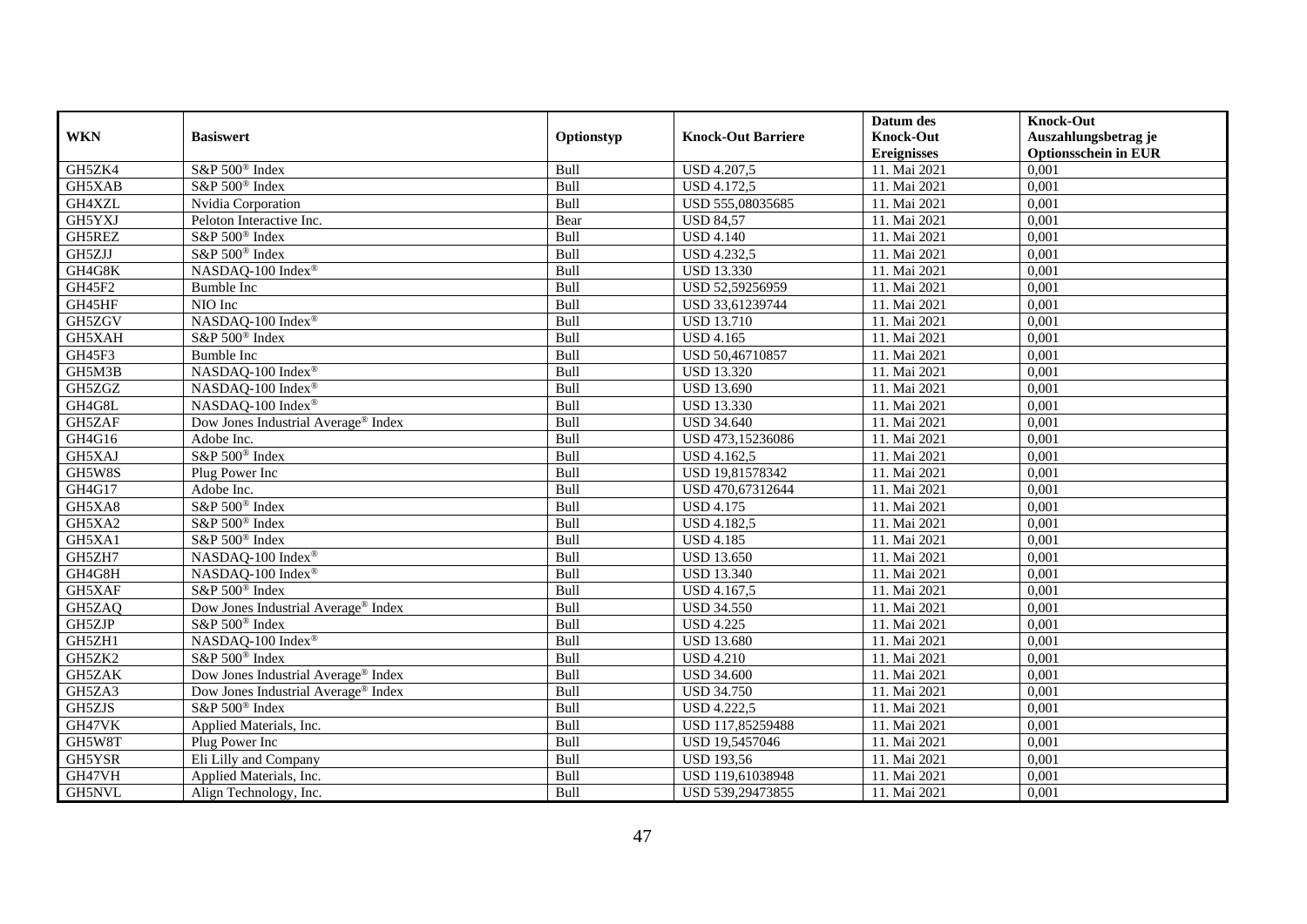|               |                                                 |             |                           | Datum des          | <b>Knock-Out</b>            |
|---------------|-------------------------------------------------|-------------|---------------------------|--------------------|-----------------------------|
| <b>WKN</b>    | <b>Basiswert</b>                                | Optionstyp  | <b>Knock-Out Barriere</b> | <b>Knock-Out</b>   | Auszahlungsbetrag je        |
|               |                                                 |             |                           | <b>Ereignisses</b> | <b>Optionsschein in EUR</b> |
| GH5YUQ        | Hormel Foods Corporation                        | Bear        | <b>USD 47,85</b>          | 11. Mai 2021       | 0,001                       |
| GH5W8U        | Plug Power Inc                                  | Bull        | USD 19,68574547           | 11. Mai 2021       | 0,001                       |
| GH47VJ        | Applied Materials, Inc.                         | Bull        | USD 118,78673714          | 11. Mai 2021       | 0,001                       |
| GH5YML        | Beyond Meat, Inc.                               | Bull        | <b>USD 102,39</b>         | 11. Mai 2021       | 0,001                       |
| GH2PP7        | Fiserv, Inc.                                    | Bull        | <b>USD 114,429</b>        | 11. Mai 2021       | 0,001                       |
| <b>GH47V8</b> | Applied Materials, Inc.                         | Bull        | USD 123,02553327          | 11. Mai 2021       | 0,001                       |
| GH5YWZ        | Peloton Interactive Inc.                        | Bear        | <b>USD 85.1</b>           | 11. Mai 2021       | 0,001                       |
| GH4FUW        | NASDAQ-100 Index®                               | Bull        | USD 13.323,57             | 11. Mai 2021       | 0,001                       |
| GH5YVE        | <b>Dollar General Corporation</b>               | Bull        | <b>USD 216,86</b>         | 11. Mai 2021       | 0,001                       |
| <b>GH166D</b> | Twitter, Inc.                                   | Bull        | USD 51,46092959           | 11. Mai 2021       | 0,001                       |
| GH4FU9        | NASDAQ-100 Index®                               | Bull        | USD 13.145,68             | 11. Mai 2021       | 0,001                       |
| GH4FUA        | NASDAQ-100 Index®                               | Bull        | USD 13.186,78             | 11. Mai 2021       | 0,001                       |
| <b>GH5REU</b> | S&P 500 <sup>®</sup> Index                      | Bull        | <b>USD 4.145</b>          | 11. Mai 2021       | 0,001                       |
| GH5WXW        | Dow Jones Industrial Average® Index             | <b>Bull</b> | <b>USD 34.540</b>         | 11. Mai 2021       | 0,001                       |
| GH4G91        | NASDAQ-100 Index®                               | Bull        | <b>USD 13.200</b>         | 11. Mai 2021       | 0,001                       |
| GH5WY9        | Dow Jones Industrial Average <sup>®</sup> Index | Bull        | <b>USD 34.400</b>         | 11. Mai 2021       | 0,001                       |
| GH5RD0        | NASDAQ-100 Index®                               | Bull        | <b>USD 13.290</b>         | 11. Mai 2021       | 0,001                       |
| GH5WYA        | Dow Jones Industrial Average <sup>®</sup> Index | Bull        | <b>USD 34.400</b>         | 11. Mai 2021       | 0,001                       |
| GH5WY8        | Dow Jones Industrial Average® Index             | Bull        | <b>USD 34.420</b>         | 11. Mai 2021       | 0,001                       |
| GH4G8T        | NASDAQ-100 Index®                               | Bull        | <b>USD 13.280</b>         | 11. Mai 2021       | 0,001                       |
| GH5RCY        | NASDAQ-100 Index®                               | Bull        | <b>USD 13.310</b>         | 11. Mai 2021       | 0,001                       |
| GH5WY7        | Dow Jones Industrial Average® Index             | <b>Bull</b> | <b>USD 34.420</b>         | 11. Mai 2021       | 0,001                       |
| GH4G9A        | NASDAQ-100 Index®                               | Bull        | <b>USD 13.120</b>         | 11. Mai 2021       | 0,001                       |
| GH5WY0        | Dow Jones Industrial Average® Index             | Bull        | <b>USD 34.500</b>         | 11. Mai 2021       | 0,001                       |
| GH4FUQ        | NASDAQ-100 Index®                               | Bull        | USD 13.337,23             | 11. Mai 2021       | 0,001                       |
| GH5XAU        | S&P 500 <sup>®</sup> Index                      | Bull        | <b>USD 4.150</b>          | 11. Mai 2021       | 0,001                       |
| GH4G8U        | NASDAQ-100 Index®                               | Bull        | <b>USD 13.280</b>         | 11. Mai 2021       | 0,001                       |
| GH5M3D        | NASDAQ-100 Index®                               | Bull        | <b>USD 13.280</b>         | 11. Mai 2021       | 0,001                       |
| GH4FVS        | NASDAQ-100 Index®                               | Bull        | USD 13.132,09             | 11. Mai 2021       | 0,001                       |
| GH5NPA        | Twitter, Inc.                                   | Bull        | USD 50,96844579           | 11. Mai 2021       | 0,001                       |
| GH5WEF        | Moderna Inc                                     | Bull        | USD 154,53295681          | 11. Mai 2021       | 0,001                       |
| GH4JY2        | Tesla Inc                                       | Bull        | USD 624,61973573          | 11. Mai 2021       | 0,001                       |
| GH0Y6J        | <b>Intel Corporation</b>                        | Bull        | USD 55,23404935           | 11. Mai 2021       | 0,001                       |
| GH5TL2        | <b>Ballard Power Systems Inc</b>                | Bull        | USD 14,24741204           | 11. Mai 2021       | 0,001                       |
| GH4G8Q        | NASDAQ-100 Index®                               | Bull        | <b>USD 13.310</b>         | 11. Mai 2021       | 0,001                       |
| GH4G8W        | NASDAQ-100 Index®                               | Bull        | <b>USD 13.250</b>         | 11. Mai 2021       | 0,001                       |
| GH5RF5        | S&P 500 <sup>®</sup> Index                      | Bull        | <b>USD 4.132,5</b>        | 11. Mai 2021       | 0,001                       |
| GH4FZN        | PayPal Holdings, Inc.                           | Bull        | USD 237,6581102           | 11. Mai 2021       | 0,001                       |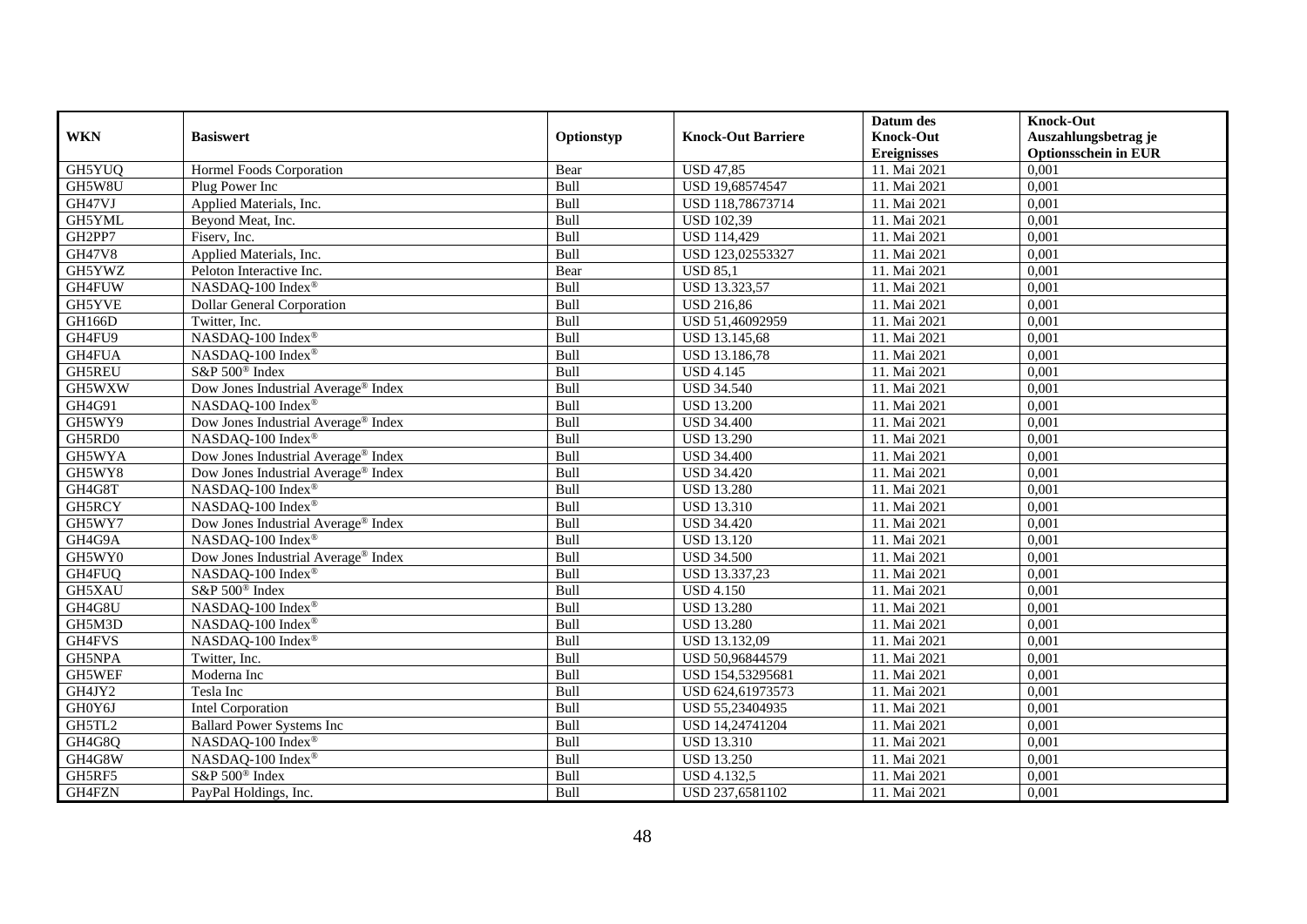|               |                                  |             |                           | Datum des          | <b>Knock-Out</b>            |
|---------------|----------------------------------|-------------|---------------------------|--------------------|-----------------------------|
| <b>WKN</b>    | <b>Basiswert</b>                 | Optionstyp  | <b>Knock-Out Barriere</b> | <b>Knock-Out</b>   | Auszahlungsbetrag je        |
|               |                                  |             |                           | <b>Ereignisses</b> | <b>Optionsschein in EUR</b> |
| GH4BYD        | Microsoft Corporation            | Bull        | USD 242,87911096          | 11. Mai 2021       | 0,001                       |
| GH4FY3        | Advanced Micro Devices, Inc.     | Bull        | USD 75,93050416           | 11. Mai 2021       | 0,001                       |
| GH4FUS        | NASDAQ-100 Index®                | <b>Bull</b> | USD 13.296,14             | 11. Mai 2021       | 0,001                       |
| GF4NH8        | Paycom Software, Inc.            | Bull        | USD 310,53744326          | 11. Mai 2021       | 0,001                       |
| GF5NDH        | Advanced Micro Devices, Inc.     | Bull        | USD 73,53833293           | 11. Mai 2021       | 0,001                       |
| GH4FR0        | Square Inc                       | <b>Bull</b> | USD 215,19794493          | 11. Mai 2021       | 0,001                       |
| GH4FW1        | Amazon.com, Inc.                 | Bull        | USD 3.164,14556103        | 11. Mai 2021       | 0,001                       |
| GH0YA0        | The Procter & Gamble Company     | Bear        | USD 138,51792305          | 11. Mai 2021       | 0,001                       |
| GH5A6V        | Ulta Beauty, Inc.                | Bull        | USD 313,78953094          | 11. Mai 2021       | 0,001                       |
| GH5YJW        | Beyond Meat, Inc.                | Bull        | <b>USD 101,28</b>         | 11. Mai 2021       | 0,001                       |
| GH5RF4        | S&P 500 <sup>®</sup> Index       | Bull        | <b>USD 4.132,5</b>        | 11. Mai 2021       | 0,001                       |
| GH4G8R        | NASDAQ-100 Index®                | Bull        | <b>USD 13.300</b>         | 11. Mai 2021       | 0,001                       |
| GH4FZP        | PayPal Holdings, Inc.            | Bull        | USD 235,11094954          | 11. Mai 2021       | 0,001                       |
| <b>GF7H38</b> | Mercadolibre Inc.                | Bull        | USD 1.303,89851755        | 11. Mai 2021       | 0,001                       |
| GH4FZ5        | Advanced Micro Devices, Inc.     | Bull        | USD 75,51783838           | 11. Mai 2021       | 0,001                       |
| GH4FUT        | NASDAQ-100 Index®                | Bull        | USD 13.309,91             | 11. Mai 2021       | 0,001                       |
| GH5GZK        | Facebook, Inc.                   | Bull        | USD 300,02420026          | 11. Mai 2021       | 0,001                       |
| GH4JUC        | Zoom Video Communications, Inc.  | Bull        | USD 279,19908547          | 11. Mai 2021       | 0,001                       |
| GF9AZS        | Alibaba Group Holding Limited    | Bull        | USD 216,855               | 11. Mai 2021       | 0,001                       |
| GH5YXA        | Peloton Interactive Inc.         | Bear        | <b>USD 86,15</b>          | 11. Mai 2021       | 0,001                       |
| GH5TK0        | <b>Ballard Power Systems Inc</b> | Bull        | USD 13,83691035           | 11. Mai 2021       | 0,001                       |
| GH47VF        | Applied Materials, Inc.          | Bull        | USD 121,01662514          | 11. Mai 2021       | 0,001                       |
| GF6DMM        | Netflix, Inc.                    | Bull        | USD 481,62669939          | 11. Mai 2021       | 0,001                       |
| GH5XAQ        | S&P 500 <sup>®</sup> Index       | Bull        | <b>USD 4.155</b>          | 11. Mai 2021       | 0,001                       |
| GH4FZB        | PayPal Holdings, Inc.            | Bull        | USD 240,215299            | 11. Mai 2021       | 0,001                       |
| GH4FVV        | NASDAQ-100 Index®                | Bull        | USD 13.214,09             | 11. Mai 2021       | 0,001                       |
| GH166F        | Twitter, Inc.                    | Bull        | USD 50,2869548            | 11. Mai 2021       | 0,001                       |
| GH33Z1        | Mercadolibre Inc.                | Bull        | USD 1.355,5472397         | 11. Mai 2021       | 0,001                       |
| GH2UQV        | Advanced Micro Devices, Inc.     | Bull        | USD 73,70085516           | 11. Mai 2021       | 0,001                       |
| GH4FVM        | Apple Inc.                       | Bull        | USD 123,62391521          | 11. Mai 2021       | 0.001                       |
| GF7H7G        | ServiceNow Inc                   | Bull        | USD 464,16357787          | 11. Mai 2021       | 0,001                       |
| GH45H8        | NIO Inc                          | Bull        | USD 34,19924846           | 11. Mai 2021       | 0,001                       |
| GF9AZT        | Alibaba Group Holding Limited    | Bull        | <b>USD 214,964</b>        | 11. Mai 2021       | 0,001                       |
| GH5M3A        | NASDAQ-100 Index®                | Bull        | <b>USD 13.340</b>         | 11. Mai 2021       | 0,001                       |
| GH4FZF        | PayPal Holdings, Inc.            | Bull        | USD 238,9417187           | 11. Mai 2021       | 0,001                       |
| GH47VG        | Applied Materials, Inc.          | Bull        | USD 120,3536855           | 11. Mai 2021       | 0,001                       |
| GH4FUX        | NASDAQ-100 Index®                | Bull        | USD 13.241,48             | 11. Mai 2021       | 0,001                       |
| GH33Z3        | Mercadolibre Inc.                | <b>Bull</b> | USD 1.336,93553769        | 11. Mai 2021       | 0,001                       |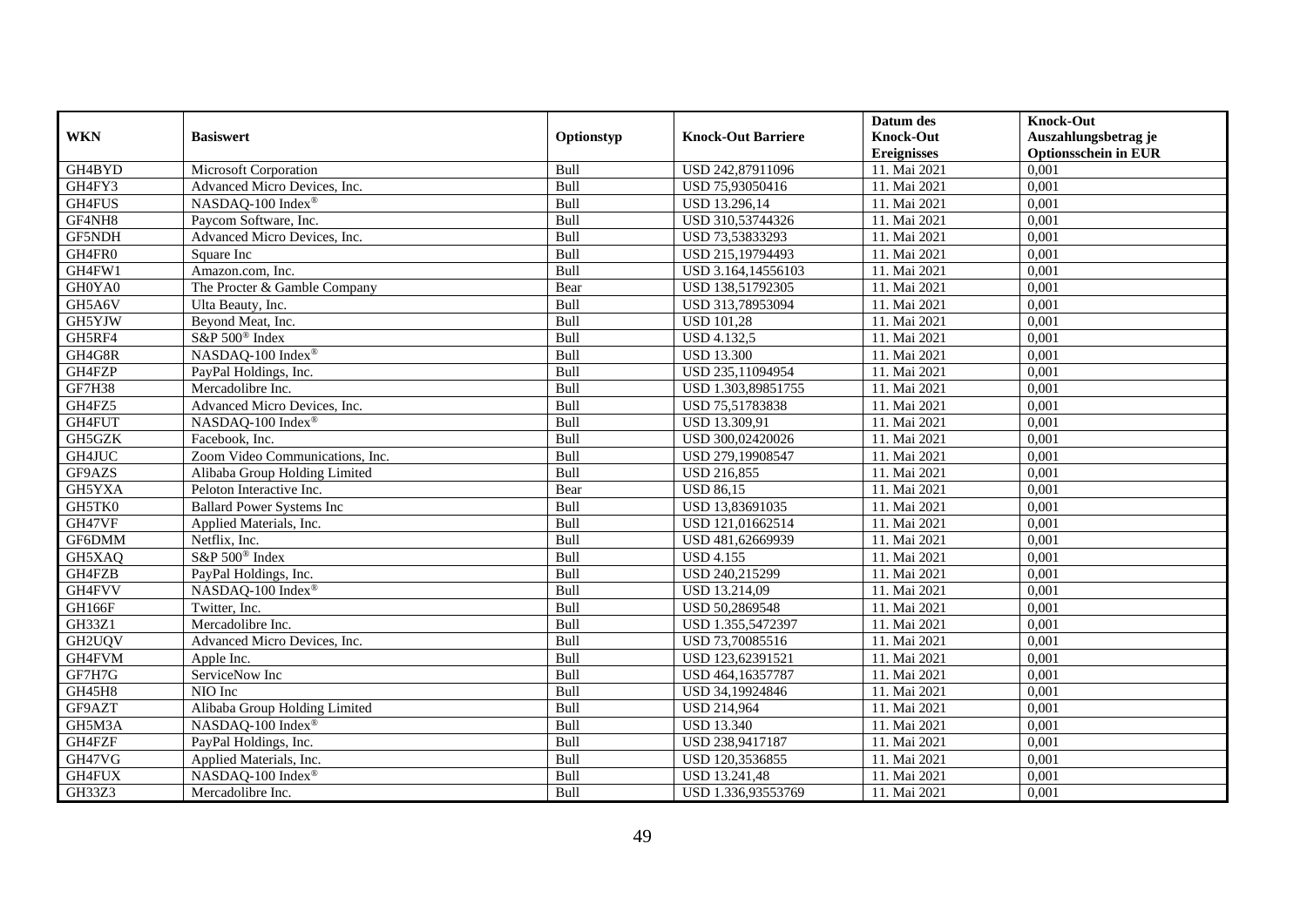|                    |                                  |             |                           | Datum des          | <b>Knock-Out</b>            |
|--------------------|----------------------------------|-------------|---------------------------|--------------------|-----------------------------|
| <b>WKN</b>         | <b>Basiswert</b>                 | Optionstyp  | <b>Knock-Out Barriere</b> | <b>Knock-Out</b>   | Auszahlungsbetrag je        |
|                    |                                  |             |                           | <b>Ereignisses</b> | <b>Optionsschein in EUR</b> |
| GH4FY6             | Advanced Micro Devices, Inc.     | Bull        | USD 75,09510759           | 11. Mai 2021       | 0,001                       |
| GH4FVJ             | Apple Inc.                       | Bull        | USD 124,89749554          | 11. Mai 2021       | 0,001                       |
| GH4Y21             | NIO Inc                          | Bull        | USD 32,74120069           | 11. Mai 2021       | 0,001                       |
| GH4FZH             | PayPal Holdings, Inc.            | Bull        | USD 236,38452986          | 11. Mai 2021       | 0,001                       |
| GH4G8F             | NASDAQ-100 Index®                | <b>Bull</b> | <b>USD 13.350</b>         | 11. Mai 2021       | 0,001                       |
| <b>GH4FUB</b>      | NASDAQ-100 Index®                | Bull        | <b>USD 13.159,47</b>      | 11. Mai 2021       | 0,001                       |
| GH47WH             | Applied Materials, Inc.          | <b>Bull</b> | USD 123,69851747          | 11. Mai 2021       | 0,001                       |
| GF9AZU             | Alibaba Group Holding Limited    | Bull        | <b>USD 215,955</b>        | 11. Mai 2021       | 0,001                       |
| GH4FY1             | Advanced Micro Devices, Inc.     | Bull        | USD 74,69250681           | 11. Mai 2021       | 0,001                       |
| GH4FVK             | Apple Inc.                       | Bull        | USD 124,25569129          | 11. Mai 2021       | 0,001                       |
| GF2P9H             | ServiceNow Inc                   | Bull        | USD 455,63180484          | 11. Mai 2021       | 0,001                       |
| GH45HU             | NIO Inc                          | Bull        | USD 32,29704177           | 11. Mai 2021       | 0,001                       |
| GH4G8G             | NASDAQ-100 Index®                | Bull        | <b>USD 13.350</b>         | 11. Mai 2021       | 0,001                       |
| GH4FUP             | NASDAO-100 Index®                | <b>Bull</b> | USD 13.350,84             | 11. Mai 2021       | 0.001                       |
| GH4FVL             | Apple Inc.                       | Bull        | USD 125,52927159          | 11. Mai 2021       | 0,001                       |
| GH4G8J             | NASDAQ-100 Index®                | Bull        | <b>USD 13.340</b>         | 11. Mai 2021       | 0,001                       |
| GH45HG             | NIO Inc                          | Bull        | USD 33,81475991           | 11. Mai 2021       | 0,001                       |
| GH4FUY             | NASDAQ-100 Index®                | Bull        | USD 13.255,17             | 11. Mai 2021       | 0,001                       |
| <b>GF0MNQ</b>      | Advanced Micro Devices, Inc.     | Bull        | USD 73,07201166           | 11. Mai 2021       | 0,001                       |
| GH4FUG             | $NASDAQ-100$ Index <sup>®</sup>  | Bull        | USD 13.104,76             | 11. Mai 2021       | 0,001                       |
| GH45HH             | NIO Inc                          | Bull        | USD 33,37968068           | 11. Mai 2021       | 0,001                       |
| GH <sub>2PK0</sub> | Advanced Micro Devices, Inc.     | Bull        | USD 74,18447195           | 11. Mai 2021       | 0,001                       |
| GH5WCT             | Electronic Arts Inc.             | Bull        | USD 138,72122881          | 11. Mai 2021       | 0,001                       |
| GH4FWN             | NASDAQ-100 Index®                | Bull        | USD 13.282,54             | 11. Mai 2021       | 0,001                       |
| GH45HC             | NIO Inc                          | Bull        | USD 34,00700421           | 11. Mai 2021       | 0,001                       |
| <b>GF0ASL</b>      | <b>Ballard Power Systems Inc</b> | Bull        | USD 13,63809866           | 11. Mai 2021       | 0,001                       |
| GH5NNM             | Twitter, Inc.                    | Bull        | USD 50,68806928           | 11. Mai 2021       | 0,001                       |
| GH4FUE             | NASDAQ-100 Index®                | Bull        | USD 13.118,3              | 11. Mai 2021       | 0,001                       |
| GH4FV4             | Amazon.com, Inc.                 | Bull        | USD 3.147,89503235        | 11. Mai 2021       | 0,001                       |
| GH4FUU             | NASDAQ-100 Index®                | <b>Bull</b> | USD 13.268,88             | 11. Mai 2021       | 0,001                       |
| GH51PS             | Alibaba Group Holding Limited    | Bull        | <b>USD 218,54</b>         | 11. Mai 2021       | 0,001                       |
| GH4FW2             | Amazon.com, Inc.                 | Bull        | USD 3.131,63446629        | 11. Mai 2021       | 0,001                       |
| GH4FUV             | NASDAQ-100 Index®                | Bull        | USD 13.227,79             | 11. Mai 2021       | 0,001                       |
| GH51PM             | Alibaba Group Holding Limited    | Bull        | <b>USD 213,864</b>        | 11. Mai 2021       | 0,001                       |
| GH4FV3             | Amazon.com, Inc.                 | <b>Bull</b> | USD 3.180,4161645         | 11. Mai 2021       | 0,001                       |
| GH4FU5             | NASDAQ-100 Index®                | Bull        | USD 13.200,49             | 11. Mai 2021       | 0,001                       |
| GH4FU6             | NASDAQ-100 Index®                | Bull        | USD 13.173,14             | 11. Mai 2021       | 0,001                       |
| GH5W8N             | Plug Power Inc                   | Bull        | USD 19,38565789           | 11. Mai 2021       | 0,001                       |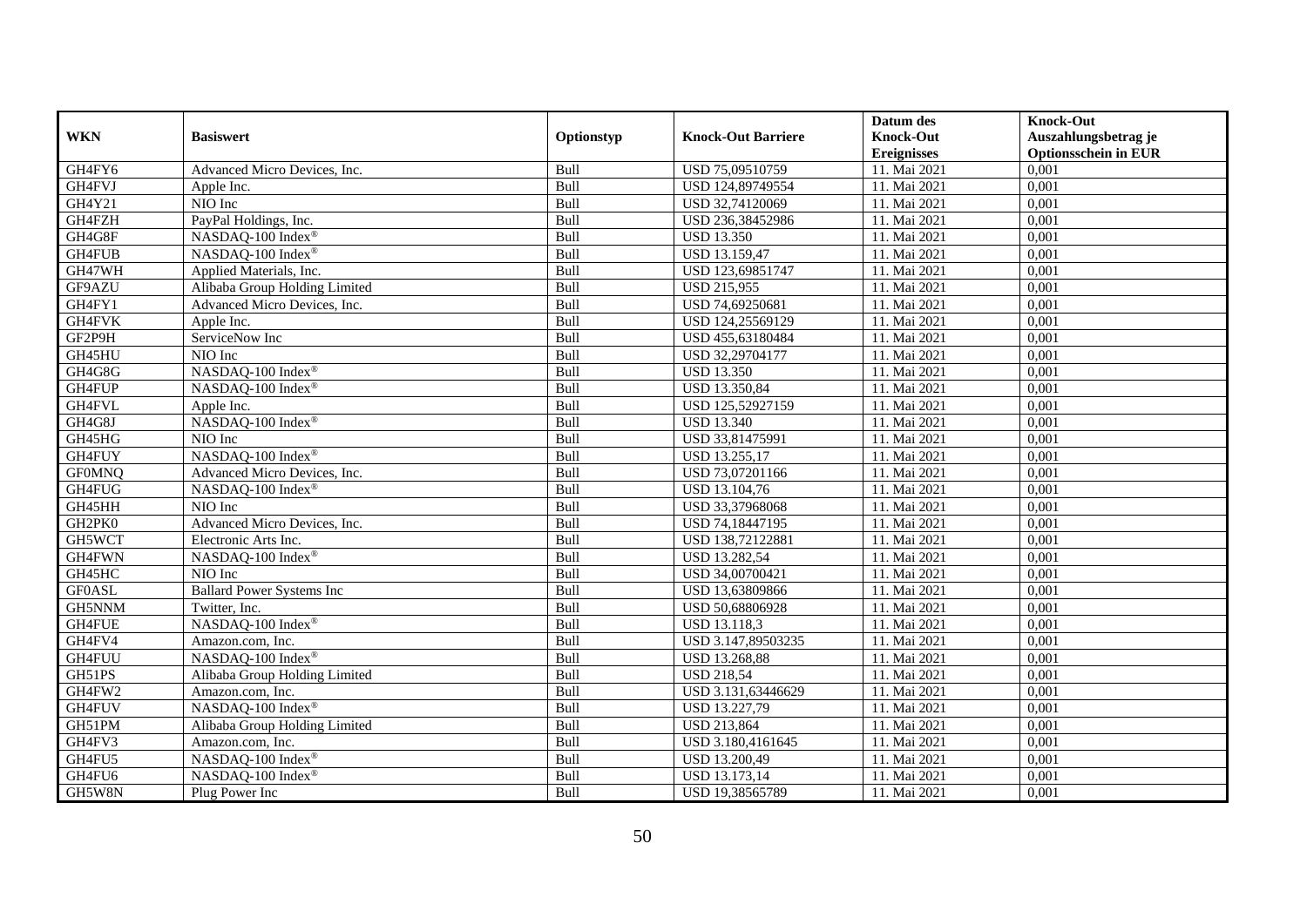|               |                                                 |            |                           | Datum des          | <b>Knock-Out</b>            |
|---------------|-------------------------------------------------|------------|---------------------------|--------------------|-----------------------------|
| <b>WKN</b>    | <b>Basiswert</b>                                | Optionstyp | <b>Knock-Out Barriere</b> | <b>Knock-Out</b>   | Auszahlungsbetrag je        |
|               |                                                 |            |                           | <b>Ereignisses</b> | <b>Optionsschein in EUR</b> |
| GH5W8R        | Plug Power Inc                                  | Bull       | USD 19,93581846           | 11. Mai 2021       | 0,001                       |
| GF67GB        | Plug Power Inc                                  | Bull       | USD 18,74097705           | 11. Mai 2021       | 0,001                       |
| GH47WK        | Applied Materials, Inc.                         | Bull       | USD 124,36145716          | 11. Mai 2021       | 0,001                       |
| GF67G9        | Plug Power Inc                                  | Bull       | USD 19,1314141            | 11. Mai 2021       | 0,001                       |
| GH5WYC        | Dow Jones Industrial Average® Index             | Bull       | <b>USD 34.380</b>         | 11. Mai 2021       | 0,001                       |
| GH5WYB        | Dow Jones Industrial Average® Index             | Bull       | <b>USD 34.380</b>         | 11. Mai 2021       | 0,001                       |
| GH5WYD        | Dow Jones Industrial Average® Index             | Bull       | <b>USD 34.350</b>         | 11. Mai 2021       | 0,001                       |
| GH5YPQ        | <b>Synchrony Financial</b>                      | Bull       | <b>USD 44,84</b>          | 11. Mai 2021       | 0,001                       |
| GH5WYE        | Dow Jones Industrial Average® Index             | Bull       | <b>USD 34.350</b>         | 11. Mai 2021       | 0,001                       |
| GH5YX2        | Peloton Interactive Inc.                        | Bear       | <b>USD 85,62</b>          | 11. Mai 2021       | 0,001                       |
| GH5YXE        | Peloton Interactive Inc.                        | Bear       | <b>USD 87,2</b>           | 11. Mai 2021       | 0,001                       |
| GH51Q3        | Aurubis AG                                      | Bear       | EUR 79,42119329           | 11. Mai 2021       | 0,001                       |
| GH5YX4        | Peloton Interactive Inc.                        | Bear       | <b>USD 86,67</b>          | 11. Mai 2021       | 0,001                       |
| GH5LCG        | The Cooper Companies, Inc.                      | Bull       | USD 396,80199058          | 11. Mai 2021       | 0,001                       |
| GH3GVC        | Unicredit S.p.A.                                | Bear       | EUR 9,96228458            | 11. Mai 2021       | 0,001                       |
| GC7FEL        | Bechtle AG                                      | Bull       | EUR 147,50623776          | 11. Mai 2021       | 0,001                       |
| GH5RF6        | S&P 500 <sup>®</sup> Index                      | Bull       | <b>USD 4.130</b>          | 11. Mai 2021       | 0,001                       |
| GH5R7V        | Dow Jones Industrial Average <sup>®</sup> Index | Bull       | <b>USD 34.100</b>         | 11. Mai 2021       | 0,001                       |
| GH5R7W        | Dow Jones Industrial Average® Index             | Bull       | <b>USD 34.100</b>         | 11. Mai 2021       | 0,001                       |
| GH0Y6H        | <b>Intel Corporation</b>                        | Bull       | USD 54,66480739           | 11. Mai 2021       | 0,001                       |
| GH5UAK        | Dow Jones Industrial Average <sup>®</sup> Index | Bull       | <b>USD 34.080</b>         | 11. Mai 2021       | 0,001                       |
| GH5WYF        | Dow Jones Industrial Average® Index             | Bull       | <b>USD 34.340</b>         | 11. Mai 2021       | 0,001                       |
| <b>GH540Y</b> | S&P 500 <sup>®</sup> Index                      | Bull       | <b>USD 4.122,5</b>        | 11. Mai 2021       | 0,001                       |
| GH5WYH        | Dow Jones Industrial Average® Index             | Bull       | <b>USD 34.320</b>         | 11. Mai 2021       | 0,001                       |
| GH5R7T        | Dow Jones Industrial Average® Index             | Bull       | <b>USD 34.120</b>         | 11. Mai 2021       | $0,\overline{001}$          |
| GH33WC        | The Boeing Company                              | Bull       | USD 225,50100845          | 11. Mai 2021       | 0,001                       |
| GH4PEQ        | S&P 500 <sup>®</sup> Index                      | Bull       | <b>USD 4.115</b>          | 11. Mai 2021       | 0,001                       |
| <b>GH5TTG</b> | S&P 500 <sup>®</sup> Index                      | Bull       | USD 4.128,67208694        | 11. Mai 2021       | 0,001                       |
| GH5WYJ        | Dow Jones Industrial Average® Index             | Bull       | <b>USD 34.300</b>         | 11. Mai 2021       | 0,001                       |
| GH5UAG        | Dow Jones Industrial Average <sup>®</sup> Index | Bull       | <b>USD 34.150</b>         | 11. Mai 2021       | 0.001                       |
| <b>GH540Z</b> | S&P 500 <sup>®</sup> Index                      | Bull       | <b>USD 4.120</b>          | 11. Mai 2021       | 0,001                       |
| GH0Y68        | <b>Intel Corporation</b>                        | Bull       | USD 54,38018635           | 11. Mai 2021       | 0,001                       |
| GH5WYP        | Dow Jones Industrial Average <sup>®</sup> Index | Bull       | <b>USD 34.220</b>         | 11. Mai 2021       | 0,001                       |
| GH5WYS        | Dow Jones Industrial Average® Index             | Bull       | <b>USD 34.200</b>         | 11. Mai 2021       | 0,001                       |
| GH5M8G        | S&P 500 <sup>®</sup> Index                      | Bull       | <b>USD 4.127,5</b>        | 11. Mai 2021       | 0,001                       |
| GH5WYQ        | Dow Jones Industrial Average® Index             | Bull       | <b>USD 34.220</b>         | 11. Mai 2021       | 0,001                       |
| GH5WYN        | Dow Jones Industrial Average® Index             | Bull       | <b>USD 34.240</b>         | 11. Mai 2021       | 0,001                       |
| GH4PER        | S&P 500 <sup>®</sup> Index                      | Bull       | <b>USD 4.112,5</b>        | 11. Mai 2021       | 0,001                       |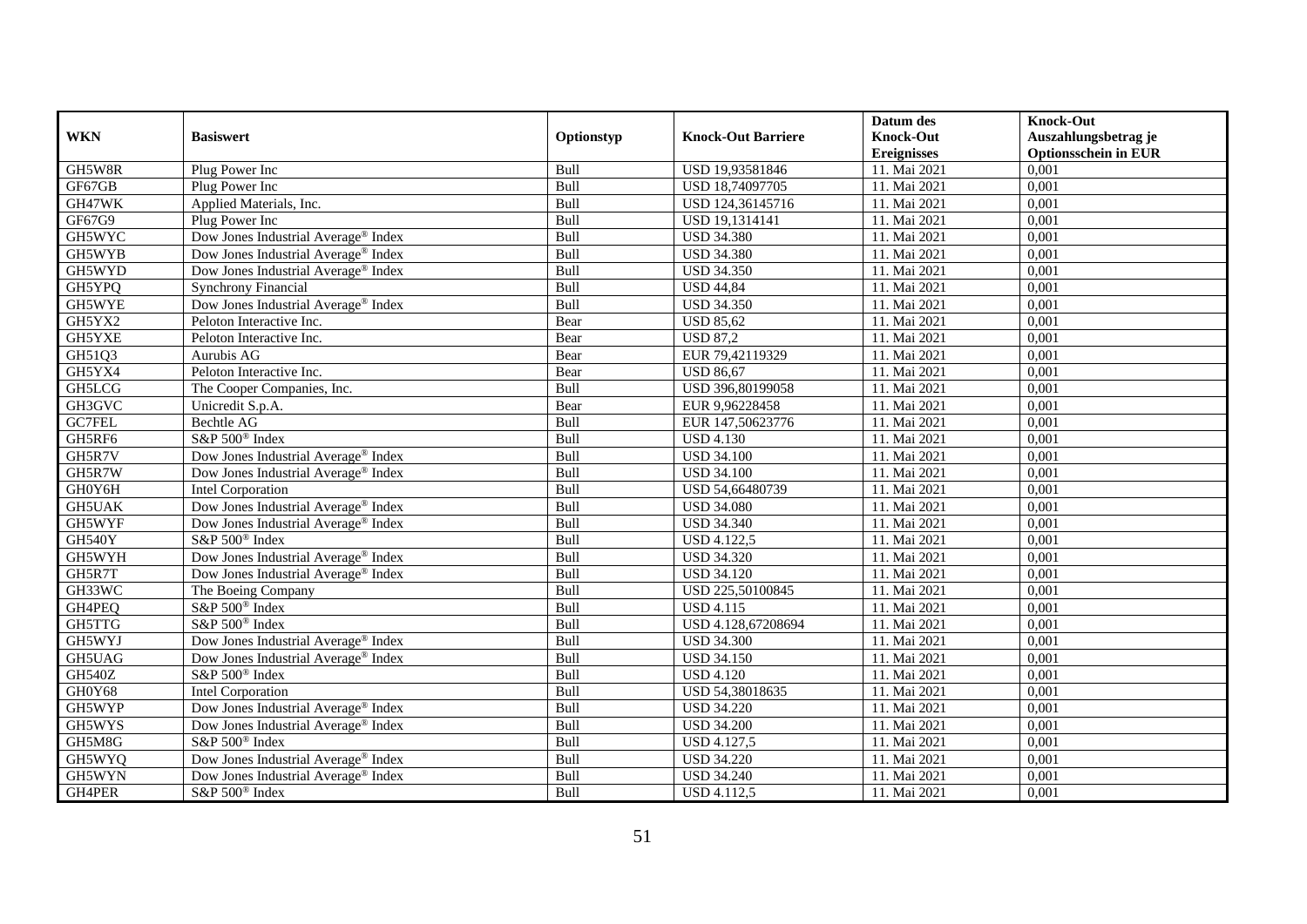|               |                                                 |            |                           | Datum des          | <b>Knock-Out</b>            |
|---------------|-------------------------------------------------|------------|---------------------------|--------------------|-----------------------------|
| <b>WKN</b>    | <b>Basiswert</b>                                | Optionstyp | <b>Knock-Out Barriere</b> | <b>Knock-Out</b>   | Auszahlungsbetrag je        |
|               |                                                 |            |                           | <b>Ereignisses</b> | <b>Optionsschein in EUR</b> |
| GH33X2        | The Boeing Company                              | Bull       | USD 224,3329746           | 11. Mai 2021       | 0,001                       |
| GH5ZAR        | Dow Jones Industrial Average <sup>®</sup> Index | Bull       | <b>USD 34.320</b>         | 11. Mai 2021       | 0,001                       |
| GH5YTF        | U.S. Bancorp                                    | Bull       | <b>USD 60,71</b>          | 11. Mai 2021       | 0,001                       |
| GH5410        | S&P 500 <sup>®</sup> Index                      | Bull       | <b>USD 4.120</b>          | 11. Mai 2021       | 0,001                       |
| GH5UAH        | Dow Jones Industrial Average® Index             | Bull       | <b>USD 34.150</b>         | 11. Mai 2021       | 0,001                       |
| GH58C1        | S&P 500 <sup>®</sup> Index                      | Bull       | <b>USD 4.127,5</b>        | 11. Mai 2021       | 0,001                       |
| GH5M8L        | S&P 500 <sup>®</sup> Index                      | Bull       | <b>USD 4.117,5</b>        | 11. Mai 2021       | 0,001                       |
| GH5ZAT        | Dow Jones Industrial Average® Index             | Bull       | <b>USD 34.280</b>         | 11. Mai 2021       | 0,001                       |
| GH5M8K        | S&P 500 <sup>®</sup> Index                      | Bull       | <b>USD 4.120</b>          | 11. Mai 2021       | 0,001                       |
| GH4PES        | S&P 500 <sup>®</sup> Index                      | Bull       | <b>USD 4.112,5</b>        | 11. Mai 2021       | 0,001                       |
| GH5R7U        | Dow Jones Industrial Average <sup>®</sup> Index | Bull       | <b>USD 34.120</b>         | 11. Mai 2021       | 0,001                       |
| GH5ZAS        | Dow Jones Industrial Average® Index             | Bull       | <b>USD 34.300</b>         | 11. Mai 2021       | 0,001                       |
| GH5WYL        | Dow Jones Industrial Average® Index             | Bull       | <b>USD 34.250</b>         | 11. Mai 2021       | 0,001                       |
| <b>GH540X</b> | S&P 500 <sup>®</sup> Index                      | Bull       | <b>USD 4.122,5</b>        | 11. Mai 2021       | 0,001                       |
| GH5TV6        | S&P 500 <sup>®</sup> Index                      | Bull       | USD 4.124,49068887        | 11. Mai 2021       | 0,001                       |
| GH3UP8        | Porsche Automobil Holding SE                    | Bull       | EUR 84,24021293           | 11. Mai 2021       | 0,001                       |
| GH4XTA        | Sonova Holding AG                               | Bull       | CHF 256,02821782          | 11. Mai 2021       | 0,001                       |
| GH5A6T        | Ulta Beauty, Inc.                               | Bull       | USD 308,70755386          | 11. Mai 2021       | 0,001                       |
| GH5TTM        | S&P 500 <sup>®</sup> Index                      | Bull       | USD 4.120,31929415        | 11. Mai 2021       | 0,001                       |
| <b>GH58C2</b> | S&P 500 <sup>®</sup> Index                      | Bull       | <b>USD 4.127,5</b>        | 11. Mai 2021       | 0,001                       |
| GH4PEN        | S&P 500 <sup>®</sup> Index                      | Bull       | <b>USD 4.117,5</b>        | 11. Mai 2021       | 0,001                       |
| GH5RF7        | S&P 500 <sup>®</sup> Index                      | Bull       | <b>USD 4.130</b>          | 11. Mai 2021       | 0,001                       |
| GH5WYG        | Dow Jones Industrial Average® Index             | Bull       | <b>USD 34.340</b>         | 11. Mai 2021       | 0,001                       |
| GH5NVZ        | LVMH Moët Hennessy Louis Vuitton SE             | Bull       | EUR 609,72678488          | 11. Mai 2021       | 0,001                       |
| <b>GH58C3</b> | S&P 500 <sup>®</sup> Index                      | Bull       | <b>USD 4.125</b>          | 11. Mai 2021       | 0,001                       |
| GH4PEP        | S&P 500 <sup>®</sup> Index                      | Bull       | <b>USD 4.115</b>          | 11. Mai 2021       | 0,001                       |
| GH5WYR        | Dow Jones Industrial Average <sup>®</sup> Index | Bull       | <b>USD 34.200</b>         | 11. Mai 2021       | 0,001                       |
| GH5M8N        | S&P 500 <sup>®</sup> Index                      | Bull       | <b>USD 4.112,5</b>        | 11. Mai 2021       | 0,001                       |
| <b>GH5TTK</b> | S&P 500 <sup>®</sup> Index                      | Bull       | USD 4.116,13789609        | 11. Mai 2021       | 0,001                       |
| GH3UNX        | Porsche Automobil Holding SE                    | Bull       | EUR 83,798534             | 11. Mai 2021       | 0,001                       |
| GH58C4        | S&P 500 <sup>®</sup> Index                      | Bull       | <b>USD 4.125</b>          | 11. Mai 2021       | 0,001                       |
| GH5M8M        | S&P 500 <sup>®</sup> Index                      | Bull       | <b>USD 4.115</b>          | 11. Mai 2021       | 0,001                       |
| GH5WYM        | Dow Jones Industrial Average <sup>®</sup> Index | Bull       | <b>USD 34.250</b>         | 11. Mai 2021       | 0,001                       |
| <b>GH27A9</b> | The Walt Disney Company                         | Bull       | USD 179,32494109          | 11. Mai 2021       | 0,001                       |
| GH5YNP        | O'Reilly Automotive Inc.                        | Bull       | <b>USD 555,77</b>         | 11. Mai 2021       | 0,001                       |
| GH5TTP        | S&P 500 <sup>®</sup> Index                      | Bull       | USD 4.111,95649802        | 11. Mai 2021       | 0,001                       |
| GH4PEM        | S&P 500 <sup>®</sup> Index                      | Bull       | <b>USD 4.117,5</b>        | 11. Mai 2021       | 0,001                       |
| GH5UAJ        | Dow Jones Industrial Average <sup>®</sup> Index | Bull       | <b>USD 34.080</b>         | 11. Mai 2021       | 0,001                       |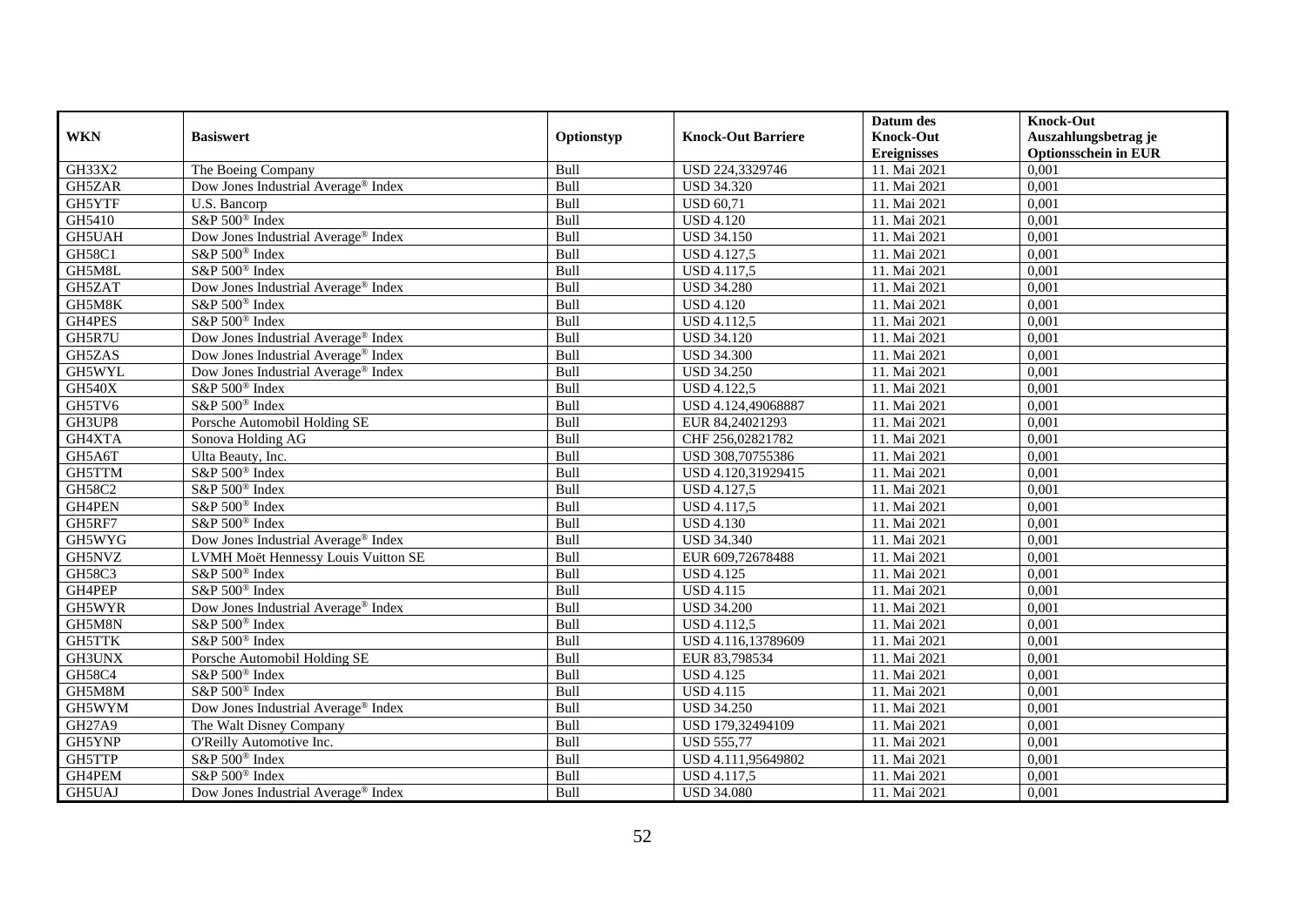|               |                                                                     |             |                           | Datum des          | <b>Knock-Out</b>            |
|---------------|---------------------------------------------------------------------|-------------|---------------------------|--------------------|-----------------------------|
| <b>WKN</b>    | <b>Basiswert</b>                                                    | Optionstyp  | <b>Knock-Out Barriere</b> | <b>Knock-Out</b>   | Auszahlungsbetrag je        |
|               |                                                                     |             |                           | <b>Ereignisses</b> | <b>Optionsschein in EUR</b> |
| GH5WYU        | Dow Jones Industrial Average® Index                                 | <b>Bull</b> | <b>USD 34.180</b>         | 11. Mai 2021       | 0,001                       |
| GH5YNN        | O'Reilly Automotive Inc.                                            | Bull        | <b>USD 552,68</b>         | 11. Mai 2021       | 0,001                       |
| GH5WYT        | Dow Jones Industrial Average® Index                                 | Bull        | <b>USD 34.180</b>         | 11. Mai 2021       | 0,001                       |
| GH5WYK        | Dow Jones Industrial Average® Index                                 | Bull        | <b>USD 34.280</b>         | 11. Mai 2021       | 0,001                       |
| GH5M8H        | S&P 500 <sup>®</sup> Index                                          | Bull        | $USD$ 4.125               | 11. Mai 2021       | 0,001                       |
| GH5M8J        | S&P 500 <sup>®</sup> Index                                          | Bull        | <b>USD 4.122,5</b>        | 11. Mai 2021       | 0,001                       |
| GH3GTN        | <b>BIOGEN INC.</b>                                                  | Bear        | USD 280,7917338           | 11. Mai 2021       | 0,001                       |
| GH5LCD        | The Cooper Companies, Inc.                                          | Bull        | USD 393,37895411          | 11. Mai 2021       | 0,001                       |
| <b>GH5NHL</b> | Coinbase Global Inc                                                 | Bear        | USD 302,75450884          | 11. Mai 2021       | 0,001                       |
| GH4F8Q        | GBP/USD (WM-Fixing)                                                 | Bear        | <b>USD 1,41625</b>        | 11. Mai 2021       | 0,001                       |
| GH5LDE        | The Cooper Companies, Inc.                                          | Bull        | USD 389,94590877          | 11. Mai 2021       | 0,001                       |
| <b>GH5NKR</b> | Coinbase Global Inc                                                 | Bear        | USD 299,79817544          | 11. Mai 2021       | 0,001                       |
| GH5NL4        | Coinbase Global Inc                                                 | Bear        | USD 301.27634214          | 11. Mai 2021       | 0,001                       |
| GH5YX6        | Peloton Interactive Inc.                                            | Bear        | <b>USD 87,72</b>          | 11. Mai 2021       | 0,001                       |
| GH5YX5        | Peloton Interactive Inc.                                            | Bear        | <b>USD 88,25</b>          | 11. Mai 2021       | 0,001                       |
| GH5YVB        | <b>Dollar General Corporation</b>                                   | Bull        | <b>USD 212,91</b>         | 11. Mai 2021       | 0,001                       |
| <b>GH1GCK</b> | <b>Cognizant Technology Solutions Corporation</b>                   | Bull        | USD 72,07427798           | 11. Mai 2021       | 0,001                       |
| GH5YRP        | Cigna Corporation                                                   | Bull        | <b>USD 258,65</b>         | 11. Mai 2021       | 0.001                       |
| GH5YXU        | Peloton Interactive Inc.                                            | Bear        | <b>USD 89,3</b>           | 11. Mai 2021       | 0,001                       |
| GH5YXW        | Peloton Interactive Inc.                                            | Bear        | <b>USD 88.78</b>          | 11. Mai 2021       | 0,001                       |
| GH5YJK        | NYMEX Light, Sweet Crude Oil Future (Generic Front<br>Month Future) | Bear        | <b>USD 65,38</b>          | 11. Mai 2021       | 0,001                       |
| GH4SGJ        | EUR/GBP (WM-Fixing)                                                 | Bull        | GBP 0,8583                | 11. Mai 2021       | 0,001                       |
| GH5YXT        | Peloton Interactive Inc.                                            | Bear        | <b>USD 89,83</b>          | 11. Mai 2021       | 0,001                       |
| GH3H1P        | CME Group Inc.                                                      | Bear        | USD 212,71852576          | 11. Mai 2021       | 0,001                       |
| GH5YX8        | Peloton Interactive Inc.                                            | Bear        | <b>USD 90,87</b>          | 11. Mai 2021       | 0,001                       |
| GH5YX7        | Peloton Interactive Inc.                                            | Bear        | <b>USD 90,35</b>          | 11. Mai 2021       | 0,001                       |
| GH62D3        | DAX <sup>®</sup> (Performance Index)/ X-DAX <sup>®</sup>            | Bull        | EUR 15.675                | 12. Mai 2021       | 0,001                       |
| GH62AV        | DAX <sup>®</sup> (Performance Index)/ X-DAX <sup>®</sup>            | Bull        | <b>EUR 15.480</b>         | 12. Mai 2021       | 0,001                       |
| GH61T6        | 1 Feinunze Platin, Feinheit mind. 0,9995                            | Bull        | USD 1.248,485             | 12. Mai 2021       | 0,001                       |
| GH62B6        | DAX <sup>®</sup> (Performance Index)/ X-DAX <sup>®</sup>            | Bull        | EUR 15.545                | 12. Mai 2021       | 0,001                       |
| GH61S9        | 1 Feinunze Platin, Feinheit mind. 0,9995                            | Bull        | USD 1.239,003             | 12. Mai 2021       | 0,001                       |
| GH62AL        | DAX <sup>®</sup> (Performance Index)/ X-DAX <sup>®</sup>            | Bull        | EUR 15.435                | 12. Mai 2021       | 0,001                       |
| GH61SG        | 1 Feinunze Platin, Feinheit mind. 0,9995                            | Bull        | USD 1.245,326             | 12. Mai 2021       | 0,001                       |
| GH62BN        | DAX <sup>®</sup> (Performance Index)/ X-DAX <sup>®</sup>            | Bull        | EUR 15.685                | 12. Mai 2021       | 0,001                       |
| GH62AD        | DAX <sup>®</sup> (Performance Index)/ X-DAX <sup>®</sup>            | Bull        | EUR 15.395                | 12. Mai 2021       | 0,001                       |
| GH62B4        | DAX <sup>®</sup> (Performance Index)/ X-DAX <sup>®</sup>            | Bull        | EUR 15.550                | 12. Mai 2021       | 0,001                       |
| GH61TB        | 1 Feinunze Platin, Feinheit mind. 0,9995                            | Bull        | USD 1.229,518             | 12. Mai 2021       | 0,001                       |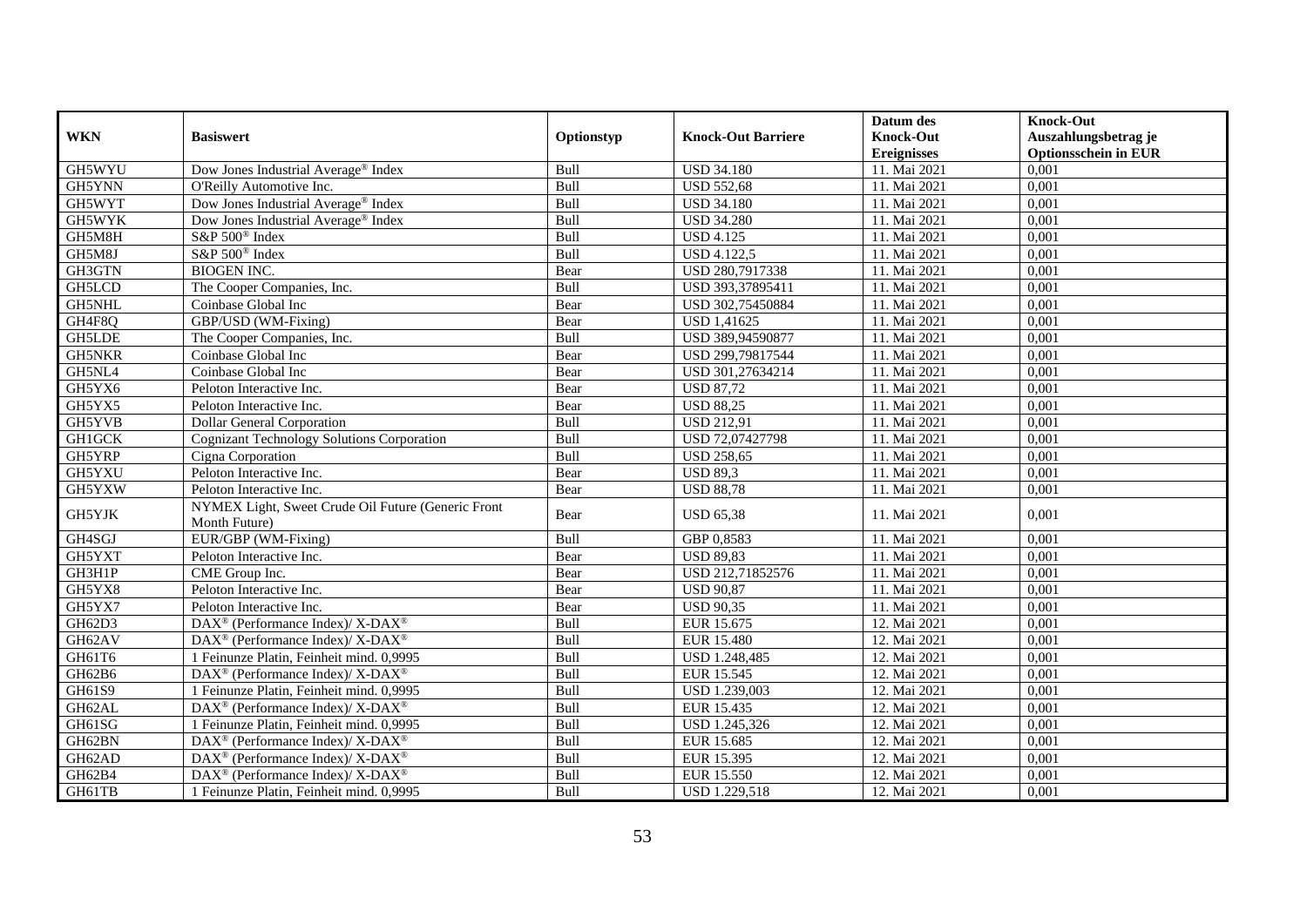|            |                                                             |            |                           | Datum des          | <b>Knock-Out</b>            |
|------------|-------------------------------------------------------------|------------|---------------------------|--------------------|-----------------------------|
| <b>WKN</b> | <b>Basiswert</b>                                            | Optionstyp | <b>Knock-Out Barriere</b> | <b>Knock-Out</b>   | Auszahlungsbetrag je        |
|            |                                                             |            |                           | <b>Ereignisses</b> | <b>Optionsschein in EUR</b> |
| GH61T8     | 1 Feinunze Platin, Feinheit mind. 0,9995                    | Bull       | USD 1.232,682             | 12. Mai 2021       | 0,001                       |
| GH61TL     | 1 Feinunze Platin, Feinheit mind. 0,9995                    | Bull       | USD 1.242,163             | 12. Mai 2021       | 0,001                       |
| GH61TH     | 1 Feinunze Platin, Feinheit mind, 0.9995                    | Bull       | USD 1.235,84              | 12. Mai 2021       | 0,001                       |
| GH62C4     | $DAX^{\circledast}$ (Performance Index)/ X-DAX <sup>®</sup> | Bull       | EUR 15.605                | 12. Mai 2021       | 0,001                       |
| GH62BR     | $DAX^{\circledast}$ (Performance Index)/ X-DAX <sup>®</sup> | Bull       | EUR 15.670                | 12. Mai 2021       | 0,001                       |
| GH62AF     | DAX <sup>®</sup> (Performance Index)/ X-DAX <sup>®</sup>    | Bull       | EUR 15.465                | 12. Mai 2021       | 0,001                       |
| GH62AE     | $DAX^{\circledast}$ (Performance Index)/ X-DAX <sup>®</sup> | Bull       | EUR 15.400                | 12. Mai 2021       | 0,001                       |
| GH62AW     | DAX <sup>®</sup> (Performance Index)/ X-DAX <sup>®</sup>    | Bull       | EUR 15.575                | 12. Mai 2021       | 0,001                       |
| GH62AU     | DAX <sup>®</sup> (Performance Index)/ X-DAX <sup>®</sup>    | Bull       | EUR 15.485                | 12. Mai 2021       | 0,001                       |
| GH62BB     | $DAX^{\circledast}$ (Performance Index)/ X-DAX <sup>®</sup> | Bull       | EUR 15.625                | 12. Mai 2021       | 0,001                       |
| GH62AP     | $DAX^{\circledast}$ (Performance Index)/ X-DAX <sup>®</sup> | Bull       | EUR 15.515                | 12. Mai 2021       | 0,001                       |
| GH62AC     | $DAX^{\circledast}$ (Performance Index)/ X-DAX <sup>®</sup> | Bull       | EUR 15.415                | 12. Mai 2021       | 0,001                       |
| GH62BX     | $DAX^{\circledast}$ (Performance Index)/ X-DAX <sup>®</sup> | Bull       | EUR 15.645                | 12. Mai 2021       | 0,001                       |
| GH62AR     | DAX <sup>®</sup> (Performance Index)/ X-DAX <sup>®</sup>    | Bull       | EUR 15.500                | 12. Mai 2021       | 0,001                       |
| GH62AY     | DAX <sup>®</sup> (Performance Index)/ $X$ -DAX <sup>®</sup> | Bull       | EUR 15.570                | 12. Mai 2021       | 0,001                       |
| GH62B7     | DAX <sup>®</sup> (Performance Index)/ X-DAX <sup>®</sup>    | Bull       | EUR 15.530                | 12. Mai 2021       | 0,001                       |
| GH62BQ     | DAX <sup>®</sup> (Performance Index)/ X-DAX <sup>®</sup>    | Bull       | EUR 15.520                | 12. Mai 2021       | 0,001                       |
| GH62AJ     | $DAX^{\circledast}$ (Performance Index)/ X-DAX <sup>®</sup> | Bull       | <b>EUR 15.440</b>         | 12. Mai 2021       | 0,001                       |
| GH62BH     | DAX <sup>®</sup> (Performance Index)/ X-DAX <sup>®</sup>    | Bull       | EUR 15.600                | 12. Mai 2021       | 0,001                       |
| GH62BL     | DAX <sup>®</sup> (Performance Index)/ X-DAX <sup>®</sup>    | Bull       | EUR 15.585                | 12. Mai 2021       | 0,001                       |
| GH62AX     | DAX <sup>®</sup> (Performance Index)/ $X$ -DAX <sup>®</sup> | Bull       | EUR 15.580                | 12. Mai 2021       | 0.001                       |
| GH62BC     | $DAX^{\circledast}$ (Performance Index)/ X-DAX <sup>®</sup> | Bull       | EUR 15.525                | 12. Mai 2021       | 0,001                       |
| GH62AN     | DAX <sup>®</sup> (Performance Index)/ X-DAX <sup>®</sup>    | Bull       | EUR 15.450                | 12. Mai 2021       | 0,001                       |
| GH62AH     | $DAX^{\circledast}$ (Performance Index)/ X-DAX <sup>®</sup> | Bull       | EUR 15.445                | 12. Mai 2021       | 0,001                       |
| GH62BD     | $DAX^{\circledast}$ (Performance Index)/ X-DAX <sup>®</sup> | Bull       | EUR 15.615                | 12. Mai 2021       | 0,001                       |
| GH62B9     | $DAX^{\circledast}$ (Performance Index)/ X-DAX <sup>®</sup> | Bull       | EUR 15.630                | 12. Mai 2021       | 0,001                       |
| GH62B3     | DAX <sup>®</sup> (Performance Index)/ X-DAX <sup>®</sup>    | Bull       | EUR 15.540                | 12. Mai 2021       | 0,001                       |
| GH62BA     | DAX <sup>®</sup> (Performance Index)/ X-DAX <sup>®</sup>    | Bull       | EUR 15.635                | 12. Mai 2021       | 0,001                       |
| GH62A5     | $DAX^{\circledast}$ (Performance Index)/ X-DAX <sup>®</sup> | Bull       | <b>EUR 15.430</b>         | 12. Mai 2021       | 0,001                       |
| GH62A9     | $DAX^{\circledast}$ (Performance Index)/ X-DAX <sup>®</sup> | Bull       | EUR 15.405                | 12. Mai 2021       | 0,001                       |
| GH62B1     | $DAX^{\circledast}$ (Performance Index)/ X-DAX <sup>®</sup> | Bull       | EUR 15.555                | 12. Mai 2021       | 0,001                       |
| GH62AK     | $DAX^{\circledast}$ (Performance Index)/ X-DAX <sup>®</sup> | Bull       | EUR 15.460                | 12. Mai 2021       | 0,001                       |
| GH62DR     | $DAX^{\circledast}$ (Performance Index)/ X-DAX <sup>®</sup> | Bull       | EUR 15.510                | 12. Mai 2021       | 0,001                       |
| GH62BG     | DAX <sup>®</sup> (Performance Index)/ X-DAX <sup>®</sup>    | Bull       | EUR 15.595                | 12. Mai 2021       | 0,001                       |
| GH62BV     | $DAX^{\circledast}$ (Performance Index)/ X-DAX <sup>®</sup> | Bull       | EUR 15.650                | 12. Mai 2021       | 0,001                       |
| GH62B5     | $DAX^{\circledast}$ (Performance Index)/ X-DAX <sup>®</sup> | Bull       | EUR 15.535                | 12. Mai 2021       | 0,001                       |
| GH62BM     | $DAX^{\circledast}$ (Performance Index)/ X-DAX <sup>®</sup> | Bull       | EUR 15.690                | 12. Mai 2021       | 0,001                       |
| GH62A2     | $DAX^{\circledast}$ (Performance Index)/ X-DAX <sup>®</sup> | Bull       | EUR 15.390                | 12. Mai 2021       | 0,001                       |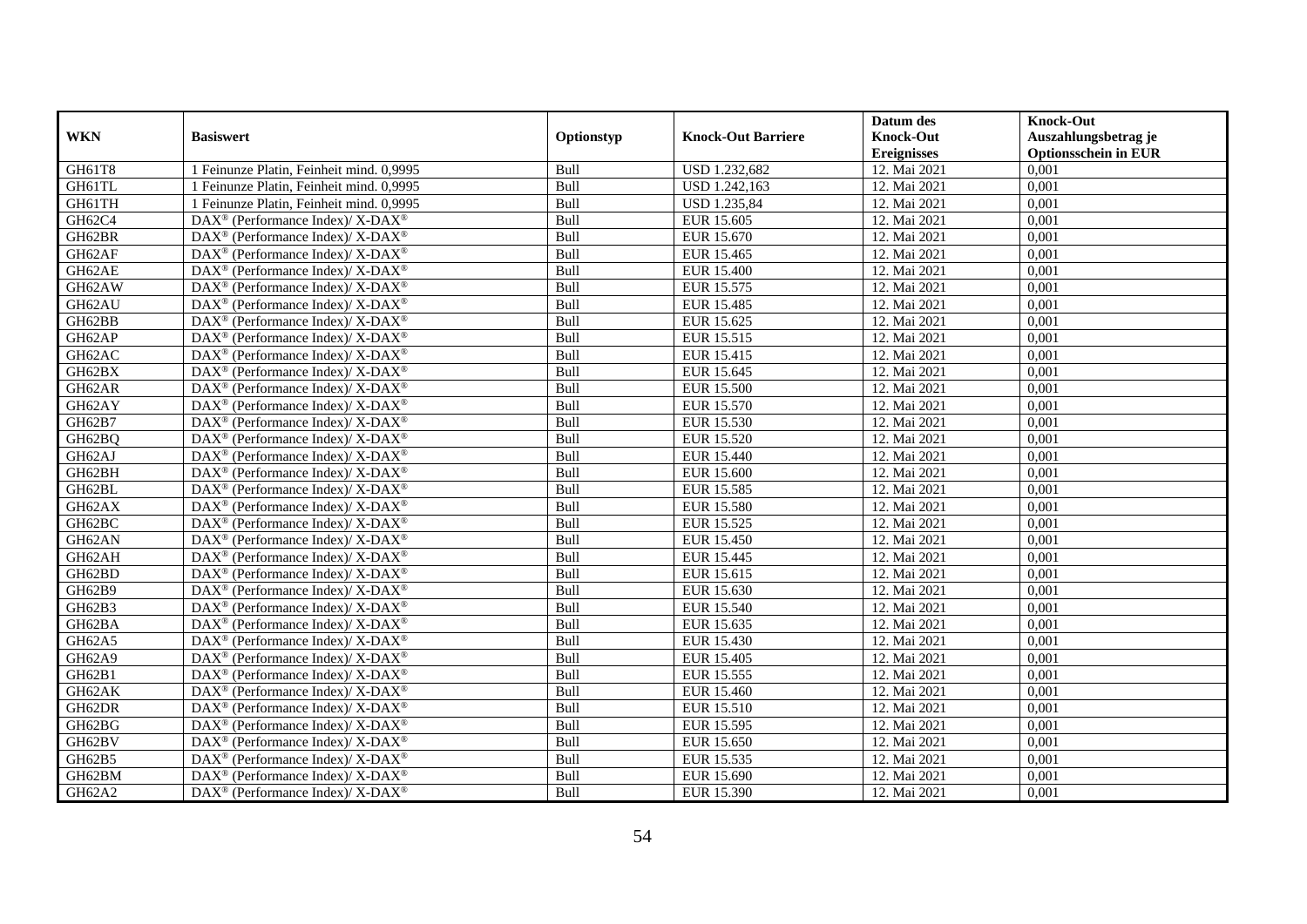|            |                                                             |             |                           | Datum des          | <b>Knock-Out</b>            |
|------------|-------------------------------------------------------------|-------------|---------------------------|--------------------|-----------------------------|
| <b>WKN</b> | <b>Basiswert</b>                                            | Optionstyp  | <b>Knock-Out Barriere</b> | <b>Knock-Out</b>   | Auszahlungsbetrag je        |
|            |                                                             |             |                           | <b>Ereignisses</b> | <b>Optionsschein in EUR</b> |
| GH62BS     | DAX <sup>®</sup> (Performance Index)/ X-DAX <sup>®</sup>    | Bull        | EUR 15.655                | 12. Mai 2021       | 0,001                       |
| GH62AM     | $DAX^{\circledast}$ (Performance Index)/ X-DAX <sup>®</sup> | Bull        | <b>EUR 15.455</b>         | 12. Mai 2021       | 0,001                       |
| GH62BP     | $DAX^{\circledast}$ (Performance Index)/ X-DAX <sup>®</sup> | Bull        | EUR 15.680                | 12. Mai 2021       | 0,001                       |
| GH62A7     | $DAX^{\circledast}$ (Performance Index)/ X-DAX <sup>®</sup> | Bull        | EUR 15.420                | 12. Mai 2021       | 0,001                       |
| GH62AQ     | DAX <sup>®</sup> (Performance Index)/ X-DAX <sup>®</sup>    | Bull        | EUR 15.505                | 12. Mai 2021       | 0,001                       |
| GH62B8     | DAX <sup>®</sup> (Performance Index)/ X-DAX <sup>®</sup>    | Bull        | EUR 15.640                | 12. Mai 2021       | 0,001                       |
| GH62AS     | $DAX^{\circledast}$ (Performance Index)/ X-DAX <sup>®</sup> | Bull        | EUR 15.495                | 12. Mai 2021       | 0,001                       |
| GH62BF     | $DAX^{\circledast}$ (Performance Index)/ X-DAX <sup>®</sup> | <b>Bull</b> | EUR 15.620                | 12. Mai 2021       | 0,001                       |
| GH62BT     | $DAX^{\circledast}$ (Performance Index)/ X-DAX <sup>®</sup> | Bull        | EUR 15.660                | 12. Mai 2021       | 0,001                       |
| GH62AT     | DAX <sup>®</sup> (Performance Index)/ X-DAX <sup>®</sup>    | Bull        | EUR 15.490                | 12. Mai 2021       | 0,001                       |
| GH62BU     | DAX <sup>®</sup> (Performance Index)/ X-DAX <sup>®</sup>    | Bull        | EUR 15.665                | 12. Mai 2021       | 0,001                       |
| GH62BE     | DAX <sup>®</sup> (Performance Index)/ X-DAX <sup>®</sup>    | Bull        | EUR 15.610                | 12. Mai 2021       | 0,001                       |
| GH62AZ     | $DAX^{\circledast}$ (Performance Index)/ X-DAX <sup>®</sup> | Bull        | EUR 15.475                | 12. Mai 2021       | 0,001                       |
| GH62B0     | $DAX^{\circledast}$ (Performance Index)/ X-DAX <sup>®</sup> | Bull        | EUR 15.565                | 12. Mai 2021       | 0,001                       |
| GH62AA     | DAX <sup>®</sup> (Performance Index)/ X-DAX <sup>®</sup>    | Bull        | EUR 15.410                | 12. Mai 2021       | 0,001                       |
| GH62B2     | DAX <sup>®</sup> (Performance Index)/ X-DAX <sup>®</sup>    | <b>Bull</b> | EUR 15.560                | 12. Mai 2021       | 0,001                       |
| GH62A4     | DAX <sup>®</sup> (Performance Index)/ X-DAX <sup>®</sup>    | Bull        | EUR 15.425                | 12. Mai 2021       | 0,001                       |
| GH62AG     | $DAX^{\circledast}$ (Performance Index)/ X-DAX <sup>®</sup> | Bull        | EUR 15.470                | 12. Mai 2021       | 0.001                       |
| GH62BK     | $DAX^{\circledast}$ (Performance Index)/ X-DAX <sup>®</sup> | Bull        | EUR 15.590                | 12. Mai 2021       | 0,001                       |
| GH62DJ     | $DAX^{\circledast}$ (Performance Index)/ X-DAX <sup>®</sup> | Bear        | EUR 15.095                | 12. Mai 2021       | 0,001                       |
| GH62DH     | DAX <sup>®</sup> (Performance Index)/ X-DAX <sup>®</sup>    | Bear        | EUR 15.090                | 12. Mai 2021       | 0,001                       |
| GH62DM     | $DAX^{\circledast}$ (Performance Index)/ X-DAX <sup>®</sup> | Bear        | EUR 15.110                | 12. Mai 2021       | 0,001                       |
| GH62DG     | DAX <sup>®</sup> (Performance Index)/ X-DAX <sup>®</sup>    | Bear        | EUR 15.085                | 12. Mai 2021       | 0,001                       |
| GH62DL     | $DAX^{\circledast}$ (Performance Index)/ X-DAX <sup>®</sup> | Bear        | EUR 15.105                | 12. Mai 2021       | 0,001                       |
| GH62DK     | DAX <sup>®</sup> (Performance Index)/ X-DAX <sup>®</sup>    | Bear        | EUR 15.100                | 12. Mai 2021       | 0,001                       |
| GH62DS     | DAX <sup>®</sup> (Performance Index)/ X-DAX <sup>®</sup>    | Bear        | EUR 15.115                | 12. Mai 2021       | 0,001                       |
| GH6265     | DAX <sup>®</sup> (Performance Index)/ X-DAX <sup>®</sup>    | Bear        | <b>EUR 15.100</b>         | 12. Mai 2021       | 0,001                       |
| GH6266     | DAX <sup>®</sup> (Performance Index)/ X-DAX <sup>®</sup>    | Bear        | <b>EUR 15.100</b>         | 12. Mai 2021       | 0,001                       |
| GH6209     | DAX <sup>®</sup> (Performance Index)                        | Bear        | EUR 15.090                | 12. Mai 2021       | 0,001                       |
| GH61ZK     | $\text{DAX}^{\textcircled{}}$ (Performance Index)           | <b>Bull</b> | EUR 15.120                | 12. Mai 2021       | 0,001                       |
| GH620E     | $DAX^{\circledast}$ (Performance Index)                     | Bear        | <b>EUR 15.080</b>         | 12. Mai 2021       | 0,001                       |
| GH61ZL     | $DAX^{\circledcirc}$ (Performance Index)                    | Bear        | EUR 15.120                | 12. Mai 2021       | 0,001                       |
| GH61ZQ     | $\text{DAX}^{\textcircled{}}$ (Performance Index)           | Bear        | EUR 15.120                | 12. Mai 2021       | 0,001                       |
| GH6203     | $\overline{\text{DAX}}^{\textcirc}$ (Performance Index)     | Bear        | <b>EUR 15.100</b>         | 12. Mai 2021       | 0,001                       |
| GH61ZE     | DAX <sup>®</sup> (Performance Index)                        | Bear        | EUR 15.125                | 12. Mai 2021       | 0,001                       |
| GH6208     | DAX <sup>®</sup> (Performance Index)                        | Bear        | EUR 15.090                | 12. Mai 2021       | 0,001                       |
| GH6204     | $DAX^{\circledcirc}$ (Performance Index)                    | Bear        | <b>EUR 15.100</b>         | 12. Mai 2021       | 0,001                       |
| GH6202     | $DAX^{\circledast}$ (Performance Index)                     | Bear        | EUR 15.100                | 12. Mai 2021       | 0,001                       |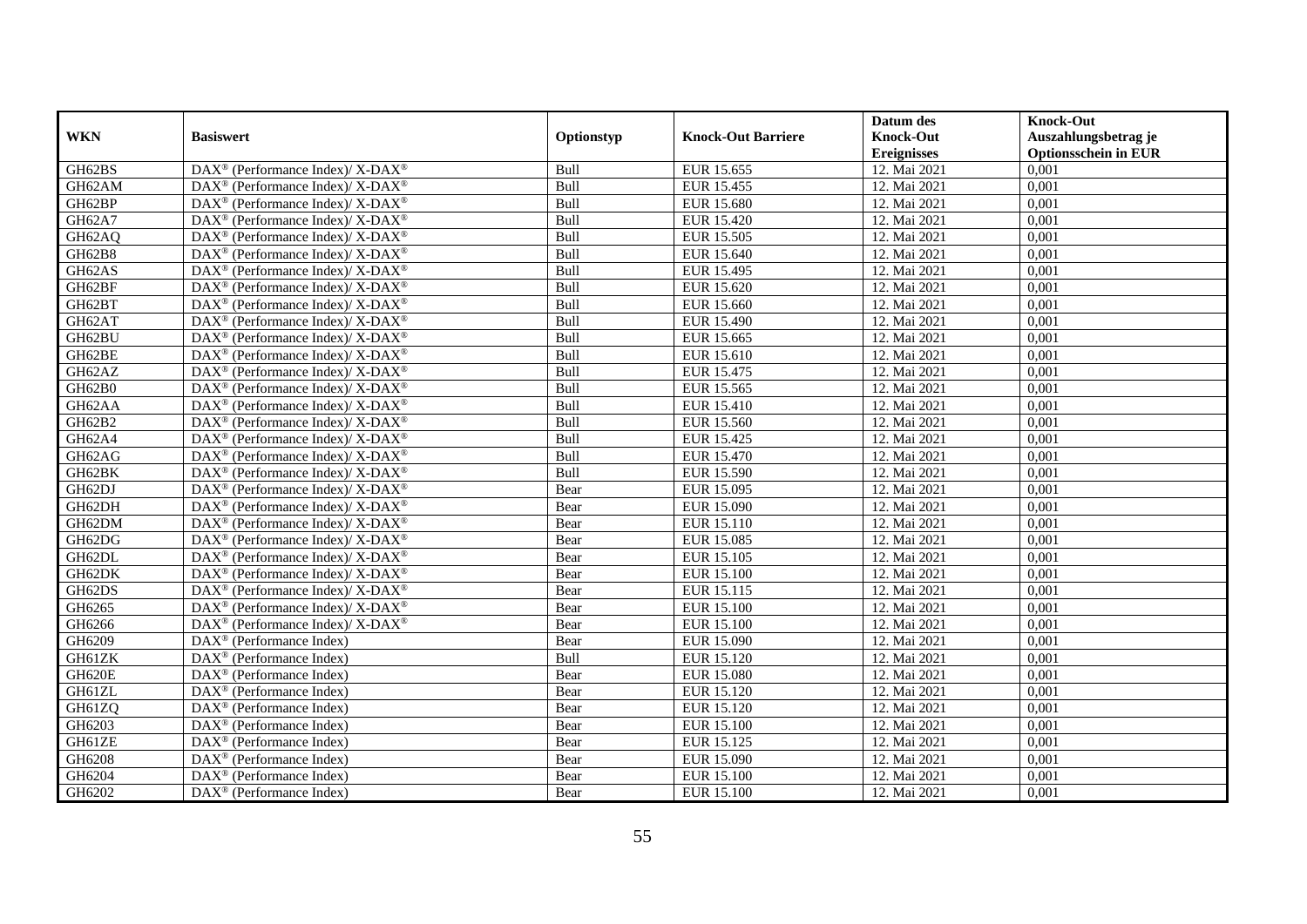|               |                                                              |             |                           | Datum des          | <b>Knock-Out</b>            |
|---------------|--------------------------------------------------------------|-------------|---------------------------|--------------------|-----------------------------|
| <b>WKN</b>    | <b>Basiswert</b>                                             | Optionstyp  | <b>Knock-Out Barriere</b> | <b>Knock-Out</b>   | Auszahlungsbetrag je        |
|               |                                                              |             |                           | <b>Ereignisses</b> | <b>Optionsschein in EUR</b> |
| GH61Z3        | DAX <sup>®</sup> (Performance Index)                         | Bear        | EUR 15.140                | 12. Mai 2021       | 0,001                       |
| GH61ZM        | $DAX^{\circledast}$ (Performance Index)                      | Bear        | EUR 15.120                | 12. Mai 2021       | 0,001                       |
| GH61ZN        | $DAX^{\circledcirc}$ (Performance Index)                     | Bear        | EUR 15.120                | 12. Mai 2021       | 0,001                       |
| GH61Z6        | $DAX^{\circledast}$ (Performance Index)                      | Bear        | EUR 15.140                | 12. Mai 2021       | 0,001                       |
| GH61ZU        | DAX <sup>®</sup> (Performance Index)                         | Bear        | EUR 15.110                | 12. Mai 2021       | 0,001                       |
| GH6207        | $\overline{\text{DAX}^{\otimes}}$ (Performance Index)        | Bear        | EUR 15.090                | 12. Mai 2021       | 0,001                       |
| <b>GH620R</b> | $\overline{\text{DAX}^{\otimes}}$ (Performance Index)        | Bear        | EUR 15.070                | 12. Mai 2021       | 0,001                       |
| GH6280        | $\text{DAX}^{\circledast}$ (Performance Index)               | <b>Bull</b> | EUR 15.655                | 12. Mai 2021       | 0,001                       |
| GH61ZW        | $DAX^{\circledast}$ (Performance Index)                      | Bear        | EUR 15.110                | 12. Mai 2021       | 0,001                       |
| GH620J        | $DAX^{\circledast}$ (Performance Index)                      | Bear        | EUR 15.075                | 12. Mai 2021       | 0,001                       |
| GH61ZJ        | $\overline{\text{DAX}}^{\textcirc}$ (Performance Index)      | Bear        | EUR 15.125                | 12. Mai 2021       | 0,001                       |
| GH627W        | $\overline{\text{DAX}}^{\textcirc}$ (Performance Index)      | Bull        | EUR 15.675                | 12. Mai 2021       | 0,001                       |
| GH61ZG        | $DAX^{\circledast}$ (Performance Index)                      | Bear        | EUR 15.125                | 12. Mai 2021       | 0,001                       |
| <b>GH628A</b> | $DAX^{\circledcirc}$ (Performance Index)                     | Bull        | EUR 15.550                | 12. Mai 2021       | 0,001                       |
| GH61ZH        | $DAX^{\circledast}$ (Performance Index)                      | Bear        | EUR 15.125                | 12. Mai 2021       | 0,001                       |
| GH620C        | $\text{DAX}^{\textcircled{}}$ (Performance Index)            | Bear        | EUR 15.090                | 12. Mai 2021       | 0,001                       |
| GH628H        | DAX <sup>®</sup> (Performance Index)                         | Bull        | EUR 15.555                | 12. Mai 2021       | 0,001                       |
| GH61Z9        | $\overline{\text{DAX}^{\otimes}}$ (Performance Index)        | Bear        | EUR 15.130                | 12. Mai 2021       | 0.001                       |
| GH61ZF        | $DAX^{\circledast}$ (Performance Index)                      | Bear        | EUR 15.125                | 12. Mai 2021       | 0,001                       |
| <b>GH628P</b> | DAX <sup>®</sup> (Performance Index)                         | Bull        | EUR 15.435                | 12. Mai 2021       | 0,001                       |
| GH627S        | DAX <sup>®</sup> (Performance Index)                         | Bull        | EUR 15.635                | 12. Mai 2021       | 0,001                       |
| GH628Z        | $\overline{\text{DAX}^{\otimes}}$ (Performance Index)        | Bull        | EUR 15.425                | 12. Mai 2021       | 0,001                       |
| <b>GH628K</b> | DAX <sup>®</sup> (Performance Index)                         | Bull        | EUR 15.565                | 12. Mai 2021       | 0,001                       |
| GH628J        | DAX <sup>®</sup> (Performance Index)                         | Bull        | EUR 15.415                | 12. Mai 2021       | 0,001                       |
| <b>GH628Y</b> | DAX <sup>®</sup> (Performance Index)                         | Bull        | EUR 15.590                | 12. Mai 2021       | 0,001                       |
| GH62A0        | DAX <sup>®</sup> (Performance Index)                         | Bear        | EUR 15.090                | 12. Mai 2021       | 0,001                       |
| <b>GH627R</b> | DAX <sup>®</sup> (Performance Index)                         | Bull        | <b>EUR 15.580</b>         | 12. Mai 2021       | 0,001                       |
| GH629A        | $\overline{\text{DAX}^{\otimes}}$ (Performance Index)        | Bull        | EUR 15.650                | 12. Mai 2021       | 0,001                       |
| GH61Z5        | DAX <sup>®</sup> (Performance Index)                         | Bear        | EUR 15.140                | 12. Mai 2021       | 0,001                       |
| GH61ZD        | $\text{DAX}^{\textcircled{}}$ (Performance Index)            | Bear        | EUR 15.125                | 12. Mai 2021       | 0,001                       |
| GH626Q        | $DAX^{\circledast}$ (Performance Index)                      | <b>Bull</b> | EUR 15.495                | 12. Mai 2021       | 0,001                       |
| GH6299        | $DAX^{\circledcirc}$ (Performance Index)                     | <b>Bull</b> | EUR 15.525                | 12. Mai 2021       | 0,001                       |
| <b>GH628R</b> | $DAX^{\circledast}$ (Performance Index)                      | Bull        | EUR 15.420                | 12. Mai 2021       | 0,001                       |
| GH626X        | $\overline{\text{DAX}}^{\textcircled{}}$ (Performance Index) | Bull        | EUR 15.445                | 12. Mai 2021       | 0,001                       |
| GH62C1        | DAX <sup>®</sup> (Performance Index)                         | Bear        | EUR 15.135                | 12. Mai 2021       | 0,001                       |
| GH61ZR        | DAX <sup>®</sup> (Performance Index)                         | Bear        | EUR 15.120                | 12. Mai 2021       | 0,001                       |
| <b>GH62A8</b> | $DAX^{\circledast}$ (Performance Index)                      | Bear        | EUR 15.100                | 12. Mai 2021       | 0,001                       |
| GH627T        | $\overline{\text{DAX}}^{\textcirc}$ (Performance Index)      | <b>Bull</b> | EUR 15.490                | 12. Mai 2021       | 0,001                       |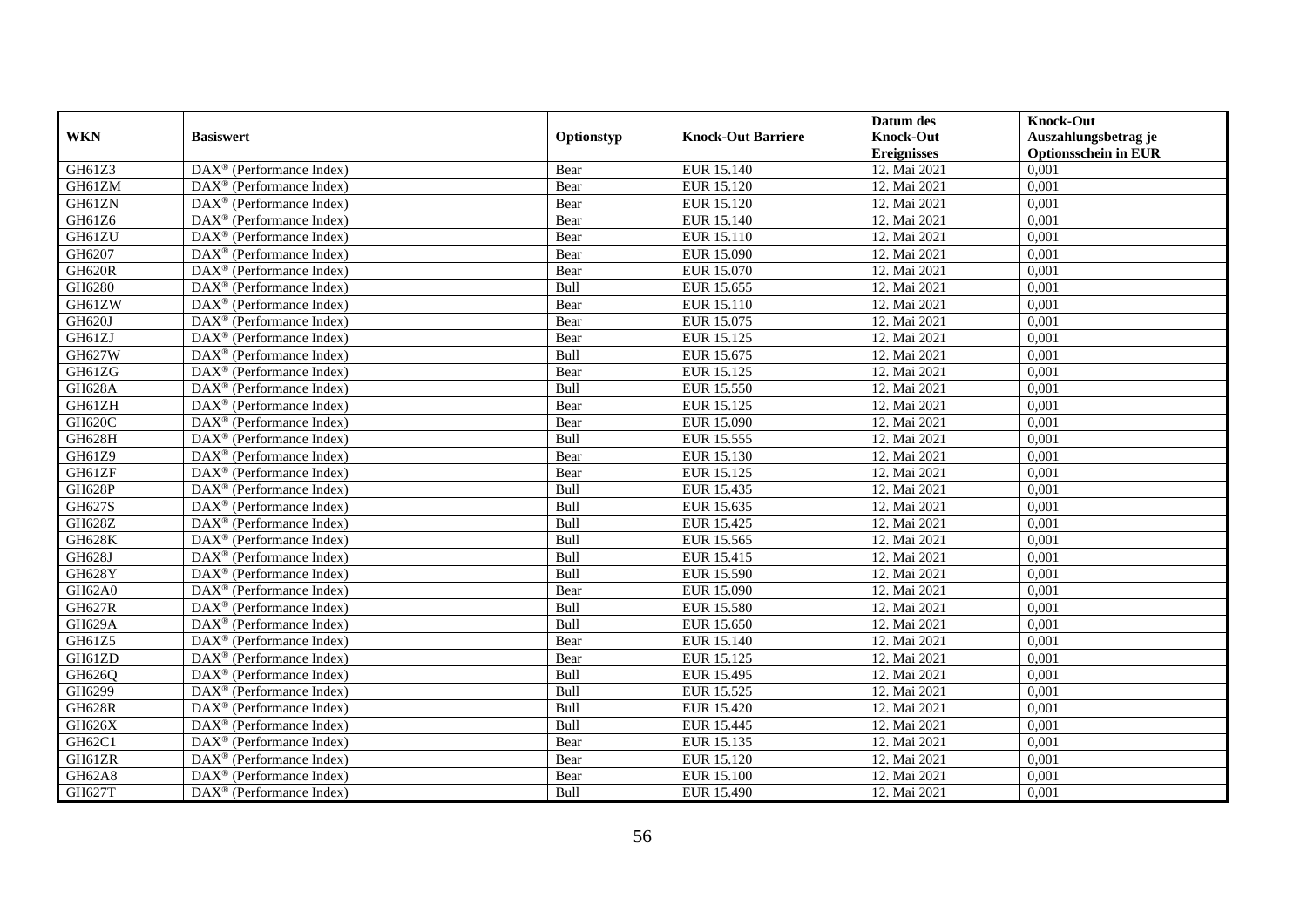|               |                                                              |             |                           | Datum des          | <b>Knock-Out</b>            |
|---------------|--------------------------------------------------------------|-------------|---------------------------|--------------------|-----------------------------|
| <b>WKN</b>    | <b>Basiswert</b>                                             | Optionstyp  | <b>Knock-Out Barriere</b> | <b>Knock-Out</b>   | Auszahlungsbetrag je        |
|               |                                                              |             |                           | <b>Ereignisses</b> | <b>Optionsschein in EUR</b> |
| <b>GH628S</b> | DAX <sup>®</sup> (Performance Index)                         | Bull        | EUR 15.390                | 12. Mai 2021       | 0,001                       |
| <b>GH628L</b> | $DAX^{\circledast}$ (Performance Index)                      | Bull        | EUR 15.670                | 12. Mai 2021       | 0,001                       |
| GH628G        | $DAX^{\circledcirc}$ (Performance Index)                     | Bull        | <b>EUR 15.485</b>         | 12. Mai 2021       | 0,001                       |
| GH620A        | $DAX^{\circledast}$ (Performance Index)                      | Bear        | EUR 15.090                | 12. Mai 2021       | 0,001                       |
| <b>GH629X</b> | DAX <sup>®</sup> (Performance Index)                         | Bear        | <b>EUR 15.130</b>         | 12. Mai 2021       | 0,001                       |
| GH6288        | $\overline{\text{DAX}^{\otimes}}$ (Performance Index)        | Bull        | EUR 15.630                | 12. Mai 2021       | 0,001                       |
| GH627Z        | $\overline{\text{DAX}^{\otimes}}$ (Performance Index)        | Bull        | EUR 15.510                | 12. Mai 2021       | 0,001                       |
| GH6283        | $DAX^{\circledast}$ (Performance Index)                      | <b>Bull</b> | EUR 15.680                | 12. Mai 2021       | 0,001                       |
| GH629T        | $DAX^{\circledast}$ (Performance Index)                      | Bear        | EUR 15.125                | 12. Mai 2021       | 0,001                       |
| GH61Z8        | $DAX^{\circledast}$ (Performance Index)                      | Bear        | EUR 15.140                | 12. Mai 2021       | 0,001                       |
| GH629B        | $\overline{\text{DAX}}^{\textcircled{}}$ (Performance Index) | Bull        | EUR 15.520                | 12. Mai 2021       | 0,001                       |
| GH61ZV        | $\overline{\text{DAX}}^{\textcirc}$ (Performance Index)      | Bear        | EUR 15.110                | 12. Mai 2021       | 0,001                       |
| GH62A3        | $DAX^{\circledast}$ (Performance Index)                      | Bear        | <b>EUR 15.105</b>         | 12. Mai 2021       | 0,001                       |
| GH626M        | $DAX^{\circledcirc}$ (Performance Index)                     | Bull        | EUR 15.640                | 12. Mai 2021       | 0,001                       |
| GH629E        | $DAX^{\circledast}$ (Performance Index)                      | Bull        | EUR 15.540                | 12. Mai 2021       | 0,001                       |
| GH6279        | $\text{DAX}^{\textcircled{}}$ (Performance Index)            | <b>Bull</b> | EUR 15.645                | 12. Mai 2021       | 0,001                       |
| <b>GH629K</b> | DAX <sup>®</sup> (Performance Index)                         | Bull        | EUR 15.620                | 12. Mai 2021       | 0,001                       |
| GH629Q        | $\overline{\text{DAX}}^{\textcirc}$ (Performance Index)      | Bear        | EUR 15.115                | 12. Mai 2021       | 0.001                       |
| GH626Y        | $DAX^{\circledast}$ (Performance Index)                      | Bull        | EUR 15.615                | 12. Mai 2021       | 0,001                       |
| GH6296        | DAX <sup>®</sup> (Performance Index)                         | Bull        | EUR 15.505                | 12. Mai 2021       | 0,001                       |
| GH629Y        | DAX <sup>®</sup> (Performance Index)                         | Bear        | EUR 15.140                | 12. Mai 2021       | 0,001                       |
| <b>GH628M</b> | $\overline{\text{DAX}^{\otimes}}$ (Performance Index)        | Bull        | EUR 15.610                | 12. Mai 2021       | 0,001                       |
| GH628W        | DAX <sup>®</sup> (Performance Index)                         | Bull        | EUR 15.530                | 12. Mai 2021       | 0,001                       |
| GH629F        | DAX <sup>®</sup> (Performance Index)                         | Bull        | EUR 15.455                | 12. Mai 2021       | 0,001                       |
| GH6290        | $DAX^{\circledcirc}$ (Performance Index)                     | Bull        | <b>EUR 15.450</b>         | 12. Mai 2021       | 0,001                       |
| GH629J        | DAX <sup>®</sup> (Performance Index)                         | Bull        | EUR 15.560                | 12. Mai 2021       | 0,001                       |
| GH626T        | DAX <sup>®</sup> (Performance Index)                         | Bull        | <b>EUR 15.465</b>         | 12. Mai 2021       | 0,001                       |
| GH6293        | $\overline{\text{DAX}^{\otimes}}$ (Performance Index)        | Bull        | EUR 15.535                | 12. Mai 2021       | 0,001                       |
| GH627V        | DAX <sup>®</sup> (Performance Index)                         | Bull        | EUR 15.685                | 12. Mai 2021       | 0,001                       |
| <b>GH628C</b> | $\text{DAX}^{\textcircled{}}$ (Performance Index)            | <b>Bull</b> | EUR 15.515                | 12. Mai 2021       | 0,001                       |
| GH61ZA        | $DAX^{\circledast}$ (Performance Index)                      | Bear        | EUR 15.130                | 12. Mai 2021       | 0,001                       |
| <b>GH627P</b> | $DAX^{\circledcirc}$ (Performance Index)                     | Bull        | EUR 15.500                | 12. Mai 2021       | 0,001                       |
| <b>GH628N</b> | $DAX^{\circledast}$ (Performance Index)                      | Bull        | EUR 15.470                | 12. Mai 2021       | 0,001                       |
| <b>GH627Y</b> | $\overline{\text{DAX}}^{\textcircled{}}$ (Performance Index) | Bull        | EUR 15.625                | 12. Mai 2021       | 0,001                       |
| GH629Z        | DAX <sup>®</sup> (Performance Index)                         | Bear        | <b>EUR 15.085</b>         | 12. Mai 2021       | 0,001                       |
| GH62AB        | DAX <sup>®</sup> (Performance Index)                         | Bear        | EUR 15.110                | 12. Mai 2021       | 0,001                       |
| GH626W        | $DAX^{\circledast}$ (Performance Index)                      | Bull        | EUR 15.395                | 12. Mai 2021       | 0,001                       |
| GH627L        | $\overline{\text{DAX}}^{\textcirc}$ (Performance Index)      | <b>Bull</b> | EUR 15.400                | 12. Mai 2021       | 0,001                       |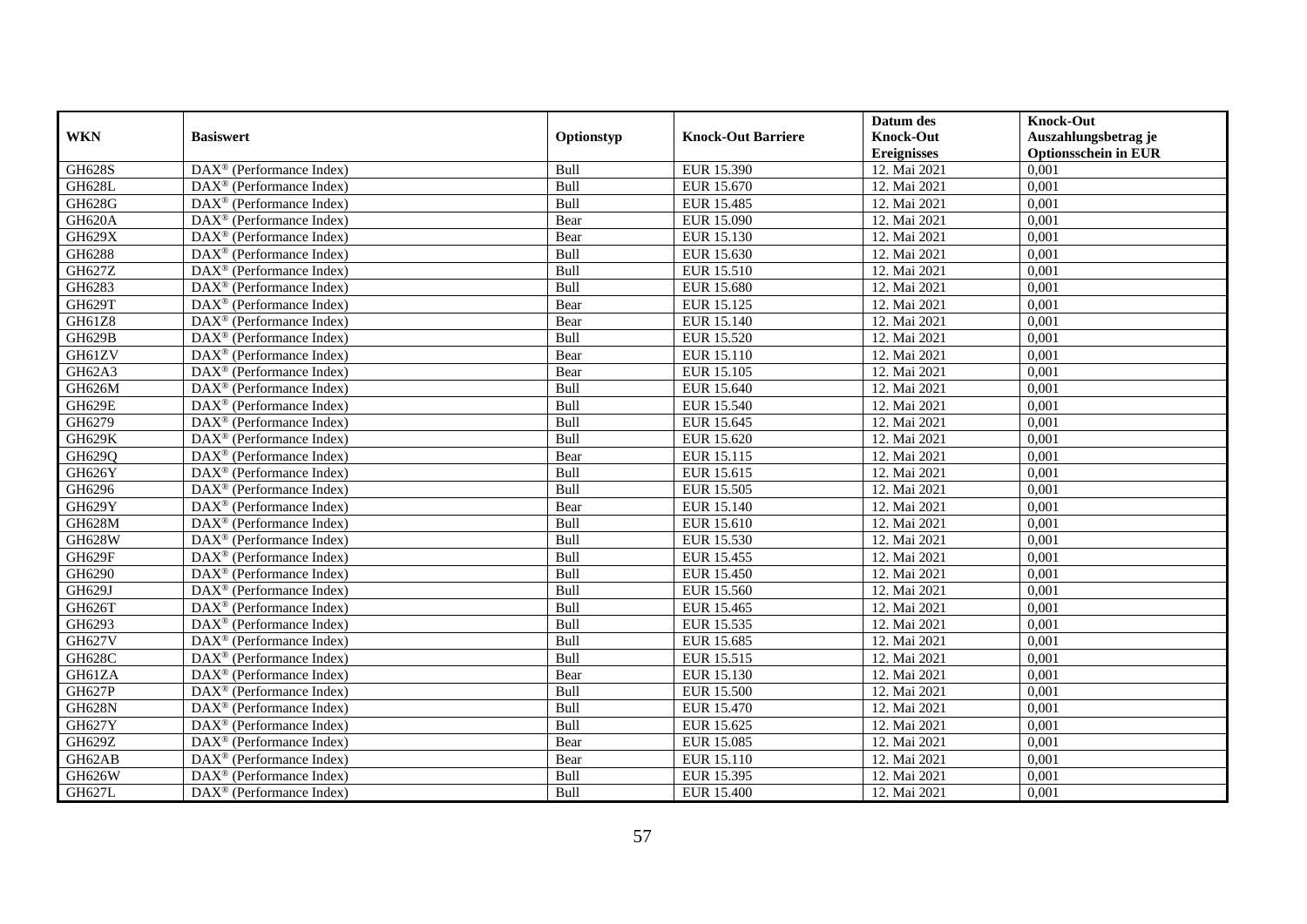|               |                                                             |             |                           | Datum des          | <b>Knock-Out</b>            |
|---------------|-------------------------------------------------------------|-------------|---------------------------|--------------------|-----------------------------|
| <b>WKN</b>    | <b>Basiswert</b>                                            | Optionstyp  | <b>Knock-Out Barriere</b> | <b>Knock-Out</b>   | Auszahlungsbetrag je        |
|               |                                                             |             |                           | <b>Ereignisses</b> | <b>Optionsschein in EUR</b> |
| GH626Z        | $\overline{\text{DAX}^{\otimes}(\text{Performance Index})}$ | Bull        | <b>EUR 15.660</b>         | 12. Mai 2021       | 0,001                       |
| GH5RZM        | HelloFresh SE                                               | Bear        | EUR 67,46598978           | 12. Mai 2021       | 0,001                       |
| GH62A6        | $DAX^{\circledcirc}$ (Performance Index)                    | Bull        | EUR 15.665                | 12. Mai 2021       | 0,001                       |
| GH6292        | $DAX^{\circledast}$ (Performance Index)                     | Bull        | EUR 15.475                | 12. Mai 2021       | 0,001                       |
| GH61ZB        | DAX <sup>®</sup> (Performance Index)                        | Bear        | EUR 15.130                | 12. Mai 2021       | 0,001                       |
| GH0J24        | Cancom SE                                                   | Bull        | EUR 46,76190797           | 12. Mai 2021       | 0,001                       |
| <b>GH628B</b> | $\overline{\text{DAX}}^{\textcirc}$ (Performance Index)     | <b>Bull</b> | EUR 15.545                | 12. Mai 2021       | 0,001                       |
| GH626R        | $\overline{\text{DAX}}^{\textcirc}$ (Performance Index)     | Bull        | EUR 15.410                | 12. Mai 2021       | 0,001                       |
| GH6286        | DAX <sup>®</sup> (Performance Index)                        | Bull        | EUR 15.570                | 12. Mai 2021       | 0,001                       |
| GH62DP        | DAX <sup>®</sup> (Performance Index)/ X-DAX <sup>®</sup>    | Bear        | EUR 15.120                | 12. Mai 2021       | 0,001                       |
| GH627U        | $\overline{\text{DAX}^{\otimes}}$ (Performance Index)       | Bull        | EUR 15.585                | 12. Mai 2021       | 0,001                       |
| GH6271        | DAX <sup>®</sup> (Performance Index)                        | <b>Bull</b> | EUR 15.690                | 12. Mai 2021       | 0,001                       |
| GH6297        | $DAX^{\circledast}$ (Performance Index)                     | Bull        | EUR 15.460                | 12. Mai 2021       | 0,001                       |
| <b>GH629R</b> | DAX <sup>®</sup> (Performance Index)                        | Bear        | EUR 15.120                | 12. Mai 2021       | 0.001                       |
| GH6291        | DAX <sup>®</sup> (Performance Index)                        | Bull        | EUR 15.575                | 12. Mai 2021       | 0,001                       |
| <b>GH628V</b> | DAX <sup>®</sup> (Performance Index)                        | Bull        | <b>EUR 15.405</b>         | 12. Mai 2021       | 0,001                       |
| <b>GH620B</b> | DAX <sup>®</sup> (Performance Index)                        | Bear        | EUR 15.090                | 12. Mai 2021       | 0,001                       |
| GH62A1        | DAX <sup>®</sup> (Performance Index)                        | Bear        | EUR 15.095                | 12. Mai 2021       | 0,001                       |
| GH62D2        | DAX <sup>®</sup> (Performance Index)/ X-DAX <sup>®</sup>    | Bear        | EUR 15.135                | 12. Mai 2021       | 0,001                       |
| GH62DN        | DAX <sup>®</sup> (Performance Index)/ X-DAX <sup>®</sup>    | Bear        | EUR 15.130                | 12. Mai 2021       | 0,001                       |
| GH6282        | $DAX^{\circledast}$ (Performance Index)                     | Bull        | EUR 15.430                | 12. Mai 2021       | 0,001                       |
| GH627X        | $DAX^{\circledR}$ (Performance Index)                       | <b>Bull</b> | <b>EUR 15.480</b>         | 12. Mai 2021       | 0,001                       |
| GH6273        | $\text{DAX}^{\otimes}$ (Performance Index)                  | Bull        | <b>EUR 15.600</b>         | 12. Mai 2021       | 0,001                       |
| GH61ZC        | DAX <sup>®</sup> (Performance Index)                        | Bull        | EUR 15.125                | 12. Mai 2021       | 0,001                       |
| <b>GH628F</b> | $DAX^{\circledcirc}$ (Performance Index)                    | Bull        | EUR 15.440                | 12. Mai 2021       | 0,001                       |
| GH629S        | $DAX^{\circledast}$ (Performance Index)                     | Bull        | EUR 15.595                | 12. Mai 2021       | 0,001                       |
| GH6294        | DAX <sup>®</sup> (Performance Index)                        | Bull        | EUR 15.605                | 12. Mai 2021       | 0,001                       |
| GH61ZY        | DAX <sup>®</sup> (Performance Index)                        | Bear        | EUR 15.110                | 12. Mai 2021       | 0,001                       |
| GH62DQ        | $DAX^{\circledast}$ (Performance Index)/ X-DAX <sup>®</sup> | Bear        | EUR 15.125                | 12. Mai 2021       | 0,001                       |
| GH62D5        | $DAX^{\circledast}$ (Performance Index)/ X-DAX <sup>®</sup> | Bear        | EUR 15.140                | 12. Mai 2021       | 0,001                       |
| GH61Z4        | $DAX^{\circledR}$ (Performance Index)                       | Bear        | EUR 15.140                | 12. Mai 2021       | 0,001                       |
| GH01Y0        | Commerzbank AG                                              | Bear        | EUR 5,97991979            | 12. Mai 2021       | 0,001                       |
| GH61Z7        | $\overline{\text{DAX}^{\otimes}}$ (Performance Index)       | Bear        | EUR 15.140                | 12. Mai 2021       | 0,001                       |
| GH61ZP        | $\text{DAX}^{\circledast}$ (Performance Index)              | Bear        | EUR 15.120                | 12. Mai 2021       | 0,001                       |
| GH6200        | $\text{DAX}^{\circledast}$ (Performance Index)              | Bear        | EUR 15.100                | 12. Mai 2021       | 0,001                       |
| GH6201        | $DAX^{\circledast}$ (Performance Index)                     | Bear        | <b>EUR 15.100</b>         | 12. Mai 2021       | 0,001                       |
| GH61ZT        | $DAX^{\circledast}$ (Performance Index)                     | Bear        | EUR 15.110                | 12. Mai 2021       | 0,001                       |
| GH6205        | $\text{DAX}^{\circledast}$ (Performance Index)              | Bear        | <b>EUR 15.100</b>         | 12. Mai 2021       | 0,001                       |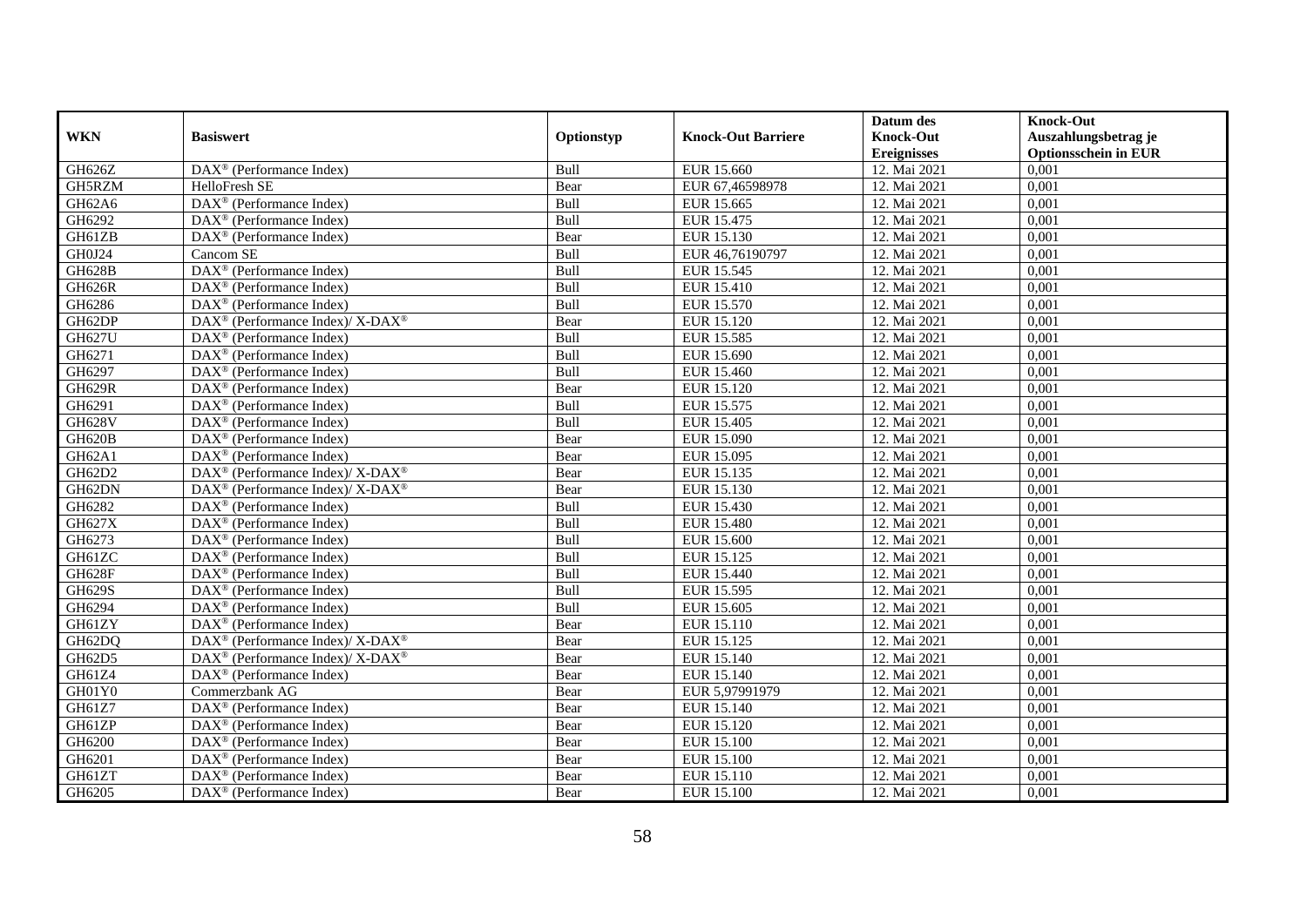|               |                                                       |             |                           | Datum des          | <b>Knock-Out</b>            |
|---------------|-------------------------------------------------------|-------------|---------------------------|--------------------|-----------------------------|
| <b>WKN</b>    | <b>Basiswert</b>                                      | Optionstyp  | <b>Knock-Out Barriere</b> | <b>Knock-Out</b>   | Auszahlungsbetrag je        |
|               |                                                       |             |                           | <b>Ereignisses</b> | <b>Optionsschein in EUR</b> |
| GH61ZX        | $\overline{\text{DAX}^{\otimes}}$ (Performance Index) | Bear        | EUR 15.110                | 12. Mai 2021       | 0.001                       |
|               | NYMEX Light, Sweet Crude Oil Future (Generic Front    |             |                           |                    |                             |
| <b>GH610U</b> | Month Future)                                         | Bear        | <b>USD 64,49</b>          | 12. Mai 2021       | 0,001                       |
|               | ICE Brent Crude Oil Future (Generic Front Month       |             |                           |                    |                             |
| <b>GH610W</b> | Future)                                               | Bear        | <b>USD 68.07</b>          | 12. Mai 2021       | 0.001                       |
| GF8C11        | Commerzbank AG                                        | Bear        | EUR 6,12533339            | 12. Mai 2021       | 0,001                       |
| GF6UD9        | Commerzbank AG                                        | Bear        | EUR 6,00383143            | 12. Mai 2021       | 0,001                       |
| GH01Y1        | Commerzbank AG                                        | Bear        | EUR 5,94038317            | 12. Mai 2021       | 0,001                       |
| GF7Z66        | Commerzbank AG                                        | Bear        | EUR 6,07246619            | 12. Mai 2021       | 0,001                       |
| GH01ZP        | Commerzbank AG                                        | Bear        | EUR 6,04910896            | 12. Mai 2021       | 0,001                       |
| GF7VQL        | Commerzbank AG                                        | Bear        | EUR 5,91440697            | 12. Mai 2021       | 0,001                       |
| GH01ZM        | Commerzbank AG                                        | Bear        | EUR 6,16771894            | 12. Mai 2021       | 0,001                       |
| GH01Y5        | Commerzbank AG                                        | Bear        | EUR 6,02934063            | 12. Mai 2021       | 0,001                       |
| GH01Y2        | Commerzbank AG                                        | Bear        | EUR 5,97003565            | 12. Mai 2021       | 0,001                       |
| GH0J23        | Cancom SE                                             | Bull        | EUR 47,05613558           | 12. Mai 2021       | 0,001                       |
| GH29PJ        | Ubisoft Entertainment S.A.                            | Bull        | EUR 59,0718956            | 12. Mai 2021       | 0,001                       |
| GH0DQ6        | Renault S.A.                                          | Bull        | EUR 32,63553662           | 12. Mai 2021       | 0,001                       |
| GH01Y4        | Commerzbank AG                                        | Bear        | EUR 6,19737149            | 12. Mai 2021       | 0.001                       |
| GH01ZD        | Bayer AG                                              | Bear        | EUR 54,81367594           | 12. Mai 2021       | 0,001                       |
| GH5YRN        | CRH plc                                               | Bull        | GBP 35,20444792           | 12. Mai 2021       | 0,001                       |
| GF9TSQ        | $K+SAG$                                               | Bear        | EUR 10,69439039           | 12. Mai 2021       | 0,001                       |
| GH5NKC        | <b>BNP</b> Paribas S.A.                               | Bear        | EUR 56,01556068           | 12. Mai 2021       | 0,001                       |
| GH61ZS        | DAX <sup>®</sup> (Performance Index)                  | Bull        | EUR 15.110                | 12. Mai 2021       | 0,001                       |
| GH61ZZ        | $\overline{\text{DAX}^{\otimes}}$ (Performance Index) | Bull        | <b>EUR 15.100</b>         | 12. Mai 2021       | 0,001                       |
| GH4MMW        | Delivery Hero AG                                      | Bull        | EUR 110,51195976          | 12. Mai 2021       | 0,001                       |
| GH0DQ8        | Renault S.A.                                          | Bull        | EUR 32,37119895           | 12. Mai 2021       | 0,001                       |
| GH4MMS        | Delivery Hero AG                                      | Bull        | EUR 112,26914613          | 12. Mai 2021       | 0,001                       |
| GH4MMU        | Delivery Hero AG                                      | <b>Bull</b> | EUR 111,68676437          | 12. Mai 2021       | 0,001                       |
| GH4MMV        | Delivery Hero AG                                      | Bull        | EUR 111,10438259          | 12. Mai 2021       | 0,001                       |
| GH629U        | DAX <sup>®</sup> (Performance Index)                  | Bear        | EUR 15.145                | 12. Mai 2021       | 0,001                       |
|               | NYMEX Light, Sweet Crude Oil Future (Generic Front    | Bear        |                           | 12. Mai 2021       | 0.001                       |
| GH5YJJ        | Month Future)                                         |             | <b>USD 65,87</b>          |                    |                             |
| GH5YJS        | ICE Brent Crude Oil Future (Generic Front Month       | Bear        | <b>USD 69,05</b>          | 12. Mai 2021       | 0,001                       |
|               | Future)                                               |             |                           |                    |                             |
| GH5CN8        | <b>TUI AG</b>                                         | Bull        | EUR 4,75930458            | 12. Mai 2021       | 0,001                       |
| GH61YK        | $\text{DAX}^{\otimes}$ (Performance Index)            | Bear        | <b>EUR 15.170</b>         | 12. Mai 2021       | 0,001                       |
| GH61YS        | $\text{DAX}^{\otimes}$ (Performance Index)            | Bear        | EUR 15.160                | 12. Mai 2021       | 0,001                       |
| GH61YM        | DAX <sup>®</sup> (Performance Index)                  | Bear        | EUR 15.170                | 12. Mai 2021       | 0,001                       |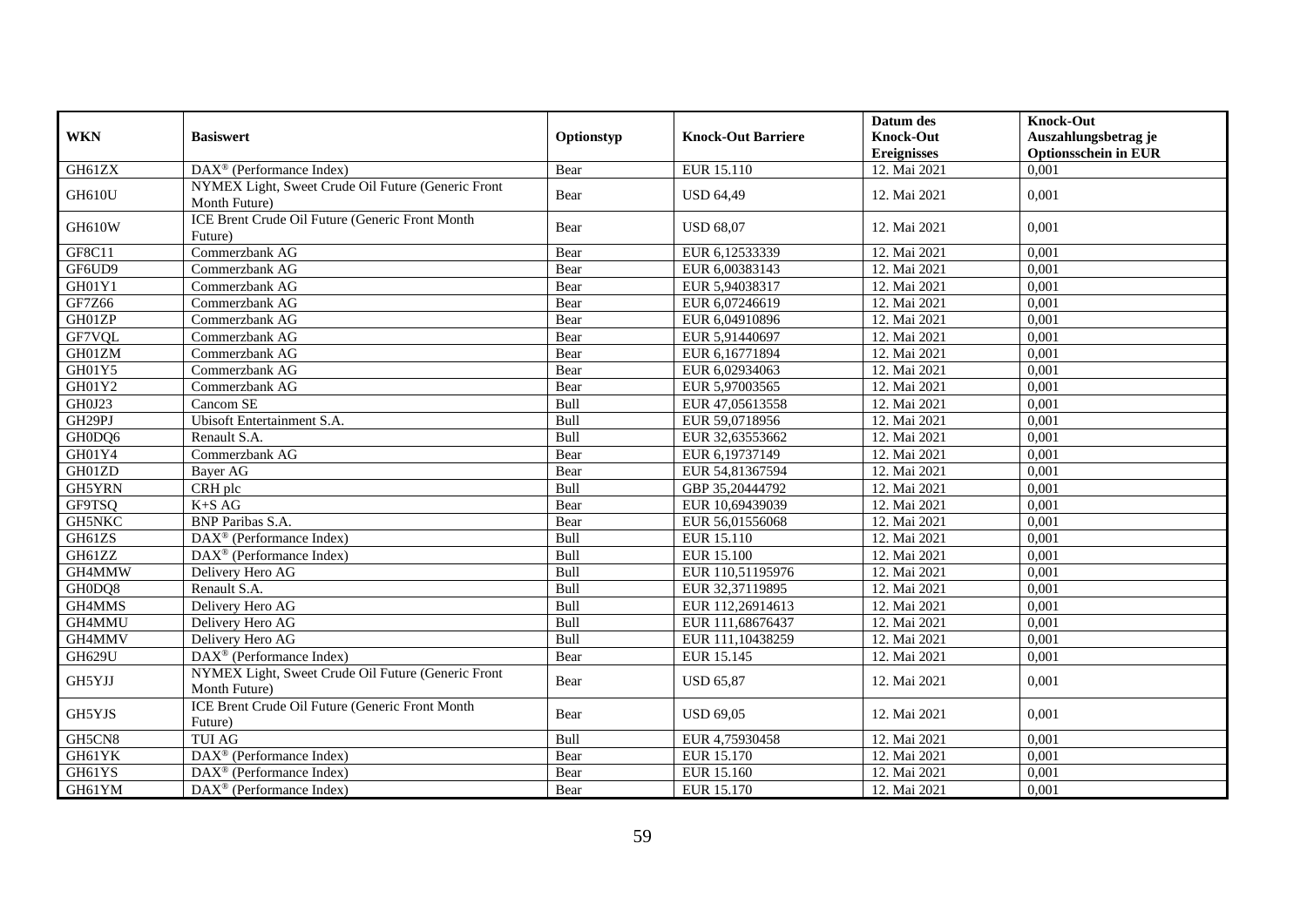|               |                                                                           |            |                           | Datum des          | <b>Knock-Out</b>            |
|---------------|---------------------------------------------------------------------------|------------|---------------------------|--------------------|-----------------------------|
| <b>WKN</b>    | <b>Basiswert</b>                                                          | Optionstyp | <b>Knock-Out Barriere</b> | <b>Knock-Out</b>   | Auszahlungsbetrag je        |
|               |                                                                           |            |                           | <b>Ereignisses</b> | <b>Optionsschein in EUR</b> |
| GH629L        | DAX <sup>®</sup> (Performance Index)                                      | Bear       | EUR 15.160                | 12. Mai 2021       | 0,001                       |
| GH61YX        | DAX <sup>®</sup> (Performance Index)                                      | Bear       | EUR 15.150                | 12. Mai 2021       | 0,001                       |
| GH62DB        | $DAX^{\circledast}$ (Performance Index)/ X-DAX <sup>®</sup>               | Bear       | <b>EUR 15.180</b>         | 12. Mai 2021       | 0,001                       |
| GH61YN        | $\text{DAX}^{\otimes}$ (Performance Index)                                | Bear       | EUR 15.170                | 12. Mai 2021       | 0,001                       |
| GH61Z1        | DAX <sup>®</sup> (Performance Index)                                      | Bear       | EUR 15.150                | 12. Mai 2021       | 0,001                       |
| GH62D8        | DAX <sup>®</sup> (Performance Index)/X-DAX <sup>®</sup>                   | Bear       | EUR 15.160                | 12. Mai 2021       | 0,001                       |
| GH61YP        | $DAX^{\circledR}$ (Performance Index)                                     | Bear       | EUR 15.170                | 12. Mai 2021       | 0,001                       |
| GH61YQ        | $\overline{\text{DAX}}^{\textcirc}$ (Performance Index)                   | Bear       | EUR 15.170                | 12. Mai 2021       | 0,001                       |
| GH61YW        | $\text{DAX}^{\circledast}$ (Performance Index)                            | Bear       | EUR 15.160                | 12. Mai 2021       | 0,001                       |
| GH61YV        | $DAX^{\circledR}$ (Performance Index)                                     | Bear       | EUR 15.160                | 12. Mai 2021       | 0,001                       |
| GH62D9        | DAX <sup>®</sup> (Performance Index)/ X-DAX <sup>®</sup>                  | Bear       | EUR 15.155                | 12. Mai 2021       | 0,001                       |
| GH61YH        | $\text{DAX}^{\otimes}$ (Performance Index)                                | Bear       | EUR 15.175                | 12. Mai 2021       | 0,001                       |
| <b>GH629V</b> | $\text{DAX}^{\otimes}$ (Performance Index)                                | Bear       | EUR 15.155                | 12. Mai 2021       | 0,001                       |
| <b>GH629W</b> | DAX <sup>®</sup> (Performance Index)                                      | Bear       | EUR 15.150                | 12. Mai 2021       | 0,001                       |
| <b>GH629M</b> | DAX <sup>®</sup> (Performance Index)                                      | Bear       | EUR 15.165                | 12. Mai 2021       | 0,001                       |
| GH61Z0        | DAX <sup>®</sup> (Performance Index)                                      | Bear       | EUR 15.150                | 12. Mai 2021       | 0,001                       |
| GH629P        | DAX <sup>®</sup> (Performance Index)                                      | Bear       | EUR 15.175                | 12. Mai 2021       | 0,001                       |
| GH61YC        | $\text{DAX}^{\otimes}$ (Performance Index)                                | Bear       | <b>EUR 15.180</b>         | 12. Mai 2021       | 0,001                       |
| GH62DD        | DAX <sup>®</sup> (Performance Index)/ X-DAX <sup>®</sup>                  | Bear       | EUR 15.165                | 12. Mai 2021       | 0,001                       |
| GH61YB        | $\text{DAX}^{\otimes}$ (Performance Index)                                | Bear       | EUR 15.180                | 12. Mai 2021       | 0,001                       |
| GH62DA        | DAX <sup>®</sup> (Performance Index)/ X-DAX <sup>®</sup>                  | Bear       | EUR 15.175                | 12. Mai 2021       | 0,001                       |
| GH61YE        | $DAX^{\circledR}$ (Performance Index)                                     | Bear       | EUR 15.175                | 12. Mai 2021       | 0,001                       |
| <b>GH629N</b> | $DAX^{\otimes}$ (Performance Index)                                       | Bear       | EUR 15.170                | 12. Mai 2021       | 0,001                       |
| GH61YJ        | DAX <sup>®</sup> (Performance Index)                                      | Bear       | EUR 15.175                | 12. Mai 2021       | 0,001                       |
| GH61Z2        | $DAX^{\circledR}$ (Performance Index)                                     | Bear       | EUR 15.150                | 12. Mai 2021       | 0,001                       |
| <b>GH629D</b> | $\text{DAX}^{\otimes}$ (Performance Index)                                | Bear       | <b>EUR 15.180</b>         | 12. Mai 2021       | 0,001                       |
| GH61YL        | DAX <sup>®</sup> (Performance Index)                                      | Bear       | EUR 15.170                | 12. Mai 2021       | 0,001                       |
| GH62D7        | DAX <sup>®</sup> (Performance Index)/X-DAX <sup>®</sup>                   | Bear       | EUR 15.145                | 12. Mai 2021       | 0,001                       |
| GH61YG        | $\text{DAX}^{\otimes}$ (Performance Index)                                | Bear       | EUR 15.175                | 12. Mai 2021       | 0,001                       |
| GH62D6        | $DAX^{\circledast}$ (Performance Index)/ X-DAX <sup>®</sup>               | Bear       | EUR 15.150                | 12. Mai 2021       | 0,001                       |
| GH61YA        | $DAX^{\otimes}$ (Performance Index)                                       | Bear       | <b>EUR 15.180</b>         | 12. Mai 2021       | 0,001                       |
| GH61YR        | DAX <sup>®</sup> (Performance Index)                                      | Bear       | EUR 15.160                | 12. Mai 2021       | 0,001                       |
| GH62DF        | $DAX^{\circledast}$ (Performance Index)/ $\overline{X-DAX^{\circledast}}$ | Bear       | EUR 15.170                | 12. Mai 2021       | 0,001                       |
| GH61YY        | DAX <sup>®</sup> (Performance Index)                                      | Bear       | EUR 15.150                | 12. Mai 2021       | 0,001                       |
| GH61YZ        | $\text{DAX}^{\otimes}$ (Performance Index)                                | Bear       | EUR 15.150                | 12. Mai 2021       | 0,001                       |
| GH61YF        | $\text{DAX}^{\otimes}$ (Performance Index)                                | Bear       | EUR 15.175                | 12. Mai 2021       | 0,001                       |
| GH61YD        | $DAX^{\circledast}$ (Performance Index)                                   | Bear       | EUR 15.175                | 12. Mai 2021       | 0,001                       |
| GH61YT        | $\text{DAX}^{\otimes}$ (Performance Index)                                | Bear       | EUR 15.160                | 12. Mai 2021       | 0,001                       |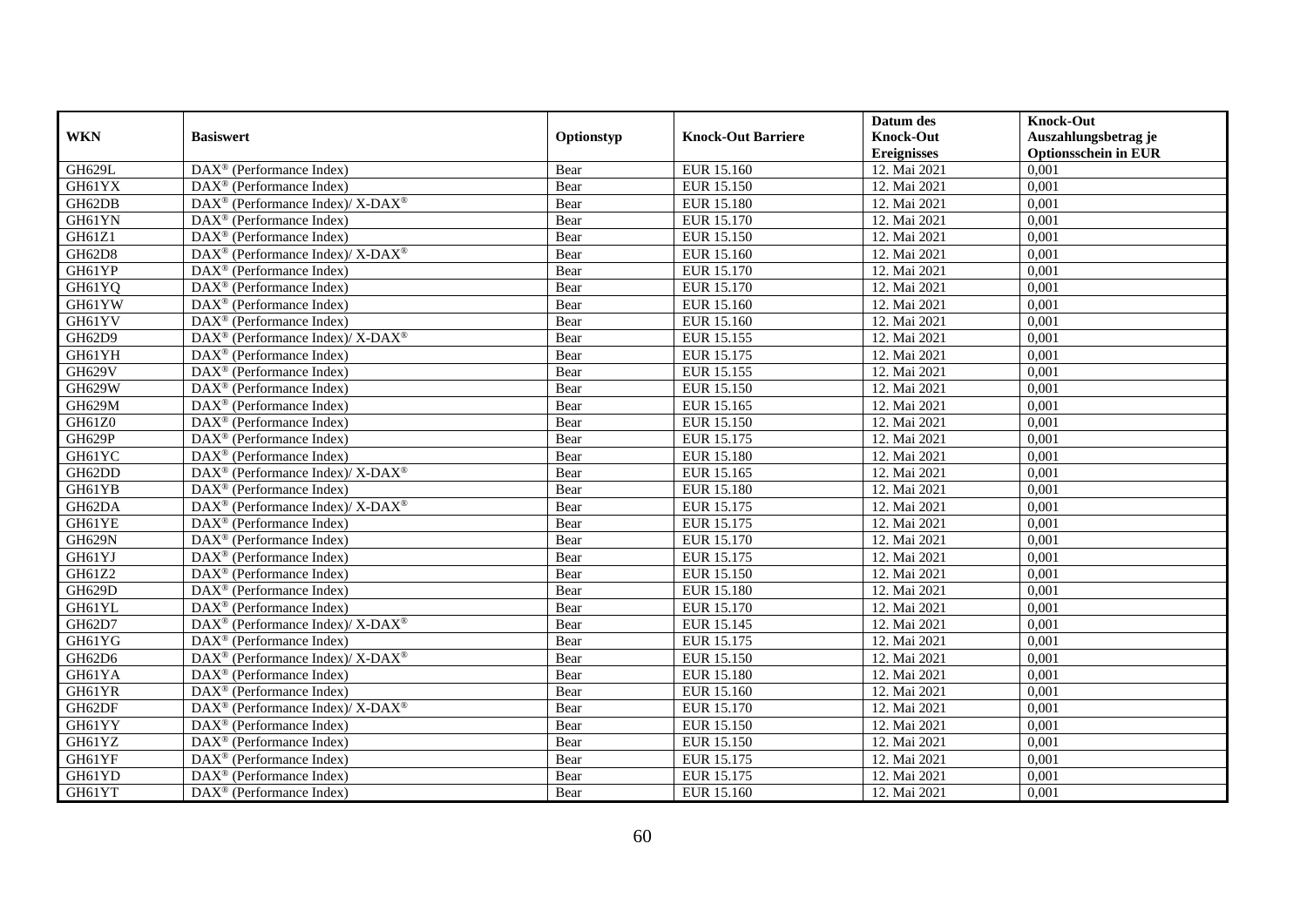|               |                                                             |            |                           | Datum des          | <b>Knock-Out</b>            |
|---------------|-------------------------------------------------------------|------------|---------------------------|--------------------|-----------------------------|
| <b>WKN</b>    | <b>Basiswert</b>                                            | Optionstyp | <b>Knock-Out Barriere</b> | <b>Knock-Out</b>   | Auszahlungsbetrag je        |
|               |                                                             |            |                           | <b>Ereignisses</b> | <b>Optionsschein in EUR</b> |
| GH61YU        | DAX <sup>®</sup> (Performance Index)                        | Bear       | EUR 15.160                | 12. Mai 2021       | 0,001                       |
| GH29XS        | Koninklijke Ahold Delhaize N.V.                             | Bear       | EUR 23,77983397           | 12. Mai 2021       | 0,001                       |
| <b>GH341A</b> | $K+SAG$                                                     | Bear       | EUR 10,78759073           | 12. Mai 2021       | 0,001                       |
| GF9WYU        | Bayer AG                                                    | Bear       | EUR 55,32616751           | 12. Mai 2021       | 0,001                       |
| GH0DQ7        | Renault S.A.                                                | Bull       | EUR 32,11702816           | 12. Mai 2021       | 0,001                       |
| GH5CN5        | <b>TUI AG</b>                                               | Bull       | EUR 4,80940253            | 12. Mai 2021       | 0,001                       |
| GH5CN7        | <b>TUI AG</b>                                               | Bull       | EUR 4,82944171            | 12. Mai 2021       | 0,001                       |
| GH5CN9        | TUI AG                                                      | Bull       | EUR 4,72924583            | 12. Mai 2021       | 0,001                       |
| GH5CNG        | <b>TUI AG</b>                                               | Bull       | EUR 4,77934375            | 12. Mai 2021       | 0,001                       |
| <b>GH1KKC</b> | Ubisoft Entertainment S.A.                                  | Bull       | EUR 57,6935205            | 12. Mai 2021       | 0,001                       |
| GH01Y3        | Commerzbank AG                                              | Bear       | EUR 6,22702399            | 12. Mai 2021       | 0,001                       |
| <b>GH341E</b> | $K+SAG$                                                     | Bear       | EUR 10,84686322           | 12. Mai 2021       | 0,001                       |
| GF6DFP        | Commerzbank AG                                              | Bear       | EUR 6,27521112            | 12. Mai 2021       | 0,001                       |
| GH5A3C        | Givaudan SA                                                 | Bull       | CHF 3.798,34880251        | 12. Mai 2021       | 0,001                       |
| GH4MMX        | Delivery Hero AG                                            | Bull       | EUR 109,92957803          | 12. Mai 2021       | 0,001                       |
| GH01ZG        | Bayer AG                                                    | Bear       | EUR 55,65820546           | 12. Mai 2021       | 0,001                       |
| GH5LH0        | Deutsche Lufthansa AG                                       | Bull       | EUR 10,63690318           | 12. Mai 2021       | 0,001                       |
| GH36KL        | Deutsche Telekom AG                                         | Bear       | EUR 16,79173266           | 12. Mai 2021       | 0,001                       |
| GF8699        | Nordex SE                                                   | Bull       | EUR 18,54743709           | 12. Mai 2021       | 0,001                       |
| GF868Z        | Nordex SE                                                   | Bull       | EUR 18,78443215           | 12. Mai 2021       | 0,001                       |
| GF8694        | Nordex SE                                                   | Bull       | EUR 18,67108669           | 12. Mai 2021       | 0,001                       |
| GH3033        | Nordex SE                                                   | Bull       | EUR 18,97832568           | 12. Mai 2021       | 0,001                       |
| GH5W8L        | NatWest Group plc                                           | Bull       | GBP 1,87036877            | 12. Mai 2021       | 0,001                       |
| GH5A0J        | <b>VERBUND AG</b>                                           | Bear       | EUR 71,46838621           | 12. Mai 2021       | 0,001                       |
| GH5THW        | Carrefour S.A.                                              | Bear       | EUR 16,92808551           | 12. Mai 2021       | 0,001                       |
| GF71JY        | Fresenius SE & Co KGaA                                      | Bear       | EUR 43,47564856           | 12. Mai 2021       | 0,001                       |
| GH61Y4        | $\text{DAX}^{\otimes}$ (Performance Index)                  | Bear       | EUR 15.190                | 12. Mai 2021       | 0,001                       |
| GH61Y7        | DAX <sup>®</sup> (Performance Index)                        | Bear       | EUR 15.190                | 12. Mai 2021       | 0,001                       |
| GH61Y8        | $DAX^{\circledR}$ (Performance Index)                       | Bear       | EUR 15.190                | 12. Mai 2021       | 0,001                       |
| GH61Y5        | $\text{DAX}^{\otimes}$ (Performance Index)                  | Bear       | EUR 15.190                | 12. Mai 2021       | 0,001                       |
| GH61Y6        | DAX <sup>®</sup> (Performance Index)                        | Bear       | EUR 15.190                | 12. Mai 2021       | 0,001                       |
| GH61Y9        | $\text{DAX}^{\otimes}$ (Performance Index)                  | Bear       | EUR 15.190                | 12. Mai 2021       | 0,001                       |
| GH629G        | $DAX^{\circledR}$ (Performance Index)                       | Bear       | EUR 15.190                | 12. Mai 2021       | 0,001                       |
| GH62DE        | $DAX^{\circledast}$ (Performance Index)/ X-DAX <sup>®</sup> | Bear       | EUR 15.190                | 12. Mai 2021       | 0,001                       |
| GH62DC        | DAX <sup>®</sup> (Performance Index)/ X-DAX <sup>®</sup>    | Bear       | EUR 15.185                | 12. Mai 2021       | 0,001                       |
| GF6HHM        | Bayer AG                                                    | Bear       | EUR 56,26486274           | 12. Mai 2021       | 0,001                       |
| GH629H        | DAX <sup>®</sup> (Performance Index)                        | Bear       | EUR 15.185                | 12. Mai 2021       | 0,001                       |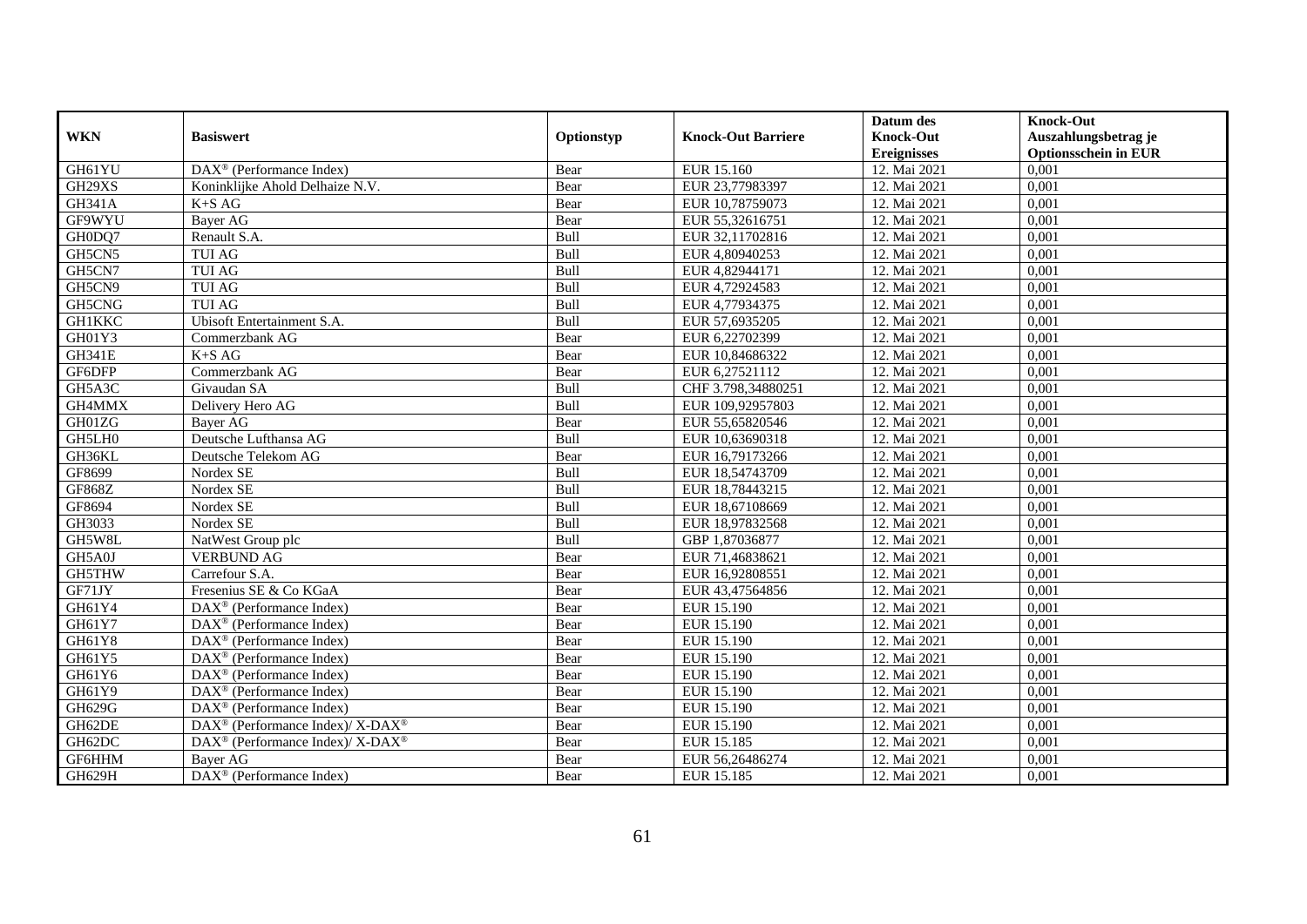|                         |                                                               |            |                           | Datum des          | <b>Knock-Out</b>            |
|-------------------------|---------------------------------------------------------------|------------|---------------------------|--------------------|-----------------------------|
| <b>WKN</b>              | <b>Basiswert</b>                                              | Optionstyp | <b>Knock-Out Barriere</b> | <b>Knock-Out</b>   | Auszahlungsbetrag je        |
|                         |                                                               |            |                           | <b>Ereignisses</b> | <b>Optionsschein in EUR</b> |
| <b>GH610V</b>           | EUREX Euro Bund Future (Generic Front Month<br>Future)        | Bear       | EUR 169,75                | 12. Mai 2021       | 0,001                       |
| GH5LH4                  | Deutsche Lufthansa AG                                         | Bull       | EUR 10,5868707            | 12. Mai 2021       | 0,001                       |
| GH1H5N                  | Ageas N.V./S.A.                                               | Bear       | EUR 52,23462407           | 12. Mai 2021       | 0,001                       |
| GC88HL                  | $K+SAG$                                                       | Bear       | EUR 10,90700285           | 12. Mai 2021       | 0,001                       |
| GH5S21                  | Wacker Chemie AG                                              | Bear       | EUR 126,13163355          | 12. Mai 2021       | 0,001                       |
| <b>GF869A</b>           | Nordex SE                                                     | Bull       | EUR 18,43409169           | 12. Mai 2021       | 0,001                       |
| GH6206                  | DAX <sup>®</sup> (Performance Index)                          | Bull       | EUR 15.090                | 12. Mai 2021       | 0,001                       |
| GH620G                  | DAX <sup>®</sup> (Performance Index)                          | Bull       | <b>EUR 15.080</b>         | 12. Mai 2021       | 0,001                       |
| <b>GH620D</b>           | DAX <sup>®</sup> (Performance Index)                          | Bull       | <b>EUR 15.080</b>         | 12. Mai 2021       | 0,001                       |
| GH620H                  | $\overline{\text{DAX}^{\otimes}}$ (Performance Index)         | Bull       | EUR 15.075                | 12. Mai 2021       | 0,001                       |
|                         | DAX <sup>®</sup> (Performance Index)                          | Bull       | <b>EUR 15.080</b>         | 12. Mai 2021       | 0,001                       |
| GH620F<br><b>GH0DQA</b> | Renault S.A.                                                  | Bull       |                           |                    |                             |
|                         |                                                               | Bull       | EUR 31,85269047           | 12. Mai 2021       | 0,001                       |
| GH61T1                  | 1 Feinunze Platin, Feinheit mind. 0,9995                      |            | USD 1.226,357             | 12. Mai 2021       | 0,001                       |
| <b>GH620N</b>           | DAX <sup>®</sup> (Performance Index)                          | Bull       | EUR 15.075                | 12. Mai 2021       | 0,001                       |
| <b>GH620V</b>           | DAX <sup>®</sup> (Performance Index)                          | Bull       | EUR 15.070                | 12. Mai 2021       | 0,001                       |
| GH620Q                  | DAX <sup>®</sup> (Performance Index)                          | Bull       | EUR 15.070                | 12. Mai 2021       | 0,001                       |
| GH620M                  | $DAX^{\circledR}$ (Performance Index)                         | Bull       | EUR 15.075                | 12. Mai 2021       | 0.001                       |
| <b>GH620U</b>           | $\overline{\text{DAX}}^{\textcirc}$ (Performance Index)       | Bull       | EUR 15.070                | 12. Mai 2021       | 0,001                       |
| GH620T                  | DAX <sup>®</sup> (Performance Index)                          | Bull       | EUR 15.070                | 12. Mai 2021       | 0,001                       |
| GH620P                  | DAX <sup>®</sup> (Performance Index)                          | Bull       | EUR 15.075                | 12. Mai 2021       | 0,001                       |
| GH620L                  | DAX <sup>®</sup> (Performance Index)                          | Bull       | EUR 15.075                | 12. Mai 2021       | 0,001                       |
| <b>GH620W</b>           | DAX <sup>®</sup> (Performance Index)                          | Bull       | EUR 15.070                | 12. Mai 2021       | 0,001                       |
| GH4VLX                  | Scout <sub>24</sub> AG                                        | Bull       | EUR 67,74096881           | 12. Mai 2021       | 0,001                       |
| GH620K                  | $DAX^{\otimes}$ (Performance Index)                           | Bull       | EUR 15.075                | 12. Mai 2021       | 0,001                       |
| <b>GH620S</b>           | DAX <sup>®</sup> (Performance Index)                          | Bull       | EUR 15.070                | 12. Mai 2021       | 0,001                       |
| <b>GF7H74</b>           | STMicroelectronics N.V.                                       | Bull       | EUR 28,63653784           | 12. Mai 2021       | 0,001                       |
| GH5TRF                  | Deutsche Post AG                                              | Bull       | EUR 49,85377625           | 12. Mai 2021       | 0,001                       |
| GH07FY                  | ADYEN N.V.                                                    | Bull       | EUR 1.727,12674322        | 12. Mai 2021       | 0,001                       |
| GH5TWC                  | ASML Holding N.V.                                             | Bull       | EUR 505,68626289          | 12. Mai 2021       | 0,001                       |
| GH5NS3                  | Merck KGaA                                                    | Bull       | EUR 135,93720778          | 12. Mai 2021       | 0,001                       |
| GH4VFY                  | <b>EUREX Euro Bund Future (Generic Front Month</b><br>Future) | Bull       | EUR 169,26                | 12. Mai 2021       | 0,001                       |
| <b>GH5THR</b>           | Erste Group Bank AG                                           | Bear       | EUR 31,89976541           | 12. Mai 2021       | 0,001                       |
| <b>GF869E</b>           | Nordex SE                                                     | Bull       | EUR 18,19709664           | 12. Mai 2021       | 0,001                       |
| GF869C                  | Nordex SE                                                     | Bull       | EUR 18,32074629           | 12. Mai 2021       | 0,001                       |
| GH60VL                  | Dow Jones Industrial Average® Index                           | Bull       | USD 34.599,08             | 12. Mai 2021       | 0,001                       |
| GH6259                  | NASDAQ-100 Index®                                             | Bull       | <b>USD 13.270</b>         | 12. Mai 2021       | 0,001                       |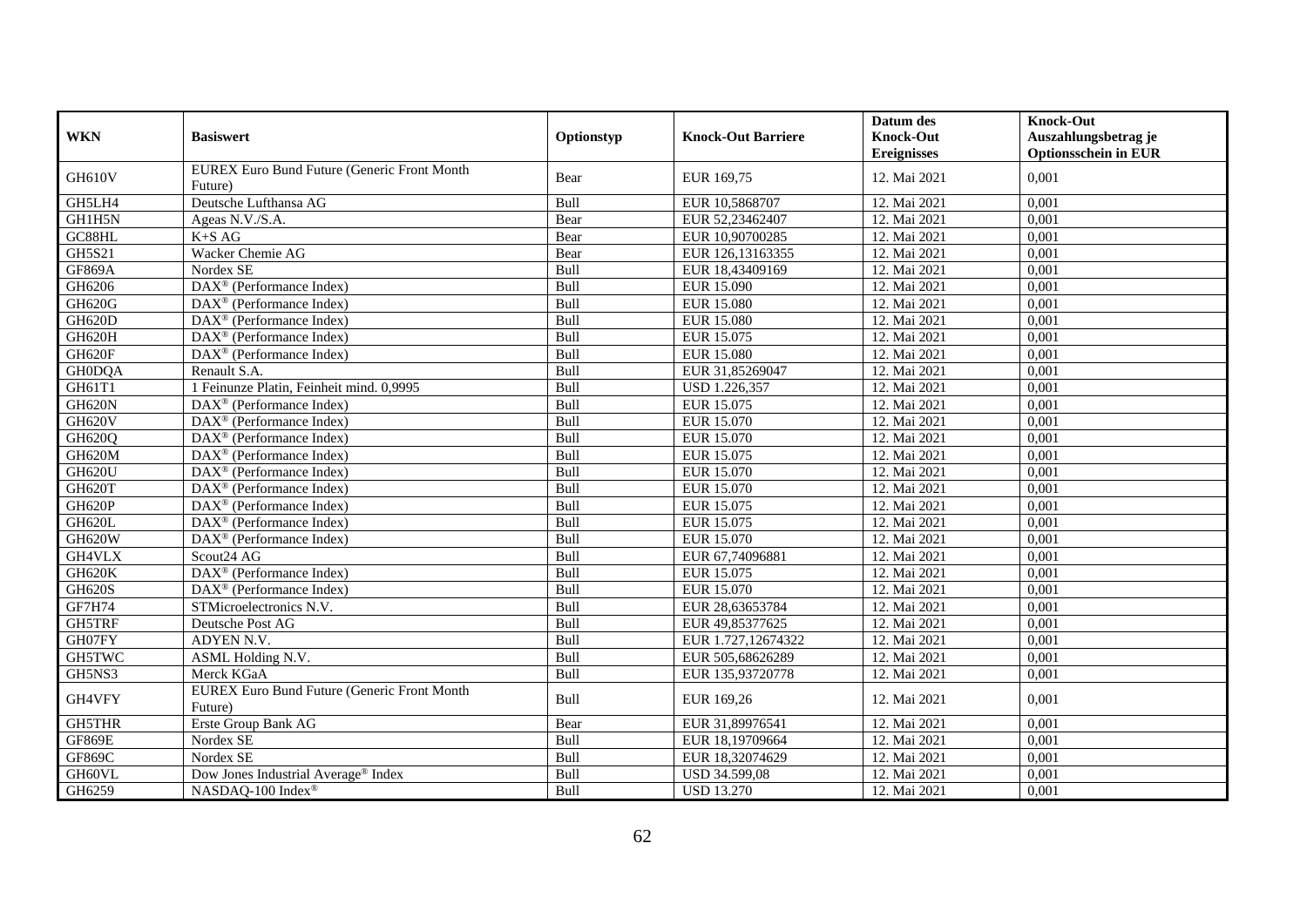|               |                                                 |            |                           | Datum des          | <b>Knock-Out</b>            |
|---------------|-------------------------------------------------|------------|---------------------------|--------------------|-----------------------------|
| <b>WKN</b>    | <b>Basiswert</b>                                | Optionstyp | <b>Knock-Out Barriere</b> | <b>Knock-Out</b>   | Auszahlungsbetrag je        |
|               |                                                 |            |                           | <b>Ereignisses</b> | <b>Optionsschein in EUR</b> |
| GH625L        | NASDAQ-100 Index®                               | Bull       | <b>USD 13.160</b>         | 12. Mai 2021       | 0,001                       |
| GH60VU        | Dow Jones Industrial Average® Index             | Bull       | USD 34.476,45             | 12. Mai 2021       | 0,001                       |
| <b>GH610N</b> | Dow Jones Industrial Average <sup>®</sup> Index | Bull       | USD 34.388,75             | 12. Mai 2021       | 0,001                       |
| GH60V2        | Dow Jones Industrial Average® Index             | Bull       | USD 34.406,25             | 12. Mai 2021       | 0,001                       |
| GH60V4        | Dow Jones Industrial Average® Index             | Bull       | USD 34.353,72             | 12. Mai 2021       | 0,001                       |
| GH60V9        | Dow Jones Industrial Average® Index             | Bull       | USD 34.178,44             | 12. Mai 2021       | 0,001                       |
| <b>GH625C</b> | NASDAQ-100 Index®                               | Bull       | <b>USD 13.230</b>         | 12. Mai 2021       | 0,001                       |
| GH60VZ        | Dow Jones Industrial Average <sup>®</sup> Index | Bull       | USD 34.441,32             | 12. Mai 2021       | 0,001                       |
| GH625J        | NASDAQ-100 Index®                               | Bull       | <b>USD 13.170</b>         | 12. Mai 2021       | 0,001                       |
| GH60VN        | Dow Jones Industrial Average <sup>®</sup> Index | Bull       | USD 34.616,63             | 12. Mai 2021       | 0,001                       |
| GH60VD        | Dow Jones Industrial Average® Index             | Bull       | USD 34.248,58             | 12. Mai 2021       | 0,001                       |
| GH60VR        | Dow Jones Industrial Average® Index             | Bull       | USD 34.511,5              | 12. Mai 2021       | 0,001                       |
| GH60VK        | Dow Jones Industrial Average <sup>®</sup> Index | Bull       | USD 34.581,55             | 12. Mai 2021       | 0,001                       |
| GH60VA        | Dow Jones Industrial Average® Index             | Bull       | USD 34.161,01             | 12. Mai 2021       | 0,001                       |
| GH60V8        | Dow Jones Industrial Average <sup>®</sup> Index | Bull       | <b>USD 34.266</b>         | 12. Mai 2021       | 0,001                       |
| GH60VP        | Dow Jones Industrial Average® Index             | Bull       | USD 34.546,55             | 12. Mai 2021       | 0,001                       |
| GH60VF        | Dow Jones Industrial Average® Index             | Bull       | USD 34.196,05             | 12. Mai 2021       | 0,001                       |
| GH60VB        | Dow Jones Industrial Average <sup>®</sup> Index | Bull       | USD 34.230,96             | 12. Mai 2021       | 0,001                       |
| GH60VT        | Dow Jones Industrial Average® Index             | Bull       | USD 34.529,02             | 12. Mai 2021       | 0,001                       |
| GH625E        | NASDAQ-100 Index®                               | Bull       | <b>USD 13.210</b>         | 12. Mai 2021       | 0,001                       |
| GH60V1        | Dow Jones Industrial Average <sup>®</sup> Index | Bull       | USD 34.371,22             | 12. Mai 2021       | 0,001                       |
| GH60VC        | Dow Jones Industrial Average <sup>®</sup> Index | Bull       | USD 34.283,53             | 12. Mai 2021       | 0,001                       |
| GH60VY        | Dow Jones Industrial Average® Index             | Bull       | USD 34.493,94             | 12. Mai 2021       | 0,001                       |
| GH60W3        | Dow Jones Industrial Average® Index             | Bull       | USD 34.213,56             | 12. Mai 2021       | 0,001                       |
| GH60VV        | Dow Jones Industrial Average <sup>®</sup> Index | Bull       | USD 34.458,85             | 12. Mai 2021       | 0,001                       |
| GH625B        | NASDAQ-100 Index®                               | Bull       | <b>USD 13.260</b>         | 12. Mai 2021       | 0,001                       |
| GH4XPB        | Taiwan Semiconductor Manufacturing Company Ltd. | Bull       | USD 109,33816899          | 12. Mai 2021       | 0,001                       |
| GH60PB        | Coinbase Global Inc                             | Bear       | <b>USD 282,01</b>         | 12. Mai 2021       | 0,001                       |
| GH60P5        | Coinbase Global Inc                             | Bear       | <b>USD 291,57</b>         | 12. Mai 2021       | 0,001                       |
| GH60R5        | Coinbase Global Inc                             | Bear       | <b>USD 276,54</b>         | 12. Mai 2021       | 0,001                       |
| GH60PN        | Coinbase Global Inc                             | Bear       | <b>USD 279,28</b>         | 12. Mai 2021       | 0,001                       |
| GH625D        | NASDAQ-100 Index®                               | Bull       | <b>USD 13.230</b>         | 12. Mai 2021       | 0,001                       |
| GH60QZ        | Coinbase Global Inc                             | Bear       | <b>USD 283,37</b>         | 12. Mai 2021       | 0,001                       |
| GH60P8        | Coinbase Global Inc                             | Bear       | <b>USD 286,11</b>         | 12. Mai 2021       | 0,001                       |
| GH60NY        | Coinbase Global Inc                             | Bear       | <b>USD 280,64</b>         | 12. Mai 2021       | 0,001                       |
| GH5YM0        | <b>OMV AG</b>                                   | Bear       | EUR 44,87243647           | 12. Mai 2021       | 0,001                       |
| GH4VRF        | Medtronic, PLC                                  | Bull       | USD 124,29350625          | 12. Mai 2021       | 0,001                       |
| GH60RC        | Coinbase Global Inc                             | Bear       | <b>USD 277,91</b>         | 12. Mai 2021       | 0,001                       |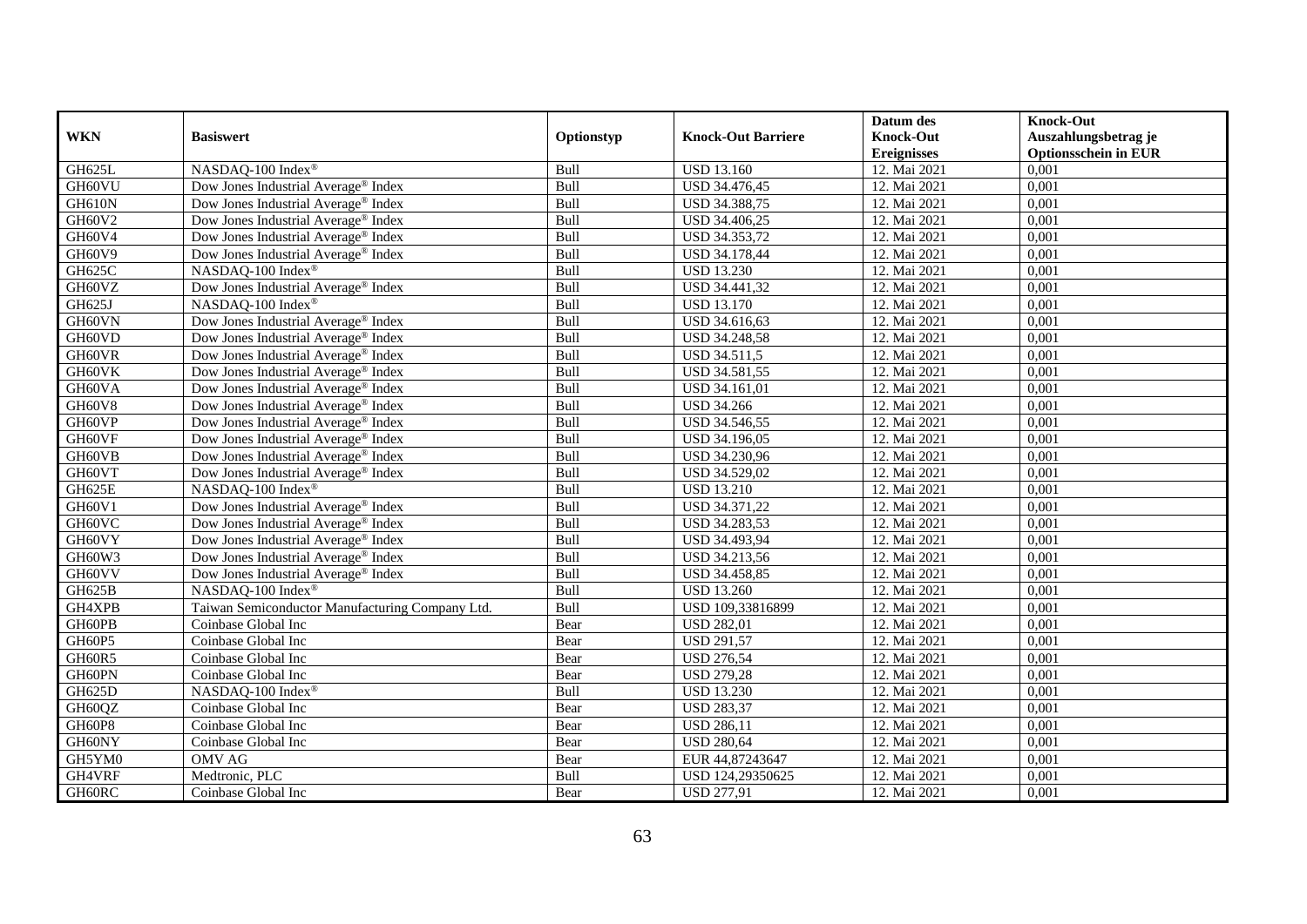|               |                                                          |            |                           | Datum des          | <b>Knock-Out</b>            |
|---------------|----------------------------------------------------------|------------|---------------------------|--------------------|-----------------------------|
| <b>WKN</b>    | <b>Basiswert</b>                                         | Optionstyp | <b>Knock-Out Barriere</b> | <b>Knock-Out</b>   | Auszahlungsbetrag je        |
|               |                                                          |            |                           | <b>Ereignisses</b> | <b>Optionsschein in EUR</b> |
| GH60V7        | Dow Jones Industrial Average® Index                      | Bull       | USD 34.301,11             | 12. Mai 2021       | 0,001                       |
| GH3GWG        | Just Eat Takeaway.com N.V.                               | Bull       | EUR 74,58808787           | 12. Mai 2021       | 0,001                       |
| GH60WK        | Alibaba Group Holding Limited                            | Bear       | <b>USD 223,34</b>         | 12. Mai 2021       | 0,001                       |
| GH60QP        | Coinbase Global Inc                                      | Bear       | <b>USD 288,84</b>         | 12. Mai 2021       | 0,001                       |
| GH60Q5        | Coinbase Global Inc                                      | Bear       | <b>USD 290,2</b>          | 12. Mai 2021       | 0,001                       |
| GH60WP        | Alibaba Group Holding Limited                            | Bear       | <b>USD 224,44</b>         | 12. Mai 2021       | 0,001                       |
| GH2PP9        | Fisery, Inc.                                             | Bull       | <b>USD 113,33</b>         | 12. Mai 2021       | 0,001                       |
| GH60RM        | Coinbase Global Inc                                      | Bear       | <b>USD 287,47</b>         | 12. Mai 2021       | 0,001                       |
| GH60RH        | Coinbase Global Inc                                      | Bear       | <b>USD 284,74</b>         | 12. Mai 2021       | 0,001                       |
| GH60VG        | Dow Jones Industrial Average <sup>®</sup> Index          | Bull       | USD 34.143,35             | 12. Mai 2021       | 0,001                       |
| GH60VW        | Dow Jones Industrial Average® Index                      | Bull       | USD 34.423,88             | 12. Mai 2021       | 0,001                       |
| GH60VQ        | Dow Jones Industrial Average <sup>®</sup> Index          | Bull       | USD 34.564,06             | 12. Mai 2021       | 0,001                       |
| GH60VJ        | Dow Jones Industrial Average® Index                      | Bull       | USD 34.125,96             | 12. Mai 2021       | 0,001                       |
| <b>GH625K</b> | NASDAQ-100 Index®                                        | Bull       | <b>USD 13.170</b>         | 12. Mai 2021       | 0,001                       |
| GH625H        | NASDAQ-100 Index®                                        | Bull       | <b>USD 13.190</b>         | 12. Mai 2021       | 0,001                       |
| GH6258        | NASDAQ-100 Index®                                        | Bull       | <b>USD 13.270</b>         | 12. Mai 2021       | 0,001                       |
| GH625G        | NASDAQ-100 Index®                                        | Bull       | <b>USD 13.190</b>         | 12. Mai 2021       | 0,001                       |
| GH0Y6B        | <b>Intel Corporation</b>                                 | Bull       | USD 54,11483913           | 12. Mai 2021       | 0,001                       |
| GH625F        | NASDAQ-100 Index®                                        | Bull       | <b>USD 13.210</b>         | 12. Mai 2021       | 0,001                       |
| GH5CTB        | Alphabet Inc. - Class C                                  | Bull       | USD 2.282,86671794        | 12. Mai 2021       | 0,001                       |
| GH625A        | NASDAQ-100 Index®                                        | Bull       | <b>USD 13.260</b>         | 12. Mai 2021       | 0,001                       |
| GH625M        | NASDAQ-100 Index®                                        | Bull       | <b>USD 13.160</b>         | 12. Mai 2021       | 0,001                       |
| GH60PH        | Coinbase Global Inc                                      | Bear       | <b>USD 292,94</b>         | 12. Mai 2021       | 0,001                       |
| GH60V5        | Dow Jones Industrial Average® Index                      | Bull       | USD 34.336,18             | 12. Mai 2021       | 0,001                       |
| GH60V6        | Dow Jones Industrial Average <sup>®</sup> Index          | Bull       | USD 34.318,68             | 12. Mai 2021       | 0,001                       |
| GH61Y0        | DAX <sup>®</sup> (Performance Index)                     | Bear       | <b>EUR 15.200</b>         | 12. Mai 2021       | 0,001                       |
| <b>GH5S20</b> | Wacker Chemie AG                                         | Bear       | EUR 126,73097608          | 12. Mai 2021       | 0,001                       |
| GH5YXC        | Peloton Interactive Inc.                                 | Bear       | USD 91,42970318           | 12. Mai 2021       | 0,001                       |
| GH61Y2        | DAX <sup>®</sup> (Performance Index)                     | Bear       | <b>EUR 15.200</b>         | 12. Mai 2021       | 0,001                       |
| GH61XZ        | $\text{DAX}^{\textcircled{}}$ (Performance Index)        | Bear       | <b>EUR 15.200</b>         | 12. Mai 2021       | 0,001                       |
| GH62CN        | DAX <sup>®</sup> (Performance Index)/ X-DAX <sup>®</sup> | Bear       | <b>EUR 15.200</b>         | 12. Mai 2021       | 0,001                       |
| GH61Y3        | $DAX^{\circledcirc}$ (Performance Index)                 | Bear       | <b>EUR 15.200</b>         | 12. Mai 2021       | 0,001                       |
| <b>GH627E</b> | $DAX^{\circledR}$ (Performance Index)                    | Bear       | <b>EUR 15.200</b>         | 12. Mai 2021       | 0,001                       |
| GH61Y1        | DAX <sup>®</sup> (Performance Index)                     | Bear       | EUR 15.200                | 12. Mai 2021       | 0,001                       |
| GH3X4T        | Tyson Foods, Inc.                                        | Bear       | USD 80,24472111           | 12. Mai 2021       | 0,001                       |
| GH5LK9        | Fresenius SE & Co KGaA                                   | Bear       | EUR 43,79541361           | 12. Mai 2021       | 0,001                       |
| GH60UN        | Dow Jones Industrial Average® Index                      | Bull       | USD 34.108,41             | 12. Mai 2021       | 0,001                       |
| GH627B        | DAX <sup>®</sup> (Performance Index)                     | Bear       | EUR 15.195                | 12. Mai 2021       | 0,001                       |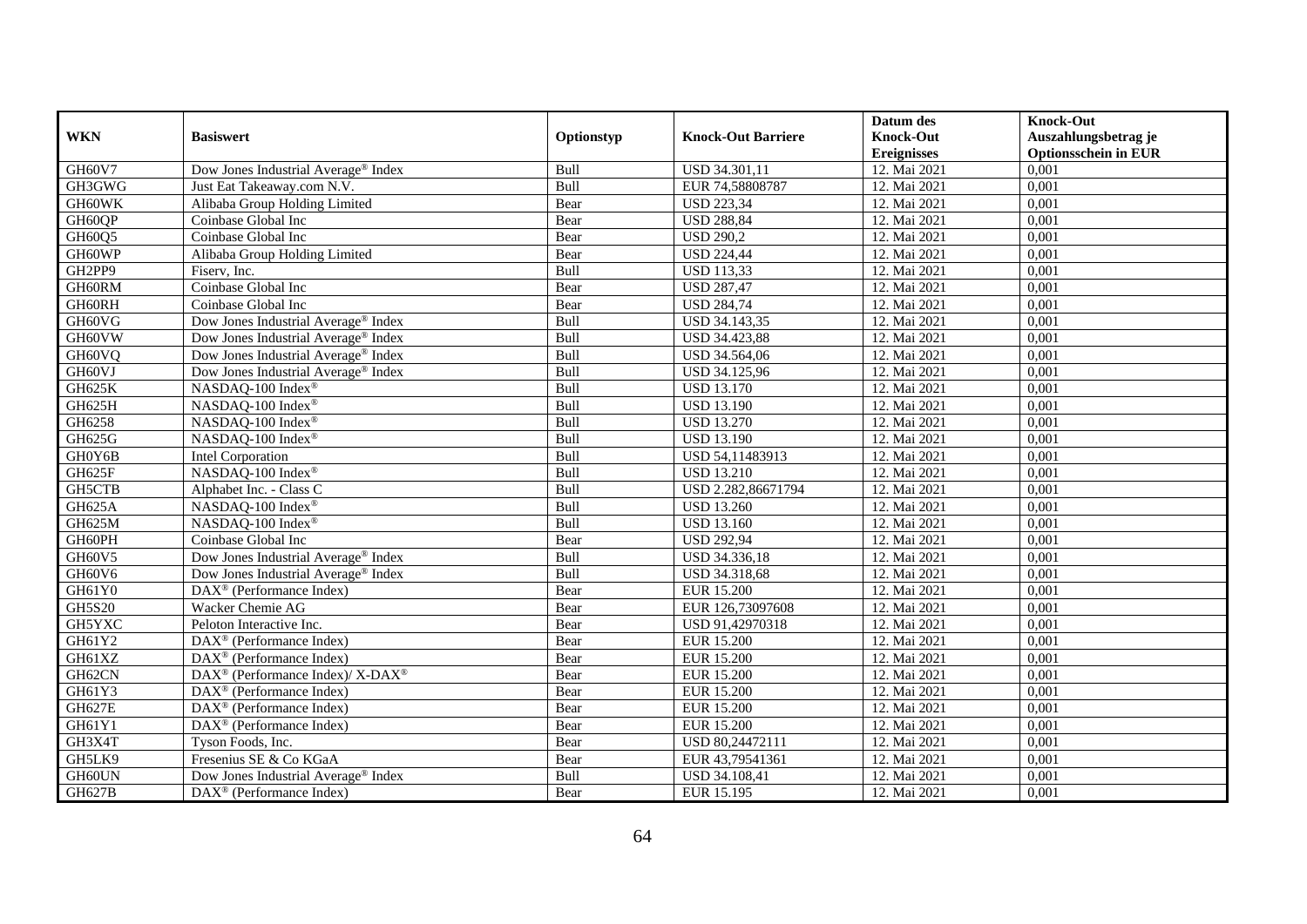|               |                                                                           |            |                           | Datum des          | <b>Knock-Out</b>            |
|---------------|---------------------------------------------------------------------------|------------|---------------------------|--------------------|-----------------------------|
| <b>WKN</b>    | <b>Basiswert</b>                                                          | Optionstyp | <b>Knock-Out Barriere</b> | <b>Knock-Out</b>   | Auszahlungsbetrag je        |
|               |                                                                           |            |                           | <b>Ereignisses</b> | <b>Optionsschein in EUR</b> |
| GH62CS        | DAX <sup>®</sup> (Performance Index)/ X-DAX <sup>®</sup>                  | Bear       | EUR 15.195                | 12. Mai 2021       | 0,001                       |
| GH5NKX        | Coinbase Global Inc                                                       | Bear       | USD 304,16980612          | 12. Mai 2021       | 0,001                       |
| GH6263        | DAX <sup>®</sup> (Performance Index)/ X-DAX <sup>®</sup>                  | Bear       | <b>EUR 15.200</b>         | 12. Mai 2021       | 0,001                       |
| GH61XY        | $\text{DAX}^{\otimes}$ (Performance Index)                                | Bear       | EUR 15.200                | 12. Mai 2021       | 0,001                       |
| GH6264        | $DAX^{\circledast}$ (Performance Index)/ $\overline{X-DAX^{\circledast}}$ | Bear       | <b>EUR 15.200</b>         | 12. Mai 2021       | 0,001                       |
| GH5TL7        | Erste Group Bank AG                                                       | Bear       | EUR 32,19957523           | 12. Mai 2021       | 0,001                       |
| GH5NK8        | Coinbase Global Inc                                                       | Bear       | USD 305,64766735          | 12. Mai 2021       | 0,001                       |
| GH61XT        | DAX <sup>®</sup> (Performance Index)                                      | Bear       | EUR 15.210                | 12. Mai 2021       | 0,001                       |
| GH61XS        | $\text{DAX}^{\otimes}$ (Performance Index)                                | Bear       | <b>EUR 15.210</b>         | 12. Mai 2021       | 0,001                       |
| GH61XV        | $\text{DAX}^{\otimes}$ (Performance Index)                                | Bear       | EUR 15.210                | 12. Mai 2021       | 0,001                       |
| GH61XU        | DAX <sup>®</sup> (Performance Index)                                      | Bear       | EUR 15.210                | 12. Mai 2021       | 0,001                       |
| GH61XW        | DAX <sup>®</sup> (Performance Index)                                      | Bear       | <b>EUR 15.210</b>         | 12. Mai 2021       | 0,001                       |
| <b>GH627A</b> | $\text{DAX}^{\otimes}$ (Performance Index)                                | Bear       | EUR 15.205                | 12. Mai 2021       | 0,001                       |
| GH627G        | $\text{DAX}^{\otimes}$ (Performance Index)                                | Bear       | EUR 15.210                | 12. Mai 2021       | 0,001                       |
| GH4VMV        | Scout24 AG                                                                | Bull       | EUR 67,37995109           | 12. Mai 2021       | 0,001                       |
| GH6277        | DAX <sup>®</sup> (Performance Index)                                      | Bear       | EUR 15.215                | 12. Mai 2021       | 0,001                       |
| GH62CT        | DAX <sup>®</sup> (Performance Index)/ X-DAX <sup>®</sup>                  | Bear       | EUR 15.210                | 12. Mai 2021       | 0,001                       |
| GH61XX        | $DAX^{\circledR}$ (Performance Index)                                     | Bear       | EUR 15.210                | 12. Mai 2021       | 0,001                       |
| GH4MMB        | Crédit Agricole S.A.                                                      | Bear       | EUR 13,4485481            | 12. Mai 2021       | 0,001                       |
| GH62CR        | DAX <sup>®</sup> (Performance Index)/ X-DAX <sup>®</sup>                  | Bear       | EUR 15.215                | 12. Mai 2021       | 0,001                       |
| GH62CP        | DAX <sup>®</sup> (Performance Index)/ X-DAX <sup>®</sup>                  | Bear       | EUR 15.205                | 12. Mai 2021       | 0,001                       |
| GH60UP        | Dow Jones Industrial Average® Index                                       | Bull       | USD 34.090,71             | 12. Mai 2021       | 0,001                       |
| GH348G        | Alexion Pharmaceuticals, Inc.                                             | Bear       | USD 173,15439783          | 12. Mai 2021       | 0,001                       |
| GH1GBS        | <b>AIXTRON SE</b>                                                         | Bull       | EUR 15,18583083           | 12. Mai 2021       | 0,001                       |
| GH1GAB        | <b>AIXTRON SE</b>                                                         | Bull       | EUR 15,27749583           | 12. Mai 2021       | 0,001                       |
| GH627H        | DAX <sup>®</sup> (Performance Index)                                      | Bear       | EUR 15.220                | 12. Mai 2021       | 0,001                       |
| GH60US        | Dow Jones Industrial Average <sup>®</sup> Index                           | Bull       | USD 34.020,75             | 12. Mai 2021       | 0,001                       |
| GH60UU        | Dow Jones Industrial Average <sup>®</sup> Index                           | Bull       | USD 33.968,18             | 12. Mai 2021       | 0,001                       |
| GH5TTN        | S&P 500 <sup>®</sup> Index                                                | Bull       | USD 4.107,63108431        | 12. Mai 2021       | 0,001                       |
| GH62CU        | DAX <sup>®</sup> (Performance Index)/ X-DAX <sup>®</sup>                  | Bear       | EUR 15.225                | 12. Mai 2021       | 0,001                       |
| GH60UQ        | Dow Jones Industrial Average® Index                                       | Bull       | USD 34.038,14             | 12. Mai 2021       | 0,001                       |
| GH60UY        | Dow Jones Industrial Average <sup>®</sup> Index                           | Bull       | USD 34.003,06             | 12. Mai 2021       | 0,001                       |
| GH62CQ        | DAX <sup>®</sup> (Performance Index)/ X-DAX <sup>®</sup>                  | Bear       | <b>EUR 15.220</b>         | 12. Mai 2021       | 0,001                       |
| GH60UR        | Dow Jones Industrial Average® Index                                       | Bull       | USD 34.073,16             | 12. Mai 2021       | 0,001                       |
| GH5UAM        | Dow Jones Industrial Average® Index                                       | Bull       | <b>USD 34.050</b>         | 12. Mai 2021       | 0,001                       |
| GH5M8R        | S&P 500 <sup>®</sup> Index                                                | Bull       | <b>USD 4.105</b>          | 12. Mai 2021       | 0,001                       |
| GH627M        | DAX <sup>®</sup> (Performance Index)                                      | Bear       | EUR 15.225                | 12. Mai 2021       | 0,001                       |
| GH5UAV        | Dow Jones Industrial Average® Index                                       | Bull       | <b>USD 33.980</b>         | 12. Mai 2021       | 0,001                       |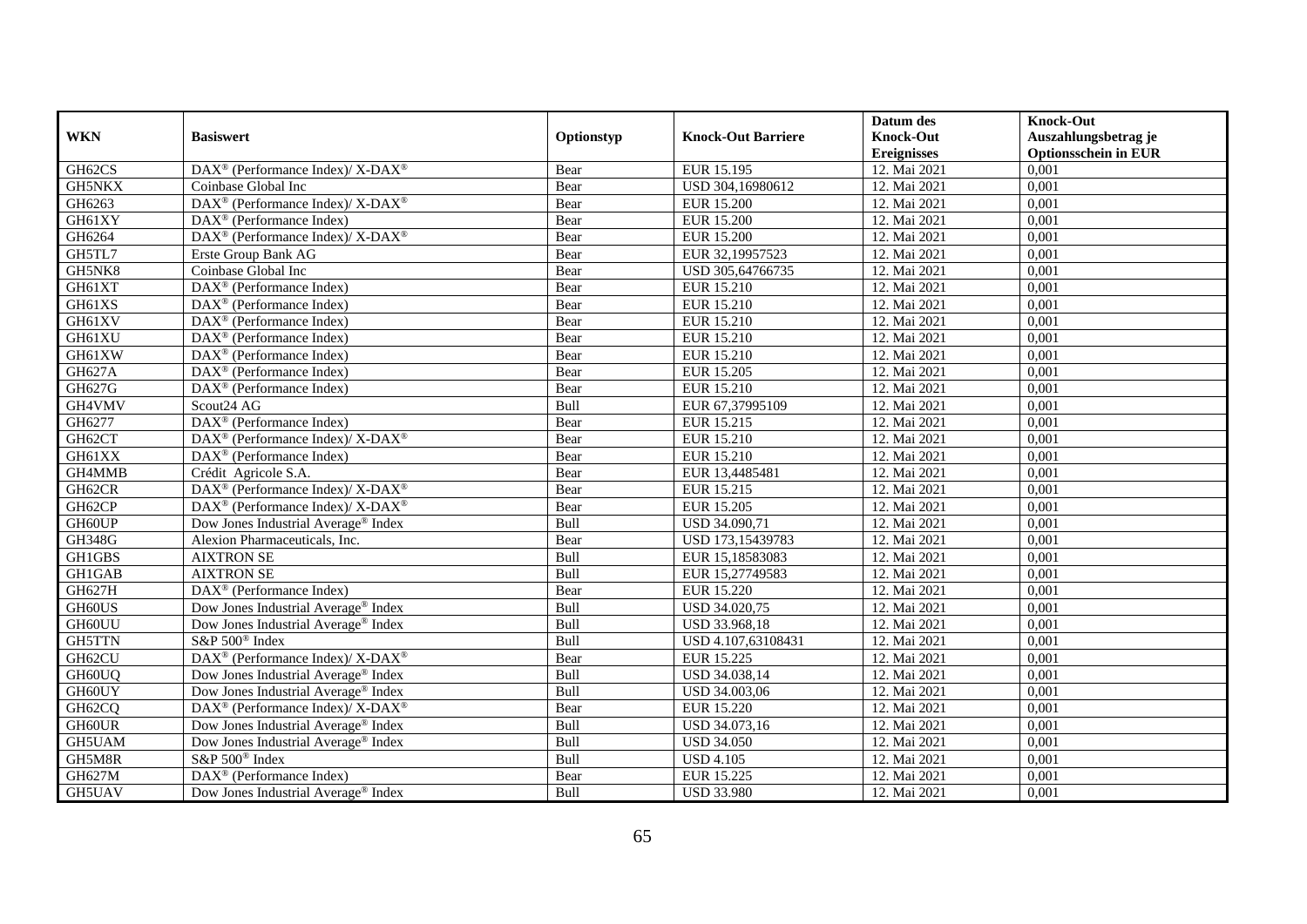|               |                                                       |             |                           | Datum des          | <b>Knock-Out</b>            |
|---------------|-------------------------------------------------------|-------------|---------------------------|--------------------|-----------------------------|
| <b>WKN</b>    | <b>Basiswert</b>                                      | Optionstyp  | <b>Knock-Out Barriere</b> | <b>Knock-Out</b>   | Auszahlungsbetrag je        |
|               |                                                       |             |                           | <b>Ereignisses</b> | <b>Optionsschein in EUR</b> |
| GH4FUF        | NASDAQ-100 Index®                                     | <b>Bull</b> | USD 13.091,65             | 12. Mai 2021       | 0,001                       |
| GH625R        | NASDAQ-100 Index®                                     | Bull        | <b>USD 13.110</b>         | 12. Mai 2021       | 0,001                       |
| GH5M8Q        | S&P 500 <sup>®</sup> Index                            | Bull        | <b>USD 4.107,5</b>        | 12. Mai 2021       | 0,001                       |
| GH5UAL        | Dow Jones Industrial Average <sup>®</sup> Index       | Bull        | <b>USD 34.050</b>         | 12. Mai 2021       | 0,001                       |
| GH4PEW        | S&P 500 <sup>®</sup> Index                            | Bull        | USD 4.107,5               | 12. Mai 2021       | 0,001                       |
| GH5UAN        | Dow Jones Industrial Average® Index                   | Bull        | <b>USD 34.040</b>         | 12. Mai 2021       | 0,001                       |
| <b>GH1WDQ</b> | EURO STOXX <sup>®</sup> Banks (Price EUR) Index       | Bear        | EUR 96,39944828           | 12. Mai 2021       | 0,001                       |
| GH60UV        | Dow Jones Industrial Average® Index                   | Bull        | USD 34.055,82             | 12. Mai 2021       | 0,001                       |
| GH61XL        | DAX <sup>®</sup> (Performance Index)                  | Bear        | EUR 15.220                | 12. Mai 2021       | 0,001                       |
| GH625Q        | NASDAQ-100 Index®                                     | Bull        | <b>USD 13.130</b>         | 12. Mai 2021       | 0,001                       |
| GH5UAQ        | Dow Jones Industrial Average® Index                   | Bull        | <b>USD 34.020</b>         | 12. Mai 2021       | 0,001                       |
| GH48PP        | NASDAQ-100 Index®                                     | Bull        | <b>USD 13.090</b>         | 12. Mai 2021       | 0,001                       |
| GH60UW        | Dow Jones Industrial Average® Index                   | Bull        | USD 33.985,74             | 12. Mai 2021       | 0,001                       |
| GH625S        | NASDAQ-100 Index®                                     | Bull        | <b>USD 13.110</b>         | 12. Mai 2021       | 0,001                       |
| GH61XG        | DAX <sup>®</sup> (Performance Index)                  | Bear        | EUR 15.225                | 12. Mai 2021       | 0,001                       |
| GH61XJ        | DAX <sup>®</sup> (Performance Index)                  | Bear        | EUR 15.225                | 12. Mai 2021       | 0,001                       |
| GH61XM        | DAX <sup>®</sup> (Performance Index)                  | Bear        | <b>EUR 15.220</b>         | 12. Mai 2021       | 0,001                       |
| GH61XQ        | DAX <sup>®</sup> (Performance Index)                  | Bear        | <b>EUR 15.220</b>         | 12. Mai 2021       | 0,001                       |
| GH5UAS        | Dow Jones Industrial Average <sup>®</sup> Index       | Bull        | <b>USD 34.000</b>         | 12. Mai 2021       | 0,001                       |
| GH4PEX        | S&P 500 <sup>®</sup> Index                            | Bull        | <b>USD 4.105</b>          | 12. Mai 2021       | 0,001                       |
| <b>GH1WDR</b> | EURO STOXX <sup>®</sup> Banks (Price EUR) Index       | Bear        | EUR 96,57803823           | 12. Mai 2021       | 0,001                       |
| GH5UAT        | Dow Jones Industrial Average® Index                   | <b>Bull</b> | <b>USD 34.000</b>         | 12. Mai 2021       | 0,001                       |
| GH61XH        | $\overline{\text{DAX}^{\otimes}}$ (Performance Index) | Bear        | EUR 15.225                | 12. Mai 2021       | 0,001                       |
| GH61XF        | DAX <sup>®</sup> (Performance Index)                  | Bear        | EUR 15.225                | 12. Mai 2021       | 0,001                       |
| GH4PEY        | S&P 500 <sup>®</sup> Index                            | Bull        | <b>USD 4.105</b>          | 12. Mai 2021       | 0,001                       |
| <b>GH625N</b> | NASDAQ-100 Index®                                     | Bull        | <b>USD 13.140</b>         | 12. Mai 2021       | 0,001                       |
| GH5UAU        | Dow Jones Industrial Average <sup>®</sup> Index       | Bull        | <b>USD 33.980</b>         | 12. Mai 2021       | 0,001                       |
| GH5UAP        | Dow Jones Industrial Average® Index                   | Bull        | <b>USD 34.040</b>         | 12. Mai 2021       | 0,001                       |
| GH4PET        | S&P 500 <sup>®</sup> Index                            | Bull        | <b>USD 4.110</b>          | 12. Mai 2021       | 0,001                       |
| GH48PS        | NASDAQ-100 Index®                                     | Bull        | <b>USD 13.080</b>         | 12. Mai 2021       | 0,001                       |
| GH4PEU        | S&P 500 <sup>®</sup> Index                            | Bull        | <b>USD 4.110</b>          | 12. Mai 2021       | 0,001                       |
| GH5M8P        | S&P 500 <sup>®</sup> Index                            | Bull        | <b>USD 4.110</b>          | 12. Mai 2021       | 0,001                       |
| GH4PEV        | S&P 500 <sup>®</sup> Index                            | Bull        | <b>USD 4.107,5</b>        | 12. Mai 2021       | 0,001                       |
| GH48PQ        | NASDAQ-100 Index®                                     | Bull        | <b>USD 13.090</b>         | 12. Mai 2021       | 0,001                       |
| GH625P        | NASDAQ-100 Index®                                     | Bull        | <b>USD 13.130</b>         | 12. Mai 2021       | 0,001                       |
| GH48PR        | NASDAQ-100 Index®                                     | Bull        | <b>USD 13.080</b>         | 12. Mai 2021       | 0,001                       |
| GH61XP        | DAX <sup>®</sup> (Performance Index)                  | Bear        | EUR 15.220                | 12. Mai 2021       | 0,001                       |
| GH61XK        | DAX <sup>®</sup> (Performance Index)                  | Bear        | EUR 15.225                | 12. Mai 2021       | 0,001                       |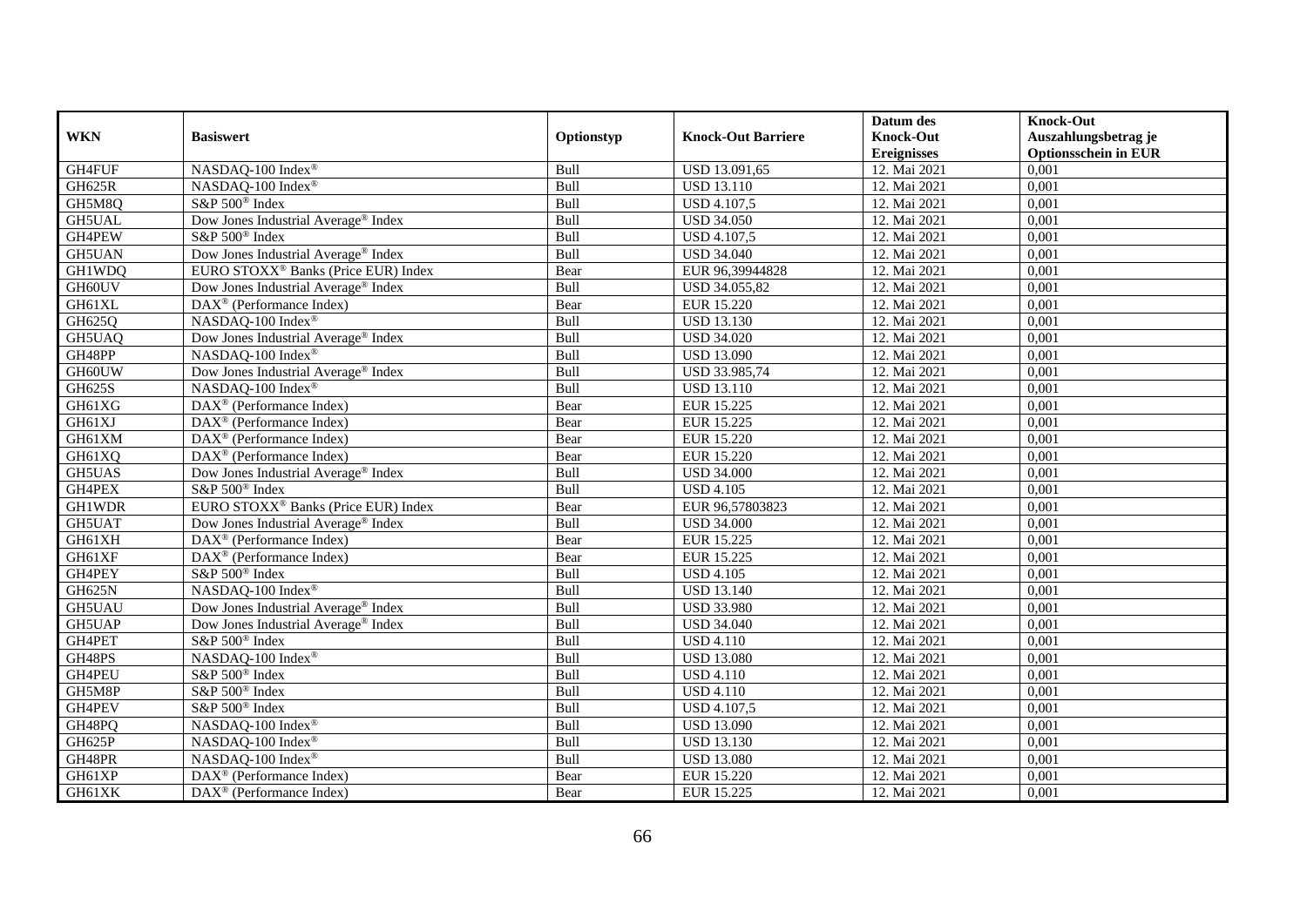|               |                                                 |             |                           | Datum des          | <b>Knock-Out</b>            |
|---------------|-------------------------------------------------|-------------|---------------------------|--------------------|-----------------------------|
| <b>WKN</b>    | <b>Basiswert</b>                                | Optionstyp  | <b>Knock-Out Barriere</b> | <b>Knock-Out</b>   | Auszahlungsbetrag je        |
|               |                                                 |             |                           | <b>Ereignisses</b> | <b>Optionsschein in EUR</b> |
| GH5RD2        | NASDAQ-100 Index®                               | Bull        | <b>USD 13.080</b>         | 12. Mai 2021       | 0,001                       |
| GH5UAR        | Dow Jones Industrial Average <sup>®</sup> Index | Bull        | <b>USD 34.020</b>         | 12. Mai 2021       | 0,001                       |
| GH61XE        | $DAX^{\circledR}$ (Performance Index)           | Bear        | EUR 15.225                | 12. Mai 2021       | 0,001                       |
| GH61XR        | DAX <sup>®</sup> (Performance Index)            | Bear        | EUR 15.220                | 12. Mai 2021       | 0,001                       |
| GH61XN        | $\text{DAX}^{\circledast}$ (Performance Index)  | Bear        | <b>EUR 15.220</b>         | 12. Mai 2021       | 0,001                       |
| GH4BXM        | Microsoft Corporation                           | Bull        | USD 240,40015484          | 12. Mai 2021       | 0,001                       |
| GH2SVB        | ADYEN N.V.                                      | <b>Bull</b> | EUR 1.696,61058566        | 12. Mai 2021       | 0,001                       |
| GH4BZ6        | Microsoft Corporation                           | Bull        | USD 241,65328329          | 12. Mai 2021       | 0,001                       |
| GH2SW1        | ADYEN N.V.                                      | Bull        | EUR 1.708,42080739        | 12. Mai 2021       | 0,001                       |
| GH5WJ2        | Sartorius AG                                    | Bull        | EUR 404,52                | 12. Mai 2021       | 0,001                       |
| GH5YME        | <b>OMV AG</b>                                   | Bear        | EUR 45,58231681           | 12. Mai 2021       | 0,001                       |
| GH5YW6        | Peloton Interactive Inc.                        | Bear        | USD 92,08955669           | 12. Mai 2021       | 0,001                       |
| GH4MQR        | Delivery Hero AG                                | <b>Bull</b> | EUR 109,33715516          | 12. Mai 2021       | 0,001                       |
| GH60YH        | Square Inc                                      | <b>Bull</b> | <b>USD 211,83</b>         | 12. Mai 2021       | 0.001                       |
| GH5YVC        | <b>Dollar General Corporation</b>               | Bull        | USD 208,97907888          | 12. Mai 2021       | 0,001                       |
| GH5WCB        | Electronic Arts Inc.                            | Bull        | USD 138,03224351          | 12. Mai 2021       | 0,001                       |
| GH3H2S        | CME Group Inc.                                  | Bear        | USD 216,33088241          | 12. Mai 2021       | 0,001                       |
| GH60YG        | Square Inc                                      | Bull        | <b>USD 212,92</b>         | 12. Mai 2021       | 0,001                       |
| GH3GT2        | Unicredit S.p.A.                                | Bear        | EUR 10,14859812           | 12. Mai 2021       | 0,001                       |
| GH5LA3        | <b>KLA</b> Corporation                          | Bull        | USD 289,71581172          | 12. Mai 2021       | 0,001                       |
| <b>GH5LCB</b> | The Cooper Companies, Inc.                      | Bull        | USD 386,57183863          | 12. Mai 2021       | 0,001                       |
| GH4VM1        | Scout <sub>24</sub> AG                          | Bull        | EUR 66.64788732           | 12. Mai 2021       | 0,001                       |
| GH4MN0        | Delivery Hero AG                                | Bull        | EUR 108,16235059          | 12. Mai 2021       | 0,001                       |
| GH5A0Y        | <b>VERBUND AG</b>                               | Bear        | EUR 72,16719709           | 12. Mai 2021       | 0,001                       |
| <b>GH1TSP</b> | <b>Baver AG</b>                                 | Bear        | EUR 56,80163221           | 12. Mai 2021       | 0,001                       |
| GH48PT        | NASDAQ-100 Index®                               | Bull        | <b>USD 13.070</b>         | 12. Mai 2021       | 0,001                       |
| GH3NTS        | adidas AG                                       | Bear        | EUR 288,87119306          | 12. Mai 2021       | 0,001                       |
| GH5TTT        | S&P 500 <sup>®</sup> Index                      | Bull        | USD 4.103,44933664        | 12. Mai 2021       | 0,001                       |
| GH5YRA        | Schlumberger N.V. (Schlumberger Limited)        | Bear        | USD 32,42640567           | 12. Mai 2021       | 0,001                       |
| GH5YKS        | <b>OMV AG</b>                                   | Bear        | EUR 45,2323758            | 12. Mai 2021       | 0,001                       |
| GH29MB        | Ubisoft Entertainment S.A.                      | Bull        | EUR 55,1317487            | 12. Mai 2021       | 0,001                       |
| GH3GVX        | Unicredit S.p.A.                                | Bear        | EUR 10,05948254           | 12. Mai 2021       | 0,001                       |
| GH4VNP        | Scout <sub>24</sub> AG                          | Bull        | EUR 66,28686956           | 12. Mai 2021       | 0,001                       |
| GH4MN1        | Delivery Hero AG                                | Bull        | EUR 108,75477342          | 12. Mai 2021       | 0,001                       |
| GH48PU        | NASDAQ-100 Index®                               | <b>Bull</b> | <b>USD 13.070</b>         | 12. Mai 2021       | 0,001                       |
| GC7KA4        | Fresenius SE & Co KGaA                          | Bear        | EUR 44,0549227            | 12. Mai 2021       | 0,001                       |
| GC7FRU        | Unicredit S.p.A.                                | Bear        | EUR 10,20236712           | 12. Mai 2021       | 0,001                       |
| GH4VNN        | Scout24 AG                                      | Bull        | EUR 67,00890507           | 12. Mai 2021       | 0,001                       |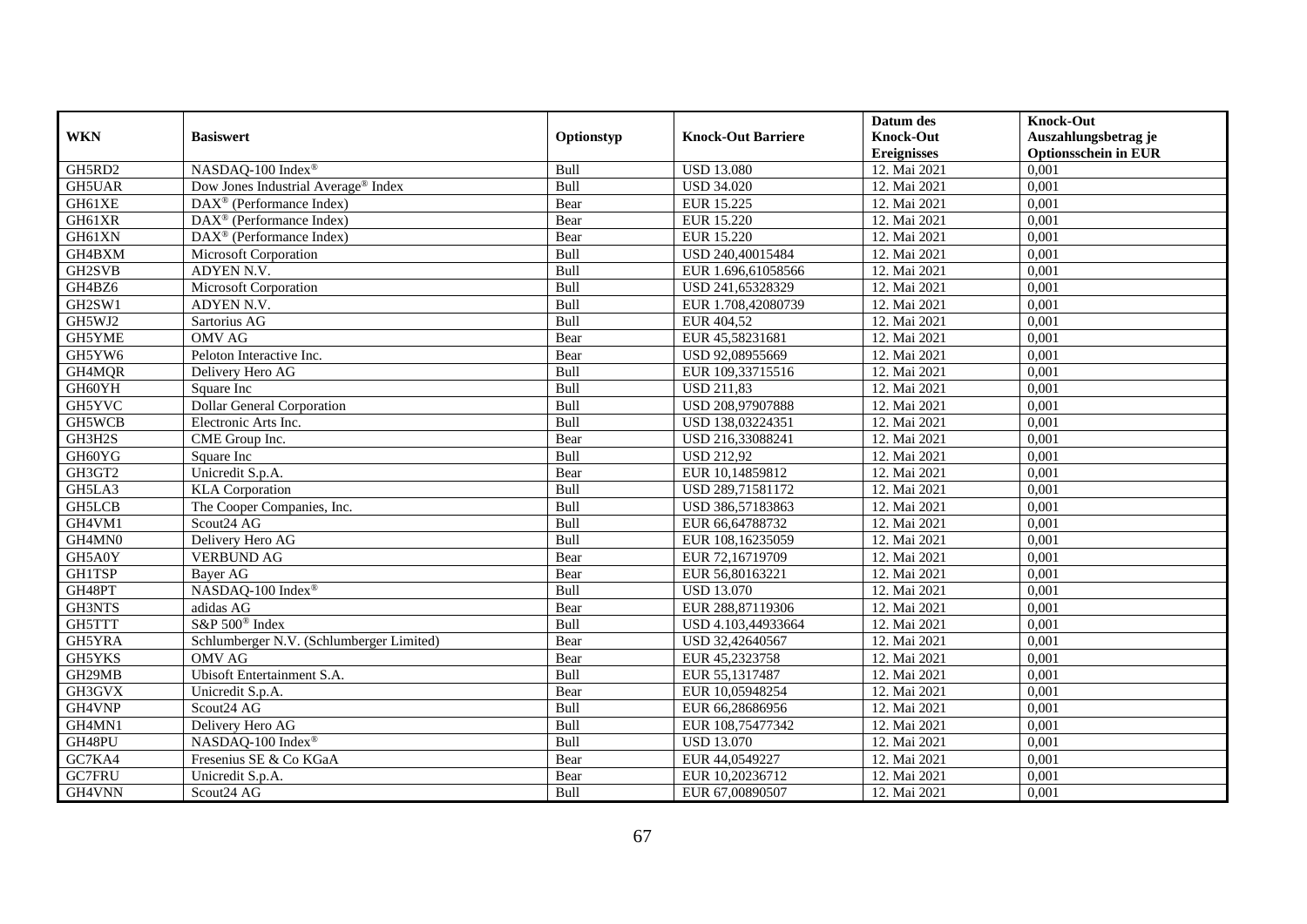|               |                                                 |            |                           | Datum des          | <b>Knock-Out</b>            |
|---------------|-------------------------------------------------|------------|---------------------------|--------------------|-----------------------------|
| <b>WKN</b>    | <b>Basiswert</b>                                | Optionstyp | <b>Knock-Out Barriere</b> | <b>Knock-Out</b>   | Auszahlungsbetrag je        |
|               |                                                 |            |                           | <b>Ereignisses</b> | <b>Optionsschein in EUR</b> |
| GH4FUC        | NASDAQ-100 Index®                               | Bull       | USD 13.078,01             | 12. Mai 2021       | 0,001                       |
| GH4VND        | Scout24 AG                                      | Bull       | EUR 65,91582354           | 12. Mai 2021       | 0,001                       |
| GH4VLN        | Scout <sub>24</sub> AG                          | Bull       | EUR 65,55480581           | 12. Mai 2021       | 0,001                       |
| GH4MN2        | Delivery Hero AG                                | Bull       | EUR 107,57996883          | 12. Mai 2021       | 0,001                       |
| $\rm GH4SG0$  | EUR/GBP (WM-Fixing)                             | Bull       | GBP 0,85621               | 12. Mai 2021       | 0,001                       |
| GH4MPL        | Delivery Hero AG                                | Bull       | EUR 106,99758705          | 12. Mai 2021       | 0,001                       |
| GH4XPG        | Taiwan Semiconductor Manufacturing Company Ltd. | Bull       | USD 108,14447706          | 12. Mai 2021       | 0,001                       |
| <b>GH51N0</b> | Alphabet Inc. - Class C                         | Bull       | USD 2.256,4762435         | 12. Mai 2021       | 0,001                       |
| GH610J        | Square Inc                                      | Bull       | <b>USD 210,74</b>         | 12. Mai 2021       | 0,001                       |
| GH01ZE        | <b>Bayer AG</b>                                 | Bear       | EUR 57,20978296           | 12. Mai 2021       | 0,001                       |
| GH3GWH        | Just Eat Takeaway.com N.V.                      | Bull       | EUR 73,11728009           | 12. Mai 2021       | 0,001                       |
| GH4VQP        | Medtronic, PLC                                  | Bull       | USD 123,67228921          | 12. Mai 2021       | 0,001                       |
| GH5WJ1        | Sartorius AG                                    | Bull       | EUR 402,33                | 12. Mai 2021       | 0,001                       |
| GH5UB1        | Dow Jones Industrial Average® Index             | Bull       | <b>USD 33.920</b>         | 12. Mai 2021       | 0,001                       |
| GH4PEZ        | S&P 500 <sup>®</sup> Index                      | Bull       | <b>USD 4.102,5</b>        | 12. Mai 2021       | 0,001                       |
| GH5UAW        | Dow Jones Industrial Average® Index             | Bull       | <b>USD 33.950</b>         | 12. Mai 2021       | 0,001                       |
| GH5RF8        | S&P 500 <sup>®</sup> Index                      | Bull       | USD 4.097,5               | 12. Mai 2021       | 0,001                       |
| GH5UAZ        | Dow Jones Industrial Average® Index             | Bull       | <b>USD 33.940</b>         | 12. Mai 2021       | 0,001                       |
| GH48PW        | NASDAQ-100 Index®                               | Bull       | <b>USD 13.060</b>         | 12. Mai 2021       | 0,001                       |
| GH60UZ        | Dow Jones Industrial Average® Index             | Bull       | USD 33.915,56             | 12. Mai 2021       | 0,001                       |
| GH5UAY        | Dow Jones Industrial Average <sup>®</sup> Index | Bull       | <b>USD 33.940</b>         | 12. Mai 2021       | 0,001                       |
| GH60W4        | Dow Jones Industrial Average <sup>®</sup> Index | Bull       | USD 33.950,72             | 12. Mai 2021       | 0,001                       |
| GH5M8S        | S&P 500 <sup>®</sup> Index                      | Bull       | <b>USD 4.102,5</b>        | 12. Mai 2021       | 0,001                       |
| <b>GH5TTS</b> | S&P 500 <sup>®</sup> Index                      | Bull       | USD 4.099,26758897        | 12. Mai 2021       | 0,001                       |
| GH4PF0        | S&P 500 <sup>®</sup> Index                      | Bull       | USD 4.102,5               | 12. Mai 2021       | 0,001                       |
| GH4FUJ        | NASDAQ-100 Index®                               | Bull       | USD 13.064,23             | 12. Mai 2021       | 0,001                       |
| GH5M8T        | S&P 500 <sup>®</sup> Index                      | Bull       | <b>USD 4.100</b>          | 12. Mai 2021       | 0,001                       |
| GH60W5        | Dow Jones Industrial Average® Index             | Bull       | USD 33.933,06             | 12. Mai 2021       | 0,001                       |
| GH48PX        | NASDAQ-100 Index®                               | Bull       | <b>USD 13.050</b>         | 12. Mai 2021       | 0,001                       |
| GH4PF1        | S&P 500 <sup>®</sup> Index                      | Bull       | <b>USD 4.100</b>          | 12. Mai 2021       | 0,001                       |
| GH48PY        | NASDAQ-100 Index®                               | Bull       | <b>USD 13.050</b>         | 12. Mai 2021       | 0,001                       |
| GH4FUD        | NASDAQ-100 Index®                               | Bull       | USD 13.050,67             | 12. Mai 2021       | 0,001                       |
| GH5M3M        | NASDAQ-100 Index®                               | Bull       | <b>USD 13.050</b>         | 12. Mai 2021       | 0,001                       |
| GH4PF2        | S&P 500 <sup>®</sup> Index                      | Bull       | <b>USD 4.100</b>          | 12. Mai 2021       | 0,001                       |
| GH5UAX        | Dow Jones Industrial Average® Index             | Bull       | <b>USD 33.950</b>         | 12. Mai 2021       | 0,001                       |
| GH4Q4Z        | S&P 500 <sup>®</sup> Index                      | Bull       | USD 4.097,5               | 12. Mai 2021       | 0,001                       |
| GH5UB0        | Dow Jones Industrial Average <sup>®</sup> Index | Bull       | <b>USD 33.920</b>         | 12. Mai 2021       | 0,001                       |
| GH4Q50        | S&P 500 <sup>®</sup> Index                      | Bull       | USD 4.097,5               | 12. Mai 2021       | 0,001                       |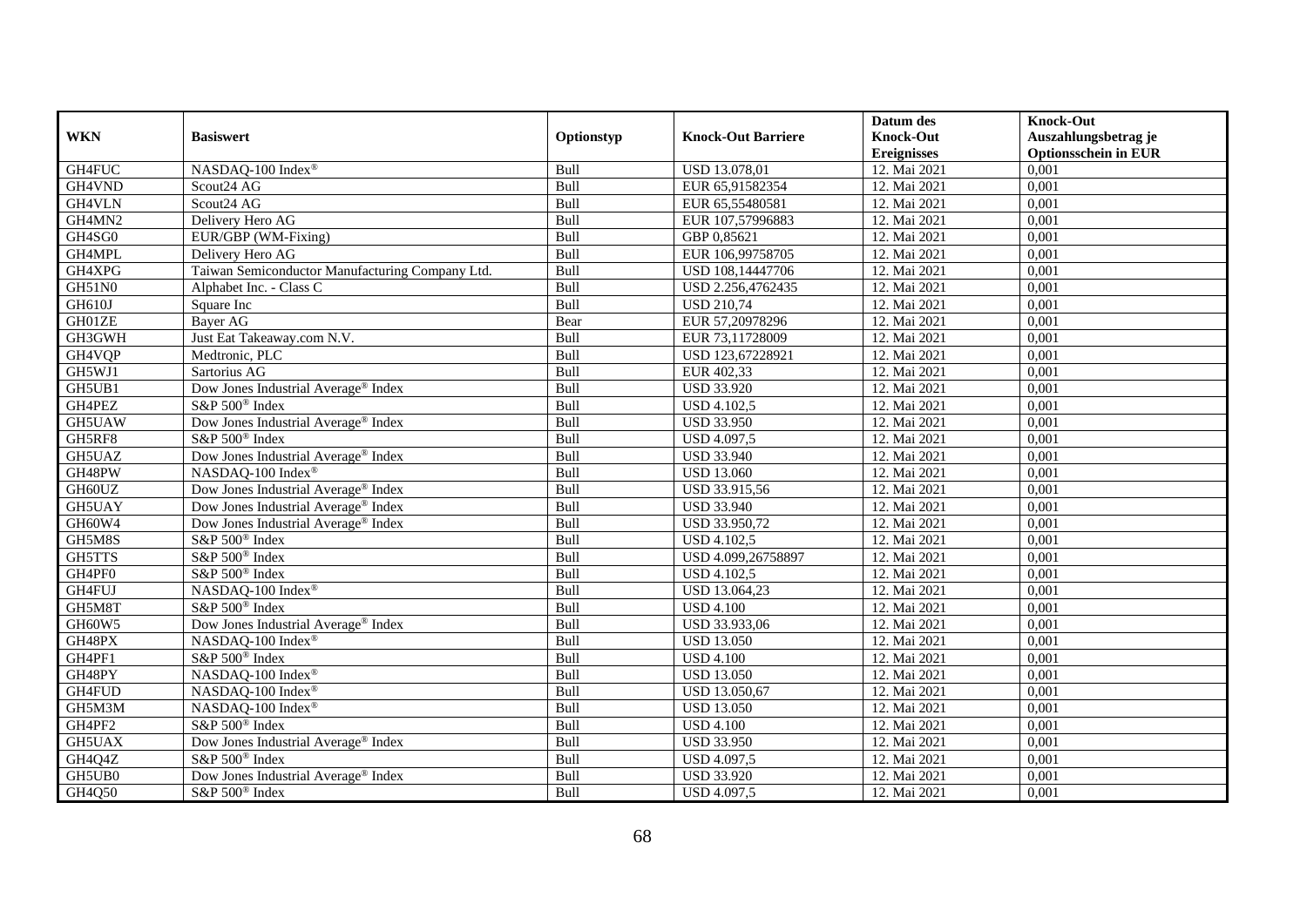|               |                                                            |            |                                 | Datum des          | <b>Knock-Out</b>            |
|---------------|------------------------------------------------------------|------------|---------------------------------|--------------------|-----------------------------|
| <b>WKN</b>    | <b>Basiswert</b>                                           | Optionstyp | <b>Knock-Out Barriere</b>       | <b>Knock-Out</b>   | Auszahlungsbetrag je        |
|               |                                                            |            |                                 | <b>Ereignisses</b> | <b>Optionsschein in EUR</b> |
| GH48PV        | NASDAQ-100 Index®                                          | Bull       | <b>USD 13.060</b>               | 12. Mai 2021       | 0,001                       |
| GH45F4        | Bumble Inc                                                 | Bull       | USD 48,46128353                 | 12. Mai 2021       | 0,001                       |
| GH4VML        | Scout24 AG                                                 | Bull       | EUR 65,19378806                 | 12. Mai 2021       | 0,001                       |
| GH5NLQ        | Kinder Morgan Inc.                                         | Bear       | USD 18,43946955                 | 12. Mai 2021       | 0,001                       |
| <b>GH2X90</b> | ICE Brent Crude Oil Future (Generic Front Month<br>Future) | Bear       | <b>USD 69.9</b>                 | 12. Mai 2021       | 0,001                       |
| GH4VP2        | Scout24 AG                                                 | Bull       | EUR 64,82274205                 | 12. Mai 2021       | 0,001                       |
| GH5YX1        | <b>Waters Corporation</b>                                  | Bull       | USD 309,96882735                | 12. Mai 2021       | 0,001                       |
| GH51N4        | Alphabet Inc. - Class C                                    | Bull       | USD 2.244,99570783              | 12. Mai 2021       | 0,001                       |
| GH60YF        | Square Inc                                                 | Bull       | <b>USD 209,64</b>               | 12. Mai 2021       | 0,001                       |
| GF8691        | Nordex SE                                                  | Bull       | EUR 18,08375119                 | 12. Mai 2021       | 0,001                       |
| GH5TTV        | S&P 500 <sup>®</sup> Index                                 | Bull       | USD 4.082,54059825              | 12. Mai 2021       | 0,001                       |
| GH5TU4        | S&P 500 <sup>®</sup> Index                                 | Bull       | USD 4.078,37885894              | 12. Mai 2021       | 0,001                       |
| GH5TU2        | S&P 500 <sup>®</sup> Index                                 | Bull       | USD 4.090,90409361              | 12. Mai 2021       | 0,001                       |
| GH60V0        | Dow Jones Industrial Average <sup>®</sup> Index            | Bull       | USD 33.880,45                   | 12. Mai 2021       | 0,001                       |
| GH60U6        | Dow Jones Industrial Average® Index                        | Bull       | USD 33.845,61                   | 12. Mai 2021       | 0,001                       |
| GH60U8        | Dow Jones Industrial Average <sup>®</sup> Index            | Bull       | USD 33.827,83                   | 12. Mai 2021       | 0,001                       |
| GH60U9        | Dow Jones Industrial Average <sup>®</sup> Index            | Bull       | USD 33.792,94                   | 12. Mai 2021       | 0,001                       |
| GH60UX        | Dow Jones Industrial Average® Index                        | Bull       | USD 33.897,89                   | 12. Mai 2021       | 0,001                       |
| GH4FUH        | NASDAQ-100 Index®                                          | Bull       | USD 13.023,15                   | 12. Mai 2021       | 0,001                       |
| GH60U7        | Dow Jones Industrial Average <sup>®</sup> Index            | Bull       | USD 33.810,41                   | 12. Mai 2021       | 0,001                       |
| GH5TVJ        | $S\&P 500^{\circledcirc}$ Index                            | Bull       | USD 4.095,09584546              | 12. Mai 2021       | 0,001                       |
| GH60UJ        | Dow Jones Industrial Average® Index                        | Bull       | USD 33.775,44                   | 12. Mai 2021       | 0,001                       |
| GH60V3        | Dow Jones Industrial Average® Index                        | Bull       | USD 33.862,88                   | 12. Mai 2021       | 0,001                       |
| GH5TTU        | S&P 500 <sup>®</sup> Index                                 | Bull       | USD 4.086,72234593              | 12. Mai 2021       | 0,001                       |
| <b>GH4N30</b> | S&P 500 <sup>®</sup> Index                                 | Bull       | <b>USD 4.085</b>                | 12. Mai 2021       | 0,001                       |
| GH5UBA        | Dow Jones Industrial Average <sup>®</sup> Index            | Bull       | <b>USD 33.820</b>               | 12. Mai 2021       | 0,001                       |
| GH4FTY        | NASDAQ-100 Index®                                          | Bull       | <b>USD 12.995,8</b>             | 12. Mai 2021       | 0,001                       |
| GH5UB2        | Dow Jones Industrial Average <sup>®</sup> Index            | Bull       | <b>USD 33.900</b>               | 12. Mai 2021       | 0,001                       |
| GH5UB5        | Dow Jones Industrial Average® Index                        | Bull       | <b>USD 33.880</b>               | 12. Mai 2021       | 0,001                       |
| GH5M8W        | S&P 500 <sup>®</sup> Index                                 | Bull       | <b>USD 4.085</b>                | 12. Mai 2021       | 0,001                       |
| GH5M8U        | S&P 500 <sup>®</sup> Index                                 | Bull       | <b>USD 4.095</b>                | 12. Mai 2021       | 0,001                       |
| GH5RF9        | S&P 500 <sup>®</sup> Index                                 | Bull       | $\overline{\text{USD 4.092,5}}$ | 12. Mai 2021       | $0,\overline{001}$          |
| GH4N31        | S&P 500 <sup>®</sup> Index                                 | Bull       | <b>USD 4.085</b>                | 12. Mai 2021       | 0,001                       |
| <b>GH5UBB</b> | Dow Jones Industrial Average® Index                        | Bull       | <b>USD 33.820</b>               | 12. Mai 2021       | 0,001                       |
| GH5UB4        | Dow Jones Industrial Average® Index                        | Bull       | <b>USD 33.880</b>               | 12. Mai 2021       | 0,001                       |
| GH48Q6        | NASDAQ-100 Index®                                          | Bull       | <b>USD 13.010</b>               | 12. Mai 2021       | 0,001                       |
| GH5RD3        | NASDAQ-100 Index®                                          | Bull       | <b>USD 13.020</b>               | 12. Mai 2021       | 0,001                       |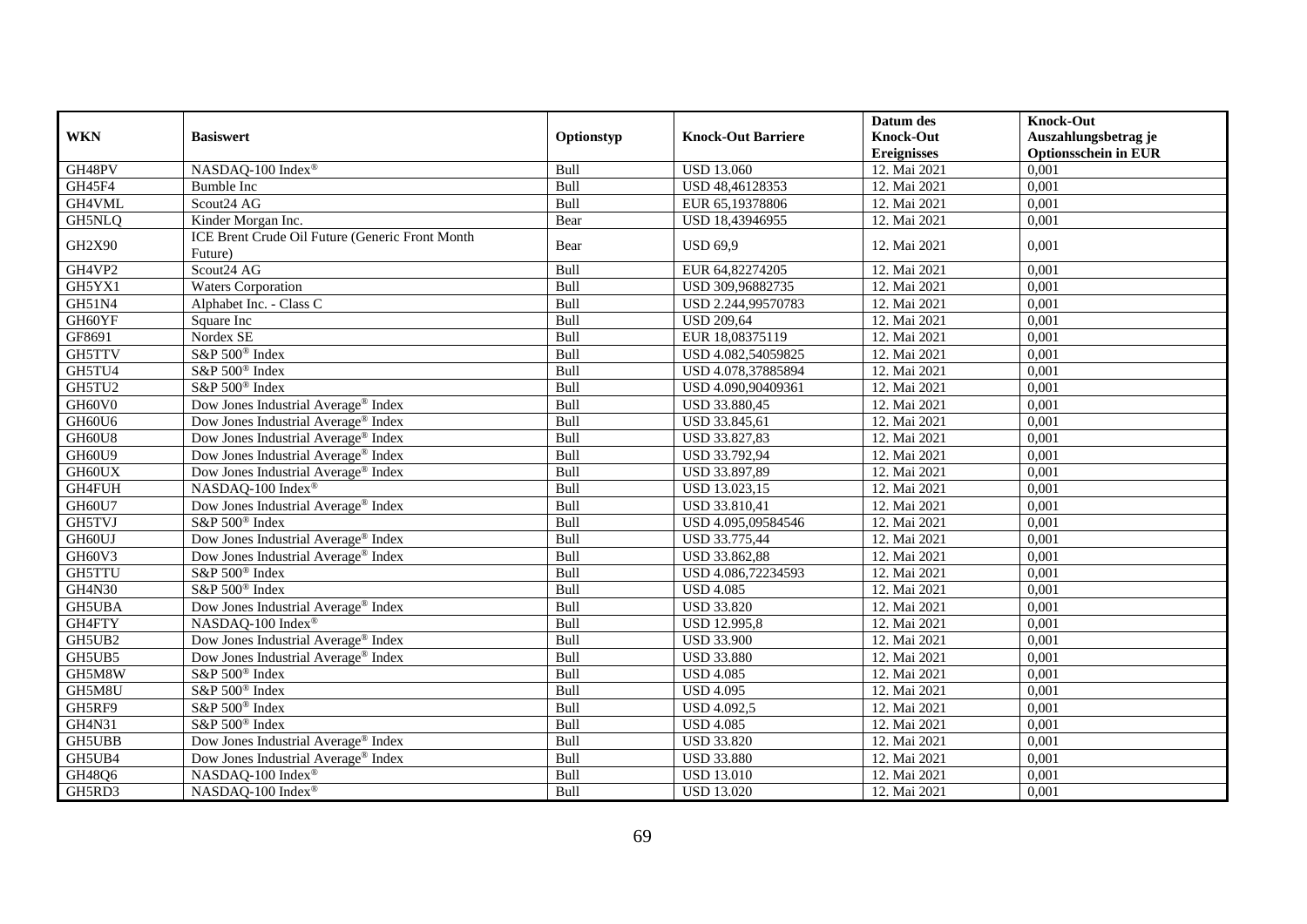|               |                                                   |             |                           | Datum des          | <b>Knock-Out</b>            |
|---------------|---------------------------------------------------|-------------|---------------------------|--------------------|-----------------------------|
| <b>WKN</b>    | <b>Basiswert</b>                                  | Optionstyp  | <b>Knock-Out Barriere</b> | <b>Knock-Out</b>   | Auszahlungsbetrag je        |
|               |                                                   |             |                           | <b>Ereignisses</b> | <b>Optionsschein in EUR</b> |
| GH4FUK        | NASDAQ-100 Index®                                 | <b>Bull</b> | USD 13.009,57             | 12. Mai 2021       | 0,001                       |
| <b>GH5UBE</b> | Dow Jones Industrial Average <sup>®</sup> Index   | Bull        | <b>USD 33.780</b>         | 12. Mai 2021       | 0,001                       |
| GH5UB3        | Dow Jones Industrial Average® Index               | Bull        | <b>USD 33.900</b>         | 12. Mai 2021       | 0,001                       |
| GH4N36        | S&P 500 <sup>®</sup> Index                        | Bull        | USD 4.077,5               | 12. Mai 2021       | 0,001                       |
| GH5UB8        | Dow Jones Industrial Average <sup>®</sup> Index   | Bull        | <b>USD 33.840</b>         | 12. Mai 2021       | 0,001                       |
| <b>GH5RFA</b> | S&P 500 <sup>®</sup> Index                        | Bull        | <b>USD 4.087,5</b>        | 12. Mai 2021       | 0,001                       |
| GH5UBD        | Dow Jones Industrial Average® Index               | Bull        | <b>USD 33.800</b>         | 12. Mai 2021       | 0,001                       |
| GH4FUN        | NASDAQ-100 Index®                                 | Bull        | USD 13.037,09             | 12. Mai 2021       | 0,001                       |
| GH4N37        | S&P 500 <sup>®</sup> Index                        | Bull        | USD 4.077,5               | 12. Mai 2021       | 0,001                       |
| GH48Q7        | NASDAQ-100 Index®                                 | Bull        | <b>USD 13.000</b>         | 12. Mai 2021       | 0,001                       |
| GH5M3N        | NASDAQ-100 Index®                                 | Bull        | <b>USD 13.000</b>         | 12. Mai 2021       | 0,001                       |
| GH33Y9        | The Boeing Company                                | Bull        | USD 223,1800424           | 12. Mai 2021       | 0,001                       |
| GH60ZS        | Square Inc                                        | Bull        | <b>USD 208,54</b>         | 12. Mai 2021       | 0,001                       |
| GH5A4Y        | Verisk Analytics Inc                              | Bull        | USD 171,68071289          | 12. Mai 2021       | 0,001                       |
| GH47ZN        | Applied Materials, Inc.                           | Bull        | USD 116,82276037          | 12. Mai 2021       | 0,001                       |
| GH4N2S        | S&P 500 <sup>®</sup> Index                        | Bull        | <b>USD 4.095</b>          | 12. Mai 2021       | 0,001                       |
| GH4VXN        | Lennar Corporation                                | Bull        | USD 98,13231848           | 12. Mai 2021       | 0,001                       |
| GH5H0H        | Facebook, Inc.                                    | Bull        | USD 298,44035891          | 12. Mai 2021       | 0,001                       |
| GH4VW4        | S&P Global Inc                                    | Bull        | USD 370,01490449          | 12. Mai 2021       | 0,001                       |
| GH4FVP        | Apple Inc.                                        | Bull        | USD 122,3607368           | 12. Mai 2021       | 0,001                       |
| GH5M8V        | S&P 500 <sup>®</sup> Index                        | Bull        | <b>USD 4.090</b>          | 12. Mai 2021       | 0,001                       |
| GH4BYM        | Microsoft Corporation                             | Bull        | USD 239,15705148          | 12. Mai 2021       | 0,001                       |
| GH4VVU        | Lowe's Companies, Inc.                            | Bull        | USD 195,46983611          | 12. Mai 2021       | 0,001                       |
| GH0Y61        | <b>Intel Corporation</b>                          | Bull        | USD 53,83017021           | 12. Mai 2021       | 0,001                       |
| GH4VWD        | Nasdaq, Inc.                                      | Bull        | USD 157,12791193          | 12. Mai 2021       | 0,001                       |
| GH1GCS        | <b>Cognizant Technology Solutions Corporation</b> | Bull        | USD 71,1418375            | 12. Mai 2021       | 0,001                       |
| GF6203        | <b>QUALCOMM</b> Incorporated                      | Bull        | USD 123,87540908          | 12. Mai 2021       | 0,001                       |
| GH4N2T        | S&P 500 <sup>®</sup> Index                        | Bull        | <b>USD 4.095</b>          | 12. Mai 2021       | 0,001                       |
| GH5RVS        | Tesla Inc                                         | Bull        | USD 595,86964061          | 12. Mai 2021       | 0,001                       |
| GH1G6F        | The Walt Disney Company                           | Bull        | USD 178,36080437          | 12. Mai 2021       | 0,001                       |
| GH5UB9        | Dow Jones Industrial Average <sup>®</sup> Index   | Bull        | <b>USD 33.840</b>         | 12. Mai 2021       | 0,001                       |
| GH4N2U        | S&P 500 <sup>®</sup> Index                        | Bull        | <b>USD 4.092,5</b>        | 12. Mai 2021       | 0,001                       |
| GH5UB6        | Dow Jones Industrial Average® Index               | Bull        | <b>USD 33.850</b>         | 12. Mai 2021       | 0,001                       |
| GH4N2V        | S&P 500 <sup>®</sup> Index                        | Bull        | <b>USD 4.092,5</b>        | 12. Mai 2021       | 0,001                       |
| GH48PZ        | NASDAQ-100 Index®                                 | Bull        | <b>USD 13.040</b>         | 12. Mai 2021       | 0,001                       |
| GH5M8X        | S&P 500 <sup>®</sup> Index                        | Bull        | <b>USD 4.080</b>          | 12. Mai 2021       | 0,001                       |
| GH48Q0        | NASDAQ-100 Index®                                 | Bull        | <b>USD 13.040</b>         | 12. Mai 2021       | 0,001                       |
| GH4N34        | S&P 500 <sup>®</sup> Index                        | <b>Bull</b> | <b>USD 4.080</b>          | 12. Mai 2021       | 0,001                       |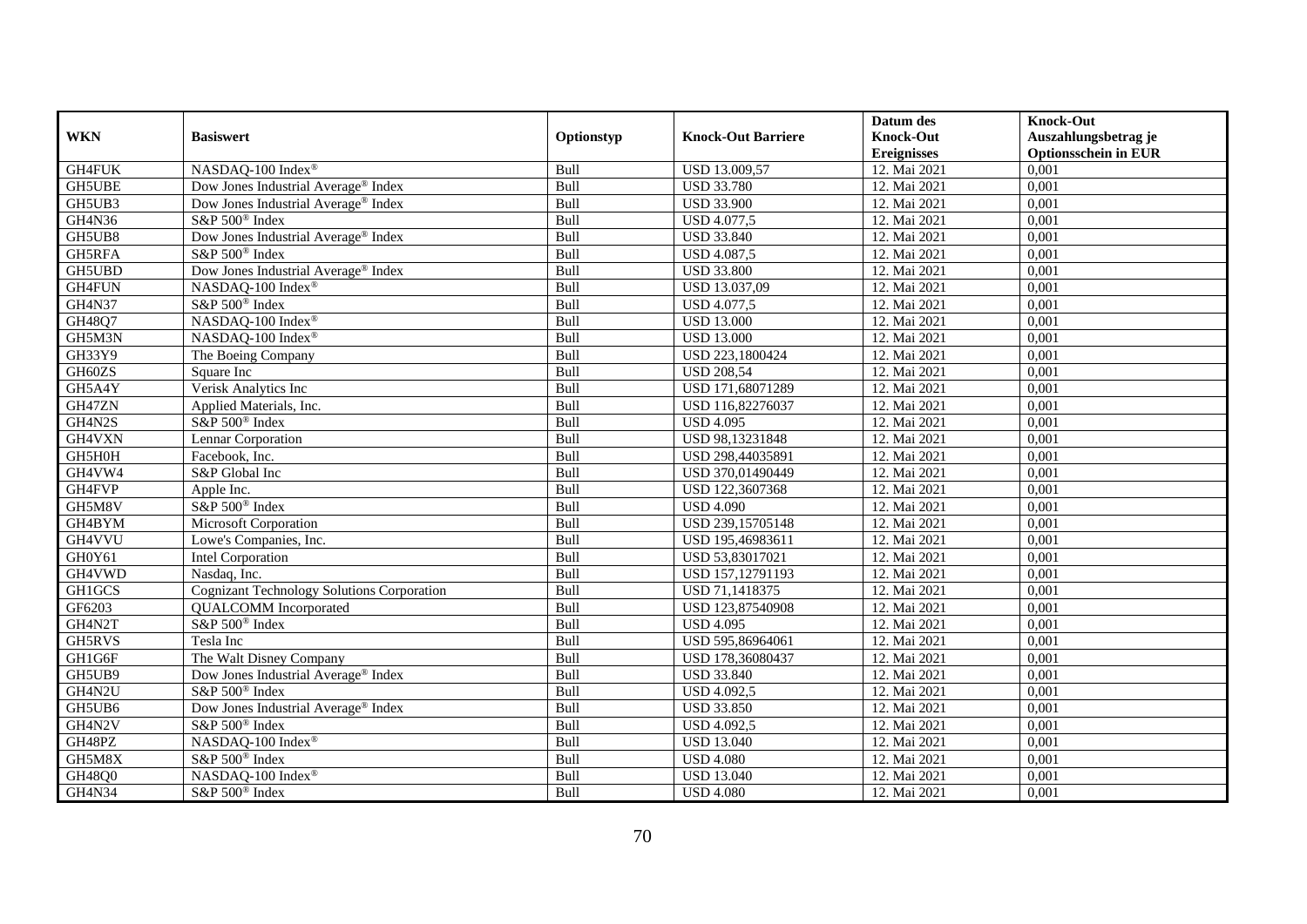|               |                                                 |             |                           | Datum des          | <b>Knock-Out</b>            |
|---------------|-------------------------------------------------|-------------|---------------------------|--------------------|-----------------------------|
| <b>WKN</b>    | <b>Basiswert</b>                                | Optionstyp  | <b>Knock-Out Barriere</b> | <b>Knock-Out</b>   | Auszahlungsbetrag je        |
|               |                                                 |             |                           | <b>Ereignisses</b> | <b>Optionsschein in EUR</b> |
| GH48Q1        | NASDAQ-100 Index®                               | <b>Bull</b> | <b>USD 13.030</b>         | 12. Mai 2021       | 0,001                       |
| GH4N35        | S&P 500 <sup>®</sup> Index                      | Bull        | <b>USD 4.080</b>          | 12. Mai 2021       | 0,001                       |
| GH48Q8        | NASDAQ-100 Index®                               | Bull        | <b>USD 13.000</b>         | 12. Mai 2021       | 0,001                       |
| GH4N2Y        | S&P 500 <sup>®</sup> Index                      | Bull        | <b>USD 4.087,5</b>        | 12. Mai 2021       | 0,001                       |
| GH5RFB        | S&P 500 <sup>®</sup> Index                      | Bull        | <b>USD 4.082,5</b>        | 12. Mai 2021       | 0,001                       |
| GH48Q4        | NASDAQ-100 Index®                               | Bull        | <b>USD</b> 13.020         | 12. Mai 2021       | 0,001                       |
| GH4N2Z        | S&P 500 <sup>®</sup> Index                      | Bull        | <b>USD 4.087,5</b>        | 12. Mai 2021       | 0,001                       |
| GH48Q5        | NASDAQ-100 Index®                               | Bull        | <b>USD 13.010</b>         | 12. Mai 2021       | 0,001                       |
| GH61SD        | 1 Feinunze Platin, Feinheit mind. 0,9995        | Bull        | USD 1.223,201             | 12. Mai 2021       | 0,001                       |
| GH4N32        | S&P 500 <sup>®</sup> Index                      | Bull        | <b>USD 4.082,5</b>        | 12. Mai 2021       | 0,001                       |
| GH5UBF        | Dow Jones Industrial Average® Index             | Bull        | <b>USD 33.780</b>         | 12. Mai 2021       | 0,001                       |
| GH4N33        | S&P 500 <sup>®</sup> Index                      | Bull        | <b>USD 4.082,5</b>        | 12. Mai 2021       | 0,001                       |
| GH48Q2        | NASDAQ-100 Index®                               | Bull        | <b>USD 13.030</b>         | 12. Mai 2021       | 0,001                       |
| GH4N2W        | S&P 500 <sup>®</sup> Index                      | Bull        | <b>USD 4.090</b>          | 12. Mai 2021       | 0,001                       |
| GH48Q3        | NASDAQ-100 Index®                               | Bull        | <b>USD 13.020</b>         | 12. Mai 2021       | 0,001                       |
| GH4N2X        | S&P 500 <sup>®</sup> Index                      | Bull        | <b>USD 4.090</b>          | 12. Mai 2021       | 0,001                       |
| GH5UBC        | Dow Jones Industrial Average® Index             | Bull        | <b>USD 33.800</b>         | 12. Mai 2021       | 0,001                       |
| GH5UB7        | Dow Jones Industrial Average <sup>®</sup> Index | Bull        | <b>USD 33.850</b>         | 12. Mai 2021       | 0,001                       |
| GH61TJ        | 1 Feinunze Platin, Feinheit mind. 0,9995        | Bull        | USD 1.220,037             | 12. Mai 2021       | 0,001                       |
| <b>GH4N38</b> | S&P 500 <sup>®</sup> Index                      | Bull        | <b>USD 4.075</b>          | 12. Mai 2021       | 0,001                       |
| <b>GH4N39</b> | S&P 500 <sup>®</sup> Index                      | Bull        | <b>USD 4.075</b>          | 12. Mai 2021       | 0,001                       |
| GH5HTW        | Dow Jones Industrial Average® Index             | Bull        | <b>USD 33.750</b>         | 12. Mai 2021       | 0,001                       |
| GH5UBG        | Dow Jones Industrial Average® Index             | Bull        | <b>USD 33.750</b>         | 12. Mai 2021       | 0,001                       |
| GH5M8Y        | S&P 500 <sup>®</sup> Index                      | Bull        | <b>USD 4.075</b>          | 12. Mai 2021       | 0,001                       |
| GH5HTV        | Dow Jones Industrial Average® Index             | Bull        | USD 33.750                | 12. Mai 2021       | 0,001                       |
| GH4VXP        | Lennar Corporation                              | Bull        | USD 97,08894491           | 12. Mai 2021       | 0,001                       |
| GH4VQX        | Medtronic, PLC                                  | Bull        | USD 123,04105254          | 12. Mai 2021       | 0,001                       |
| GH60UB        | Dow Jones Industrial Average® Index             | Bull        | USD 33.757,93             | 12. Mai 2021       | 0,001                       |
| GH5AAC        | Dow Jones Industrial Average® Index             | Bull        | <b>USD 33.740</b>         | 12. Mai 2021       | 0,001                       |
| GH60UG        | Dow Jones Industrial Average® Index             | Bull        | USD 33.740,42             | 12. Mai 2021       | 0,001                       |
| GH5UBH        | Dow Jones Industrial Average® Index             | Bull        | <b>USD 33.740</b>         | 12. Mai 2021       | 0,001                       |
| GH5TVF        | S&P 500 <sup>®</sup> Index                      | Bull        | USD 4.074,19711126        | 12. Mai 2021       | 0,001                       |
| GH5AAB        | Dow Jones Industrial Average® Index             | Bull        | <b>USD 33.740</b>         | 12. Mai 2021       | 0,001                       |
| GH53R0        | Dow Jones Industrial Average <sup>®</sup> Index | Bull        | <b>USD 33.700</b>         | 12. Mai 2021       | 0,001                       |
| GH5AAE        | Dow Jones Industrial Average® Index             | Bull        | <b>USD 33.720</b>         | 12. Mai 2021       | 0,001                       |
| GH5YPR        | <b>Synchrony Financial</b>                      | Bull        | USD 44,44556735           | 12. Mai 2021       | 0,001                       |
| GH60UH        | Dow Jones Industrial Average <sup>®</sup> Index | Bull        | USD 33.722,94             | 12. Mai 2021       | 0,001                       |
| GH53R1        | Dow Jones Industrial Average <sup>®</sup> Index | Bull        | <b>USD 33.700</b>         | 12. Mai 2021       | 0,001                       |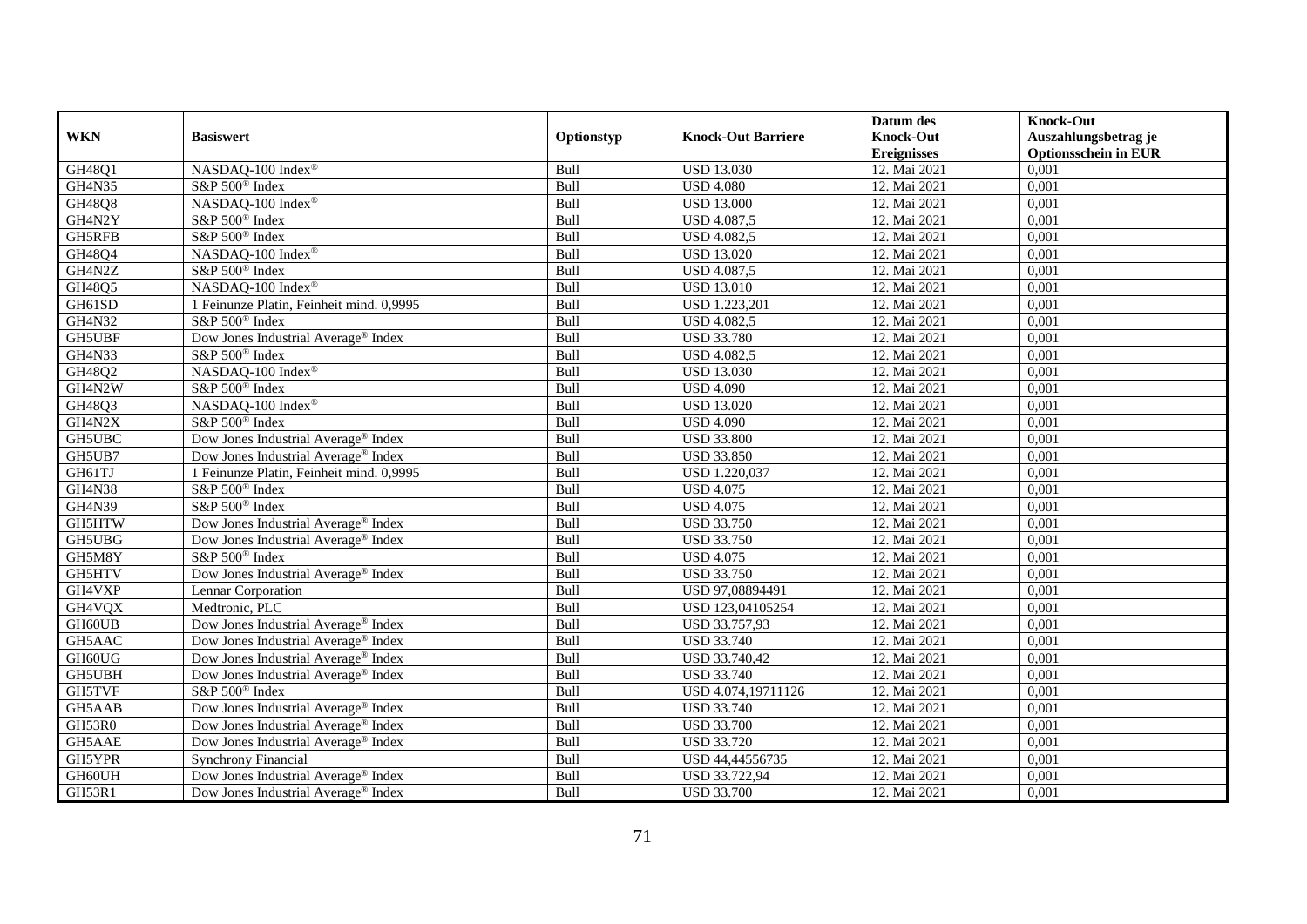|               |                                                 |            |                           | Datum des          | <b>Knock-Out</b>            |
|---------------|-------------------------------------------------|------------|---------------------------|--------------------|-----------------------------|
| <b>WKN</b>    | <b>Basiswert</b>                                | Optionstyp | <b>Knock-Out Barriere</b> | <b>Knock-Out</b>   | Auszahlungsbetrag je        |
|               |                                                 |            |                           | <b>Ereignisses</b> | <b>Optionsschein in EUR</b> |
| <b>GH5UBK</b> | Dow Jones Industrial Average® Index             | Bull       | <b>USD 33.700</b>         | 12. Mai 2021       | 0,001                       |
| <b>GH5UBJ</b> | Dow Jones Industrial Average® Index             | Bull       | <b>USD 33.720</b>         | 12. Mai 2021       | 0,001                       |
| GH5AAD        | Dow Jones Industrial Average® Index             | Bull       | <b>USD 33.720</b>         | 12. Mai 2021       | 0,001                       |
| GH60UC        | Dow Jones Industrial Average® Index             | Bull       | USD 33.704,99             | 12. Mai 2021       | 0,001                       |
| GH4WGK        | Dow Jones Industrial Average® Index             | Bull       | <b>USD 33.680</b>         | 12. Mai 2021       | 0,001                       |
| GH4WGJ        | Dow Jones Industrial Average® Index             | Bull       | <b>USD 33.680</b>         | 12. Mai 2021       | 0,001                       |
| GH5TTY        | S&P 500 <sup>®</sup> Index                      | Bull       | USD 4.065,81360755        | 12. Mai 2021       | 0,001                       |
| GH5UBN        | Dow Jones Industrial Average® Index             | Bull       | <b>USD 33.640</b>         | 12. Mai 2021       | 0,001                       |
| GH47VU        | Applied Materials, Inc.                         | Bull       | USD 114,94419333          | 12. Mai 2021       | 0,001                       |
| GH5UBM        | Dow Jones Industrial Average <sup>®</sup> Index | Bull       | <b>USD 33.650</b>         | 12. Mai 2021       | 0,001                       |
| GH5YTC        | U.S. Bancorp                                    | Bull       | USD 59,89417567           | 12. Mai 2021       | 0,001                       |
| GH3KZB        | Tesla Inc                                       | Bull       | USD 591,6803904           | 12. Mai 2021       | 0,001                       |
| GH4QJ6        | Dow Jones Industrial Average® Index             | Bull       | <b>USD 33.650</b>         | 12. Mai 2021       | 0,001                       |
| GH4GC9        | S&P 500 <sup>®</sup> Index                      | Bull       | <b>USD 4.070</b>          | 12. Mai 2021       | 0,001                       |
| GH5UBP        | Dow Jones Industrial Average <sup>®</sup> Index | Bull       | <b>USD 33.620</b>         | 12. Mai 2021       | 0,001                       |
| GH5WJK        | 1 Feinunze Silber, Feinheit mind. 0,999         | Bull       | USD 27,01536724           | 12. Mai 2021       | 0,001                       |
| GH4K27        | Square Inc                                      | Bull       | USD 206,78886776          | 12. Mai 2021       | 0,001                       |
| GH4QJ7        | Dow Jones Industrial Average® Index             | Bull       | <b>USD 33.650</b>         | 12. Mai 2021       | 0,001                       |
| GH33VG        | The Boeing Company                              | Bull       | USD 222,01187686          | 12. Mai 2021       | 0,001                       |
| GH60UF        | Dow Jones Industrial Average® Index             | Bull       | USD 33.652,62             | 12. Mai 2021       | 0,001                       |
| GH4GCA        | S&P 500 <sup>®</sup> Index                      | Bull       | <b>USD 4.067,5</b>        | 12. Mai 2021       | 0,001                       |
| GH5M8Z        | S&P 500 <sup>®</sup> Index                      | Bull       | <b>USD 4.070</b>          | 12. Mai 2021       | 0,001                       |
| GH5YNM        | O'Reilly Automotive Inc.                        | Bull       | USD 549,66121934          | 12. Mai 2021       | 0,001                       |
| GH5YPS        | <b>Synchrony Financial</b>                      | Bull       | USD 44,03551599           | 12. Mai 2021       | 0,001                       |
| GH60UL        | Dow Jones Industrial Average <sup>®</sup> Index | Bull       | USD 33.617,55             | 12. Mai 2021       | 0,001                       |
| GH5A69        | Ulta Beauty, Inc.                               | Bull       | USD 303,66666713          | 12. Mai 2021       | 0,001                       |
| <b>GH1TUF</b> | Delta Air Lines, Inc.                           | Bull       | USD 43,27980952           | 12. Mai 2021       | 0,001                       |
| GH4GCB        | S&P 500 <sup>®</sup> Index                      | Bull       | <b>USD 4.067,5</b>        | 12. Mai 2021       | 0,001                       |
| GH60UE        | Dow Jones Industrial Average <sup>®</sup> Index | Bull       | USD 33.635,01             | 12. Mai 2021       | 0,001                       |
| GH5TTX        | S&P 500® Index                                  | Bull       | USD 4.070,01536359        | 12. Mai 2021       | 0,001                       |
| GH60UD        | Dow Jones Industrial Average® Index             | Bull       | USD 33.687,62             | 12. Mai 2021       | 0,001                       |
| GH4QJA        | Dow Jones Industrial Average <sup>®</sup> Index | Bull       | <b>USD 33.620</b>         | 12. Mai 2021       | 0,001                       |
| GH4VXT        | Lennar Corporation                              | Bull       | USD 96,04557134           | 12. Mai 2021       | 0,001                       |
| GH4GCC        | S&P 500 <sup>®</sup> Index                      | Bull       | <b>USD 4.065</b>          | 12. Mai 2021       | 0,001                       |
| GH4QJB        | Dow Jones Industrial Average® Index             | Bull       | <b>USD 33.620</b>         | 12. Mai 2021       | 0,001                       |
| GH60WB        | Dow Jones Industrial Average® Index             | Bull       | USD 33.670,34             | 12. Mai 2021       | 0,001                       |
| GH4GC7        | S&P 500 <sup>®</sup> Index                      | Bull       | <b>USD 4.072,5</b>        | 12. Mai 2021       | 0,001                       |
| GH4QJ8        | Dow Jones Industrial Average® Index             | Bull       | <b>USD 33.640</b>         | 12. Mai 2021       | 0,001                       |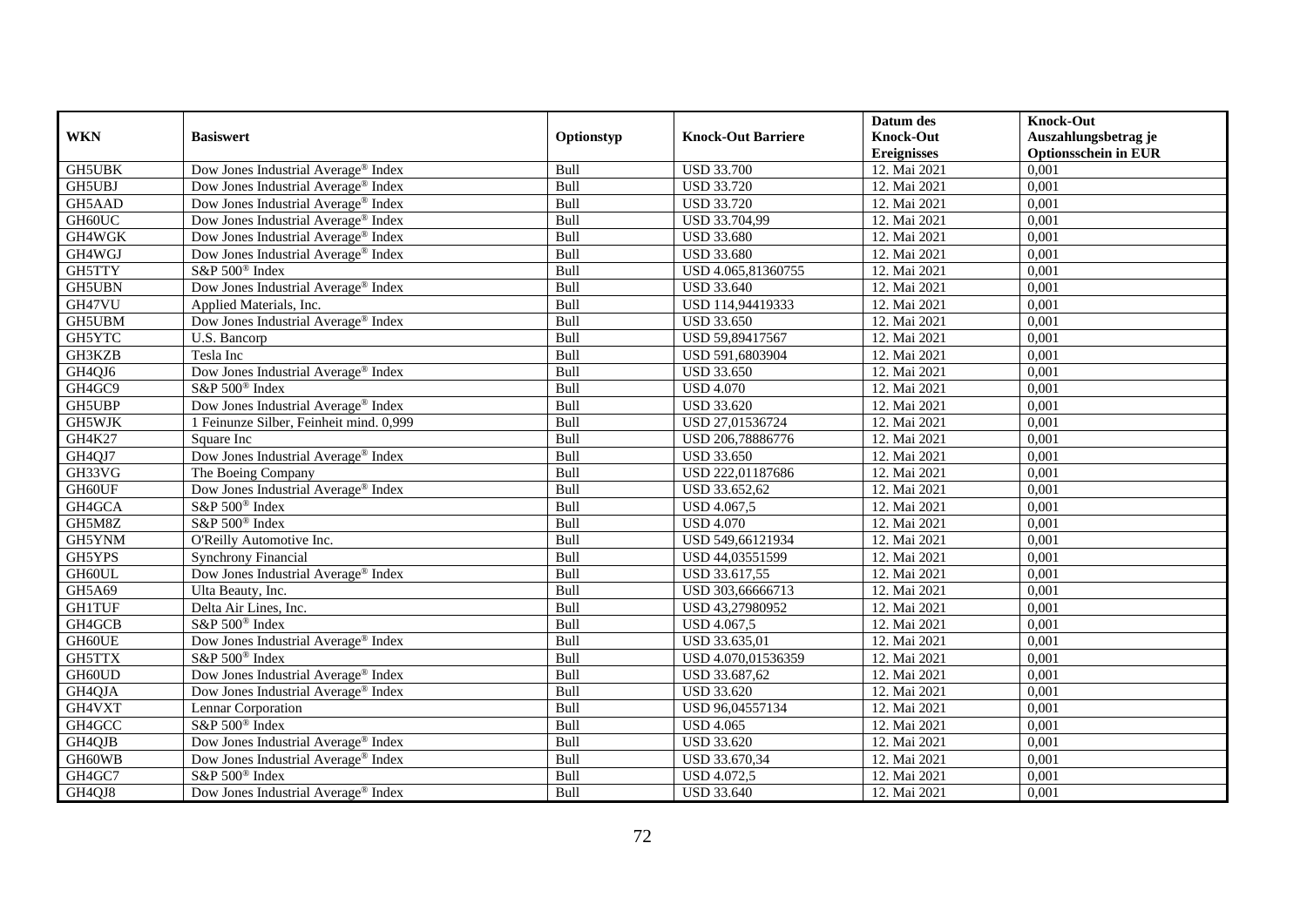|               |                                                 |             |                           | Datum des          | <b>Knock-Out</b>            |
|---------------|-------------------------------------------------|-------------|---------------------------|--------------------|-----------------------------|
| <b>WKN</b>    | <b>Basiswert</b>                                | Optionstyp  | <b>Knock-Out Barriere</b> | <b>Knock-Out</b>   | Auszahlungsbetrag je        |
|               |                                                 |             |                           | <b>Ereignisses</b> | <b>Optionsschein in EUR</b> |
| GH4QJ9        | Dow Jones Industrial Average® Index             | Bull        | <b>USD 33.640</b>         | 12. Mai 2021       | 0,001                       |
| GH4GC8        | S&P 500 <sup>®</sup> Index                      | Bull        | <b>USD 4.070</b>          | 12. Mai 2021       | 0,001                       |
| GH5M90        | S&P 500 <sup>®</sup> Index                      | Bull        | <b>USD 4.065</b>          | 12. Mai 2021       | 0,001                       |
| GH4GCD        | S&P 500 <sup>®</sup> Index                      | Bull        | <b>USD 4.065</b>          | 12. Mai 2021       | 0,001                       |
| GH2PTZ        | Aptiv PLC                                       | Bull        | USD 133,54221159          | 12. Mai 2021       | 0,001                       |
| <b>GH5UBL</b> | Dow Jones Industrial Average® Index             | Bull        | <b>USD 33.680</b>         | 12. Mai 2021       | 0,001                       |
| GH4GC6        | S&P 500 <sup>®</sup> Index                      | Bull        | <b>USD 4.072,5</b>        | 12. Mai 2021       | 0,001                       |
| GH4QJC        | Dow Jones Industrial Average <sup>®</sup> Index | Bull        | <b>USD 33.600</b>         | 12. Mai 2021       | 0,001                       |
| GH60UK        | Dow Jones Industrial Average <sup>®</sup> Index | Bull        | USD 33.600,26             | 12. Mai 2021       | 0,001                       |
| GH5UBQ        | Dow Jones Industrial Average <sup>®</sup> Index | Bull        | <b>USD 33.600</b>         | 12. Mai 2021       | 0,001                       |
| GH5YUG        | <b>Waters Corporation</b>                       | Bull        | USD 304,96820096          | 12. Mai 2021       | 0,001                       |
| GH4QJD        | Dow Jones Industrial Average® Index             | Bull        | <b>USD 33.600</b>         | 12. Mai 2021       | 0,001                       |
| GH48QE        | NASDAQ-100 Index®                               | Bull        | <b>USD 12.970</b>         | 12. Mai 2021       | 0,001                       |
| GH5TT0        | S&P 500 <sup>®</sup> Index                      | <b>Bull</b> | USD 4.057.47012056        | 12. Mai 2021       | 0,001                       |
| GH4GCH        | S&P 500 <sup>®</sup> Index                      | Bull        | <b>USD 4.060</b>          | 12. Mai 2021       | 0,001                       |
| GH60TU        | Dow Jones Industrial Average <sup>®</sup> Index | Bull        | USD 33.565,02             | 12. Mai 2021       | 0,001                       |
| GH5LA6        | <b>KLA</b> Corporation                          | Bull        | USD 285,96158976          | 12. Mai 2021       | 0,001                       |
| GH4GCJ        | S&P 500 <sup>®</sup> Index                      | Bull        | USD 4.057,5               | 12. Mai 2021       | 0,001                       |
| GH48QC        | NASDAQ-100 Index®                               | Bull        | <b>USD 12.980</b>         | 12. Mai 2021       | 0,001                       |
| GH48QD        | NASDAQ-100 Index®                               | Bull        | <b>USD 12.970</b>         | 12. Mai 2021       | 0,001                       |
| GH4GCF        | S&P 500 <sup>®</sup> Index                      | Bull        | <b>USD 4.062,5</b>        | 12. Mai 2021       | 0,001                       |
| GH4GCG        | S&P 500 <sup>®</sup> Index                      | Bull        | <b>USD 4.060</b>          | 12. Mai 2021       | 0,001                       |
| GH4GCK        | S&P 500 <sup>®</sup> Index                      | Bull        | <b>USD 4.057,5</b>        | 12. Mai 2021       | 0,001                       |
| GH48Q9        | NASDAQ-100 Index®                               | Bull        | <b>USD 12.990</b>         | 12. Mai 2021       | 0,001                       |
| GH5RD4        | NASDAQ-100 Index®                               | Bull        | <b>USD 12.980</b>         | 12. Mai 2021       | 0,001                       |
| GH48QA        | NASDAQ-100 Index®                               | Bull        | <b>USD 12.990</b>         | 12. Mai 2021       | 0,001                       |
| GH48QB        | NASDAQ-100 Index®                               | Bull        | <b>USD 12.980</b>         | 12. Mai 2021       | 0,001                       |
| GH4GCE        | S&P 500 <sup>®</sup> Index                      | Bull        | <b>USD 4.062,5</b>        | 12. Mai 2021       | 0,001                       |
| GH4FTX        | NASDAQ-100 Index®                               | Bull        | USD 12.968,62             | 12. Mai 2021       | 0,001                       |
| GH4FTV        | NASDAQ-100 Index®                               | <b>Bull</b> | USD 12.982,12             | 12. Mai 2021       | 0,001                       |
| GH5M91        | S&P 500 <sup>®</sup> Index                      | Bull        | <b>USD 4.060</b>          | 12. Mai 2021       | 0,001                       |
| GH5TSY        | S&P 500 <sup>®</sup> Index                      | Bull        | USD 4.061,65186823        | 12. Mai 2021       | 0,001                       |
| GH0Y62        | <b>Intel Corporation</b>                        | Bull        | USD 53,54550127           | 12. Mai 2021       | 0,001                       |
| GH51N6        | Alphabet Inc. - Class C                         | Bull        | USD 2.233,50515425        | 12. Mai 2021       | 0,001                       |
| GH61TF        | 1 Feinunze Platin, Feinheit mind. 0,9995        | Bull        | USD 1.216,884             | 12. Mai 2021       | 0,001                       |
| GH4QJE        | Dow Jones Industrial Average <sup>®</sup> Index | Bull        | <b>USD 33.580</b>         | 12. Mai 2021       | 0,001                       |
| GH4QJF        | Dow Jones Industrial Average® Index             | Bull        | <b>USD 33.580</b>         | 12. Mai 2021       | 0,001                       |
| GH60TT        | Dow Jones Industrial Average® Index             | <b>Bull</b> | USD 33.582,54             | 12. Mai 2021       | 0,001                       |